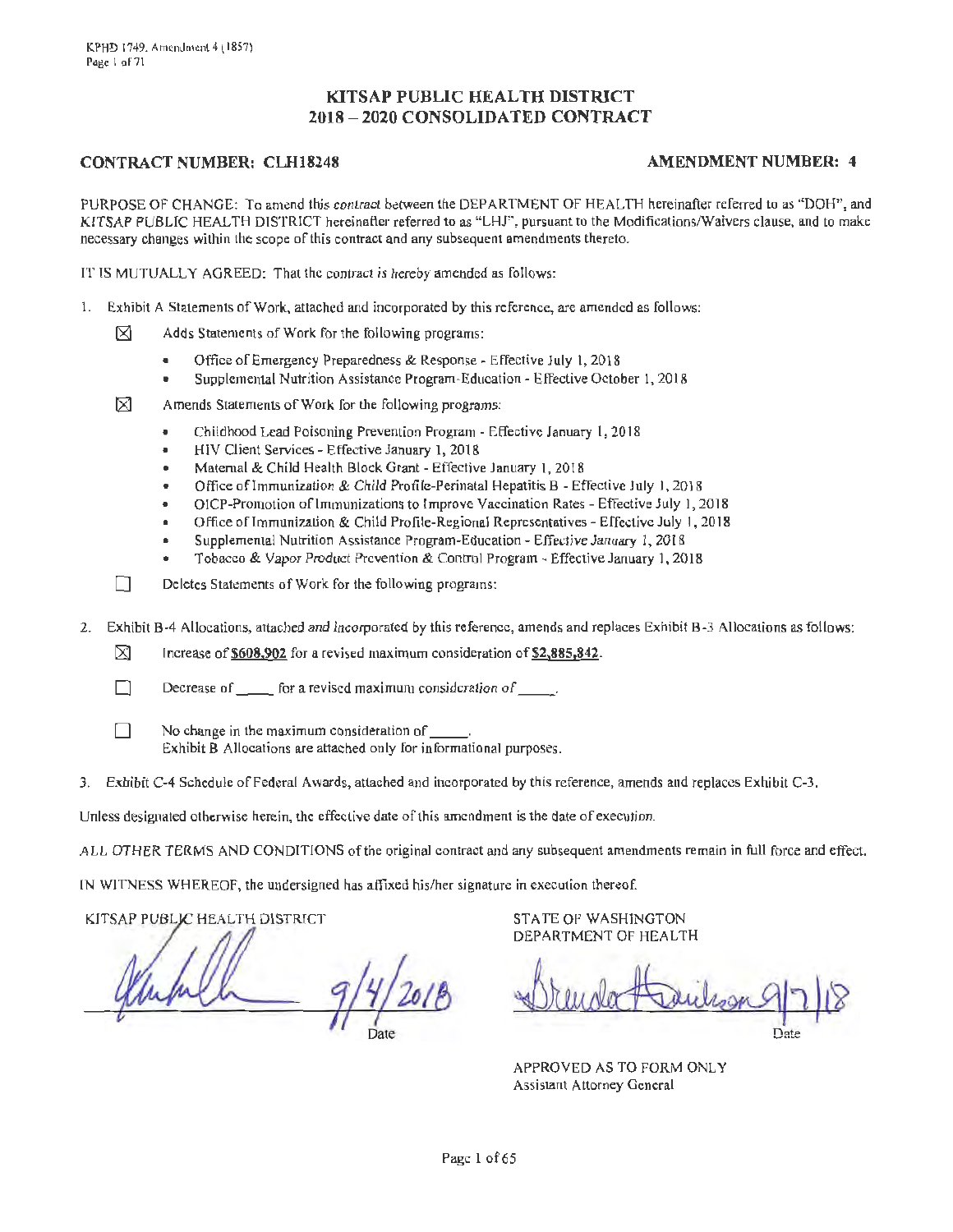# **2018-2020 CONSOLIDATED CONTRACT EXHIBIT A STATEMENTS OF WORK TABLE OF CONTENTS**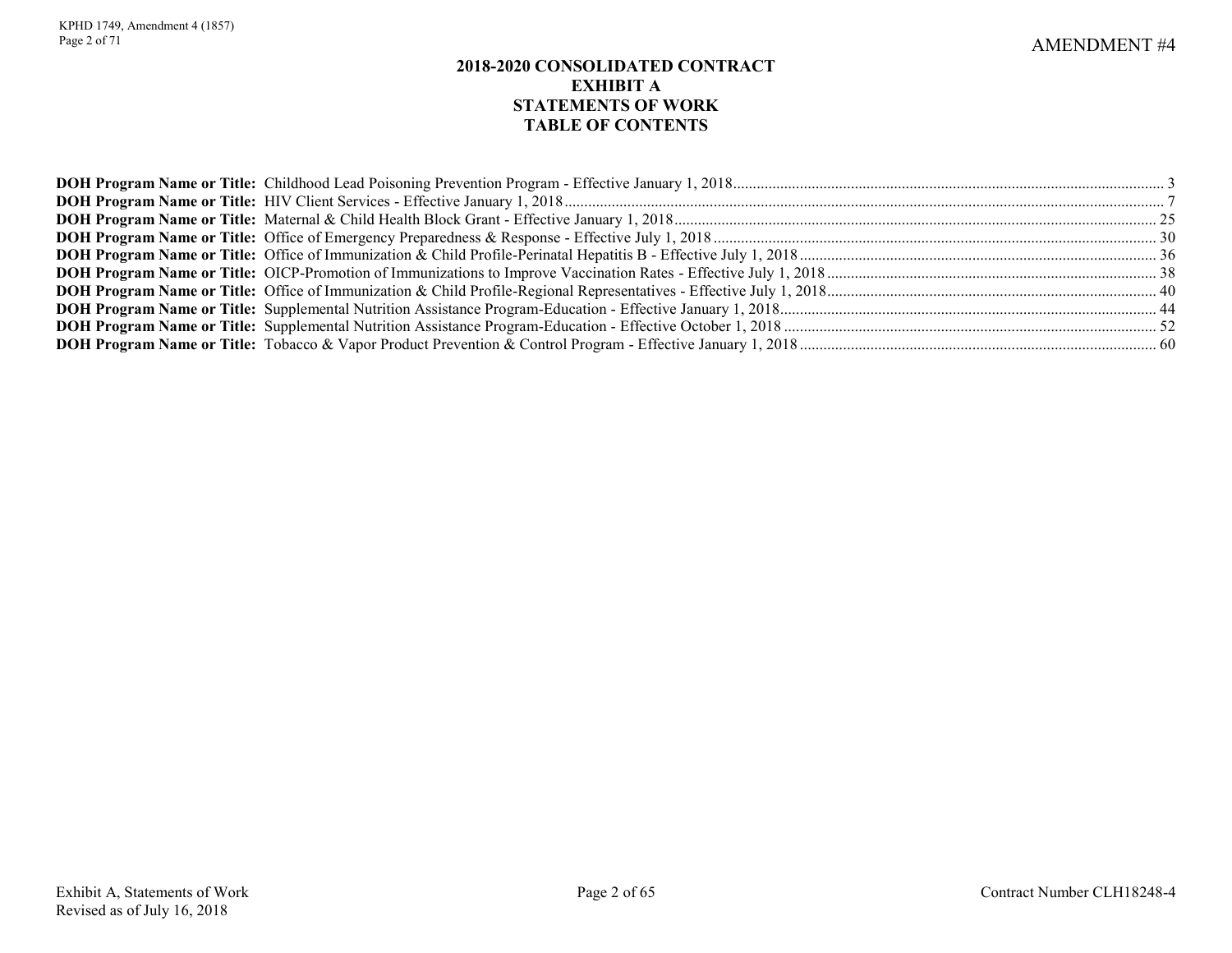**Type of Payment**  $\overline{\boxtimes}$  Reimbursement

## **Exhibit A Statement of Work Contract Term: 2018-2020**

#### <span id="page-2-0"></span>**DOH Program Name or Title:** Childhood Lead Poisoning Prevention Program - Effective January 1, 2018

**Local Health Jurisdiction Name:** Kitsap Public Health District

**Federal Compliance (check if applicable)**

FFATA (Transparency Act) Research & Development

**Contract Number:** CLH18248

**SOW Type**: Revision **Revision # (for this SOW) 2 Funding Source** 

**Period of Performance:** January 1, 2018 through June 30, 2019<br> **Example 2018** State **Price 19** Other **Price 2019** Theorem **Container Container Container in the Container of the Price of Period Price 19 December 2019** 

**Statement of Work Purpose:** The purpose of this statement of work is to support local interventions with the case management of elevated blood lead levels in children 14 years of age and younger. The focus of this program in 2018 is to build local capacity statewide to provide standard case management services to all children with elevated blood lead levels.

Federal <Select One>

 $\overline{\boxtimes}$  State Other

**Revision Purpose:** The purpose of this revision is to extend the period of performance from June 30, 2018 to June 30, 2019, add SFY2 funding and update the statement of work.

| <b>Chart of Accounts Program Name or Title</b>     | CFDA#   | <b>BARS</b> | <b>Master</b> | <b>Funding Period</b>      |              | Current |                | <b>Change</b> |  |  |  | Total |  |  |  |  |  |  |  |  |  |  |  |  |  |  |  |  |  |  |  |  |  |  |  |  |  |  |  |  |  |  |  |  |  |  |  |  |  |  |  |  |  |  |  |  |  |  |  |  |  |  |  |                                    |  |                      |
|----------------------------------------------------|---------|-------------|---------------|----------------------------|--------------|---------|----------------|---------------|--|--|--|-------|--|--|--|--|--|--|--|--|--|--|--|--|--|--|--|--|--|--|--|--|--|--|--|--|--|--|--|--|--|--|--|--|--|--|--|--|--|--|--|--|--|--|--|--|--|--|--|--|--|--|--|------------------------------------|--|----------------------|
|                                                    | Revenue |             |               |                            | <b>Index</b> |         | (LHJ Use Only) |               |  |  |  |       |  |  |  |  |  |  |  |  |  |  |  |  |  |  |  |  |  |  |  |  |  |  |  |  |  |  |  |  |  |  |  |  |  |  |  |  |  |  |  |  |  |  |  |  |  |  |  |  |  |  |  | Consideration  <br>$ Increase (+)$ |  | <b>Consideration</b> |
|                                                    |         | Code        | Code          | <b>Start Date End Date</b> |              |         |                |               |  |  |  |       |  |  |  |  |  |  |  |  |  |  |  |  |  |  |  |  |  |  |  |  |  |  |  |  |  |  |  |  |  |  |  |  |  |  |  |  |  |  |  |  |  |  |  |  |  |  |  |  |  |  |  |                                    |  |                      |
| SFY1 Lead Environments of Children (proviso funds) | N/A     | 334.04.93   | 25715110      | $01/01/18$   06/30/18      |              | 3,000   |                | 3,000         |  |  |  |       |  |  |  |  |  |  |  |  |  |  |  |  |  |  |  |  |  |  |  |  |  |  |  |  |  |  |  |  |  |  |  |  |  |  |  |  |  |  |  |  |  |  |  |  |  |  |  |  |  |  |  |                                    |  |                      |
| SFY2 Lead Environments of Children (proviso funds) | N/A     | 334.04.93   | 25715120      | $07/01/18$ 06/30/19        |              |         | 5.000          | 5,000         |  |  |  |       |  |  |  |  |  |  |  |  |  |  |  |  |  |  |  |  |  |  |  |  |  |  |  |  |  |  |  |  |  |  |  |  |  |  |  |  |  |  |  |  |  |  |  |  |  |  |  |  |  |  |  |                                    |  |                      |
| <b>TOTALS</b>                                      |         |             |               |                            |              | 3,000   | 5,000          | 8,000         |  |  |  |       |  |  |  |  |  |  |  |  |  |  |  |  |  |  |  |  |  |  |  |  |  |  |  |  |  |  |  |  |  |  |  |  |  |  |  |  |  |  |  |  |  |  |  |  |  |  |  |  |  |  |  |                                    |  |                      |

| Task<br><b>Number</b> | <b>Task/Activity/Description</b>                       | <i><b>*May Support PHAB</b></i><br><b>Standards/Measures</b> | Deliverables/Outcomes                         | <b>Due Date/Time</b><br>Frame | Payment<br>Information and/or<br>Amount |
|-----------------------|--------------------------------------------------------|--------------------------------------------------------------|-----------------------------------------------|-------------------------------|-----------------------------------------|
|                       | Contact the provider to gather complete information on |                                                              | Submit the completed updated Child            | Monthly, by the               | Reimbursement of up                     |
|                       | the assigned elevated blood lead case to conduct an    |                                                              | <b>Blood Lead Investigation Form Child</b>    | $30^{th}$ of the              | to \$500 maximum per                    |
|                       | environmental assessment                               |                                                              | <b>Blood Lead Investigation Form via</b>      | following month.              | home visit, per child.                  |
|                       | Verify the blood lead level (BLL) is confirmed.<br>a)  |                                                              | <b>Washington Disease Reporting</b>           | Submit as needed              | Up to two $(2)$ home                    |
|                       | Reference Centers for Disease Control and              |                                                              | System (WDRS) available through               | within 60 days                | visits per child <i>not to</i>          |
|                       | Prevention's (CDC's) confirmed case definition:        |                                                              | WA DOH indicating:                            | after completion.             | exceed total funding                    |
|                       | https://wwwn.cdc.gov/nndss/conditions/lead-            |                                                              |                                               |                               | <i>consideration.</i>                   |
|                       | elevated-blood-levels/case-definition/2016/            |                                                              | Confirmed BLL<br>a)                           |                               |                                         |
|                       | Call family and schedule a home visit. $If$<br>b)      |                                                              | Date LHJ contacted the family<br>$\mathbf{b}$ |                               | Note: this excludes                     |
|                       | interpretation services are needed, contact DOH        |                                                              | Date the environmental<br>$\mathbf{c}$        |                               | <i>indirect costs</i>                   |
|                       | at lead@doh.wa.gov. Note: Interpretation               |                                                              | assessment was completed                      |                               |                                         |
|                       | services will not be reimbursed through the            |                                                              | Date the interview was<br>ď                   |                               |                                         |
|                       | ConCon process.                                        |                                                              | completed                                     |                               |                                         |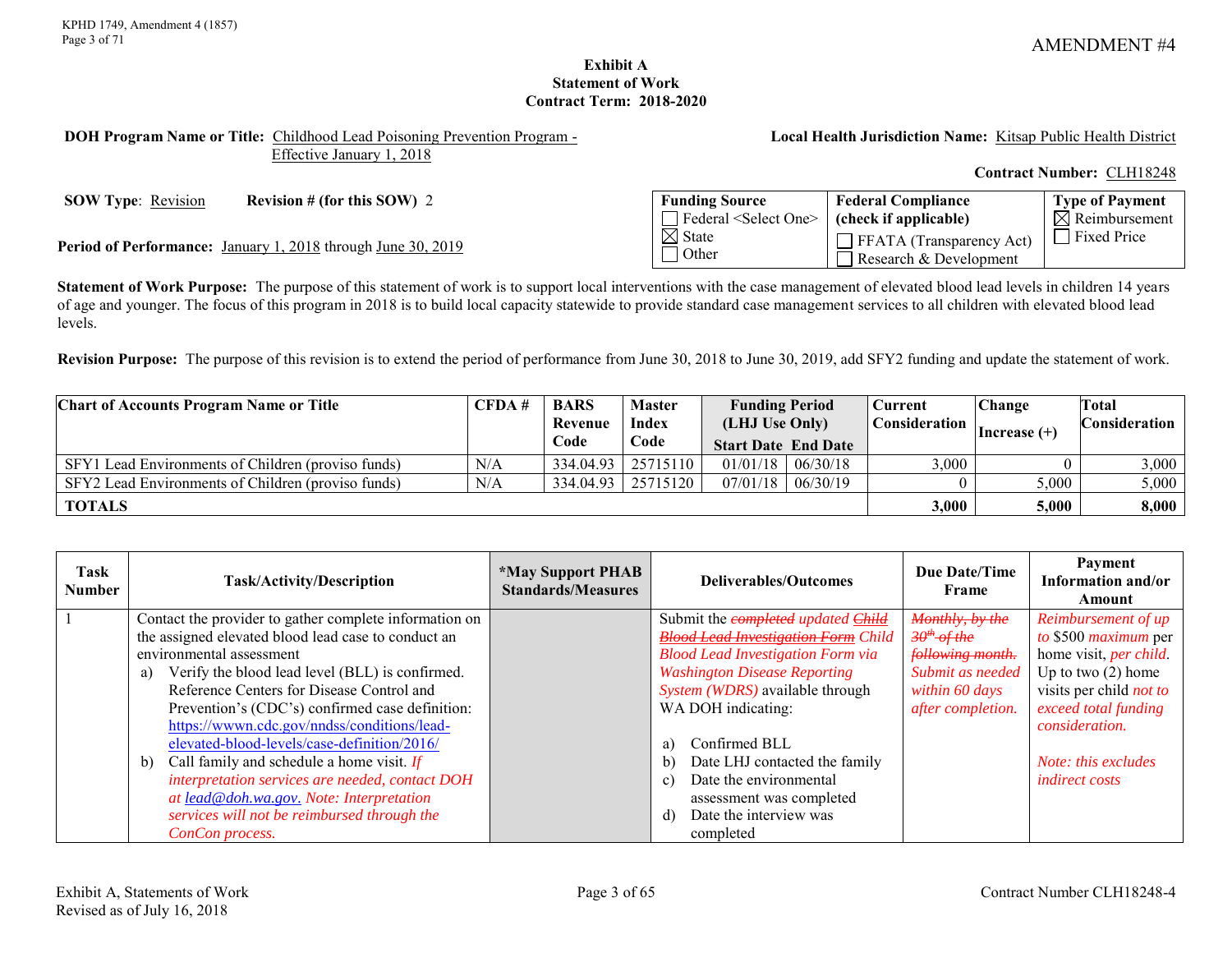| Task<br><b>Number</b> | <b>Task/Activity/Description</b>                                                                                                                                                                                                                                                                                                                                                                                                                                                                                                                                                                                                                                                                                                                                                                                                                                                                                                                                                                                                                                                                                                                                                                                                                                                                                                                                                                                                                                                                                                                                                                                                                                                                                                                 | <i><b>*May Support PHAB</b></i><br><b>Standards/Measures</b> | <b>Deliverables/Outcomes</b>                                                                                                                                                                                                                                                                                                                                                                                                                                                                                                                                                                                                                                                                                                                                                                                                                                                                                                                 | <b>Due Date/Time</b><br>Frame | Payment<br>Information and/or<br>Amount |
|-----------------------|--------------------------------------------------------------------------------------------------------------------------------------------------------------------------------------------------------------------------------------------------------------------------------------------------------------------------------------------------------------------------------------------------------------------------------------------------------------------------------------------------------------------------------------------------------------------------------------------------------------------------------------------------------------------------------------------------------------------------------------------------------------------------------------------------------------------------------------------------------------------------------------------------------------------------------------------------------------------------------------------------------------------------------------------------------------------------------------------------------------------------------------------------------------------------------------------------------------------------------------------------------------------------------------------------------------------------------------------------------------------------------------------------------------------------------------------------------------------------------------------------------------------------------------------------------------------------------------------------------------------------------------------------------------------------------------------------------------------------------------------------|--------------------------------------------------------------|----------------------------------------------------------------------------------------------------------------------------------------------------------------------------------------------------------------------------------------------------------------------------------------------------------------------------------------------------------------------------------------------------------------------------------------------------------------------------------------------------------------------------------------------------------------------------------------------------------------------------------------------------------------------------------------------------------------------------------------------------------------------------------------------------------------------------------------------------------------------------------------------------------------------------------------------|-------------------------------|-----------------------------------------|
|                       | Visit the child's residence (or other sites where<br>c)<br>the child spends significant amounts of time) at<br>least once<br>Interview the caregivers using the Child Blood<br>d)<br>Lead Investigation Form and conduct an<br>environmental assessment to identify factors that<br>may impact the child's blood lead level. If<br>laboratory services are needed, contact DOH at<br>lead@doh.wa.gov.<br>Note: Laboratory services will not be reimbursed<br>through the ConCon process.<br>Determine if the family lives in Section 8 or HUD<br>e)<br>Housing. If the child is Medicaid enrolled collect<br>the Provider One number<br>Provide educational material to the child's<br>f)<br>caregivers in the family's primary language<br>(Optional) If warranted, contact DOH to request<br>g)<br>technical or environmental investigation<br>assistance with an X-ray fluorescent (XRF)<br>analyzer<br>Have the child retested following the Pediatric<br>Environmental Health Specialty Units (PEHSU)<br>medical management guidelines. If the lead level<br>remains $\geq$ 5 µg/dL the LHJ will conduct a second home<br>visit to connect the family to other service providers as<br>needed.<br>PEHSU medical management guidelines:<br>https://www.pehsu.net/ Library/facts/medical-mgmnt-<br>childhood-lead-exposure-June-2013.pdf<br>If the second lead level drops to $\leq$ 1 g/dL, the LHJ has<br>the option to: 1) Mail the child's caregivers a letter<br>recommending a developmental and nutritional<br>screening, the letter will include providers in the<br>child's residential area. The LHJ may then close the<br>case. (DOH will provide a template letter.); or<br>2) proceed to Task 2 and conduct a second home visit. |                                                              | Specify if the home is Section 8<br>e)<br>or HUD Housing and if the<br>child is Medicaid enrolled<br>(If applicable) If DOH<br>f)<br>assistance is requested, list the<br>DOH contact and date contacted<br>(If applicable) If the LHJ opts to<br>g)<br>close the case after verifying<br>that the second lead level has<br>dropped to $\leq$ 1 $\mu$ g/dL, it must<br>submit a copy of the letter<br>mailed to the family<br>Submit a written report summarizing<br>the environmental assessment lab test<br>results and a Plan of Care that lists<br>recommendations on how to remove<br>and remediate lead exposure via<br><b>WDRS</b> . Include the educational<br>material provided to the family that<br>addresses the child's needs. (DOH<br>will provide a generic template.) The<br>LHJ will <i>provide upload</i> a copy of<br>the report to DOH via WDRS, and<br><i>provide a copy to the child's</i><br>caregivers and provider. |                               |                                         |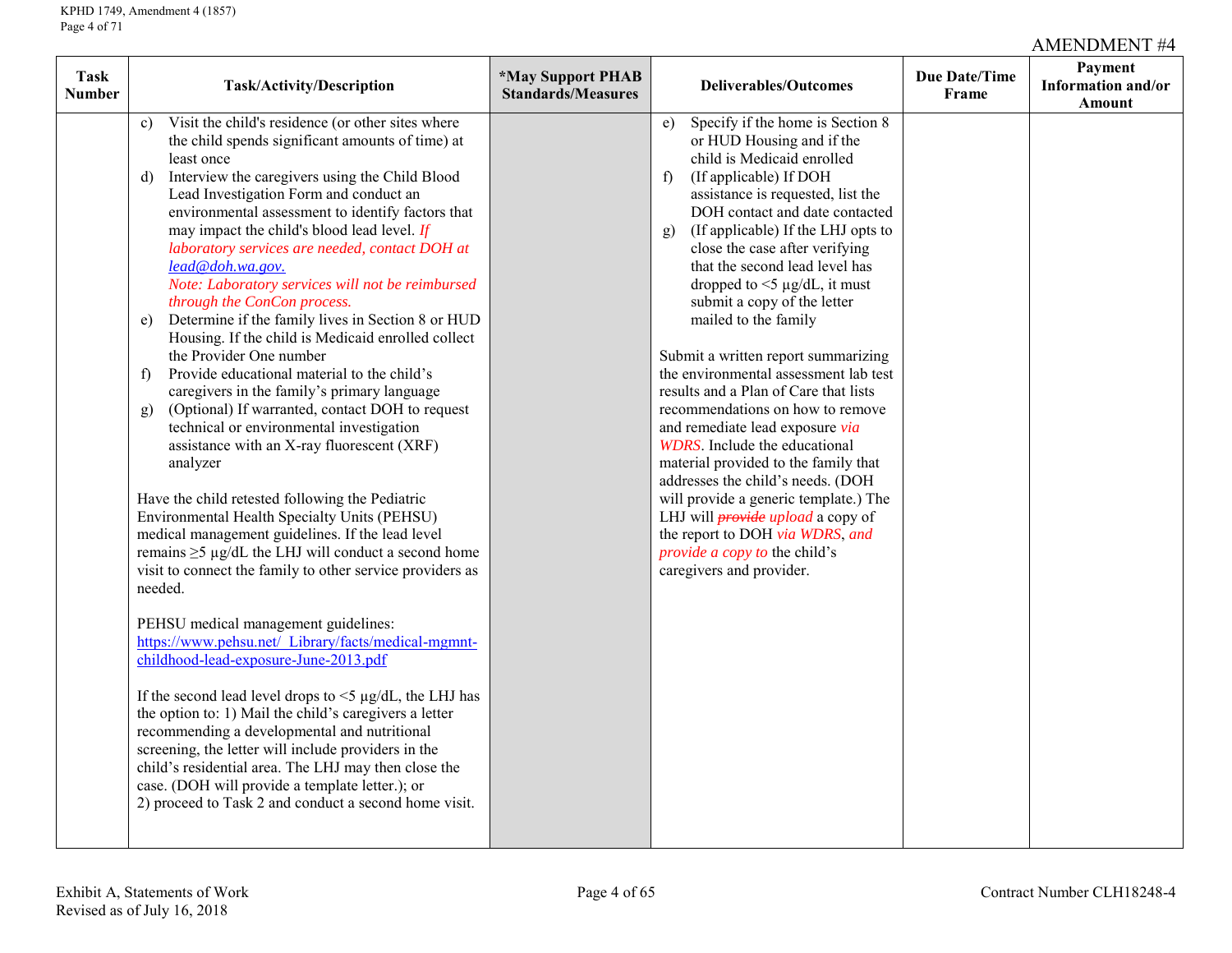| <b>Task</b><br><b>Number</b> | Task/Activity/Description                                                                                                                                                                                                                                                                                                                                                                                                                                                                                                                                                                                                                                                                                                                                                                                                                                                                                                                                                                                                                                                                                                                                   | <i><b>*May Support PHAB</b></i><br><b>Standards/Measures</b> | <b>Deliverables/Outcomes</b>                                                                                                                                                                                                                                                                                                                                                                                                                                                                                                                                                                                | <b>Due Date/Time</b><br>Frame                                                                                    | Payment<br>Information and/or<br>Amount                                                                                                                                                                      |
|------------------------------|-------------------------------------------------------------------------------------------------------------------------------------------------------------------------------------------------------------------------------------------------------------------------------------------------------------------------------------------------------------------------------------------------------------------------------------------------------------------------------------------------------------------------------------------------------------------------------------------------------------------------------------------------------------------------------------------------------------------------------------------------------------------------------------------------------------------------------------------------------------------------------------------------------------------------------------------------------------------------------------------------------------------------------------------------------------------------------------------------------------------------------------------------------------|--------------------------------------------------------------|-------------------------------------------------------------------------------------------------------------------------------------------------------------------------------------------------------------------------------------------------------------------------------------------------------------------------------------------------------------------------------------------------------------------------------------------------------------------------------------------------------------------------------------------------------------------------------------------------------------|------------------------------------------------------------------------------------------------------------------|--------------------------------------------------------------------------------------------------------------------------------------------------------------------------------------------------------------|
| $\sqrt{2}$                   | The purpose of the second home visit is to connect the<br>family to other service providers as needed:<br>a) LHJ staff will facilitate and guide the child's<br>caregiver in completing the WithinReach<br>Developmental Screening Questionnaire online<br>http://www.parenthelp123.org/. The LHJ must<br>provide a hard copy of the developmental<br>screening in case it cannot be submitted online. In<br>unusual, and DOH approved cases, in which the<br>WithinReach assessment cannot be performed,<br>the LHJ may refer the family to the child's<br>physician or to another entity that is trained to<br>administer developmental screening tests<br>Encourage blood lead testing of other children<br>b)<br>less than 72 months of age and pregnant or<br>nursing caregivers in the home<br>If appropriate, refer the child's caregivers to the<br>$\mathbf{c})$<br>Women, Infants, and Children (WIC) program or<br>a Registered Dietitian Nutritionist (RDN) for a<br>nutritional assessment and to other service<br>providers as appropriate<br>Coordinate services and communicate regularly<br>d)<br>with members of the case management team |                                                              | Submit an updated Plan of Care to<br>DOH via WDRS and provide a copy<br>to the child's caregivers and provider<br>that includes:<br>Completion date and results of<br>a)<br>the online WithinReach<br>Developmental Screening<br>Questionnaire<br>If blood lead testing of at-risk<br>$\mathbf{b}$<br>family members was<br>recommended, list the<br>individuals<br>The referral date and provider of<br>c)<br>the nutritional assessment,<br>include all other referrals<br>The members of the case<br>$\mathbf{d}$<br>management team, their<br>involvement, and the case<br>information provided to them | Monthly, by the<br>$30th$ -of-the<br>following month.<br>Submit as needed<br>within 60 days<br>after completion. | Reimbursement of up<br>to \$500 maximum per<br>home visit, per child.<br>Up to two $(2)$ home<br>visits per child not to<br>exceed total funding<br>consideration.<br>Note: this excludes<br>indirect costs. |
| $\overline{3}$               | DOH will reimburse LHJ staff for DOH-approved case<br>management related training opportunities and travel<br>including training fees if applicable and mileage,<br>lodging and meals at the current federal GSA rates at<br>the time of travel.                                                                                                                                                                                                                                                                                                                                                                                                                                                                                                                                                                                                                                                                                                                                                                                                                                                                                                            |                                                              | Attend approved training and submit<br>training invoices and receipts to<br><b>DOH</b>                                                                                                                                                                                                                                                                                                                                                                                                                                                                                                                      | As needed                                                                                                        | Reimbursement for<br>actual costs DOH-<br>approved training<br>fees, mileage and per<br>diem not to exceed<br>total funding<br>consideration.<br>(See Special Billing<br>Requirements below.)                |

# **\*For Information Only:**

Funding is not tied to the revised Standards/Measures listed here. This information may be helpful in discussions of how program activities might contribute to meeting a Standard/Measure. More detail on these and/or other Public Health Accreditation Board (PHAB) Standards/Measures that may apply can be found at: <http://www.phaboard.org/wp-content/uploads/PHAB-Standards-and-Measures-Version-1.0.pdf>

# **Program Specific Requirements/Narrative**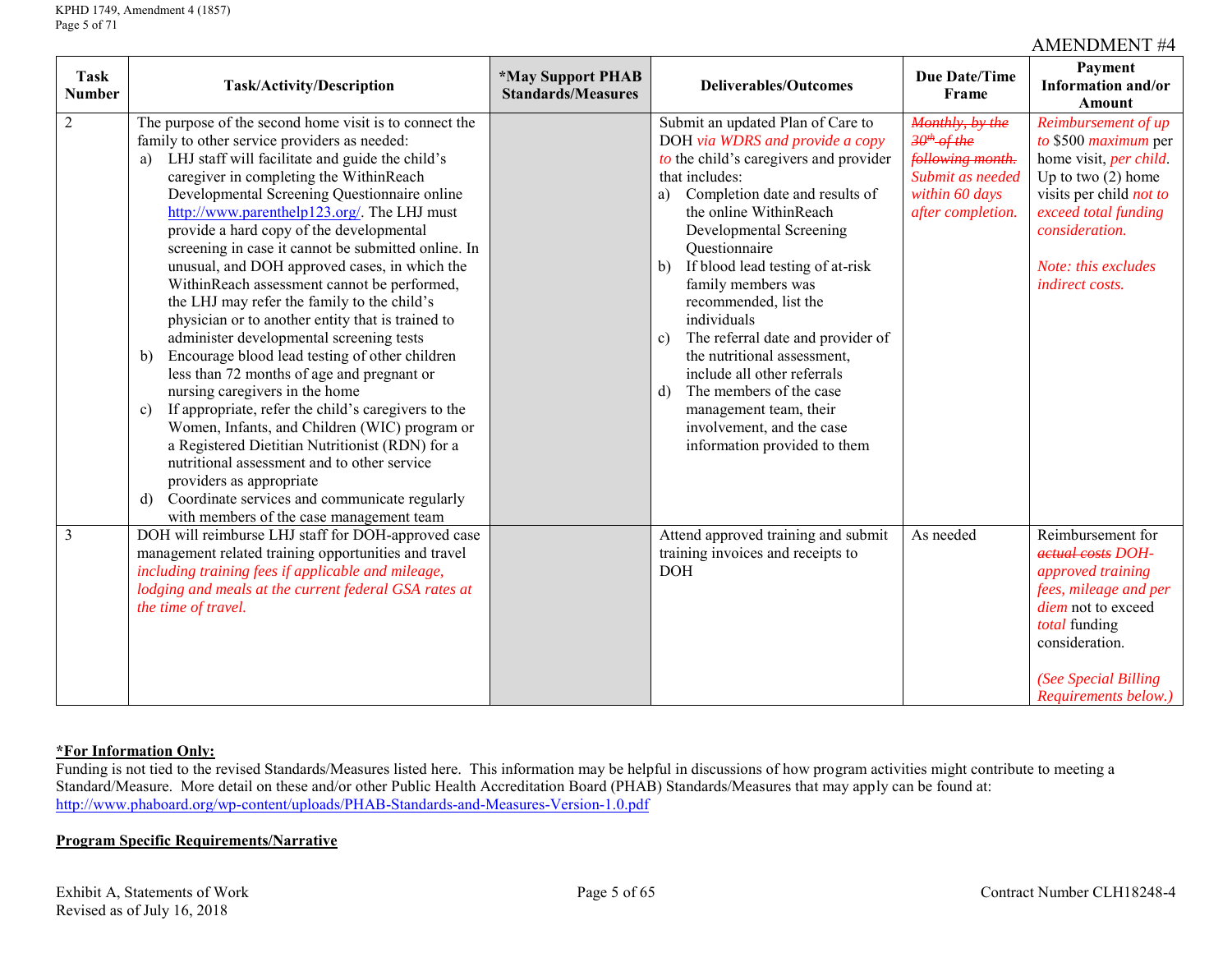KPHD 1749, Amendment 4 (1857) Page 6 of 71

#### **Program Manual, Handbook, Policy References**

*Guide for Public Health Case Management of Children with Elevated Blood Lead Levels <https://www.doh.wa.gov/Portals/1/Documents/4000/334-414.pdf>*

A Targeted Approach to Blood Lead Screening in Children, Washington State 2015 Expert Panel Recommendations <https://www.doh.wa.gov/Portals/1/Documents/Pubs/334-383.pdf>

#### **Special References (RCWs, WACs, etc)**

Laboratories are required to report to the Department of Health all Blood Lead test results [\(WAC 246-101-201\)](http://app.leg.wa.gov/wac/default.aspx?cite=246-101-201). Elevated results ( $\geq$ 5 mcg/dL) must be reported within 2 days; nonelevated results ≤5 mcg/dL need to be reported within one month.

**Monitoring Visits (frequency, type)** Telephone calls with contract manager at least once every quarter.

#### **Definitions**

BLL- Blood Lead Level EBLL- Elevated Blood Lead Level PEHSU- Pediatric Environmental Health Specialty Units

#### **Special Billing Requirements**

*Reimbursement for pre-approved travel expenses including mileage, lodging and meals will be calculated at the current federal General Services Administration (GSA) rates at the time of travel. Current per diem rates by state can be found at: <https://www.gsa.gov/travel/plan-book/per-diem-rates/per-diem-rates-lookup>*

#### **Special Instructions**

Payment is contingent upon DOH receipt and approval of all deliverables and an acceptable written report to include a plan of care. Payment to completely expend the "Total Consideration" for a specific funding period will not be processed until all deliverables are accepted and approved by DOH. Invoices *must may* be submitted *monthly by the 30th of each month following the month in which the expenditures were incurred as needed within 60 days after home visit completion* and must be based on actual *allowable direct* program costs. Billing for services on a monthly fraction of the "Total Consideration" will not be accepted or approved. *If needed, additional funding may be added upon request and DOH approval while funds are available. Contact [lead@doh.wa.gov](mailto:lead@doh.wa.gov) for additional information.* 

*Note: blood lead case management reimbursement excludes indirect costs.*

#### **DOH Program Contact**

Araceli Mendez, Health Services Consultant Office of Environmental Public Health Sciences Washington State Department of Health Street Address: 310 Israel Rd SE, Tumwater, WA 98501 Telephone: 360-236-3392 / Fax: 360-236-3059 Email: [araceli.mendez@doh.wa.gov](mailto:araceli.mendez@doh.wa.gov)

## **DOH Fiscal Contact**

Victoria Reyes, Management Analyst 1 Assistant Secretary's Office Telephone: 360-236-3071

Revised as of July 16, 2018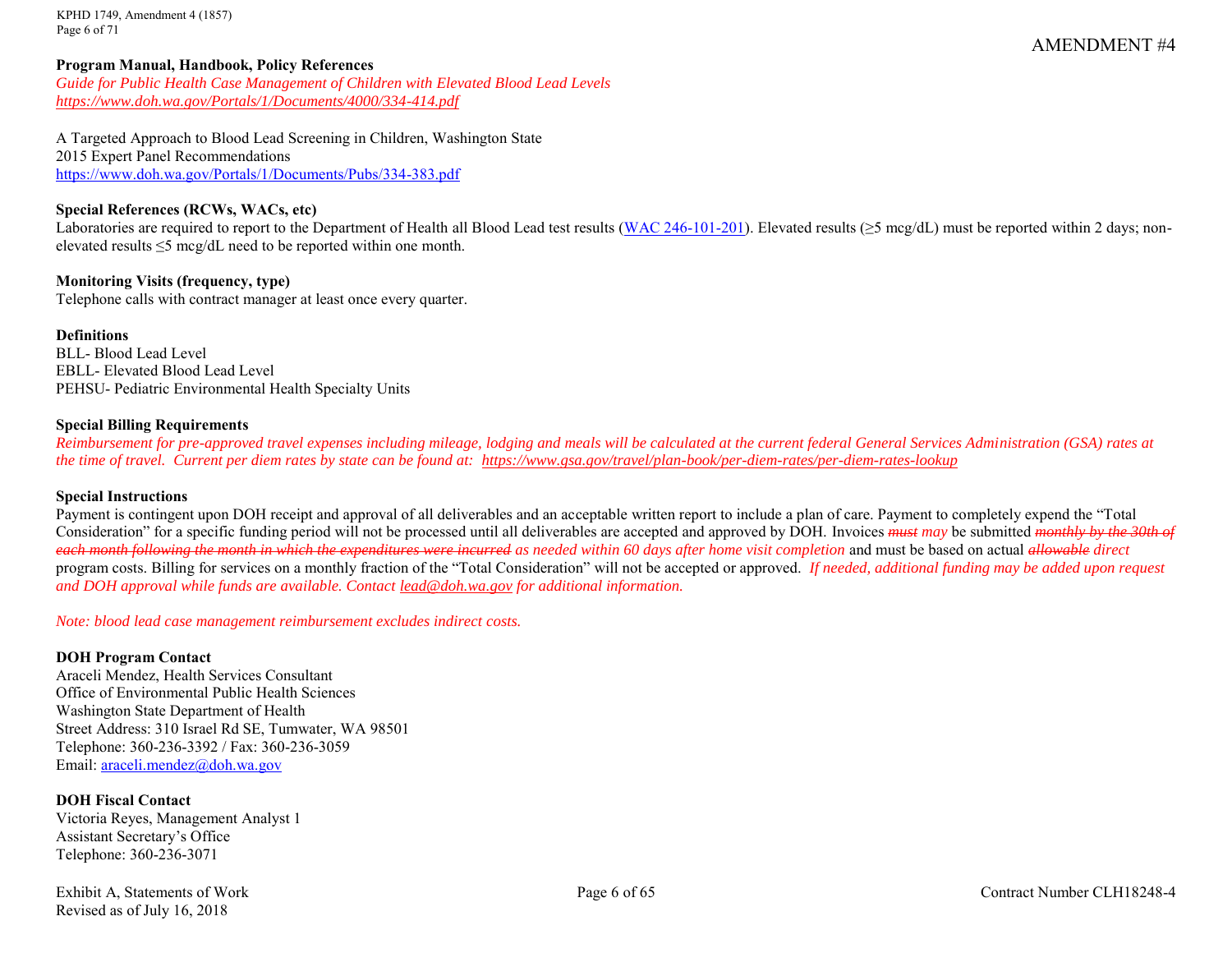### **Exhibit A Statement of Work Contract Term: 2018-2020**

#### <span id="page-6-0"></span>**DOH Program Name or Title:** HIV Client Services - Effective January 1, 2018 **Local Health Jurisdiction Name:** Kitsap Public Health District

# **Contract Number:** CLH18248

**SOW Type:** <u>Revision</u> **Revision # (for this SOW)** 3

Period of Performance: January 1, 2018 through June 30, 2019

| <b>Funding Source</b>                  | <b>Federal Compliance</b>                                      | <b>Type of Payment</b> |
|----------------------------------------|----------------------------------------------------------------|------------------------|
| $\boxtimes$ Federal Subrecipient       | (check if applicable)                                          | $\Box$ Reimbursement   |
| $\boxtimes$ State<br>$\boxtimes$ Other | $\boxtimes$ FFATA (Transparency Act)<br>Research & Development | $\Box$ Fixed Price     |

**Statement of Work Purpose:** The purpose of this statement of work is a provision of a range of client-centered activities focused on improving health outcomes in support of the HIV care continuum. Includes all types of case management encounters with or on behalf of client (face-to-face, phone contact, any other forms of communication). Activities may include: 1) initial assessment of need; 2) development of individualized care plan; 3) coordinated access to health and support services; 4) client monitoring to assess the care plan; 5) re-evaluation of the care plan; 6) ongoing assessment of client's needs; 7) treatment adherence counseling; 8) client specific advocacy or review of utilization of services; 9) benefits counseling; 10) provide clinic space for Harborview Medical Center physician to provide primary medical care to HIV-positive individuals: Registered Nurse to assist physician one day per week and an additional day every other week; and administrative support staff to assist with the project.

**Revision Purpose:** The purpose of this revision is to add funding for Task PRO-3 (Peer Navagation) and correct the BARS revenue code for RW HIV PROVISO funding from 334.04.98 to 333.93.91 and add the CFDA #93.917.

| <b>Chart of Accounts Program Name or Title</b> | CFDA#  | <b>BARS</b> | <b>Master</b> | <b>Funding Period</b>      |          | Current       | Change         | Total                |
|------------------------------------------------|--------|-------------|---------------|----------------------------|----------|---------------|----------------|----------------------|
|                                                |        | Revenue     | Index         | (LHJ Use Only)             |          | Consideration | Increase $(+)$ | <b>Consideration</b> |
|                                                |        | Code        | Code          | <b>Start Date End Date</b> |          |               |                |                      |
| FFY17 ADAP Rebate Local 17-19                  | N/A    | 334.04.98   | 12618570      | 01/01/18                   | 06/30/18 | 266,278       |                | 266,278              |
| FFY17 ADAP Rebate Local 17-19                  | N/A    | 334.04.98   | 12618570      | 07/01/18                   | 06/30/19 | 307,556       |                | 307,556              |
| FFY18 RW HIV PROVIDER CAPACITY-PROVISO         | 93.917 | 333.93.91   | 1261228B      | 04/01/18                   | 03/31/19 | 30,695        |                | 30,695               |
| FFY18 RW HIV PEER NAV PROJ-PROVISO             | 93.917 | 333.93.91   | 1261228A      | 04/01/18                   | 03/31/19 | 34,541        | 22,871         | 57,412               |
| STATE HIV CS / END AIDS WA                     | N/A    | 334.04.91   | 12630100      | 03/01/18                   | 06/30/18 | 3,123         |                | 3,123                |
| STATE HIV CS / END AIDS WA                     | N/A    | 334.04.91   | 12630100      | 07/01/18                   | 12/31/18 | 6,246         |                | 6,246                |
| <b>STATE HIV PREVENTION PrEP</b>               | N/A    | 334.04.91   | 12430100      | 01/01/18                   | 06/30/18 | 4,586         |                | 4,586                |
| <b>STATE HIV PREVENTION PrEP</b>               | N/A    | 334.04.91   | 12430100      | 07/01/18                   | 06/30/19 | 9,172         |                | 9,172                |
| <b>TOTALS</b>                                  |        |             |               |                            |          | 662,197       | 22,871         | 685,068              |

| <b>Task</b><br>Number | Task/Activity/Description                  | <b>*May Support PHAB</b><br><b>Standards/Measures</b> | Due Date/Time<br>Deliverables/Outcomes<br>Frame |  | <b>Payment</b><br>Information and/or<br>Amount |
|-----------------------|--------------------------------------------|-------------------------------------------------------|-------------------------------------------------|--|------------------------------------------------|
|                       | See contract tasks and deliverables below. |                                                       |                                                 |  |                                                |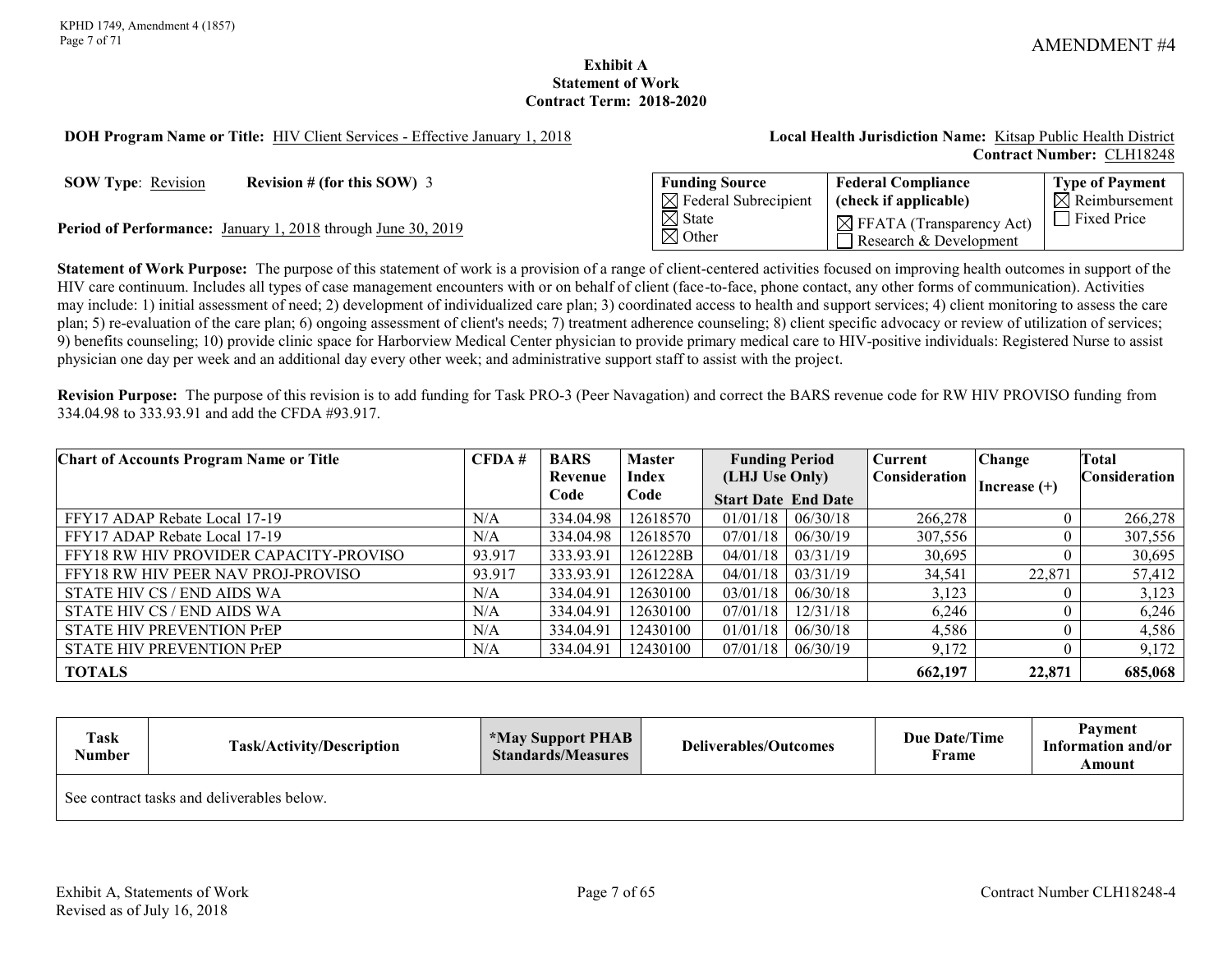| Task:                | $HCS-4$                | Case Management - Persons Living With HIV (PLWH)                                                                                                                                                                                                                                                                                                 |                                                                                                                                                                                                                                                                                                                                                                                                                                                                                                                                                                                                                                                                                                                                           |                              |                                                                                   |                                                                                                            |                                  |
|----------------------|------------------------|--------------------------------------------------------------------------------------------------------------------------------------------------------------------------------------------------------------------------------------------------------------------------------------------------------------------------------------------------|-------------------------------------------------------------------------------------------------------------------------------------------------------------------------------------------------------------------------------------------------------------------------------------------------------------------------------------------------------------------------------------------------------------------------------------------------------------------------------------------------------------------------------------------------------------------------------------------------------------------------------------------------------------------------------------------------------------------------------------------|------------------------------|-----------------------------------------------------------------------------------|------------------------------------------------------------------------------------------------------------|----------------------------------|
|                      |                        |                                                                                                                                                                                                                                                                                                                                                  |                                                                                                                                                                                                                                                                                                                                                                                                                                                                                                                                                                                                                                                                                                                                           |                              |                                                                                   | <b>Budget</b>                                                                                              |                                  |
| Service Definition:  |                        | on behalf of client (face-to-face, phone contact, any other forms of communication).<br>Activities may include:<br>1) initial assessment of need;<br>2) development of individualized care plan;<br>3) coordinated access to health and support services;<br>4) client monitoring to assess the care plan;<br>5) re-evaluation of the care plan; | Provision of a range of client-centered activities focused on improving health outcomes in<br>support of the HIV care continuum. Includes all types of case management encounters with or                                                                                                                                                                                                                                                                                                                                                                                                                                                                                                                                                 |                              | $\mathbf{A}$<br>$\, {\bf B}$<br>$\mathcal{C}$<br>E<br>G<br>$\bf J$<br>$\mathbf N$ | Salaries<br>Benefits<br><b>Service Contracts</b><br>Supplies/Goods<br>Travel<br>Equipment<br>Sub-Contracts | \$198,414<br>\$92,268<br>\$2,576 |
|                      |                        | 6) ongoing assessment of client's needs;<br>7) treatment adherence counseling;<br>8) client specific advocacy or review of utilization of services;<br>9) benefits counseling.                                                                                                                                                                   |                                                                                                                                                                                                                                                                                                                                                                                                                                                                                                                                                                                                                                                                                                                                           |                              | $\Omega$<br>IDC                                                                   | Other<br>$\%$                                                                                              | \$122,142                        |
|                      |                        |                                                                                                                                                                                                                                                                                                                                                  |                                                                                                                                                                                                                                                                                                                                                                                                                                                                                                                                                                                                                                                                                                                                           |                              |                                                                                   | Subtotal                                                                                                   | \$415,400                        |
| Strategies:          |                        | resources.<br>$\bullet$<br>Utilize Client Centered Approach.<br>$\bullet$<br>$\bullet$<br>$\bullet$<br>$\bullet$<br>implementation and evaluation.                                                                                                                                                                                               | Provide case management services for PLWH living in Kitsap, Mason, Clallam, and<br>Jefferson Counties in compliance with WA State HIV CM Standards.<br>Utilize Acuity Guidelines to ensure delivery of appropriate level of services and related<br>Prioritize medical engagement/retention, viral suppression and stable housing as<br>recognized indicators of positive health outcomes and quality of life.<br>Practice Cultural Humility in all aspects of care and service delivery.<br>Intentionally track and address Health Disparities for Populations of Interest within your<br>community(ies) as related to Case Management services and outcomes.<br>Meaningfully incorporate consumer feedback into ongoing program design, |                              |                                                                                   | $$415,400 - \text{Rebates}$<br>\$207,700 for 01/01/18-06/30/18 and<br>\$207,700 for 07/01/18-12/31/18      |                                  |
| Targeted population: |                        | Persons living with HIV                                                                                                                                                                                                                                                                                                                          |                                                                                                                                                                                                                                                                                                                                                                                                                                                                                                                                                                                                                                                                                                                                           |                              |                                                                                   |                                                                                                            |                                  |
|                      |                        |                                                                                                                                                                                                                                                                                                                                                  |                                                                                                                                                                                                                                                                                                                                                                                                                                                                                                                                                                                                                                                                                                                                           |                              |                                                                                   |                                                                                                            |                                  |
|                      | Deliverables/Measures: | Number of PLWH to be served:                                                                                                                                                                                                                                                                                                                     | Kitsap<br>Mason<br>Clallam<br>Jefferson<br>Total                                                                                                                                                                                                                                                                                                                                                                                                                                                                                                                                                                                                                                                                                          | 175<br>30<br>40<br>17<br>262 |                                                                                   |                                                                                                            |                                  |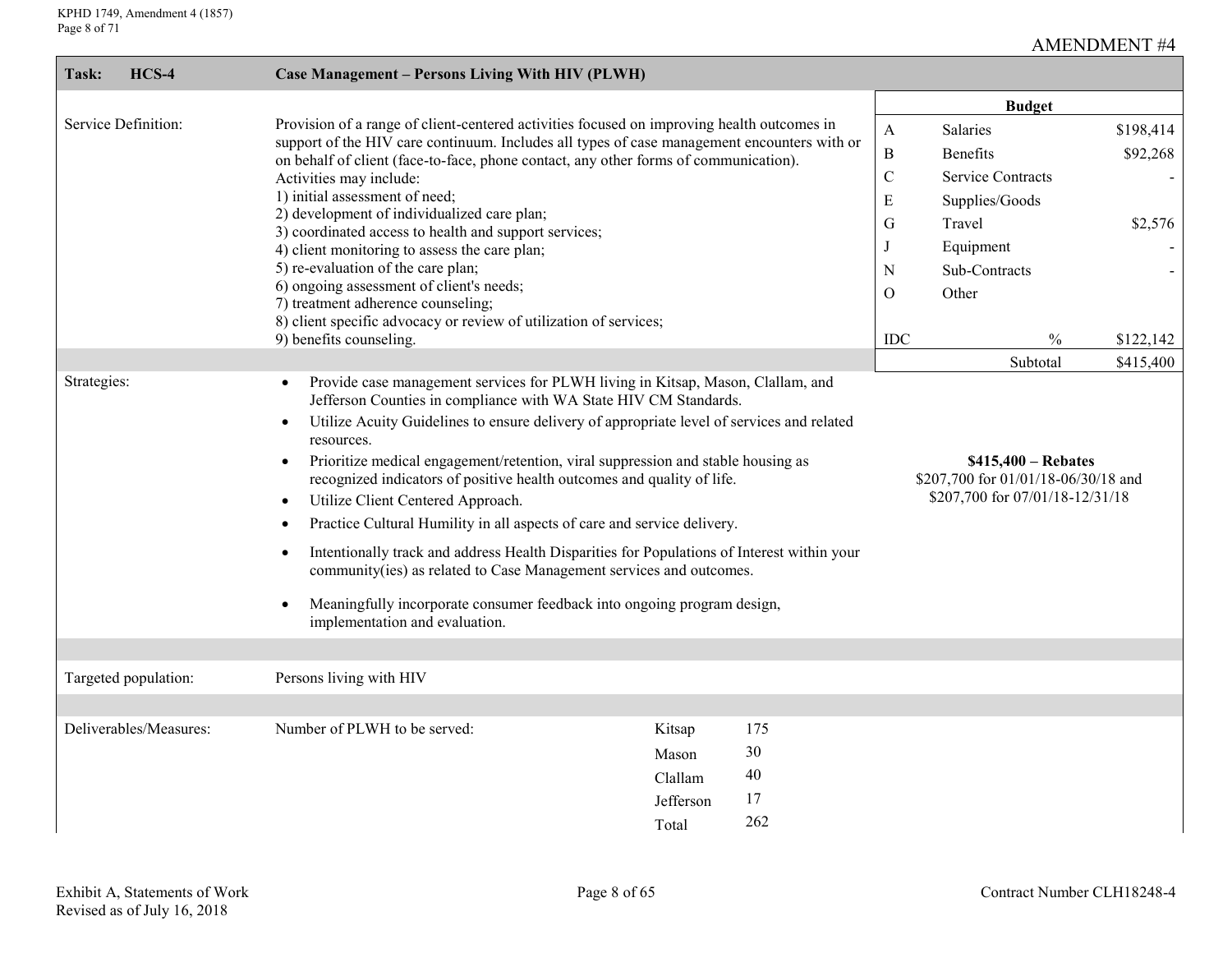$\mathsf{L}$ 

| Reporting:                         | Agency must create a CAREWare file for each PLWH receiving Case Management<br>services within forty-eight (48) business hours from the time of Client Intake.<br>Agency must update Demographics, Annual Review, Services, Case Notes, Encounter<br>$\bullet$<br>Tab and all requisite Custom Tabs in CAREWare, as appropriate, within five (5)<br>business days from Client Intake, identified change in Client Status, delivery of a support<br>service or benefit, or interaction with or on behalf of Client. Requirements around<br>documentation within CAREWare can be found in your HCS Manual.<br>Agency must Track and report within CAREWare any and all Performance Measures<br>$\bullet$<br>related to this Service Category as directed by DOH Quality Team. These include, but<br>may not be limited to, medical engagement, medical retention, viral load, housing status,<br>and household poverty level. |                                                                |                                                                                                                                              |                    |
|------------------------------------|----------------------------------------------------------------------------------------------------------------------------------------------------------------------------------------------------------------------------------------------------------------------------------------------------------------------------------------------------------------------------------------------------------------------------------------------------------------------------------------------------------------------------------------------------------------------------------------------------------------------------------------------------------------------------------------------------------------------------------------------------------------------------------------------------------------------------------------------------------------------------------------------------------------------------|----------------------------------------------------------------|----------------------------------------------------------------------------------------------------------------------------------------------|--------------------|
| $HCS-5$<br>Task:                   | <b>Medical Transportation</b>                                                                                                                                                                                                                                                                                                                                                                                                                                                                                                                                                                                                                                                                                                                                                                                                                                                                                              |                                                                |                                                                                                                                              |                    |
| Service Definition:<br>Strategies: | Provision of non-emergency transportation services that enable an eligible client to access or<br>are retained in medical and support services. May be provided by:<br>1) providers of transportation services;<br>mileage reimbursement (non-cash) that does not exceed the established rates for federal<br>2)<br>programs;<br>organization and use of volunteer drivers through programs with insurance and other<br>3)<br>liability issues specifically addressed;<br>voucher or token systems.<br>4)<br>Agency will issue fuel cards and bus passes to PLWH to enable access to medical care<br>and support services.                                                                                                                                                                                                                                                                                                 | A<br>B<br>$\mathcal{C}$<br>E<br>G<br>J<br>N<br>$\Omega$<br>IDC | <b>Budget</b><br>Salaries<br>Benefits<br><b>Service Contracts</b><br>Supplies/Goods<br>Travel<br>Equipment<br>Sub-Contracts<br>Other<br>$\%$ | \$5,500<br>\$5,500 |
|                                    | Agency will consider poverty, capacity, stigma and health disparity related barriers to<br>$\bullet$<br>transportation and attempt resolution through provision of medical transportation<br>assistance or other available resources.<br>Ongoing medical transportation needs must be documented in the Client's Service Plan.<br>$\bullet$<br>Long term sustainable resolutions need to be explored and strategized.<br>Medical Transportation direct assists must be used as payer of last resort.<br>$\bullet$                                                                                                                                                                                                                                                                                                                                                                                                          |                                                                | Subtotal<br>$$5,500 - Rebates$<br>\$2,750 for 01/01/18-06/30/18 and<br>\$2,750 for 07/01/18-12/31/18                                         |                    |
| Targeted population:               | Persons living with HIV                                                                                                                                                                                                                                                                                                                                                                                                                                                                                                                                                                                                                                                                                                                                                                                                                                                                                                    |                                                                |                                                                                                                                              |                    |
| Deliverables/Measures:             | Number of PLWH to be served:<br>100                                                                                                                                                                                                                                                                                                                                                                                                                                                                                                                                                                                                                                                                                                                                                                                                                                                                                        |                                                                |                                                                                                                                              |                    |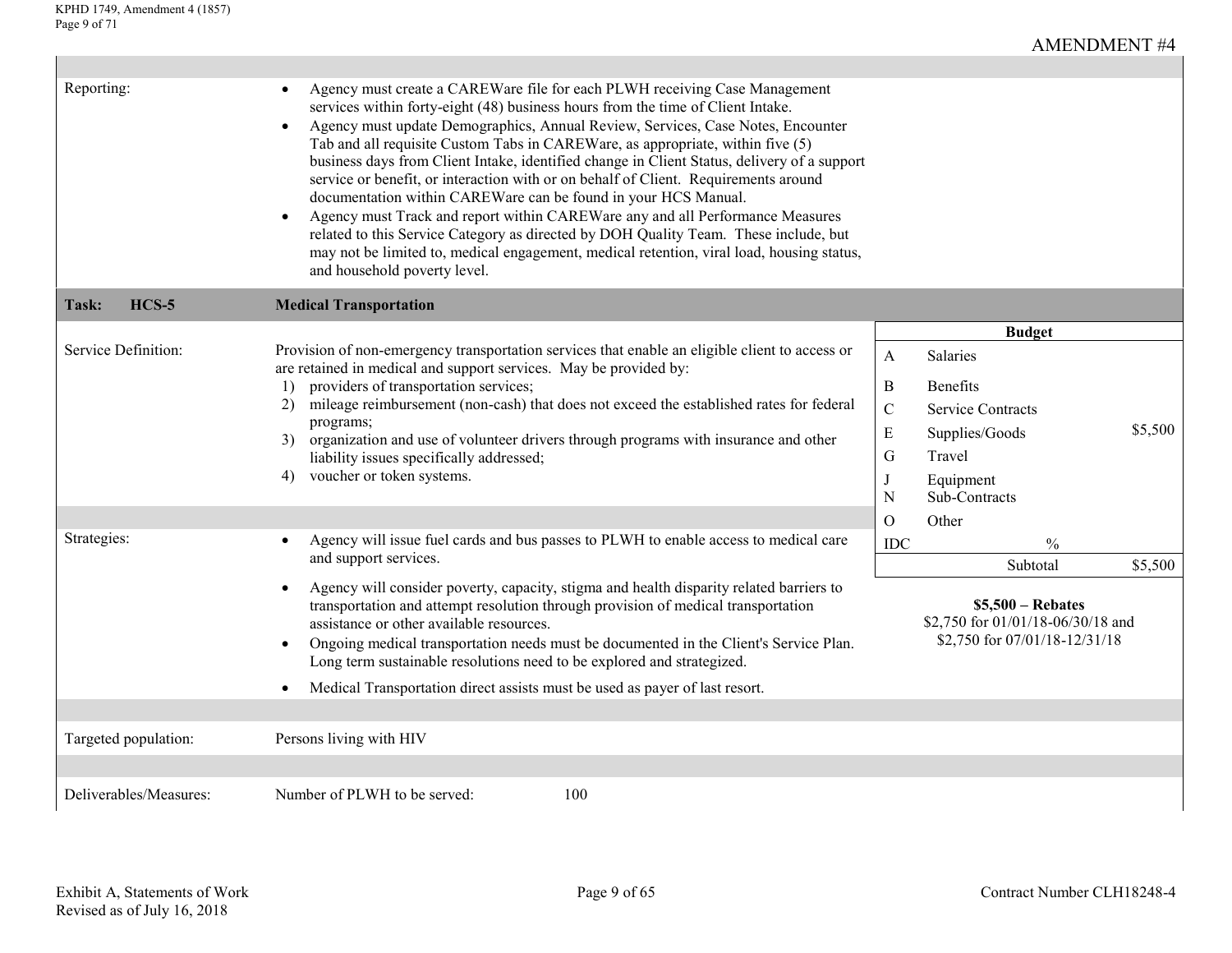| Reporting:             | Agency must update Demographics, Annual Review, Services, Case Notes, Encounter<br>Tab and all requisite Custom Tabs in CAREWare, as appropriate, within five (5)<br>business days from Client Intake, identified change in Client Status, delivery of a support<br>service or benefit, or Interaction with or on behalf of Client. Requirements around<br>documentation within CAREWare can be found in your HCS Manual.<br>Agency must track and report within CAREWare any and all Performance Measures<br>related to this Service Category as directed by DOH Quality Team. These include, but<br>may not be limited to, medical engagement, medical retention, viral load, housing status,<br>and household poverty level. |                                      |                                                                    |          |
|------------------------|---------------------------------------------------------------------------------------------------------------------------------------------------------------------------------------------------------------------------------------------------------------------------------------------------------------------------------------------------------------------------------------------------------------------------------------------------------------------------------------------------------------------------------------------------------------------------------------------------------------------------------------------------------------------------------------------------------------------------------|--------------------------------------|--------------------------------------------------------------------|----------|
| $HCS-6$<br>Task:       | <b>Food Bank/Home Delivered Meals - PLWH</b>                                                                                                                                                                                                                                                                                                                                                                                                                                                                                                                                                                                                                                                                                    |                                      |                                                                    |          |
| Service Definition:    | Provision of actual food items, hot meals, or a voucher program to purchase food. This also<br>includes providing essential non-food items (limited to personal hygiene products, household<br>cleaning supplies, water filtration in communities where issues of water safety exist).                                                                                                                                                                                                                                                                                                                                                                                                                                          | $\mathbf{A}$<br>$\, {\bf B}$         | <b>Budget</b><br>Salaries<br><b>Benefits</b>                       |          |
|                        |                                                                                                                                                                                                                                                                                                                                                                                                                                                                                                                                                                                                                                                                                                                                 | $\mathcal{C}$<br>${\bf E}$<br>G<br>J | <b>Service Contracts</b><br>Supplies/Goods<br>Travel<br>Equipment  | \$19,800 |
| Strategies:            | Agency will distribute food bags to PLWH under guidance of nutritionist or dietician<br>oversight.                                                                                                                                                                                                                                                                                                                                                                                                                                                                                                                                                                                                                              | N<br>$\mathcal{O}$<br>$IDC$          | Sub-Contracts<br>Other<br>$\frac{0}{0}$                            |          |
|                        | Agency will consider poverty, capacity, stigma and health disparity related barriers to<br>food security and attempt resolution through provision of food assistance or other<br>available resources.                                                                                                                                                                                                                                                                                                                                                                                                                                                                                                                           |                                      | Subtotal<br>$$19,800 - \text{Rebates}$                             | \$19,800 |
|                        | Ongoing food insecurity needs must be documented in the Client's Service Plan. Long<br>$\bullet$<br>term sustainable resolutions need to be explored and strategized.                                                                                                                                                                                                                                                                                                                                                                                                                                                                                                                                                           |                                      | \$9,900 for 01/01/18-06/30/18 and<br>\$9,900 for 07/01/18-12/31/18 |          |
|                        | Food/Meal disbursement must be used as payer of last resort.                                                                                                                                                                                                                                                                                                                                                                                                                                                                                                                                                                                                                                                                    |                                      |                                                                    |          |
| Targeted population:   | Persons living with HIV                                                                                                                                                                                                                                                                                                                                                                                                                                                                                                                                                                                                                                                                                                         |                                      |                                                                    |          |
|                        |                                                                                                                                                                                                                                                                                                                                                                                                                                                                                                                                                                                                                                                                                                                                 |                                      |                                                                    |          |
| Deliverables/Measures: | Number of PLWH to be served:<br>200                                                                                                                                                                                                                                                                                                                                                                                                                                                                                                                                                                                                                                                                                             |                                      |                                                                    |          |
| Reporting:             | Agency must update Demographics, Annual Review, Services, Case Notes, Encounter<br>$\bullet$<br>Tab and all requisite Custom Tabs in CAREWare, as appropriate, within five (5)<br>business days from Client Intake, identified change in Client Status, delivery of a support<br>service or benefit, or Interaction with or on behalf of Client. Requirements around<br>documentation within CAREWare can be found in your HCS Manual.                                                                                                                                                                                                                                                                                          |                                      |                                                                    |          |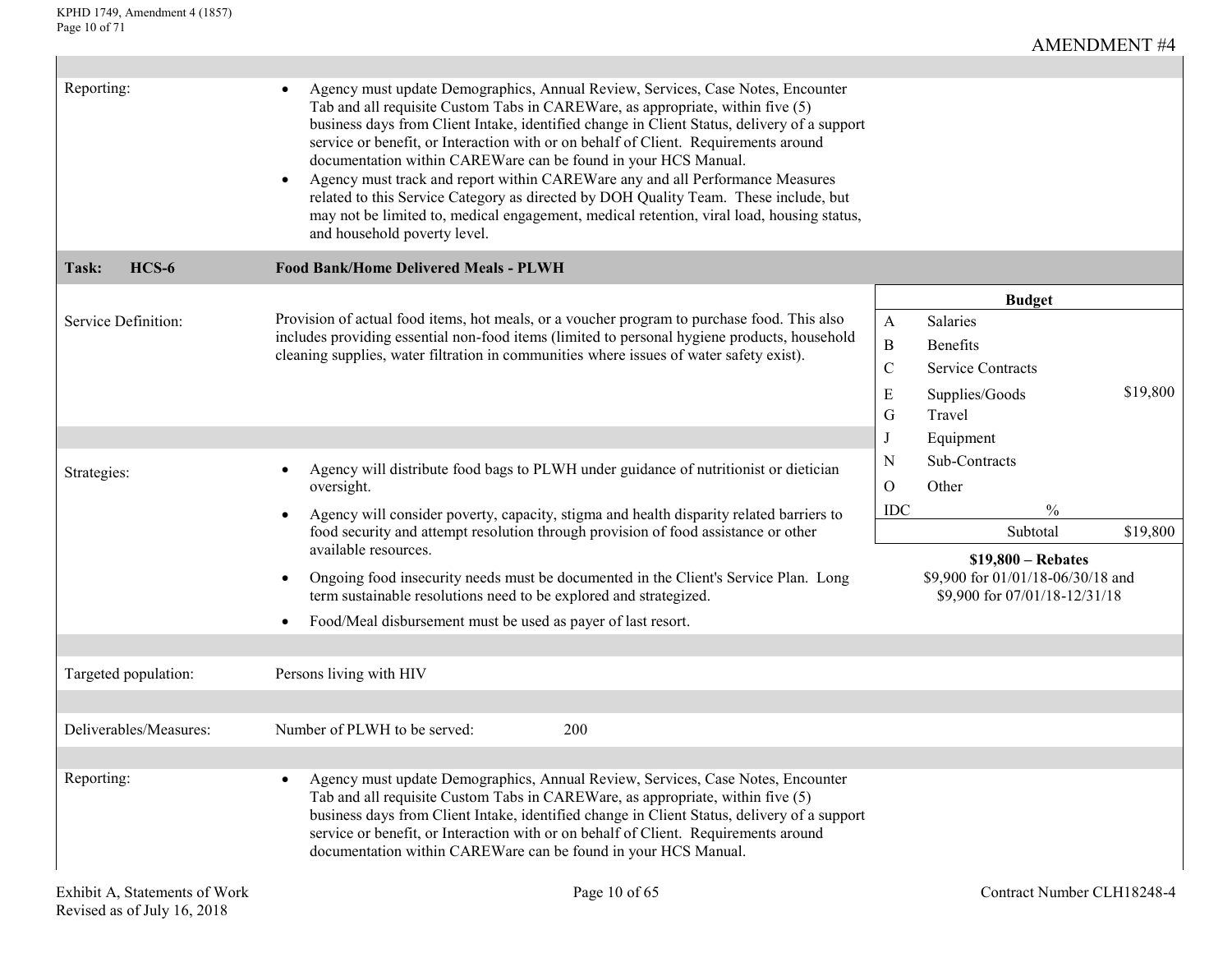|                      |                        | Agency must Track and report within CAREWare any and all Performance Measures<br>$\bullet$<br>related to this Service Category as directed by DOH Quality Team. These include, but<br>may not be limited to, medical engagement, medical retention, viral load, housing status,<br>and household poverty level.                                                                                                                                                                                                                                                                                                                                                                                                                                           |                                                                                                                        |                                                                                                                   |         |
|----------------------|------------------------|-----------------------------------------------------------------------------------------------------------------------------------------------------------------------------------------------------------------------------------------------------------------------------------------------------------------------------------------------------------------------------------------------------------------------------------------------------------------------------------------------------------------------------------------------------------------------------------------------------------------------------------------------------------------------------------------------------------------------------------------------------------|------------------------------------------------------------------------------------------------------------------------|-------------------------------------------------------------------------------------------------------------------|---------|
| Task:                | HCS-7                  | <b>Housing Services - PLWH</b>                                                                                                                                                                                                                                                                                                                                                                                                                                                                                                                                                                                                                                                                                                                            |                                                                                                                        |                                                                                                                   |         |
|                      |                        |                                                                                                                                                                                                                                                                                                                                                                                                                                                                                                                                                                                                                                                                                                                                                           |                                                                                                                        | <b>Budget</b>                                                                                                     |         |
| Service Definition:  |                        | Provision of limited short-term assistance to support emergency, temporary, or transitional<br>housing to enable a client or family to gain or maintain health services. Housing-related<br>referral services include assessment, search, placement, advocacy, and the fees associated with<br>these services. Housing services are accompanied by a strategy to identify, relocate, or ensure<br>the client is moved to, or capable of maintaining a long-term, stable living situation. Housing<br>must be linked to client gaining or maintaining compliance with HIV-related health services<br>and treatment.                                                                                                                                        | A<br>B<br>$\mathsf{C}\phantom{0}$<br>E<br>G<br>N                                                                       | Salaries<br><b>Benefits</b><br><b>Service Contracts</b><br>Supplies/Goods<br>Travel<br>Equipment<br>Sub-Contracts | \$9,300 |
|                      |                        |                                                                                                                                                                                                                                                                                                                                                                                                                                                                                                                                                                                                                                                                                                                                                           | O                                                                                                                      | Other                                                                                                             |         |
|                      |                        |                                                                                                                                                                                                                                                                                                                                                                                                                                                                                                                                                                                                                                                                                                                                                           | <b>IDC</b>                                                                                                             | $\frac{0}{0}$                                                                                                     |         |
| Strategies:          |                        | Agency will provide housing support to PLWH by paying for emergency shelter and<br>$\bullet$<br>hotel stays.<br>Agency will consider poverty, capacity, mental health, substance use and stigma related<br>$\bullet$<br>barriers to housing stability and provide directly, or through referral and linkage, services<br>to support and address any of these connected life domains.<br>Intentionally track and address Health Disparities for Populations of Interest within your<br>$\bullet$<br>community(ies) as related to Housing services and outcomes.<br>Housing direct assists must be used as payer of last resort.<br>$\bullet$                                                                                                               | Subtotal<br>\$9,300<br>$$9,300 - \text{Rebates}$<br>\$4,650 for 01/01/18-06/30/18 and<br>\$4,650 for 07/01/18-12/31/18 |                                                                                                                   |         |
| Targeted population: |                        | Persons living with HIV                                                                                                                                                                                                                                                                                                                                                                                                                                                                                                                                                                                                                                                                                                                                   |                                                                                                                        |                                                                                                                   |         |
|                      | Deliverables/Measures: | 12<br>Number of PLWH to be served:                                                                                                                                                                                                                                                                                                                                                                                                                                                                                                                                                                                                                                                                                                                        |                                                                                                                        |                                                                                                                   |         |
| Reporting:           |                        | Agency must update Demographics, Annual Review, Services, Case Notes, Encounter<br>$\bullet$<br>Tab and all requisite Custom Tabs in CAREWare, as appropriate, within five (5)<br>business days from Client Intake, identified change in Client Status, delivery of a support<br>service or benefit, or Interaction with or on behalf of Client. Requirements around<br>documentation within CAREWare can be found in your HCS Manual.<br>Agency must track and report within CAREWare any and all Performance Measures<br>$\bullet$<br>related to this Service Category as directed by DOH Quality Team. These include, but<br>may not be limited to, medical engagement, medical retention, viral load, housing status,<br>and household poverty level. |                                                                                                                        |                                                                                                                   |         |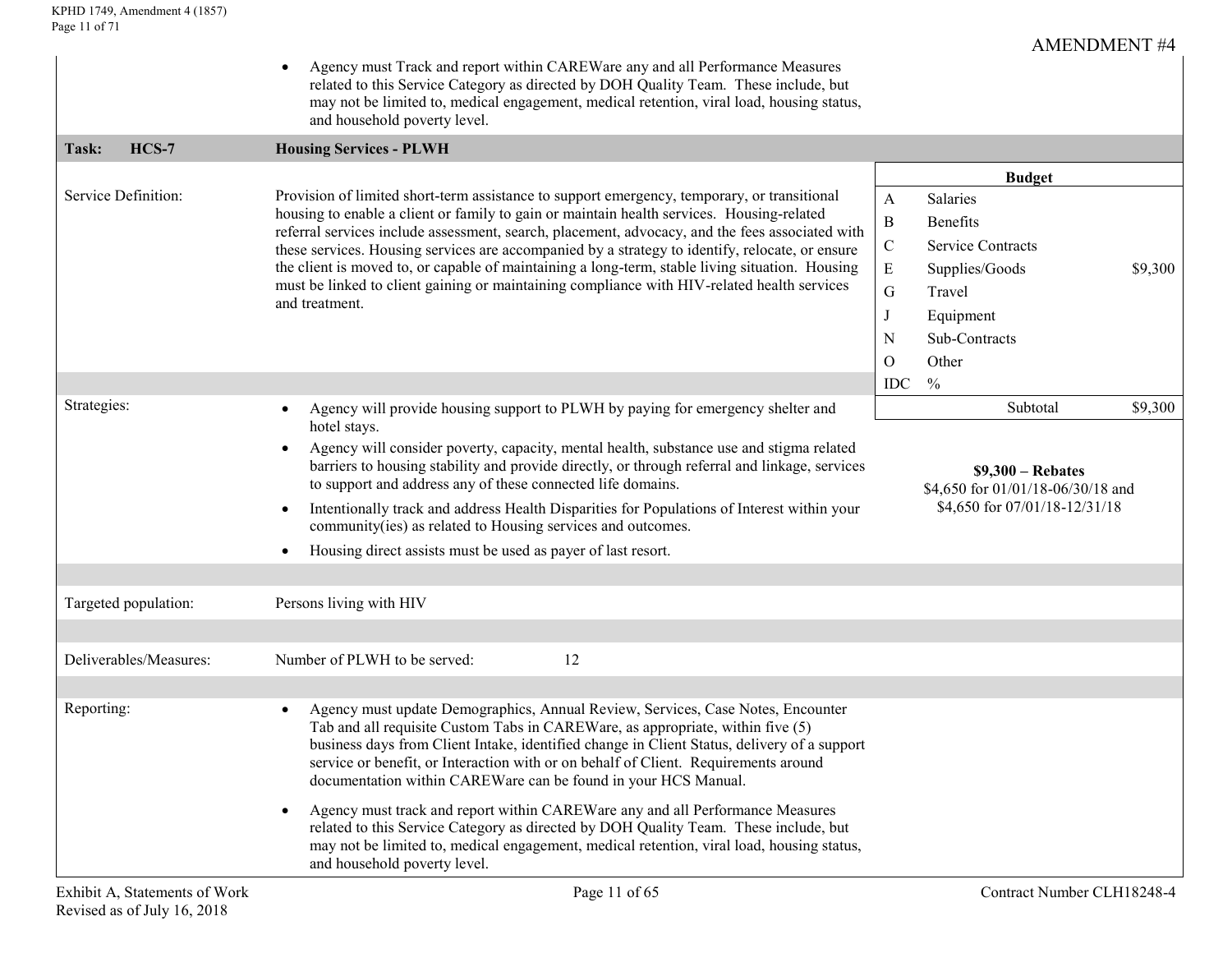| Task:       | EAW-2                  | <b>End AIDS Washington - Community Engagement</b>                                                                                                                                                                                                                                                                                                                                                   |               |                                                                                                   |         |
|-------------|------------------------|-----------------------------------------------------------------------------------------------------------------------------------------------------------------------------------------------------------------------------------------------------------------------------------------------------------------------------------------------------------------------------------------------------|---------------|---------------------------------------------------------------------------------------------------|---------|
|             |                        |                                                                                                                                                                                                                                                                                                                                                                                                     |               | <b>Budget</b>                                                                                     |         |
|             | Service Definition:    | End AIDS Washington Recommendation #11 calls to invigorate and strengthen                                                                                                                                                                                                                                                                                                                           | A             | Salaries                                                                                          | \$5,319 |
|             |                        | meaningful community engagement and empowerment for people and communities<br>disproportionately affected by HIV-related health disparities and stigma. These funds<br>are to be used to develop innovative projects for invigorating meaningful community                                                                                                                                          | $\bf{B}$      | <b>Benefits</b>                                                                                   | \$1,489 |
|             |                        |                                                                                                                                                                                                                                                                                                                                                                                                     | $\mathcal{C}$ | <b>Service Contracts</b>                                                                          |         |
|             |                        | engagement with PLWH and PAHR in Washington State.                                                                                                                                                                                                                                                                                                                                                  | E             | Supplies/Goods                                                                                    |         |
|             |                        |                                                                                                                                                                                                                                                                                                                                                                                                     | G             | Travel                                                                                            |         |
|             |                        |                                                                                                                                                                                                                                                                                                                                                                                                     | J             | Equipment                                                                                         |         |
|             |                        |                                                                                                                                                                                                                                                                                                                                                                                                     | N             | Sub-Contracts                                                                                     |         |
|             |                        |                                                                                                                                                                                                                                                                                                                                                                                                     | $\Omega$      | Other                                                                                             |         |
|             |                        |                                                                                                                                                                                                                                                                                                                                                                                                     | <b>IDC</b>    | $\frac{0}{0}$                                                                                     | \$2,561 |
| Strategies: |                        | Agency will develop and implement a single (or multiple) community engagement<br>$\bullet$<br>$project(s)$ .                                                                                                                                                                                                                                                                                        |               | Subtotal                                                                                          | \$9,369 |
|             |                        | Agency will develop processes that engage PAHR and PLWH creatively and effectively.<br>Agency will ensure messaging and program development is led by the communities that<br>services are meant to benefit.<br>Agency will share best practices and lessons learned throughout the project funding<br>period with DOH and statewide HCS partners to support other community engagement<br>efforts. |               | $$9,369$ – State HIV CS EAW<br>\$3,123 for 03/01/18-06/30/18 and<br>\$6,246 for 07/01/18-12/31/18 |         |
|             | Targeted population:   | -Persons living with HIV (PLWH)<br>-Persons at High Risk for HIV (PAHR)<br>-All races and ethnicities of MSM/TSM (Primary)<br>-US born black persons (Special Emphasis, Health Disparities)<br>-Foreign born black persons (Special Emphasis, health Disparities)<br>-Foreign born Hispanic persons (Special Emphasis, Health Disparities)                                                          |               |                                                                                                   |         |
|             | Deliverables/Measures: | Measures of success should be included in written narrative reports.                                                                                                                                                                                                                                                                                                                                |               |                                                                                                   |         |
|             |                        |                                                                                                                                                                                                                                                                                                                                                                                                     |               |                                                                                                   |         |
| Reporting:  |                        | Agencies will submit two (2) written narrative reports to DOH outlining progress made on<br>community engagement project, challenges, successes, lessons learned, and next steps.                                                                                                                                                                                                                   |               |                                                                                                   |         |
|             |                        | First narrative due July 25 (March 1 - June 30 funding period)<br>$\bullet$<br>Second narrative due January 25 (July 1- December 31 funding period)                                                                                                                                                                                                                                                 |               |                                                                                                   |         |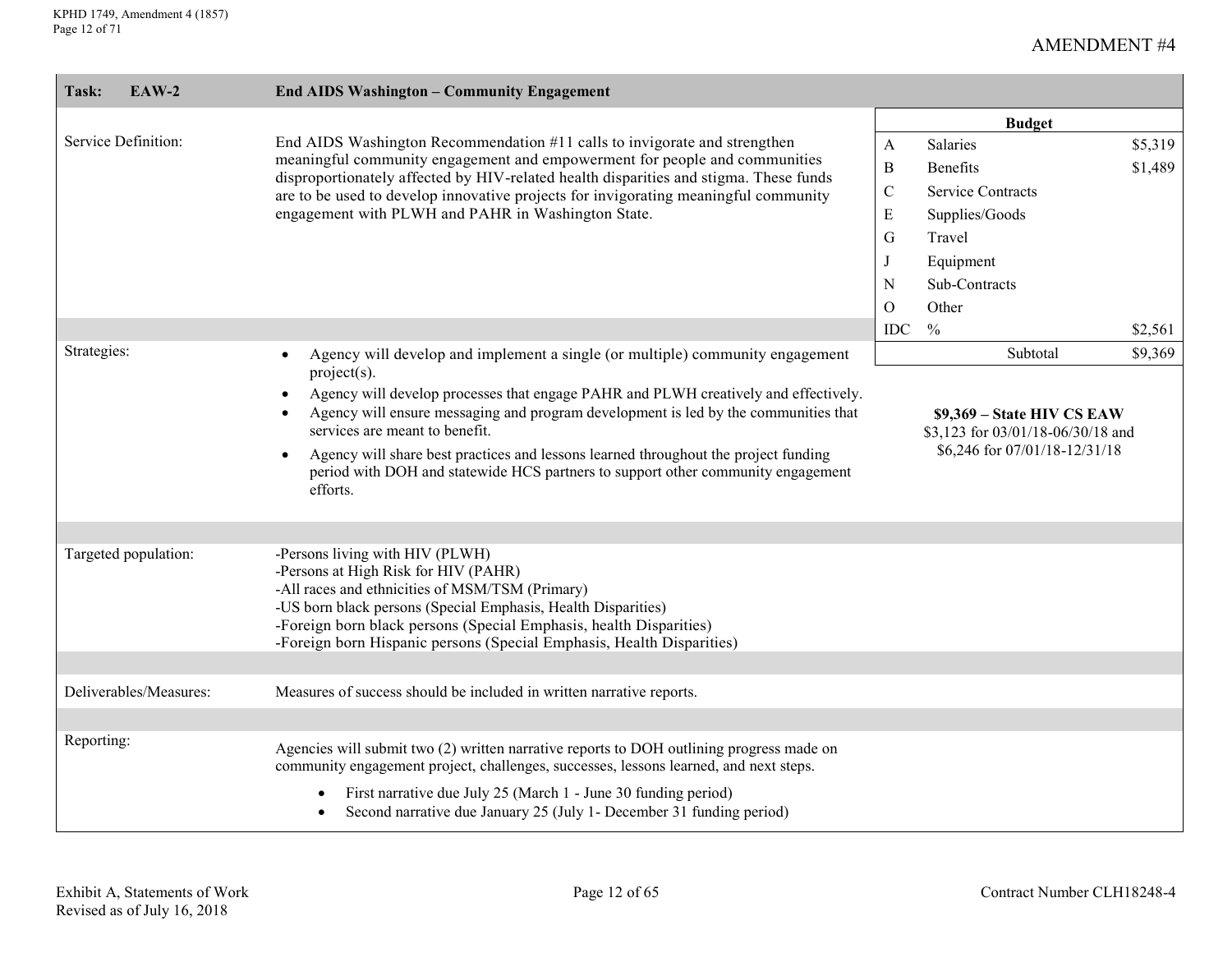| <b>PRO-2</b><br>Task:                                                                                                         | <b>Training - Proviso</b>                                                                                                                                                |              |                                                                           |          |
|-------------------------------------------------------------------------------------------------------------------------------|--------------------------------------------------------------------------------------------------------------------------------------------------------------------------|--------------|---------------------------------------------------------------------------|----------|
|                                                                                                                               |                                                                                                                                                                          |              | <b>Budget</b>                                                             |          |
| Service Definition:                                                                                                           | Conferences and trainings on stigma, health disparities, or racism for subrecipient staff                                                                                | A            | Salaries                                                                  |          |
|                                                                                                                               | providing HIV care services.                                                                                                                                             | $\, {\bf B}$ | <b>Benefits</b>                                                           |          |
|                                                                                                                               |                                                                                                                                                                          | $\mathsf{C}$ | <b>Service Contracts</b>                                                  |          |
|                                                                                                                               |                                                                                                                                                                          | ${\bf E}$    | Supplies/Goods                                                            |          |
|                                                                                                                               |                                                                                                                                                                          | G            | Travel                                                                    | \$30,695 |
|                                                                                                                               |                                                                                                                                                                          |              | Equipment                                                                 |          |
|                                                                                                                               |                                                                                                                                                                          | N            | Sub-Contracts                                                             |          |
|                                                                                                                               |                                                                                                                                                                          | $\Omega$     | Other                                                                     |          |
|                                                                                                                               |                                                                                                                                                                          | IDC          | $\frac{0}{0}$                                                             |          |
| Strategies:                                                                                                                   | Agency will send HIV care staff to conferences or trainings that address stigma,                                                                                         |              | Subtotal                                                                  | \$30,695 |
| racism, and health disparities.<br>Agency will offer on-site training on stigma, health disparities, and racism.<br>$\bullet$ |                                                                                                                                                                          |              | \$30,695 – Provider Capacity (Training)<br>\$30,695 for 04/01/18-03/31/19 |          |
| Targeted population:                                                                                                          | Subrecipient staff who provide HIV care services.                                                                                                                        |              |                                                                           |          |
|                                                                                                                               |                                                                                                                                                                          |              |                                                                           |          |
| Deliverables/Measures:                                                                                                        | Proposed number of staff trained:                                                                                                                                        |              |                                                                           |          |
|                                                                                                                               |                                                                                                                                                                          |              |                                                                           |          |
| Reporting:                                                                                                                    | Quarterly agency reports including names and job titles of staff members who attend training<br>or conferences. Report includes name of training or conference attended. |              |                                                                           |          |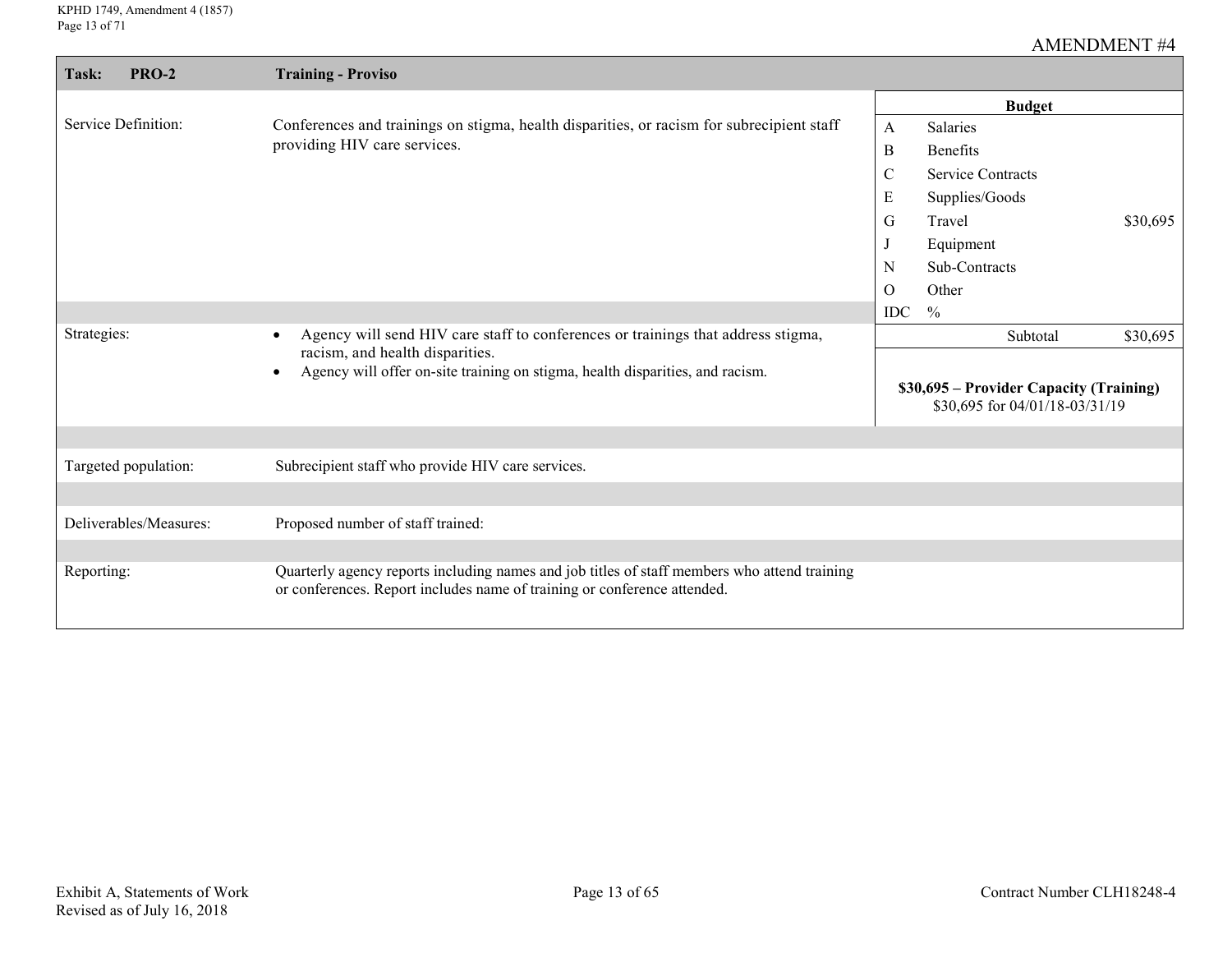$\overline{\phantom{a}}$ 

| <b>PRO-3</b><br>Task:  | <b>Peer Navigation - Proviso</b>                                                                                                                                                                                                                                                                                                                                                                                                                                                                                                                                                                                                                                                                                                                          |                 |                                                                                     |                                 |
|------------------------|-----------------------------------------------------------------------------------------------------------------------------------------------------------------------------------------------------------------------------------------------------------------------------------------------------------------------------------------------------------------------------------------------------------------------------------------------------------------------------------------------------------------------------------------------------------------------------------------------------------------------------------------------------------------------------------------------------------------------------------------------------------|-----------------|-------------------------------------------------------------------------------------|---------------------------------|
|                        |                                                                                                                                                                                                                                                                                                                                                                                                                                                                                                                                                                                                                                                                                                                                                           |                 | <b>Budget</b>                                                                       |                                 |
| Service Definition:    | Provide education to clients living with HIV about HIV transmission and how to reduce the risk<br>of HIV transmission. It includes sharing information about medical and psychosocial support<br>services and counseling with clients to improve their health status. Topics may include: 1)                                                                                                                                                                                                                                                                                                                                                                                                                                                              | A               | Salaries                                                                            | \$18,750<br>\$30,000<br>\$5,250 |
|                        | education on risk reduction strategies such as PrEP for client partners and treatment as                                                                                                                                                                                                                                                                                                                                                                                                                                                                                                                                                                                                                                                                  | B               | <b>Benefits</b>                                                                     | \$8,119                         |
|                        | prevention; 2) education on health care coverage; 3) health literacy; 4) treatment adherence                                                                                                                                                                                                                                                                                                                                                                                                                                                                                                                                                                                                                                                              | $\mathbf C$     | <b>Service Contracts</b>                                                            |                                 |
|                        | education.                                                                                                                                                                                                                                                                                                                                                                                                                                                                                                                                                                                                                                                                                                                                                | E               | Supplies/Goods                                                                      |                                 |
|                        |                                                                                                                                                                                                                                                                                                                                                                                                                                                                                                                                                                                                                                                                                                                                                           |                 |                                                                                     | \$1,090                         |
|                        |                                                                                                                                                                                                                                                                                                                                                                                                                                                                                                                                                                                                                                                                                                                                                           | G               | Travel                                                                              | \$3,590                         |
|                        |                                                                                                                                                                                                                                                                                                                                                                                                                                                                                                                                                                                                                                                                                                                                                           |                 | Equipment                                                                           |                                 |
|                        |                                                                                                                                                                                                                                                                                                                                                                                                                                                                                                                                                                                                                                                                                                                                                           | N               | Sub-Contracts<br>Other                                                              |                                 |
|                        |                                                                                                                                                                                                                                                                                                                                                                                                                                                                                                                                                                                                                                                                                                                                                           | O<br><b>IDC</b> | $\frac{0}{0}$                                                                       | \$9,451<br>\$15,703             |
|                        |                                                                                                                                                                                                                                                                                                                                                                                                                                                                                                                                                                                                                                                                                                                                                           |                 | Subtotal                                                                            | \$34,541<br>\$57,412            |
|                        |                                                                                                                                                                                                                                                                                                                                                                                                                                                                                                                                                                                                                                                                                                                                                           |                 |                                                                                     |                                 |
| Strategies:            | Agency will provide education to clients living with HIV about HIV transmission and risk<br>reduction in a programmatic way that is designed to provide quantified reporting of activities<br>and outcomes to accommodate evaluation of effectiveness.                                                                                                                                                                                                                                                                                                                                                                                                                                                                                                    |                 | \$34,541 \$57,412 – Peer Navigation<br>$$34,541$ \$57,412 for 04/01/18-<br>03/31/19 |                                 |
|                        |                                                                                                                                                                                                                                                                                                                                                                                                                                                                                                                                                                                                                                                                                                                                                           |                 |                                                                                     |                                 |
| Targeted population:   | People living with HIV (PLWH)                                                                                                                                                                                                                                                                                                                                                                                                                                                                                                                                                                                                                                                                                                                             |                 |                                                                                     |                                 |
|                        |                                                                                                                                                                                                                                                                                                                                                                                                                                                                                                                                                                                                                                                                                                                                                           |                 |                                                                                     |                                 |
| Deliverables/Measures: | PLWH served                                                                                                                                                                                                                                                                                                                                                                                                                                                                                                                                                                                                                                                                                                                                               |                 |                                                                                     |                                 |
|                        |                                                                                                                                                                                                                                                                                                                                                                                                                                                                                                                                                                                                                                                                                                                                                           |                 |                                                                                     |                                 |
| Reporting:             | Agency must update Demographics, Annual Review, Services, Case Notes, Encounter Tab<br>$\bullet$<br>and all requisite Custom Tabs in CAREWare, as appropriate, within five (5) business days<br>from Client Intake, identified change in Client Status, delivery of a support service or<br>benefit, or Interaction with or on behalf of Client. Requirements around documentation<br>within CAREWare can be found in your HCS Manual.<br>Agency must Track and report within CAREWare any and all Performance Measures related<br>$\bullet$<br>to this Service Category as directed by DOH Quality Team. These include, but may not be<br>limited to, medical engagement, medical retention, viral load, housing status, and household<br>poverty level. |                 |                                                                                     |                                 |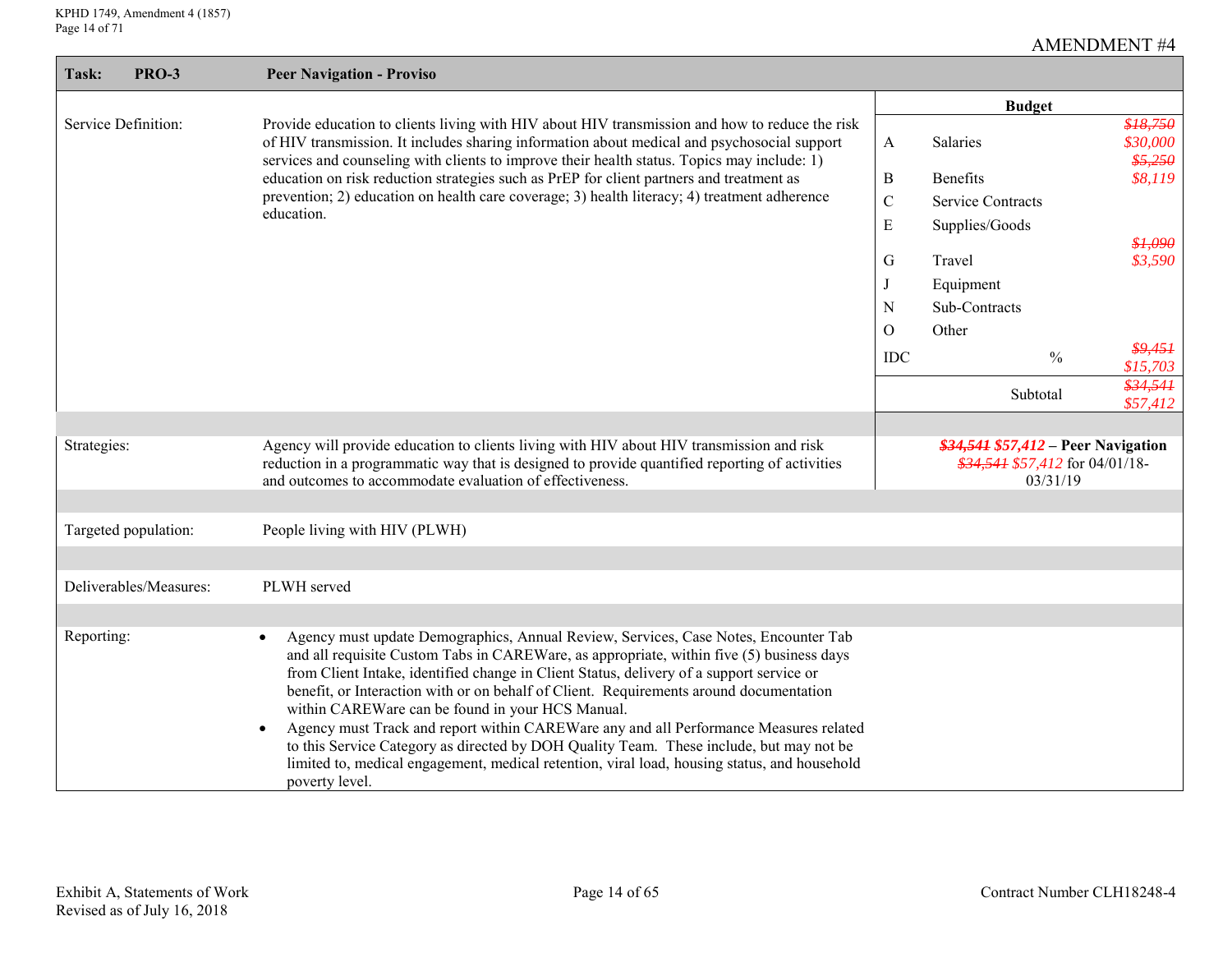| Task:                  | $SAS-1$ | <b>Space and Staff</b>                                                                                                                                                                          |                                                                                                                       |                          |          |
|------------------------|---------|-------------------------------------------------------------------------------------------------------------------------------------------------------------------------------------------------|-----------------------------------------------------------------------------------------------------------------------|--------------------------|----------|
|                        |         |                                                                                                                                                                                                 |                                                                                                                       | <b>Budget</b>            |          |
| Service Definition:    |         | LHJ will provide necessary clinic space to accommodate the provision of medical care to HIV-                                                                                                    | $\mathsf{A}$                                                                                                          | <b>Salaries</b>          | \$19,880 |
|                        |         | positive individuals one (1) day per week and an additional day every other week by a physician                                                                                                 | B                                                                                                                     | <b>Benefits</b>          | \$10,705 |
|                        |         | from Harborview Medical Center; Registered Nurse to assist physician and administrative<br>support staff to assist with project                                                                 | $\mathsf{C}$                                                                                                          | <b>Service Contracts</b> |          |
|                        |         |                                                                                                                                                                                                 | E                                                                                                                     | Supplies/Goods           |          |
|                        |         |                                                                                                                                                                                                 | G                                                                                                                     | Travel                   |          |
|                        |         |                                                                                                                                                                                                 |                                                                                                                       | Equipment                |          |
|                        |         |                                                                                                                                                                                                 | N                                                                                                                     | Sub-Contracts            |          |
|                        |         |                                                                                                                                                                                                 | Ω                                                                                                                     | Other                    | \$3,686  |
|                        |         |                                                                                                                                                                                                 | <b>IDC</b>                                                                                                            | $\frac{0}{0}$            | \$11,593 |
|                        |         |                                                                                                                                                                                                 |                                                                                                                       | Subtotal                 | \$45,864 |
|                        |         |                                                                                                                                                                                                 |                                                                                                                       |                          |          |
| Strategies:            |         | LHJ shall inform prospective patients of available medical care through notification by HIV case<br>managers and other announcements as determined by Harborview Medical<br>Center and the LHJ. | $$41,278 - \text{Rebates}$<br>\$41,278 for 01/01/18-06/30/18<br>\$4,586 - State PrEP<br>\$4,586 for 01/01/18-06/30/18 |                          |          |
|                        |         |                                                                                                                                                                                                 |                                                                                                                       |                          |          |
| Deliverables/Measures: |         | Annual Narrative Report describing successes/challenges, suggestions for changes/<br>improvements due June 30, 2018.                                                                            |                                                                                                                       |                          |          |

| Task:               | $SAS-1$ | <b>Space and Staff</b>                                                                                                                                                                                                                                                                                                             |                  |                          |          |
|---------------------|---------|------------------------------------------------------------------------------------------------------------------------------------------------------------------------------------------------------------------------------------------------------------------------------------------------------------------------------------|------------------|--------------------------|----------|
|                     |         |                                                                                                                                                                                                                                                                                                                                    |                  | <b>Budget</b>            |          |
| Service Definition: |         | LJH will provide necessary clinic space to accommodate the provision of medical care to HIV-<br>positive individuals one (1) day per week and an additional day every other week by a physician<br>from Harborview Medical Center; Registered Nurse to assist physician and administrative<br>support staff to assist with project | A                | Salaries                 | \$39,760 |
|                     |         |                                                                                                                                                                                                                                                                                                                                    | $\boldsymbol{B}$ | Benefits                 | \$21,410 |
|                     |         |                                                                                                                                                                                                                                                                                                                                    | ◡                | <b>Service Contracts</b> |          |
|                     |         |                                                                                                                                                                                                                                                                                                                                    | E                | Supplies/Goods           |          |
|                     |         |                                                                                                                                                                                                                                                                                                                                    | G                | Travel                   |          |
|                     |         |                                                                                                                                                                                                                                                                                                                                    |                  | Equipment                |          |
|                     |         |                                                                                                                                                                                                                                                                                                                                    | N                | Sub-Contracts            |          |
|                     |         |                                                                                                                                                                                                                                                                                                                                    | $\Omega$         | Other                    | \$7,372  |
|                     |         |                                                                                                                                                                                                                                                                                                                                    | <b>IDC</b>       | $\%$                     | \$23,186 |
|                     |         |                                                                                                                                                                                                                                                                                                                                    |                  | Subtotal                 | \$91,728 |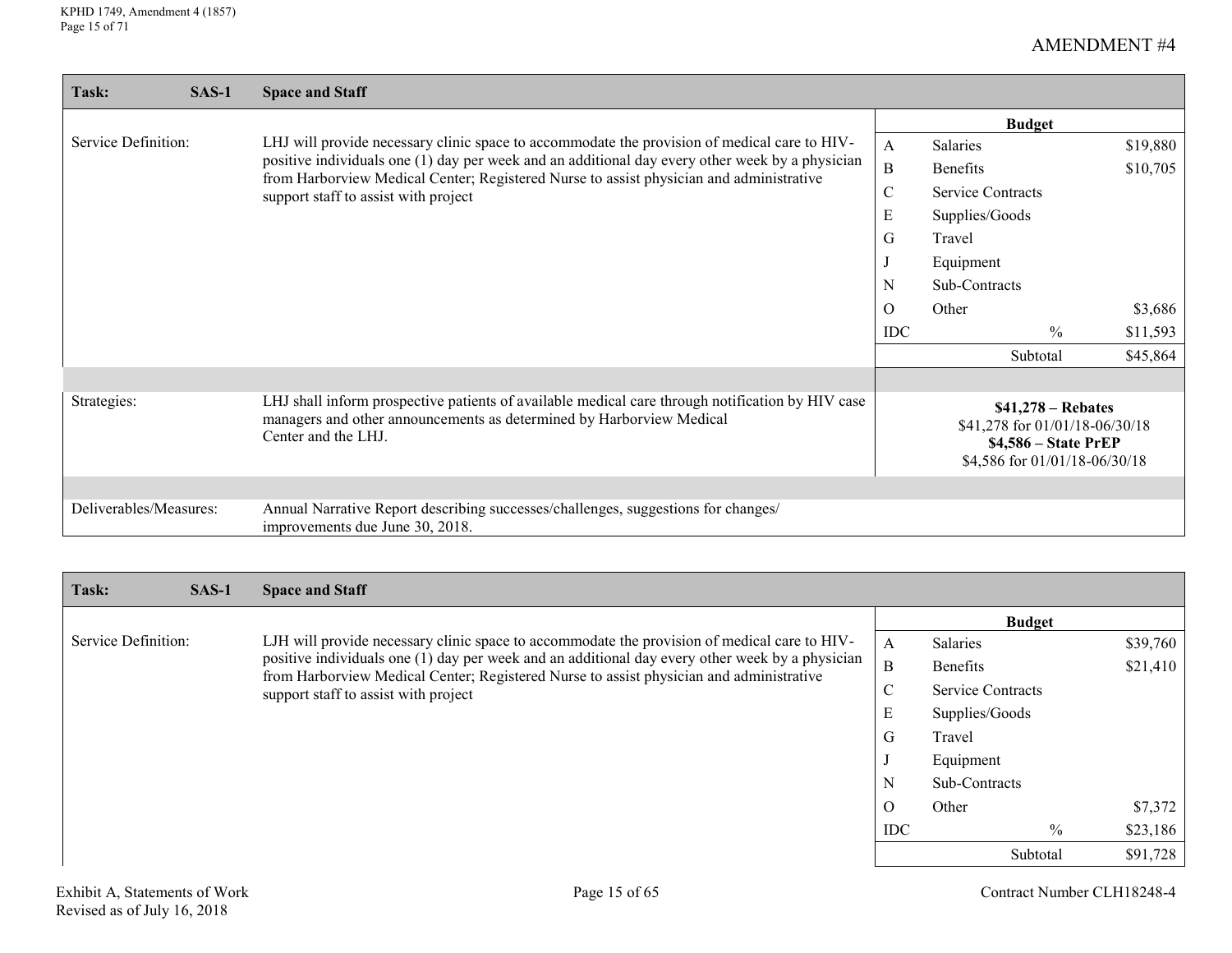| Strategies:            | LHJ shall inform prospective patients of available medical care through notification by HIV case<br>managers and other announcements as determined by Harborview Medical<br>Center and the LHJ. | $$82,556 - \text{Rebates}$<br>\$82,556 for 07/01/18-06/30/19<br>$$9,172$ – State PrEP<br>\$9,172 for 07/01/18-06/30/19 |
|------------------------|-------------------------------------------------------------------------------------------------------------------------------------------------------------------------------------------------|------------------------------------------------------------------------------------------------------------------------|
|                        |                                                                                                                                                                                                 |                                                                                                                        |
| Deliverables/Measures: | Annual Narrative Report describing successes/challenges, suggestions for changes/<br>improvements due June 30, 2019.                                                                            |                                                                                                                        |

#### **\*For Information Only:**

Funding is not tied to the revised Standards/Measures listed here. This information may be helpful in discussions of how program activities might contribute to meeting a Standard/Measure. More detail on these and/or other Public Health Accreditation Board (PHAB) Standards/Measures that may apply can be found at: <http://www.phaboard.org/wp-content/uploads/PHAB-Standards-and-Measures-Version-1.0.pdf>

#### **PROGRAM SPECIFIC REQUIREMENTS/NARRATIVE**

#### **1. Definitions**

LHJ – Entity receiving funds directly from Washington State Department of Health (DOH) to provide services for people at high risk (PAHR) and /or persons living with HIV (PLWH).

# **2. Client Eligibility and Certification**

PLWH LHJ shall:

- a. Maintain written documentation that each client receiving services is HIV positive.
- b. Implement an eligibility certification process upon entry (Intake) into case management services to ensure that only eligible clients are being served. Certification includes assessment of client:
	- i) Income There are no income eligibility requirements related to the services of Case Management, Health Education/Risk Reduction (HE/RR), Early Intervention Services (EIS), Outreach, or Psychosocial Support, regardless of acuity. Income eligibility certification applies only for Food/Meals, Medical Transportation, Housing, Medical Nutrition Therapy, Mental Health, and Substance Abuse Treatment is on par with that set for Washington State's Early Intervention Program. At the time of the writing of this contract, that figure is set at 400% of the federal poverty level (FPL).
	- ii) Insurance status All funding received under this statement of work must be treated as payer of last resort. As such, if there is another available payer for any service(s) covered under this statement of work, the LHJ is obligated to pursue that funding source first. This applies as well to the availability of Targeted HIV Case Management under Title XIX.
	- iii) Washington State residency
- c. Implement an eligibility recertification process for each client actively receiving Engagement Services to be conducted, at minimum, once every six (6) months. Recertification includes assessment of client.
	- i) Income There are no income eligibility requirements related to the services of Case Management, HE/RR, EIS, Outreach, or Psychosocial Support, regardless of acuity. Income eligibility recertification applies only for Food/Meals, Medical Transportation, Housing, Medical Nutrition Therapy, Mental Health, and Substance Abuse Treatment is on par with that set for AIDS Drug Assistance Program (ADAP). At the time of the writing of this statement of work that figure is set at 400% of the FPL.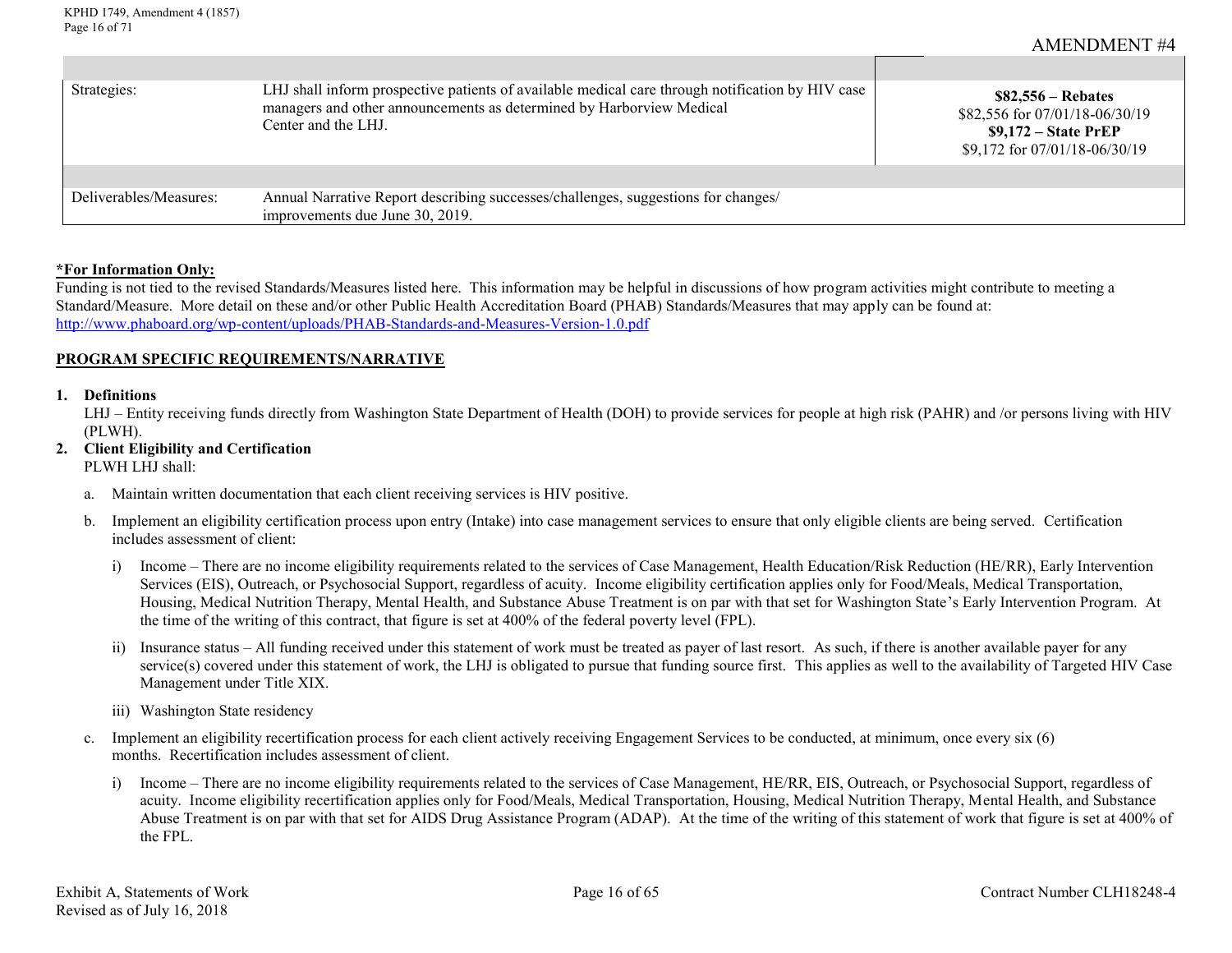- ii) Insurance status All funding received under this statement of work must be treated as payer of last resort. As such, if there is another available payer for any service(s) covered under this contract, the LHJ is obligated to pursue that funding source first. This applies as well to the availability of Targeted HIV Case Management under Title XIX.
- iii) Washington State residency
- d. LHJ providing HIV medical case management shall engage with Title XIX HIV Medical Case Management in the following ways:
	- i) Have a signed contract with the Health Care Authority (HCA) to provide Title XIX HIV Medical Case Management for eligible clients
	- ii) Adhere to the Title XIX (Medicaid) HIV/AIDS Case Management Billing Instructions.
	- iii) Adhere to the following system for meeting Medicaid match:
		- (1) Providers will bill HCA for Title XIX case management services**.**
		- (2) HCA will pay providers for services rendered
		- (3) HCA will bill DOH for the state match
		- (4) DOH will pay the state match to HCA

#### **This system will remain in place as long as DOH has sufficient state general funds to meet Medicaid match.**

iv) Have clients sign Release of Information Forms granting DOH permission to review client charts and client level data for quality assurance and evaluation purposes.

PAHR and PLWH LHJ shall:

- e. Monitor expenditures of funds to assure confidentiality, client equity, compliance with federal and state guidelines, and to remain within annual budget.
- f. Adhere to the Statewide Standards for HIV Case Management or to the Standards, Requirements or Guidelines articulated within the HIV Community Services Manual.
- g. Inform clients upon Intake of the relationship between the LHJ and DOH as it applies to DOH access to client information created or obtained through the provision of services funded by this contract. DOH, as the grantor, and in the role of fiscal and clinical compliance auditor has the right to review client charts and client level data for quality assurance and evaluation purposes. LHJ must obtain signatory proof from client that this information was shared and received.
	- i) Have clients sign Release of Information Forms granting DOH permission to review client charts and client level data for quality assurance and evaluation purposes.

## **3. Quality Management/Improvement Activities.**

- a. Quality Management/Improvement Programs must include the ability to access the extent to which services are consistent with the DOH and Health and Human Services (HHS) guidelines for the treatment of HIV. Quality Management/Improvement Programs must include coordination of activities aimed at improving quality of care, health outcomes and client satisfaction. Improvement will include specific activities to improve services in response to DOH identified performance measures. Clients/consumers must be included in the Quality Management/Improvement Program. Required Quality Management/Improvement activities:
	- i) LHJ must identify a Quality Management/Improvement Program lead for both PLWH and PAHR. The LHJ's Quality Management/Improvement Program Lead must participate in Quality Management/Improvement training provided by DOH. The LHJ must identify at least one (1) PLWH consumer and one (1) PAHR consumer to participate in the Quality Improvement training provided by DOH.
	- ii) LHJ must develop and submit their Quality Management/Improvement Plan. DOH must approve all Quality Management/Improvement Plans. LHJ may use the Quality Management/Improvement plan template provided by DOH or submit a Quality Management/Improvement Plan of their own choosing that addresses all components listed in the Template.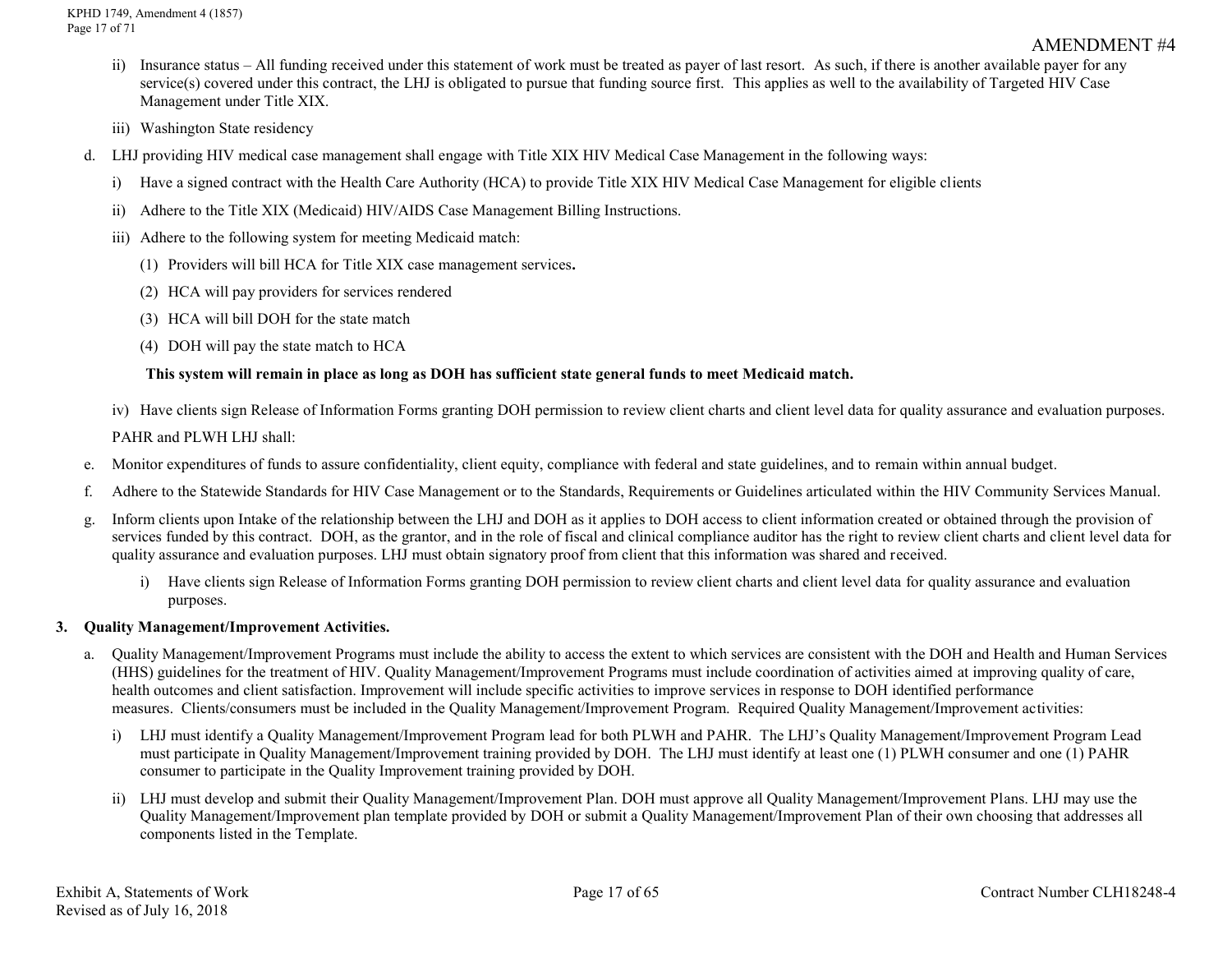- iii) LHJ must participate in DOH onsite visits that will include Quality Management/Improvement components including the review of progress in implementing their annual Quality Management/Improvement Plan.
- iv) LHJ may be required to participate in other DOH quality improvement activities.
- v) LHJ must collect medical visit dates and HIV viral load dates and test results for all clients.

#### **4. HIV Statewide CAREWare Data System**

- a. The LHJ shall directly enter client level and service data in the HIV Statewide CAREWare Data System.
- b. Legal Authorization to Collect Data:

DOH represents and warrants that it is legally authorized to collect and/or receive the Medical Case Management information described in this statement of work, including review of client charts and client level data, ("Data Elements"), in the conduct of its public health activities. Disclosure of the Data Elements by LHJ to DOH is required under the terms of this agreement. Transmittal of the Data Elements through DOH's secure CAREWare system is appropriate under this agreement and will not be deemed to violate the confidentiality provisions of this agreement

Pursuant to RCW 70.02.220(7), DOH requires the last name, first name, middle name, address, telephone, full date of birth, and such other medical case management data variables as are set forth herein, in order to protect the public health and to ensure ongoing quality management. DOH will use data obtained to further the ongoing reduction of HIV transmission rates and ensure HIV-positive individuals are engaged in healthcare.

c. The LHJ shall have a valid data share agreement with DOH.

## **5. HIV and STD Testing Services**

- a. HIV testing services must follow DOH and CDC guidance for HIV testing.
- b. Persons found to be sero-positive must be provided with partner services (PS) that follow current CDC guidelines for HIV PS and DOH HIV Partner Services Standards. LHJs must refer newly identified HIV infected persons to the local health jurisdiction for PS.
- c. Any funds generated from charging clients for HIV testing must be used to support or enhance HIV prevention activities.
- d. HIV counseling/testing must be performed by personnel who have completed DOH-approved training. Staff providing testing services must also attend and complete any additional training as determined necessary by DOH.
- e. Persons performing HIV testing must be authorized by a licensed provider whose scope of practice includes ordering of diagnostic tests. This can be achieved with memorandum of understanding / agreement (MOU/A) between agencies if there is no licensed provider directly accountable to the contracted agency. Persons performing HIV testing must obtain all necessary and required Washington State certification.
- f. LHJ will present confidential HIV testing as the default option for all persons tested. If an anonymous test is performed, refusal by the client for confidential testing must be documented and permission by the client for conversion to confidential testing in the event of a reactive result must be obtained prior to the test being provided.
- g. LHJ must report all reactive results to DOH using the Preliminary Positive Reporting Form (provided by DOH). The information on this form allows DOH to determine whether the preliminary result is confirmed by subsequent testing and if the person diagnosed with HIV is linked to medical care and complete data entry in Evaluation Web. Preliminary Positive Reports must be submitted to DOH directly, not local public health departments by confidential transmittal as indicated on the form.
- h. LHJ will ensure that sufficient staff is available to perform HIV testing using capillary and/or venous draws.

## **6. Reporting Requirements**

a. The LHJ shall provide the following reports by electronic mail (preferred), U. S. mail, or fax no later than the close of business on the dates indicated. LHJ shall submit reports to:

Abby Gilliland, Washington State Department of Health PO Box 47841, Olympia, WA 98504-7841 Phone: (360) 236-3351/Fax: (360) 664-2216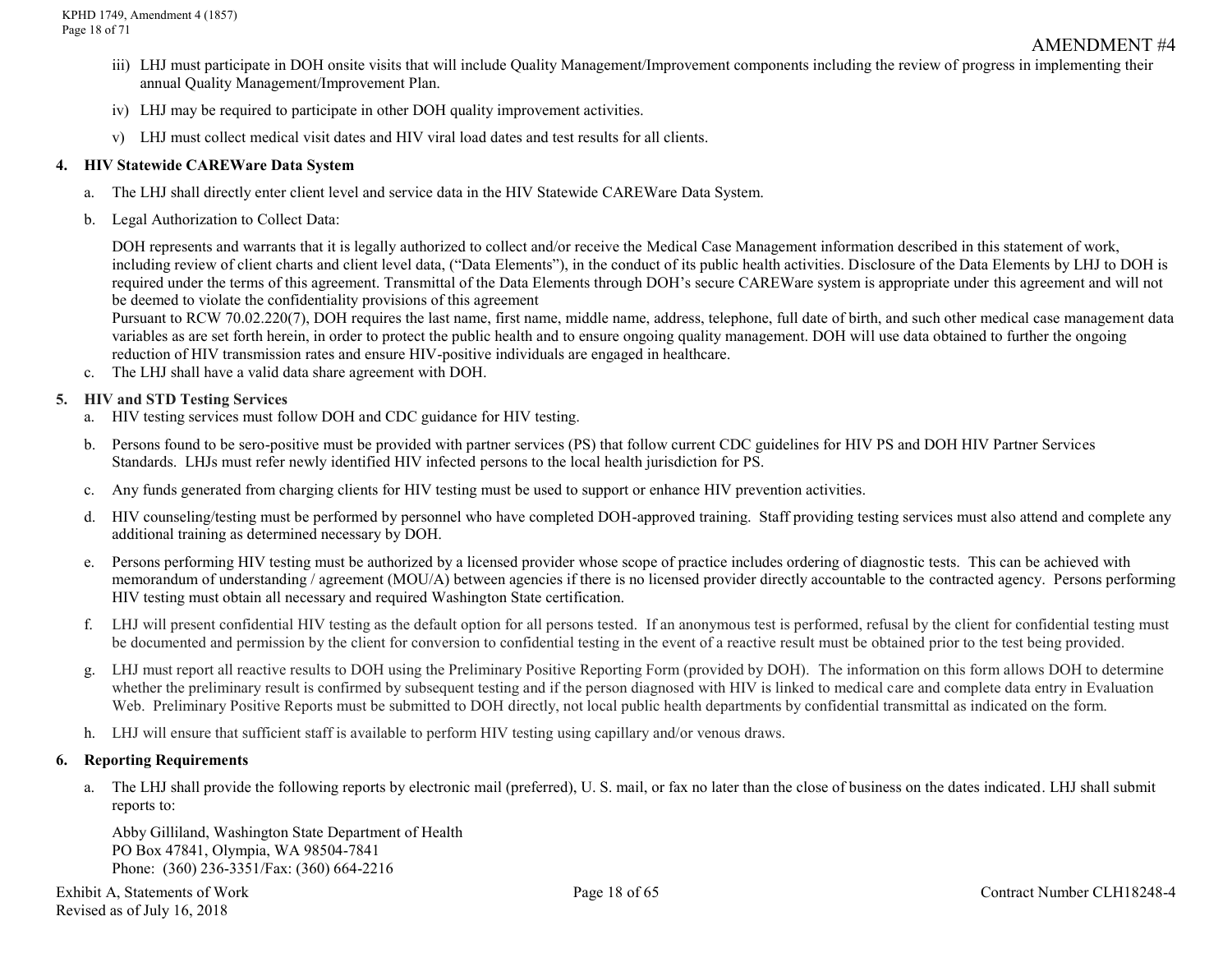#### Email: [Abby.gilliland@doh.wa.gov](mailto:Abby.gilliland@doh.wa.gov)

**Receipt of timely program reports by DOH is imperative. Failure to comply with reporting requirements may result in the withholding of funds.**

- b. LHJ may contact Abby Gilliland at [abby.gilliland@doh.wa.gov](mailto:abby.gilliland@doh.wa.gov) for electronic forms or with reporting questions.
- c. Narrative Reports

| <b>Reporting Time Period</b>        | Report due date   |
|-------------------------------------|-------------------|
| January 1, 2018 – March 31, 2018    | April 15, 2018    |
| April 1, 2018 – June 30, 2018       | July 15, 2018     |
| July 1, 2018 – September 30, 2018   | October 15, 2018  |
| October 1, 2018 – December 31, 2018 | December 31, 2018 |

- d. Reports shall include the following components:
	- i) Narrative –LHJ shall describe
		- (1) Changes to service delivery plan
		- (2) New access points for HIV Community Services funded direct services
		- (3) Participation in the Washington HIV planning process
		- (4) Program accomplishments, for example:
			- (a) Outreach
			- (b) Linkage to care
			- (c) Success in reaching underserved populations
			- (d) Success in meeting or exceeding planned outcome targets
			- (e) Effective strategies used to recruit, train, or use workers
			- (f) Enhanced linkages with HIV/AIDS prevention and counseling/testing programs
			- (g) Coordinating services with other health-care delivery systems
			- (h) Evaluating the impact of HCS funds and making needed improvements.
			- (i) Documenting clients served and outcomes achieved
		- (5) Challenges and lessons learned, for example:
			- (a) Tools and protocols
			- (b) Health disparities
		- (6) Technical Assistance needed

NOTE: DOH will run routine CAREWare data summaries in lieu of LHJ submitting quarterly demographic data. Aggregate population-based PAHR data must be submitted quarterly.

- ii) **Fiscal** Using a DOH-approved Fiscal Reporting Form; LHJ shall indicate funds expended to date.
- iii) Quality Management/Improvement Reporting LHJ must develop Quality Management/Improvement Programs to measure, monitor, and improve the quality of their services. The LHJ must complete and submit quarterly:
	- (1) Quality Management/Improvement Plan Template or Quality Management Plan Update (PLWH and PAHR)
	- (2) Statewide Case Management Performance Data (PLWH)

Templates are available from DOH.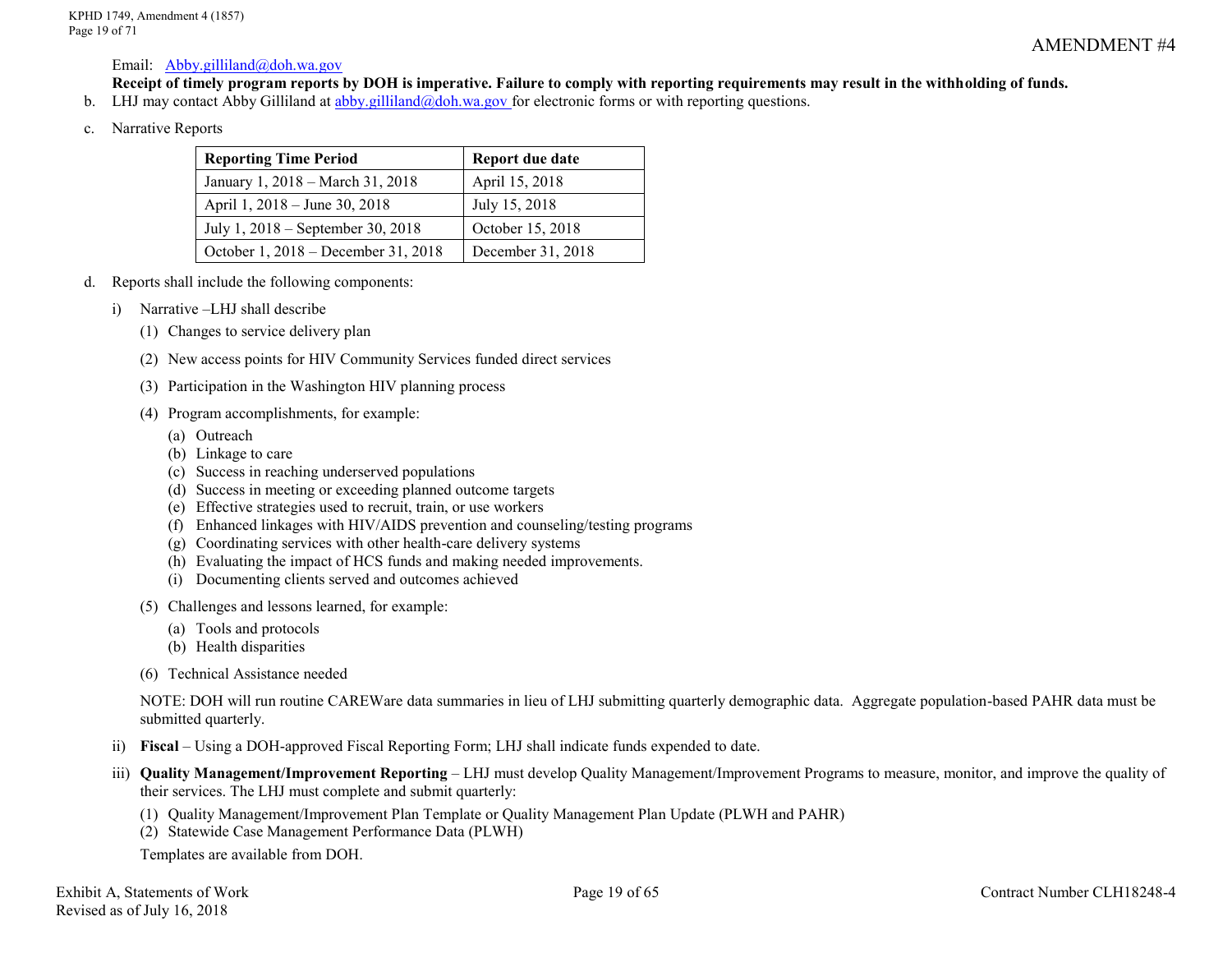#### e. **Additional Reporting Requirements:**

Within thirty (30) days of written notification, the LHJ shall comply with any additional reporting requirements mandated by state directive during the contract period.

#### **7. Training Requirements**

- a. LHJ shall ensure that all staff participating in direct client care receives a minimum of twenty (20) hours of applicable training annually. Recommended trainings include Culturally and Linguistically Appropriate Services (CLAS) Standards, ethics and boundaries, cultural humility, harm reduction, motivational interviewing, trauma informed practice, and safe de-escalation.
- b. LHJ shall remain current on best practices around case management, HIV related benefits and systems, resources outside of HIV Community Services, as well as maintaining awareness of advancements with HIV medications, prevention, treatment and practice.
- c. LHJ shall ensure new direct client care staff participate in the DOH New Case Management training(s) within six (6) months of hire or at first offering following staff initial start date.
- d. LHJ shall participate in any fiscal training put on by DOH related to the execution of this contract.
- e. LHJ shall participate in any Quality trainings put on by DOH related to the execution of this contract.
- f. LHJ shall participate in the DOH Community Programs Annual Update.
- g. LHJ shall participate in all DOH required trainings related to responsible and quality service delivery of HIV Case Management and related support services, including services for PAHR.

#### **8. Participation in Washington State's HIV Planning Process**

The vision of the HIV Planning System is to end the HIV epidemic in Washington State. Collectively we will accomplish this by preventing new HIV infections and by keeping people with HIV healthy. The planning system looks at how HIV impacts populations across the state, the factors influencing people's HIV risk and the structures that impact successful HIV efforts. The components of the planning system recommend the most successful HIV prevention, care and treatment strategies. Stakeholder Villages and Special Emphasis Workgroups are designed specifically to amplify the voices of individuals and communities experiencing HIV related disparities.

#### a. **Planning System components**

**HIV Stakeholder Villages** (Villages) have no formal membership and serve the dual purpose of educating a broad range of stakeholders on the current and proposed HIV interventions and strategies receiving input from stakeholders to enhance HIV service delivery. Village meet in person or via web interface in town hall style meetings held within various communities in Washington State in coordination with local service delivery providers.

**HIV Special Emphasis Workgroups (SEW)** are informal, ad-hoc, and advisory bodies that are convened by DOH to identify specific and effective implementation strategies that add operational value to prevention, care and treatment continuum activities.

**The HIV Planning Steering Group** is a 21 member, formal, standing, advisory committee.

b. Contracted Agencies have unique connections to communities and connecting communities to the planning system is integral to a successful HIV service delivery system. DOH is responsible for implementation of the HIV Planning System. Contracted Agencies are responsible to work directly with DOH to implement and recruit participants for Villages and SEW that in their service provision area or target population.



#### **Washington State HIV Planning System**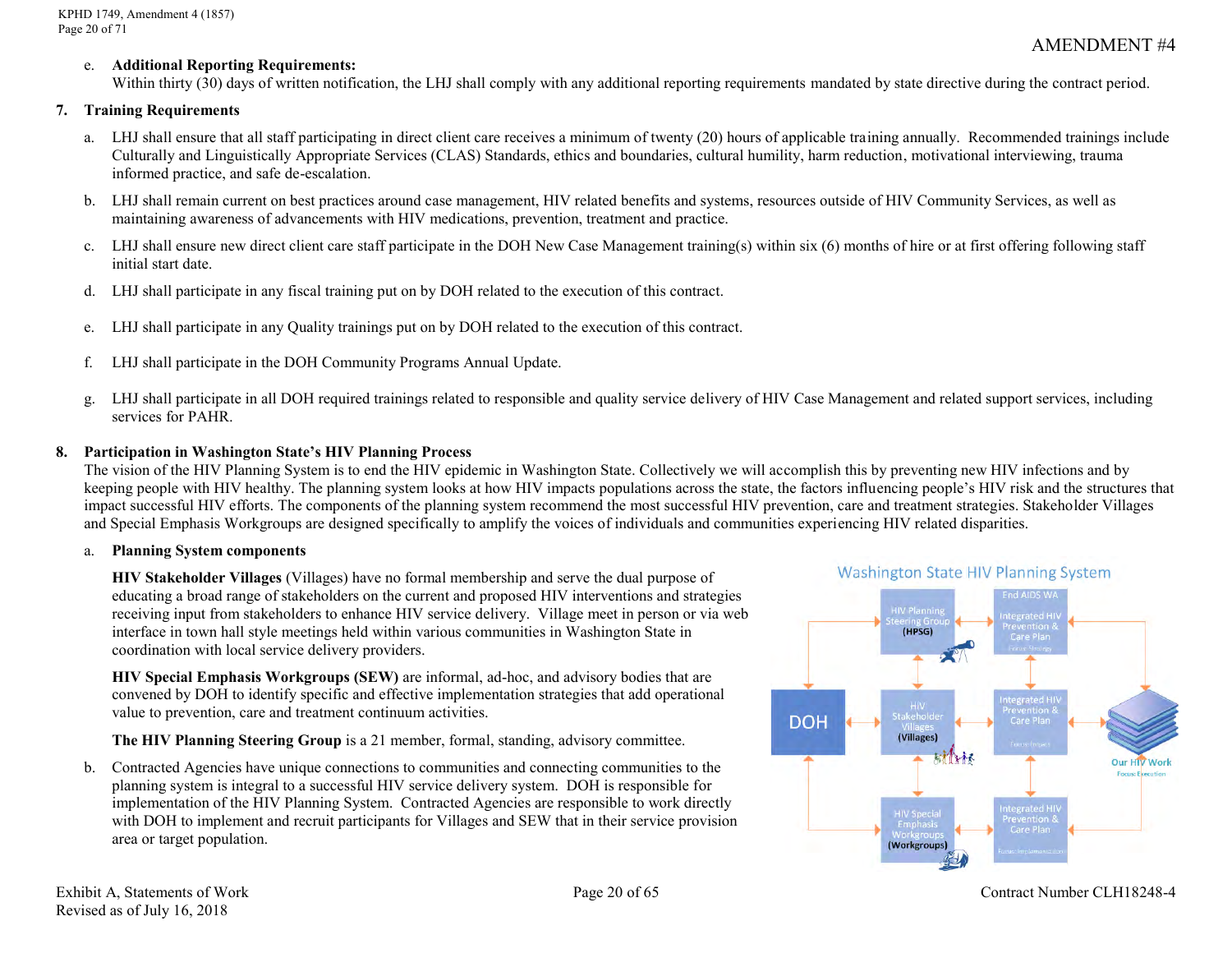KPHD 1749, Amendment 4 (1857) Page 21 of 71

# AMENDMENT #4

#### **9. Participation in End AIDS Washington Initiative**

The End AIDS Washington Initiative is a collaboration of community-based organizations, government agencies and education and research institutions working together to reduce the rate of new HIV infections in Washington by 50% by 2020. The End AIDS Washington initiative and the forthcoming implementation plan are not owned by any one government agency or CBO. End AIDS Washington is a community-owned effort, and will only be successful if all stakeholders—communities, government, the health care system, and people most affected by HIV—are fully engaged in its implementation efforts and empowered to make decisions and set priorities.

#### **10. Participation in End AIDS Washington Statewide Media Campaign**

The End AIDS Washington Statewide Media Campaign effort aims to promote the priorities laid out in the EAW Initiative around the state through various ways. Funded agencies will ensure the participation of at least one staff member funded through PAHR Services in End AIDS Washington Campaign related activities including, but not limited to, the End AIDS Washington Champions program. Funded agencies will, whenever possible, utilize End AIDS Washington messaging and branding on educational and outreach materials.

#### **11. Contract Management**

#### a. **Fiscal Guidance**

- i) **Funding** Funds provided in the Budget are for services provided during the period January 1, 2018 –December 31, 2018. The LHJ shall submit all claims for payment for costs due and payable under this statement of work by January 31, 2019. DOH will pay belated claims at its discretion, contingent upon the availability of funds.
- ii) The LHJ agrees to reimburse DOH for expenditures billed to the DOH for costs that are later determined through audit or monitoring to be disallowed under the requirements of 2 CFR Part 200 - Uniform Administrative Requirements, Cost Principles, and Audit Requirements for Federal Awards.
- iii) **Submission of Invoice Vouchers** On a monthly basis, the LHJ shall submit correct A19-1A invoice vouchers amounts billable to DOH under this statement of work. **All A19-1A invoice vouchers must be submitted by the 25th of the following month.**

| <b>Month of A19-1A Invoice</b> | <b>A19-1A Invoice Due Date</b> |
|--------------------------------|--------------------------------|
| January 1-31, 2018             | February 25, 2018              |
| February 1-29, 2018            | March 25, 2018                 |
| March 1-31, 2018               | April 25, 2018                 |
| April 1-30, 2018               | May 25, 2018                   |
| May 1-31, 2018                 | June 25, 2018                  |
| June 1-30, 2018                | July 25, 2018                  |
| July 1-31, 2018                | August 25, 2018                |
| August 1-31, 2018              | September 25, 2018             |
| September 1-30, 2018           | October 25, 2018               |
| October 1-31, 2018             | November 25, 2018              |
| November 1-30, 2018            | December 25, 2018              |
| December 1-31, 2018            | January 31, 2019               |

The LHJ shall use and adhere to the DOH Infectious Disease Reimbursement Guidelines and Forms when submitting A19-1A invoice voucher payment requests to DOH.

iv) **Advance Payments Prohibited** Funds are "cost reimbursement" funds. DOH will not make payment in advance or in anticipation of services or supplies provided under this agreement. This includes payments of "one-twelfth" of the current fiscal year's funding.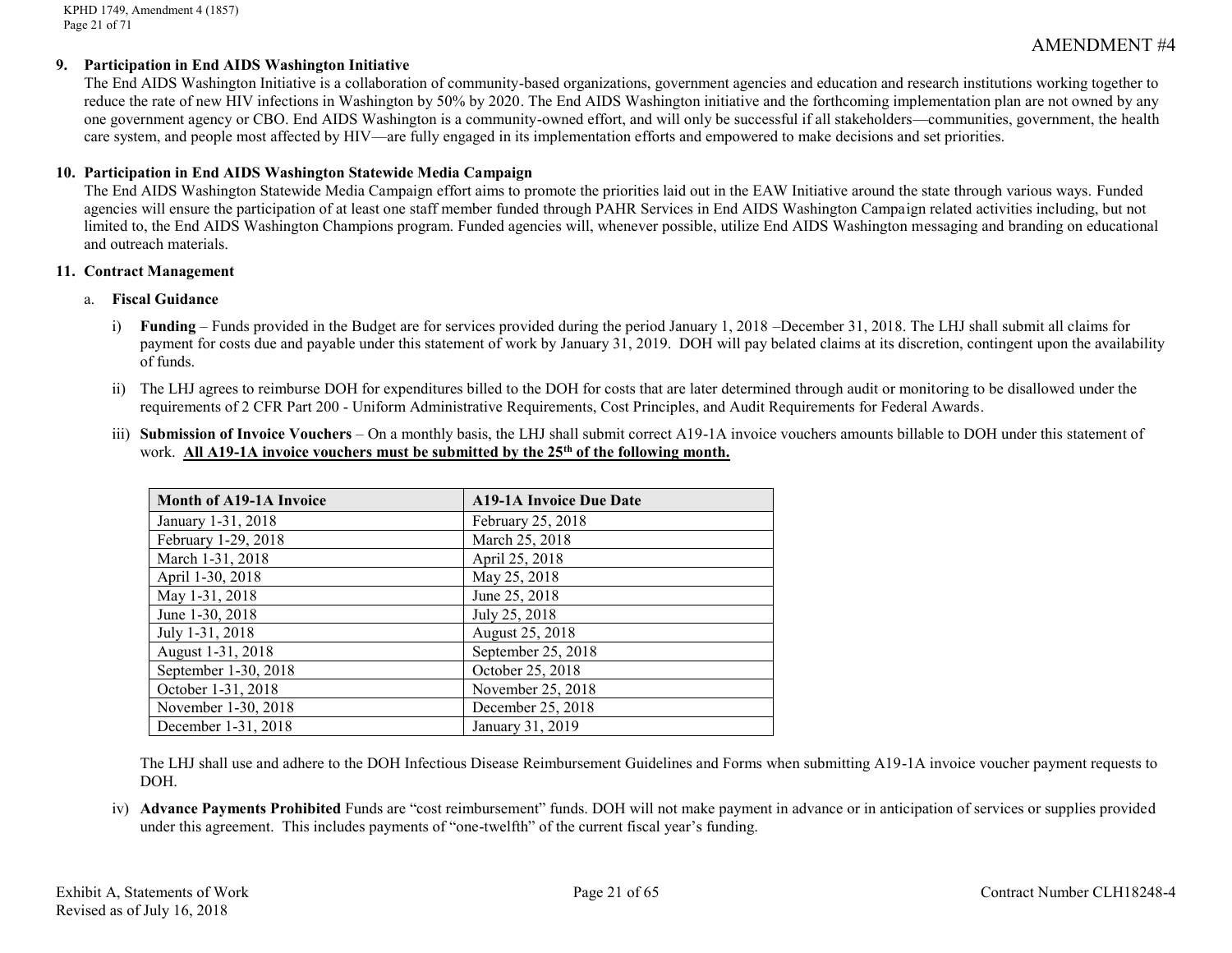- v) **Payer of Last Resort –** No funds shall be used to provide items or services for which payment has been made or reasonably can be expected to be made, by third party payers, including Medicaid, Medicare, the Early Intervention Program (EIP) and/or State or local entitlement programs, prepaid health plans or private insurance. Therefore, LHJ providing case management services shall expeditiously enroll eligible clients in Medicaid. LHJ **will not** use funds to pay for any Medicaid-covered services for Medicaid enrollees.
- vi) **Cost of Services –** The LHJ will not charge more for HIV services than allowed by Sec. 2617 (c) of Ryan White legislation (Public Law 101-381; 42 USC 300ff-27).
- vii) **Emergency Financial Assistance –**The LHJ shall not use contract funds to provide a parallel medication service to EIP. LHJ's providing case management services shall make every effort to enroll clients in EIP.
- viii)**Payment of Cash or Checks to Clients Not Allowed –** Where direct provision of service is not possible or effective, vouchers or similar programs, which may only be exchanged for a specific service (e.g., transportation), shall be used to meet the need for such services. LHJ shall administer voucher programs to assure that recipients cannot readily convert vouchers into cash.
- ix) **Funds for Needle Exchange Programs Not Allowed**  LHJ shall not expend contract funds to support needle exchange programs.
- x) **Supervision**, under DOH Community Programs contracts, will be understood as the delivery of a set of interrelated functions encompassing administrative, educational and supportive roles that work collectively to ensure clinical staff (i.e. case managers, navigators, coordinators, assistants, coaches) are equipped with the skills necessary to deliver competent and ethical services to clients that adhere to best practices within applicable fields as well as all relevant Statewide Standards. Supervisors must meet the criteria set forth within the WA State HIV Case Management Standards and provide the level of interaction and review detailed in that document.

It is the understanding of DOH that Supervision funded under the direct program portion of this contract include at minimum the provision of at least two of the three functions detailed here: administrative, educational or supportive supervision. Supervision that encompasses only administrative functions will not be considered billable under Direct Program. To that end, it is the expectation of DOH that those personnel identified as Supervisors have no more than one degree of separation from direct client care. Exceptions to this rule can be presented and considered to and by DOH Contract Management. It will fall to the requesting organization to satisfactorily demonstrate that any Supervisory positions falling within the scope of Direct Program are meeting the expectation of provision of educational or supportive supervision with the aim of directly impacting client experiences, quality of services, and adherence to best practices and Statewide Standards.

## b. **Contract Modifications**

- i) **Notice of Change in Services** The LHJ shall notify DOH program staff, within 45 days, if any situations arise that may impede implementation of the services contained in the statement of work. DOH and the LHJ will agree to strategies for resolving any shortfalls. DOH retains the right to withhold funds in the event of substantial noncompliance.
- ii) **Contract Amendments** Effective Date The LHJ shall not begin providing the services authorized by a contract amendment until the LHJ has received a signed, fully executed copy of the contract amendment from DOH.

## c. **Subcontracting**

This statement of work does not allow a LHJ to subcontract for services.

## d. **Written Agreements**

The LHJ should execute written agreements with the providers listed below to document how the providers' services and activities will be coordinated with funded Medical HIV Case Management services and activities:

- (1) Partner Counseling and Re-Linkage Services (PCRS)
- (2) HIV Testing Services
- (3) Medical Providers providing services to agency's medical case management clients
- (4) Other Local Health Jurisdictions in the counties regularly served by the LHJ

Technical assistance is available through DOH.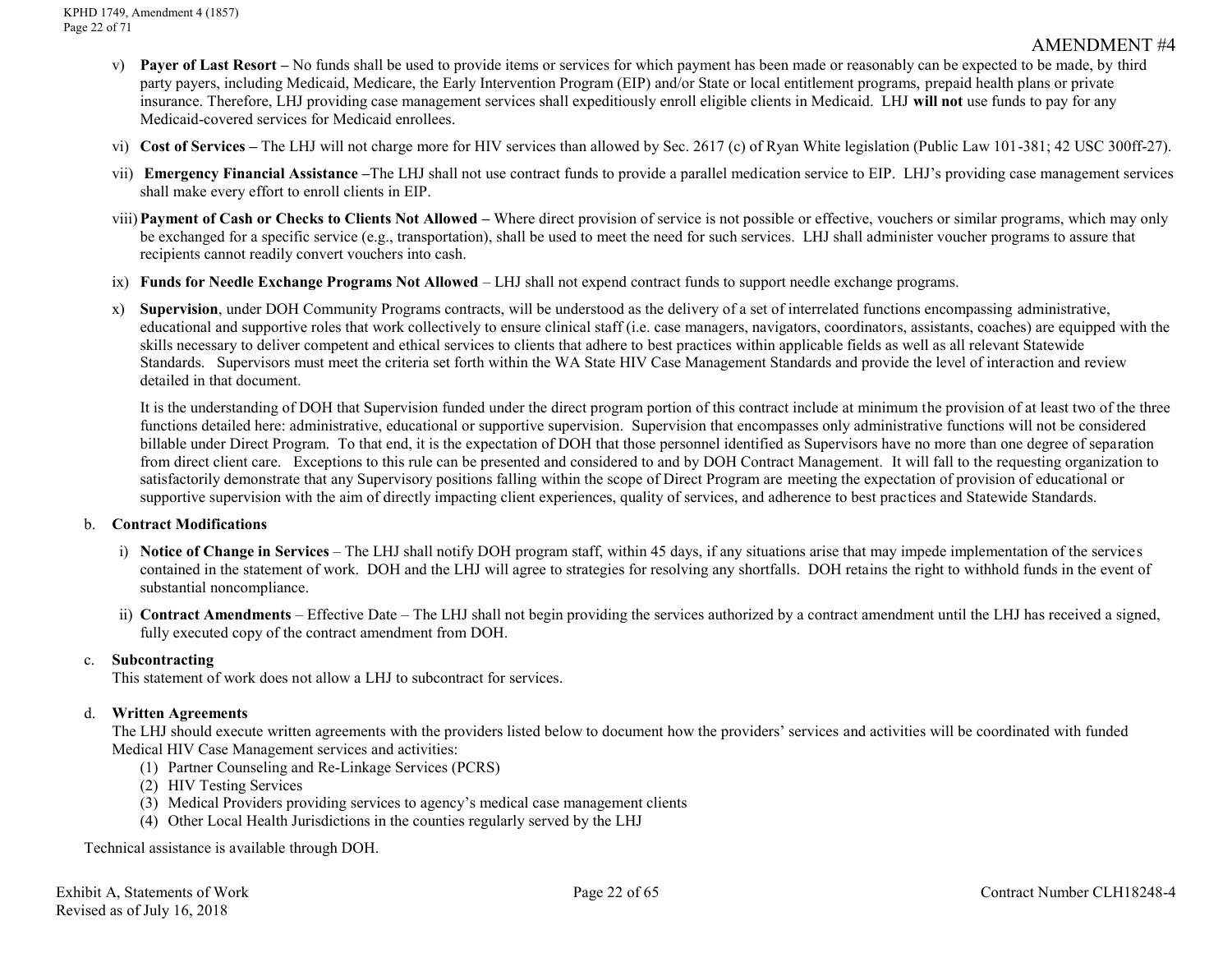#### **12. Material Review and Website Disclaimer Notice**

In accordance with all federal guidance, LHJs receiving funds through this RFA will:

a. Submit all proposed written materials including, but not limited to, pictorials, audiovisuals, questionnaires, survey instruments, agendas for conferences, plans for educational sessions, and client satisfaction surveys purchased, produced, or used by staff funded with DOH funds to the State HIV/AIDS Materials Review Committee. LHJ shall submit all materials to be reviewed to:

> Michael Barnes, Washington State Department of Health PO Box 47841, Olympia, WA 98504-7841 Phone: (360) 236-3579/Fax: (360) 664-2216 Email: [Michael.Barnes@doh.wa.gov](mailto:Michael.Barnes@doh.wa.gov)

b. Assure prominent display of disclaimer notice on all websites containing HIV/AIDS education information (including sub-contractors). Such notice must consist of language similar to the following: "This site contains HIV prevention messages that may not be appropriate for all audiences. Since HIV infection is spread primarily through sexual practices or by sharing needles, prevention messages and programs may address these topics. If you are not seeking such information or may be offended by such materials, please exit this website."

#### **13. Youth and Peer Outreach Workers**

For purposes of this agreement, the term "youth" applies to persons under the age of 18. All programs, including subcontractors, using youth (either paid or volunteer) in program activities will use caution and judgment in the venues / situations where youth workers are placed. Agencies will give careful consideration to the age appropriateness of the activity or venue; will ensure that youth comply with all relevant laws and regulations regarding entrance into adult establishments and environments; and will implement appropriate safety protocols that include clear explanation of the appropriate laws and curfews and clearly delineate safe and appropriate participation of youth in program outreach activities.

#### **14. Confidentiality Requirements**

The LHJ must preserve the confidentiality of the clients they serve pursuant to the Washington Administrative Code (WAC) and the Revised Code of Washington (RCW). Please see below to identify the category your agency best fits. Failure to maintain client confidentially could result in civil or legal litigation against employees or agencies per the WAC and RCW.

#### **Category One:** Agencies that keep confidential and identifiable records including medical diagnosis and lab slips.

If your agency fits this definition, you must comply with federal and state requirements regarding the confidentiality of client records. During site visits or audits, DOH may request proof that the LHJ meets confidentiality requirements. To meet the requirements the LHJ must have the following in place:

- a. Clearly written agency policies regarding confidentiality and security of records.
- b. Appropriate physical and electronic security measures to prevent unauthorized disclosures.
- c. Signed statements of confidentiality and security for all staff members who have access to sensitive information, either through access to files or through direct contact with clients.
- d. Signed confidentiality statements on file at the LHJ's office and updated yearly.
- e. Appropriate confidentiality training provided to employees with records of attendance.

Category Two: Agencies that have access to HIV/STD (Sexually Transmitted Disease) information (through contact with clients or target populations), but do not maintain client records.

If your agency fits this definition, you are required to have the following in place:

- (1) Signed confidentiality statements from each employee
- (2) Signed confidentiality statements are on file at the LHJ 's office and updated yearly
- (3) Appropriate confidentiality training provided to employees with records of attendance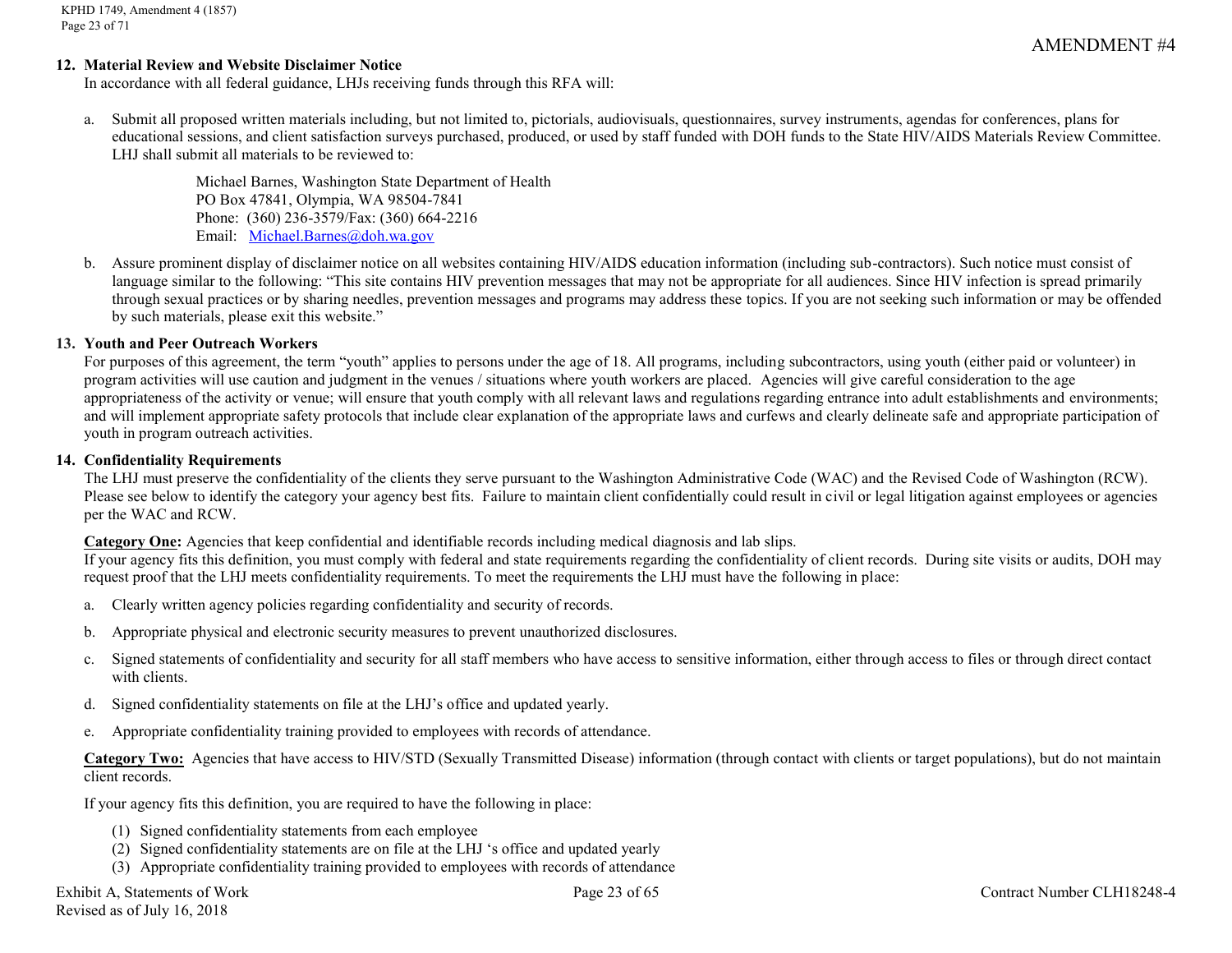Technical assistance is available through DOH.

#### **15. Whistleblower**

- a. Whistleblower statute, 41 U.S.C. & 4712, applies to all employees working for LHJ, subcontractors, and subgrantees on federal grants and contracts. The statute (41 U.S.C. & 4712) states that an "employee of a LHJ, subcontractor, grantee, or subgrantee, may not be discharged, demoted, or otherwise discriminated against as a reprisal for "whistleblowing." In addition, whistleblower protections cannot be waived by an agreement, policy, form, or condition of employment.
- b. The National Defense Authorization Act (NDAA) for Fiscal Year 2013 (Pub. L. 112-239, enacted January 2, 2013) mandates a pilot program entitled "Pilot Program for Enhancement of Contractor Employee Whistleblower Protections." This program requires all grantees, their subgrantees, and subcontractors to:
	- i) Inform their employees working on any federal award they are subject to the whistleblower rights and remedies of the pilot program;
	- ii) Inform their employees in writing of employee whistleblower protections under 41 U.S.C. & 4712 in the predominant native language of the workforce; and,
	- iii) LHJ and grantees will include such requirements in any agreement made with a subcontractor or subgrantee.

# **16. Allowable Costs**

All expenditures incurred and reimbursements made for performance under this statement of work shall be based on actual allowable costs. Costs can include direct labor, direct material, and other direct costs specific to the performance of activities or achievement of deliverables under this statement of work.

# **For information in determining allowable costs, please reference OMB Circulars:**

**2 CFR200 (State, Local and Indian Tribal governments) at:** [https://www.federalregister.gov/documents/2013/12/26/2013-30465/uniform-administrative-requirements](https://www.federalregister.gov/documents/2013/12/26/2013-30465/uniform-administrative-requirements-cost-principles-and-audit-requirements-for-federal-awards)[cost-principles-and-audit-requirements-for-federal-awards](https://www.federalregister.gov/documents/2013/12/26/2013-30465/uniform-administrative-requirements-cost-principles-and-audit-requirements-for-federal-awards)

*\****\***Disclosure of information is governed by the Washington Administrative Code (WAC) 246-101-120, 520 and 635, and the Revised Code of Washington (RCW) 70.24.080, 70.24.084, and 70.24.105 regarding the exchange of medical information among health care providers related to HIV/AIDS or STD diagnosis and treatment. Please note that LHJs fit under the definition of "health care providers" and "individuals with knowledge of a person with a reportable disease or condition" in the WAC and RCW.

DOH statutory authority to have access to the confidential information or limited Dataset(s) identified in this agreement to the Information Recipient: RCW 43.70.050 Information Recipient's statutory authority to receive the confidential information or limited Dataset(s) identified in this Agreement: RCW 70.02.220 (7)

## **DOH Program Contact, PLWH**

Karen Robinson DOH, HIV Client Services PO Box 47841, Olympia, WA 98504-7841 360-236-3437/Fax: 360-664-2216 [Karen.Robinson@doh.wa.gov](mailto:Karen.Robinson@doh.wa.gov)

## **DOH Program Contact, PAHR**

Michael Barnes DOH, Infectious Disease Prevention PO Box 47841, Olympia, WA 98504-7841 360-236-3579/Fax: 360-664-2216 [Michae.Barnes@doh.wa.gov](mailto:Michae.Barnes@doh.wa.gov)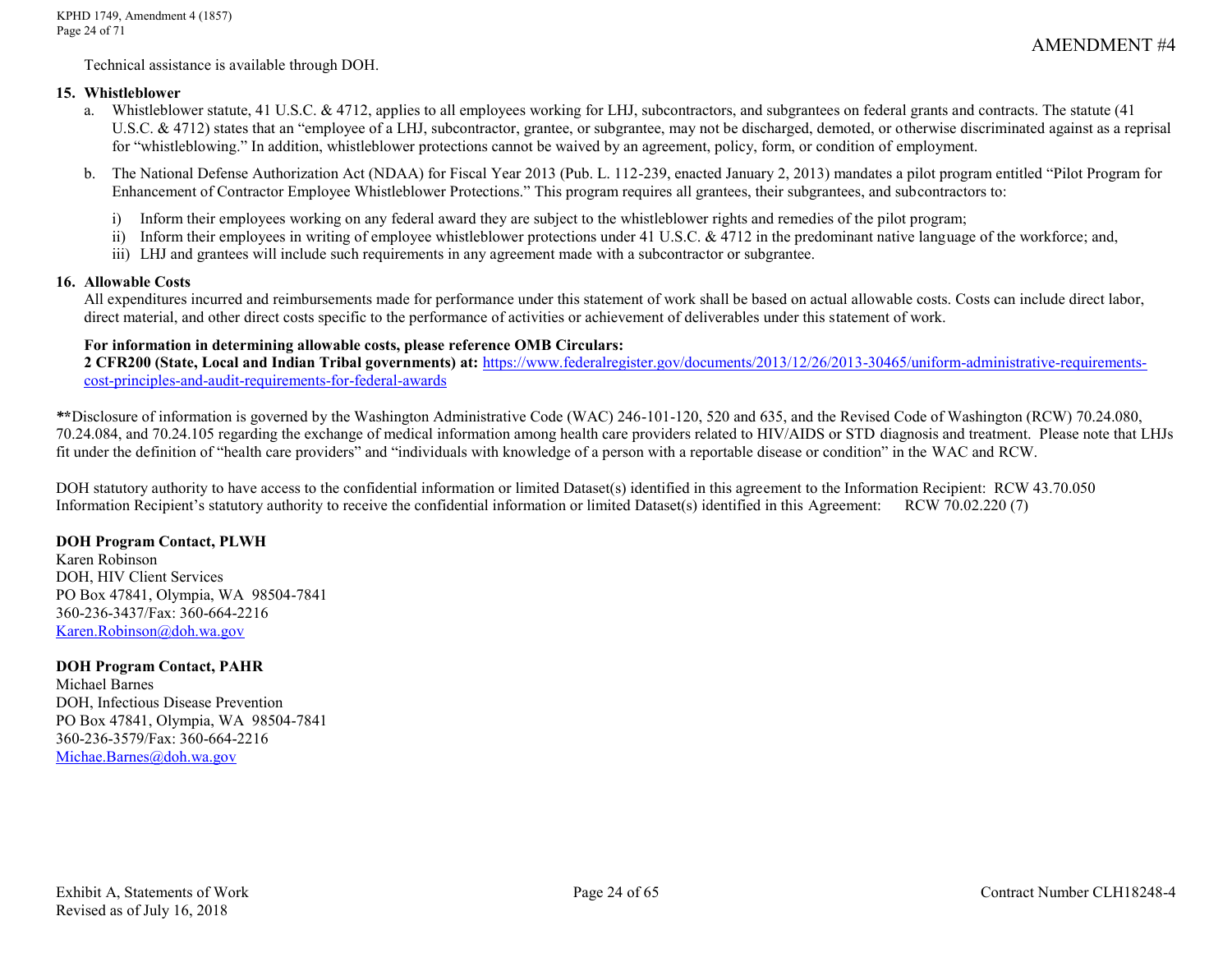### **Exhibit A Statement of Work Contract Term: 2018-2020**

#### <span id="page-24-0"></span>**DOH Program Name or Title:** Maternal & Child Health Block Grant-Effective January 1, 2018

**Local Health Jurisdiction Name:** Kitsap Public Health District

**Contract Number:** CLH18248

**SOW Type**: Revision **Revision # (for this SOW)** 1 **Funding Source** 

 $\boxtimes$  Federal Subrecipient  $\overline{\Box}$  State **Other Federal Compliance (check if applicable)**  $\boxtimes$  FFATA (Transparency Act) Research & Development **Type of Payment**  $\overline{\boxtimes}$  Reimbursement Fixed Price **Period of Performance:** January 1, 2018 through September 30, 2019

**Statement of Work Purpose:** The purpose of this statement of work is to support local interventions that impact the target population of the Maternal and Child Health Block Grant.

**Revision Purpose:** The purpose of this revision is to provide additional funding, add activities and deliverable due dates, and extend the period of performance and funding period from September 30, 2018 to September 30, 2019 for continuation of MCHBG related activities.

| <b>Chart of Accounts Program Name or Title</b> | CFDA#  | <b>BARS</b>      | <b>Master</b> | <b>Funding Period</b>      |          | Current | <b>Change</b>   | Total   |  |  |  |  |  |  |  |  |  |  |  |  |  |  |  |               |  |               |
|------------------------------------------------|--------|------------------|---------------|----------------------------|----------|---------|-----------------|---------|--|--|--|--|--|--|--|--|--|--|--|--|--|--|--|---------------|--|---------------|
|                                                |        | Index<br>Revenue |               | (LHJ Use Only)             |          |         |                 |         |  |  |  |  |  |  |  |  |  |  |  |  |  |  |  | Consideration |  | Consideration |
|                                                | Code   |                  | Code          | <b>Start Date End Date</b> |          |         | $ Increase (+)$ |         |  |  |  |  |  |  |  |  |  |  |  |  |  |  |  |               |  |               |
| <b>FFY18 MCHBG LHJ CONTRACTS</b>               | 93.994 | 333.93.99        | 78120281      | 01/01/18                   | 09/30/18 | 119,891 |                 | 119,891 |  |  |  |  |  |  |  |  |  |  |  |  |  |  |  |               |  |               |
| <b>FFY19 MCHBG LHJ CONTRACTS</b>               | 93.994 | 333.93.99        | 78120291      | 10/01/18                   | 09/30/19 |         | 159,854         | 159,854 |  |  |  |  |  |  |  |  |  |  |  |  |  |  |  |               |  |               |
| <b>TOTALS</b>                                  |        |                  |               |                            |          | 119,891 | 159,854         | 279,745 |  |  |  |  |  |  |  |  |  |  |  |  |  |  |  |               |  |               |

| Task<br>Number                                               | Task/Activity/Description                                                                                                                                      | <i><b>*May Support PHAB</b></i><br><b>Standards/Measures</b> | Deliverables/Outcomes                                                                    | Due Date/Time Frame                      | Payment<br>Information and/or<br>Amount                                             |  |  |  |
|--------------------------------------------------------------|----------------------------------------------------------------------------------------------------------------------------------------------------------------|--------------------------------------------------------------|------------------------------------------------------------------------------------------|------------------------------------------|-------------------------------------------------------------------------------------|--|--|--|
| Maternal and Child Health Block Grant (MCHBG) Administration |                                                                                                                                                                |                                                              |                                                                                          |                                          |                                                                                     |  |  |  |
| 1a                                                           | Participate in calls, at a minimum of every<br>quarter, with DOH contract manager. Dates and<br>time for calls are mutually agreed upon between<br>DOH and LHJ |                                                              | Designated LHJ staff will participate<br>in contract management calls.                   | September 30, 2018<br>September 30, 2019 | Reimbursement for<br>actual costs, not to<br>exceed total funding<br>consideration. |  |  |  |
| 1 <sub>b</sub>                                               | Report actual expenditures for October 1, 2017<br>through March 31, 2018                                                                                       |                                                              | Submit actual expenditures using the<br>MCHBG Budget Workbook to DOH<br>contract manager | May 26, 2018                             | Action Plan and<br>Progress Reports<br>must only reflect                            |  |  |  |
| 1c                                                           | Develop 2018-2019 MCHBG Budget Workbook<br>for October 1, 2018 through September 30, 2019<br>using DOH provided template.                                      |                                                              | Submit MCHBG Budget Workbook<br>to DOH contract manager                                  | September 5, 2018                        | activities paid for<br>with funds provided<br>in this statement of<br>work for the  |  |  |  |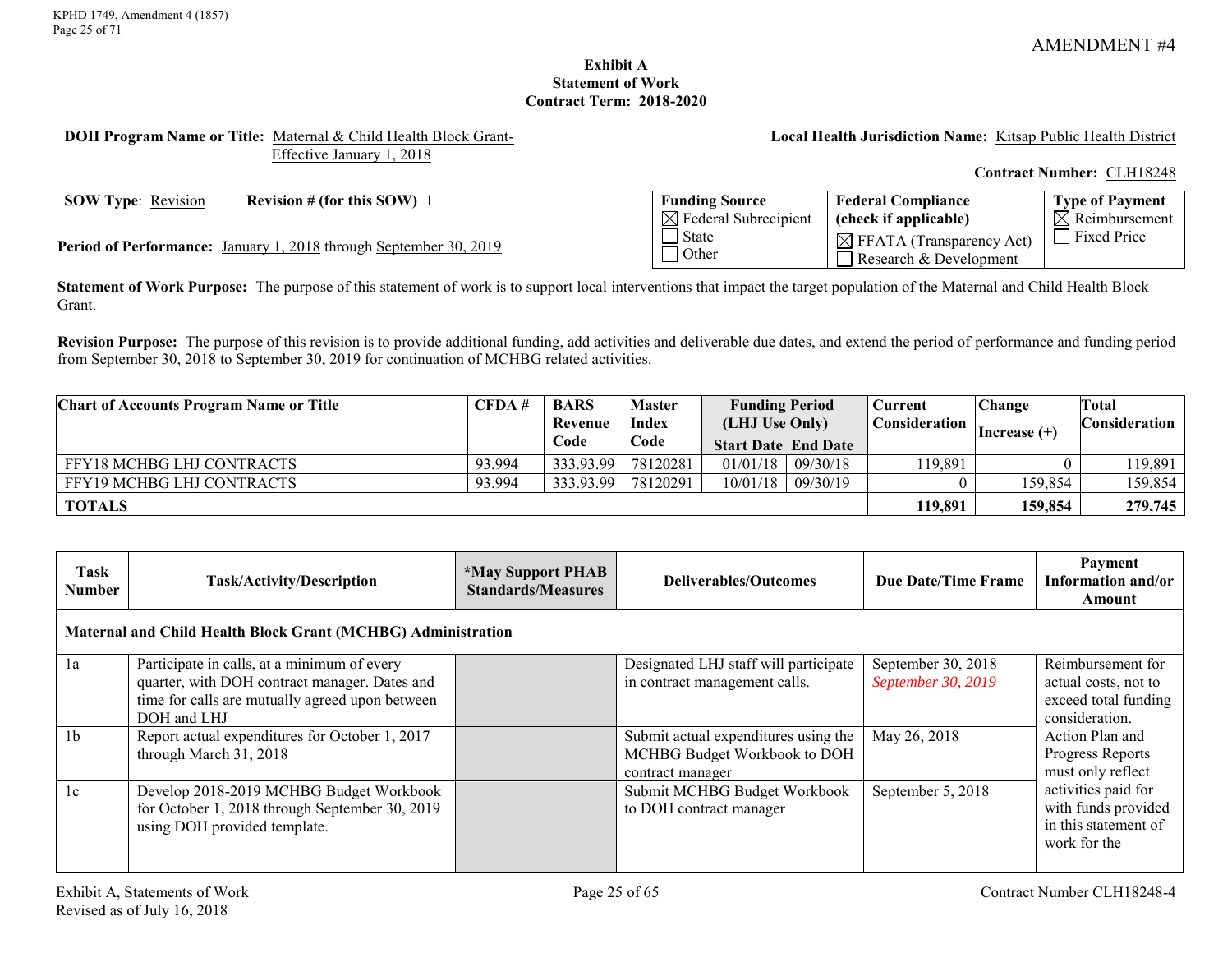| <b>Task</b><br><b>Number</b> | Task/Activity/Description                                                                                                 | <i><b>*May Support PHAB</b></i><br><b>Standards/Measures</b> | <b>Deliverables/Outcomes</b>                                                                                  | Payment<br>Information and/or<br><b>Due Date/Time Frame</b><br><b>Amount</b>                                                          |                                                                                                          |  |
|------------------------------|---------------------------------------------------------------------------------------------------------------------------|--------------------------------------------------------------|---------------------------------------------------------------------------------------------------------------|---------------------------------------------------------------------------------------------------------------------------------------|----------------------------------------------------------------------------------------------------------|--|
| 1 <sub>d</sub>               | Report actual expenditures for October 1, 2018<br>through March 31, 2019                                                  |                                                              | Submit actual expenditures using the<br><b>MCHBG</b> Budget Workbook to DOH<br>contract manager.              | May 24, 2019                                                                                                                          | specified funding<br>period.                                                                             |  |
|                              |                                                                                                                           |                                                              |                                                                                                               |                                                                                                                                       | See Program<br>Specific                                                                                  |  |
| 1 <sub>e</sub>               | Develop 2019-2020 MCHBG Budget Workbook<br>for October 1, 2019 through September 30, 2020<br>using DOH provided template. |                                                              | Submit MCHBG Budget Workbook<br>to DOH contract manager                                                       | September 5, 2019                                                                                                                     | Requirements and<br><b>Special Billing</b><br>Requirements.                                              |  |
| If                           | Report actual expenditures for October 1, 2017<br>through September 30, 2018                                              |                                                              | Submit actual expenditures using the<br><b>MCHBG Budget Workbook to DOH</b><br>contract manager.              | November 30, 2018                                                                                                                     |                                                                                                          |  |
|                              | <b>MCHBG</b> Assessment and Evaluation                                                                                    |                                                              |                                                                                                               |                                                                                                                                       |                                                                                                          |  |
| $2\mathrm{a}$                | Participate in project evaluation activities<br>developed and coordinated by DOH, as<br>requested.                        |                                                              | Documentation using report<br>template provided by DOH                                                        | September 30, 2018<br>September 30, 2019                                                                                              | Reimbursement for<br>actual costs, not to<br>exceed total funding                                        |  |
| 2 <sub>b</sub>               | Report program level strategy measure data<br>(CSHCN, UDS, ACEs).                                                         |                                                              | Documentation using report<br>template provided by DOH                                                        | January 15, 2018<br>April 15, 2018<br>July 15, 2018<br>October 15, 2018<br><b>January 15, 2019</b><br>April 15, 2019<br>July 15, 2019 | consideration.<br>See Program<br>Specific<br>Requirements and<br><b>Special Billing</b><br>Requirements. |  |
| 2c                           | Conduct a Maternal and Child Health (MCH)<br><b>Needs Assessment.</b>                                                     |                                                              | <b>Submit Needs Assessment</b><br>documentation to DOH contract<br>manager using templates provided<br>by DOH | May 24, 2019                                                                                                                          |                                                                                                          |  |
| <b>MCHBG</b> Implementation  |                                                                                                                           |                                                              |                                                                                                               |                                                                                                                                       |                                                                                                          |  |
| 3a                           | Develop 2018-2019 MCHBG Action Plan for<br>October 1, 2018 through September 30, 2019<br>using DOH-provided template.     |                                                              | Submit MCHBG Action Plan to<br>DOH contract manager                                                           | Draft August 17, 2018<br>Final September 5, 2018                                                                                      | Reimbursement for<br>actual costs, not to<br>exceed total funding                                        |  |
| 3 <sub>b</sub>               | Report activities and outcomes of 2017-2018<br>MCHBG Action Plan using DOH- provided<br>template.                         |                                                              | Submit Action Plan monthly reports<br>to DOH contract manager                                                 | Monthly, on or before<br>the $15th$ of the following<br>month                                                                         | consideration.<br>Action Plan and<br>Progress Reports                                                    |  |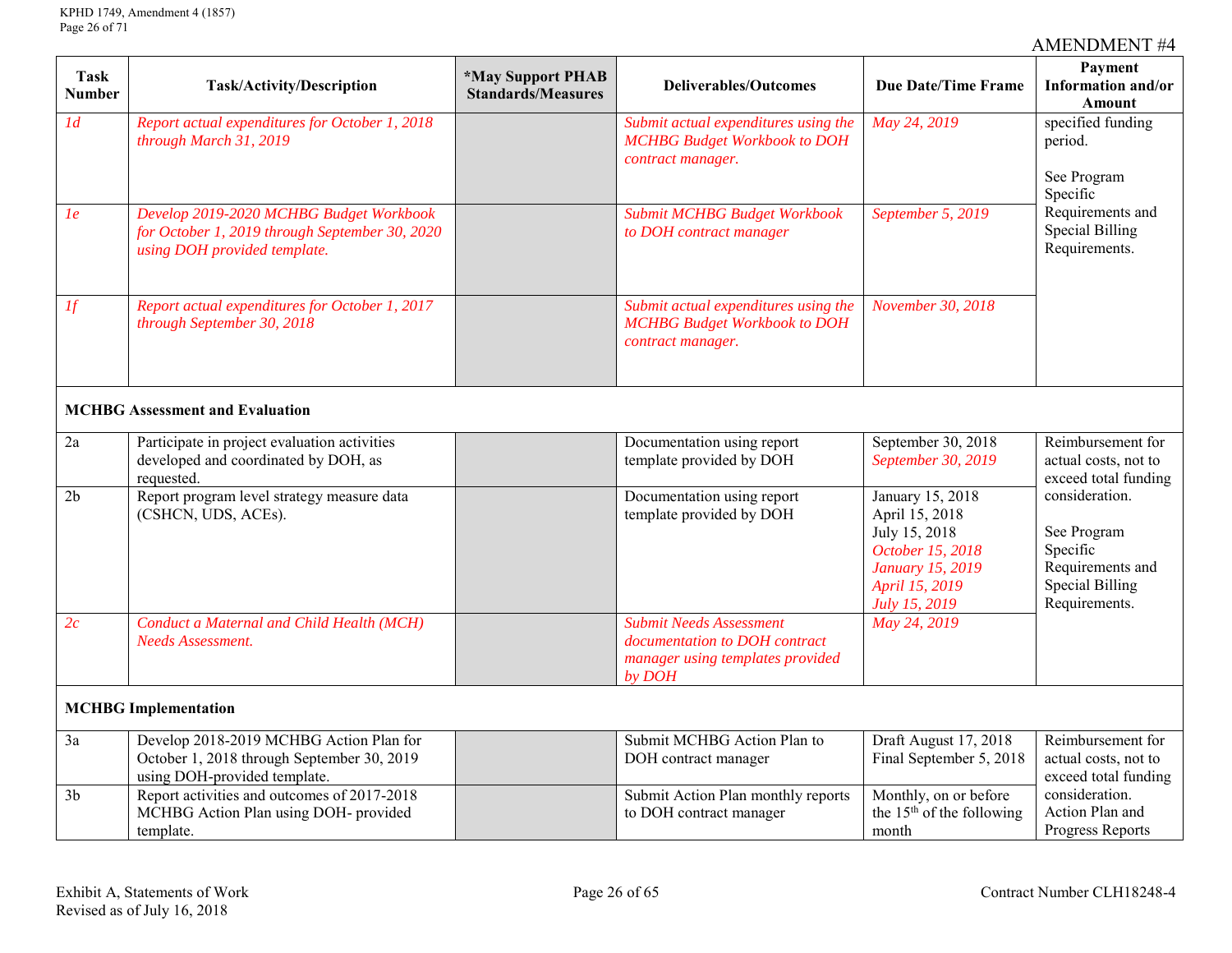| <b>Task</b><br><b>Number</b>                           | <b>Task/Activity/Description</b>                                                                                                                                                                                                                                                                                                                                                               | <i><b>*May Support PHAB</b></i><br><b>Standards/Measures</b> | <b>Deliverables/Outcomes</b>                                                                                                               | <b>Due Date/Time Frame</b>                                                                                                     | Payment<br>Information and/or<br>Amount                                                                                                                                                       |  |
|--------------------------------------------------------|------------------------------------------------------------------------------------------------------------------------------------------------------------------------------------------------------------------------------------------------------------------------------------------------------------------------------------------------------------------------------------------------|--------------------------------------------------------------|--------------------------------------------------------------------------------------------------------------------------------------------|--------------------------------------------------------------------------------------------------------------------------------|-----------------------------------------------------------------------------------------------------------------------------------------------------------------------------------------------|--|
| 3c                                                     | Develop 2019-2020 MCHBG Action Plan for<br>October 1, 2019 through September 30, 2020<br>using DOH-provided template.                                                                                                                                                                                                                                                                          |                                                              | <b>Submit MCHBG Action Plan to</b><br><b>DOH</b> contract manager                                                                          | Draft August 17, 2019<br>Final-September 5,<br>2019                                                                            | must only reflect<br>activities paid for<br>with funds provided                                                                                                                               |  |
| 3d                                                     | Report activities and outcomes of 2018-2019<br><b>MCHBG</b> Action Plan using DOH- provided<br>template.                                                                                                                                                                                                                                                                                       |                                                              | <b>Submit Action Plan monthly reports</b><br>to DOH contract manager                                                                       | Monthly, on or before<br>the $15^{th}$ of the following<br>month                                                               | in this statement of<br>work for the<br>specified funding<br>period.                                                                                                                          |  |
|                                                        |                                                                                                                                                                                                                                                                                                                                                                                                |                                                              |                                                                                                                                            |                                                                                                                                | See Program<br>Specific<br>Requirements and<br><b>Special Billing</b><br>Requirements.                                                                                                        |  |
| <b>Children with Special Health Care Needs (CSHCN)</b> |                                                                                                                                                                                                                                                                                                                                                                                                |                                                              |                                                                                                                                            |                                                                                                                                |                                                                                                                                                                                               |  |
| 4a                                                     | Complete Child Health Intake Form (CHIF)<br>using the CHIF Automated System on all infants<br>and children served by the CSHCN Program as<br>referenced in CSHCN Program Manual.<br>Ensure client data is collected on all children<br>served by CSHCN contractors, including<br>neurodevelopmental centers, regional<br>maxillofacial coordinators, and the DOH<br>Newborn Screening Program. |                                                              | Submit CHIF data into Secure File<br>Transport (SFT) website:<br>https://sft.wa.gov                                                        | January 15, 2018<br>April 15, 2018<br>July 15, 2018<br>October 15, 2018<br>January 15, 2019<br>April 15, 2019<br>July 15, 2019 | Reimbursement for<br>actual costs, not to<br>exceed total funding<br>consideration.<br>Action Plan and<br>Progress Reports<br>must only reflect<br>activities paid for<br>with funds provided |  |
| 4b                                                     | Administer requested DOH Diagnostic and<br>Treatment funds for infants and children per<br>CSHCN Program Manual when funds are used.                                                                                                                                                                                                                                                           |                                                              | Submit completed Health Services<br>Authorization forms and Central<br>Treatment Fund requests directly to<br>the CSHCN Program as needed. | $\overline{30}$ days after forms are<br>completed.                                                                             | in this statement of<br>work for the<br>specified funding<br>period.                                                                                                                          |  |
| 4c                                                     | Participate in the CSHCN Regional System and<br>quarterly meetings as described in the CSHCN<br><b>Program Manual Focus of Work.</b>                                                                                                                                                                                                                                                           |                                                              | Submit Action Plan monthly reports<br>including number of regional<br>meetings attended to the DOH<br>contract manager.                    | Monthly, on or before<br>the $15th$ of the following<br>month                                                                  | See Program<br>Specific<br>Requirements and                                                                                                                                                   |  |
| 4d                                                     | Develop and update CYSHCN County Resource<br>List and share with partners as described in the<br><b>CSHCN</b> Focus of Work.                                                                                                                                                                                                                                                                   |                                                              | Submit completed resource list<br>electronically to the DOH contract<br>manager.                                                           | September 30, 2019                                                                                                             | <b>Special Billing</b><br>Requirements.                                                                                                                                                       |  |

# **\*For Information Only:**

Funding is not tied to the revised Standards/Measures listed here. This information may be helpful in discussions of how program activities might contribute to meeting a Standard/Measure. More detail on these and/or other Public Health Accreditation Board (PHAB) Standards/Measures that may apply can be found at: <http://www.phaboard.org/wp-content/uploads/PHAB-Standards-and-Measures-Version-1.0.pdf>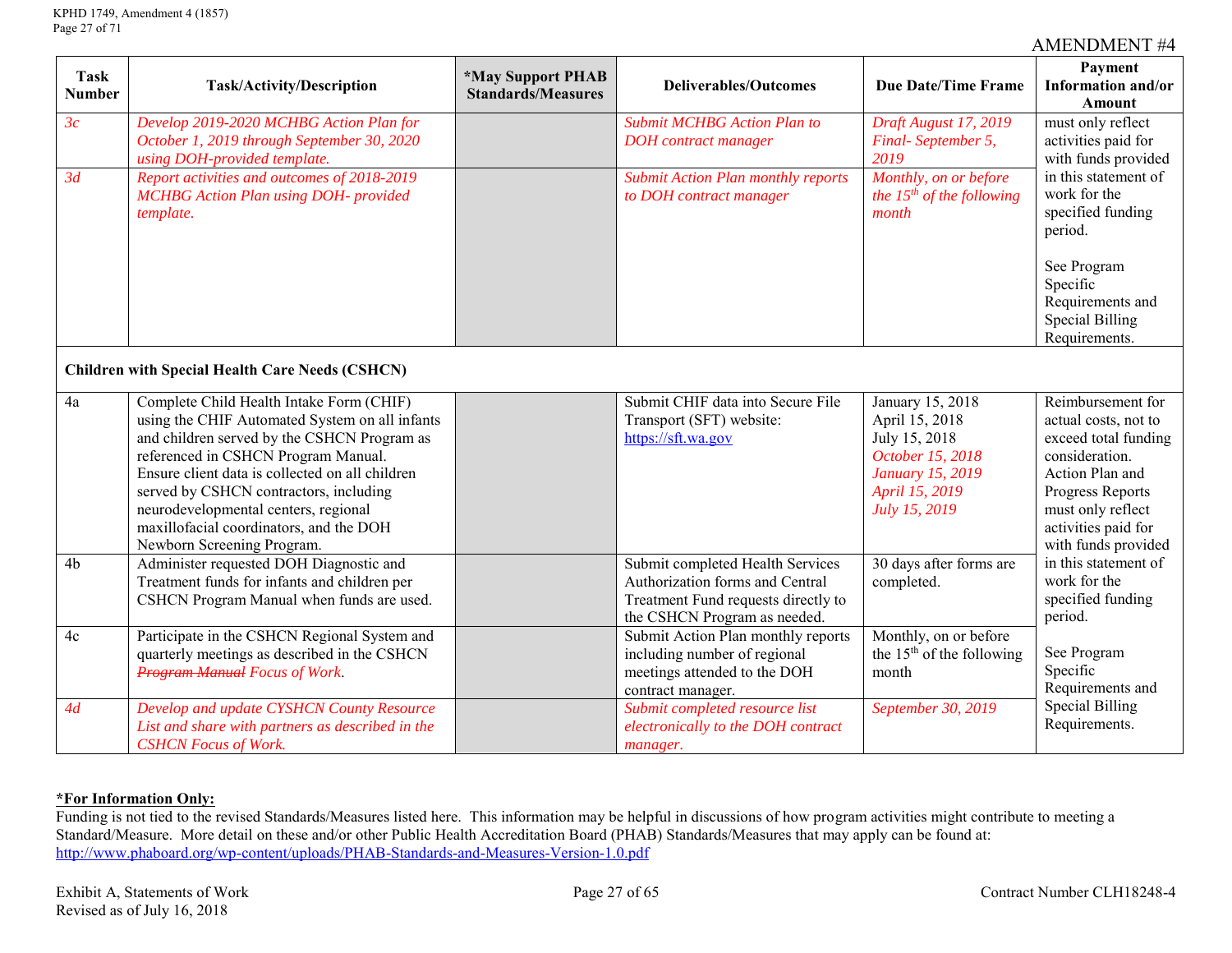#### **Program Specific Requirements/Narrative**

#### **Special Requirements**

# **Federal Funding Accountability and Transparency Act (FFATA)**

This statement of work is supported by federal funds that require compliance with the Federal Funding Accountability and Transparency Act (FFATA or the Transparency Act). The purpose of the Transparency Act is to make information available online so the public can see how the federal funds are spent.

To comply with this act and be eligible to perform the activities in this statement of work, the LHJ must have a Data Universal Numbering System (DUNS®) number.

Information about the LHJ and this statement of work will be made available on [USASpending.gov](https://www.usaspending.gov/#/) by DOH as required by P.L. 109-282.

#### **Program Manual, Handbook, Policy References**

Children with Special Health Care Needs Manual - <http://www.doh.wa.gov/Portals/1/Documents/Pubs/970-209-CSHCN-Manual.pdf>

#### Health Services Authorization (HSA) Form

<http://www.doh.wa.gov/Portals/1/Documents/Pubs/910-002-ApprovedHSA.docx>

#### **Restrictions on Funds (what funds can be used for which activities, not direct payments, etc)**

- 1. At least 30% of federal Title V funds must be used for preventive and primary care services for children and at least 30% must be used services for children with special health care needs. [Social Security Law, Sec. 505(a)(3)].
- 2. Funds may not be used for:
	- a. Inpatient services, other than inpatient services for children with special health care needs or high risk pregnant women and infants, and other patient services approved by Health Resources and Services Administration (HRSA).
	- b. Cash payments to intended recipients of health services.
	- c. The purchase or improvement of land, the purchase, construction, or permanent improvement of any building or other facility, or the purchase of major medical equipment.
	- d. Meeting other federal matching funds requirements.
	- e. Providing funds for research or training to any entity other than a public or nonprofit private entity.
	- f. payment for any services furnished by a provider or entity who has been excluded under Title XVIII (Medicare), Title XIX (Medicaid), or Title XX (social services block grant).[Social Security Law, Sec 504(b)].
- 3. If any charges are imposed for the provision of health services using Title V (MCH Block Grant) funds, such charges will be pursuant to a public schedule of charges; will not be imposed with respect to services provided to low income mothers or children; and will be adjusted to reflect the income, resources, and family size of the individual provided the services. [Social Security Law, Sec. 505 (1)(D)].

#### **Monitoring Visits (frequency, type)**

Telephone calls with contract manager at least one every quarter, and annual site visit.

#### **Special Billing Requirements**

Payment is contingent upon DOH receipt and approval of all deliverables and an acceptable A19-1A invoice voucher. Payment to completely expend the "Total Consideration" for a specific funding period will not be processed until all deliverables are accepted and approved by DOH. Invoices must be submitted monthly by the 30th of each month following the month in which the expenditures were incurred and must be based on actual allowable program costs. Billing for services on a monthly fraction of the "Total Consideration" will not be accepted or approved.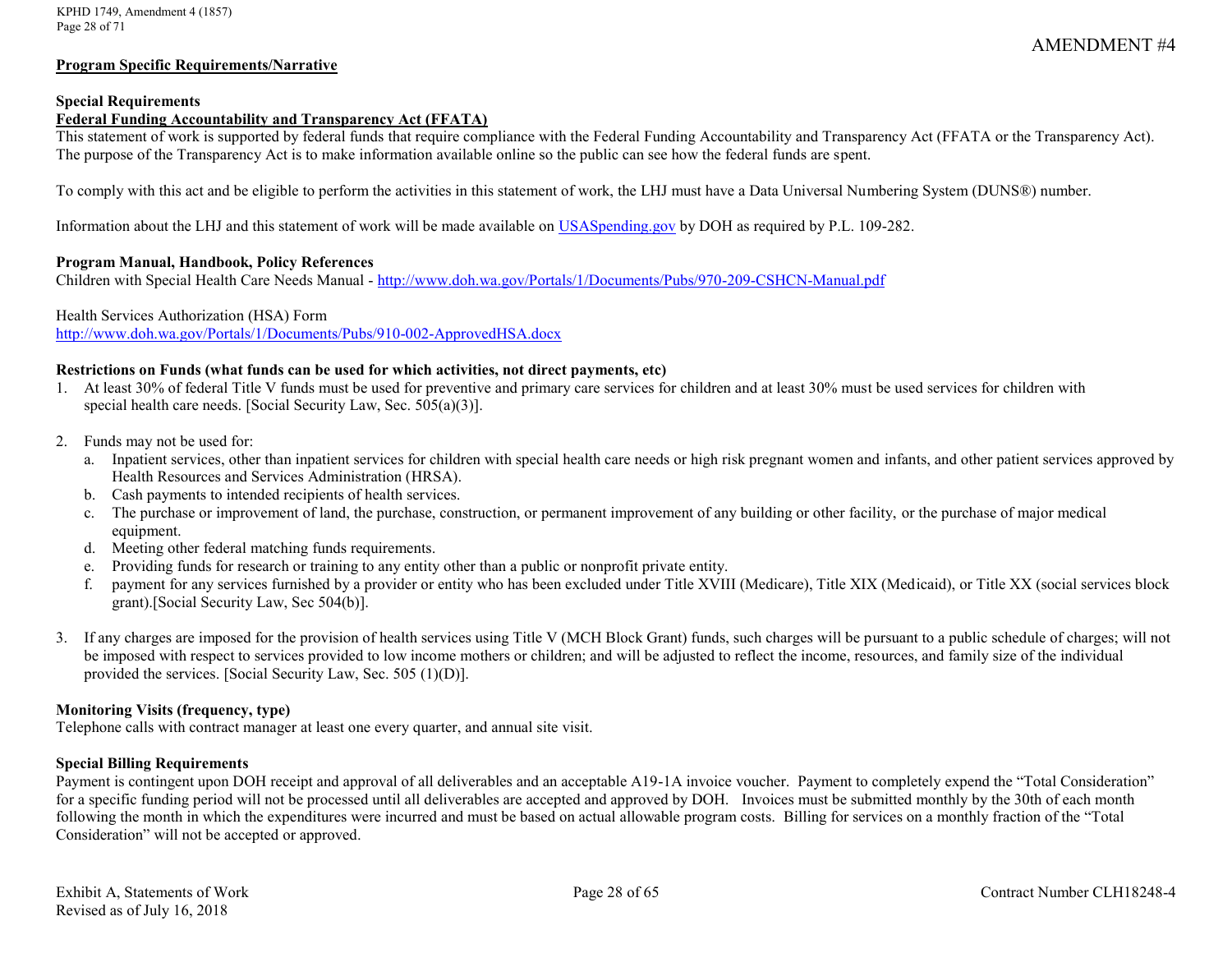KPHD 1749, Amendment 4 (1857) Page 29 of 71

# **DOH Program Contact**

Kara Seaman, Community Consultant Office of Family and Community Health Improvement Washington State Department of Health Street Address: 310 Israel Rd SE, Tumwater, WA 98501 Mailing Address: PO Box 47848, Olympia, WA 98504 Telephone: 360-236-3963/ Fax: 360-236-3646 Email: [kara.seaman@doh.wa.gov](mailto:kara.seaman@doh.wa.gov)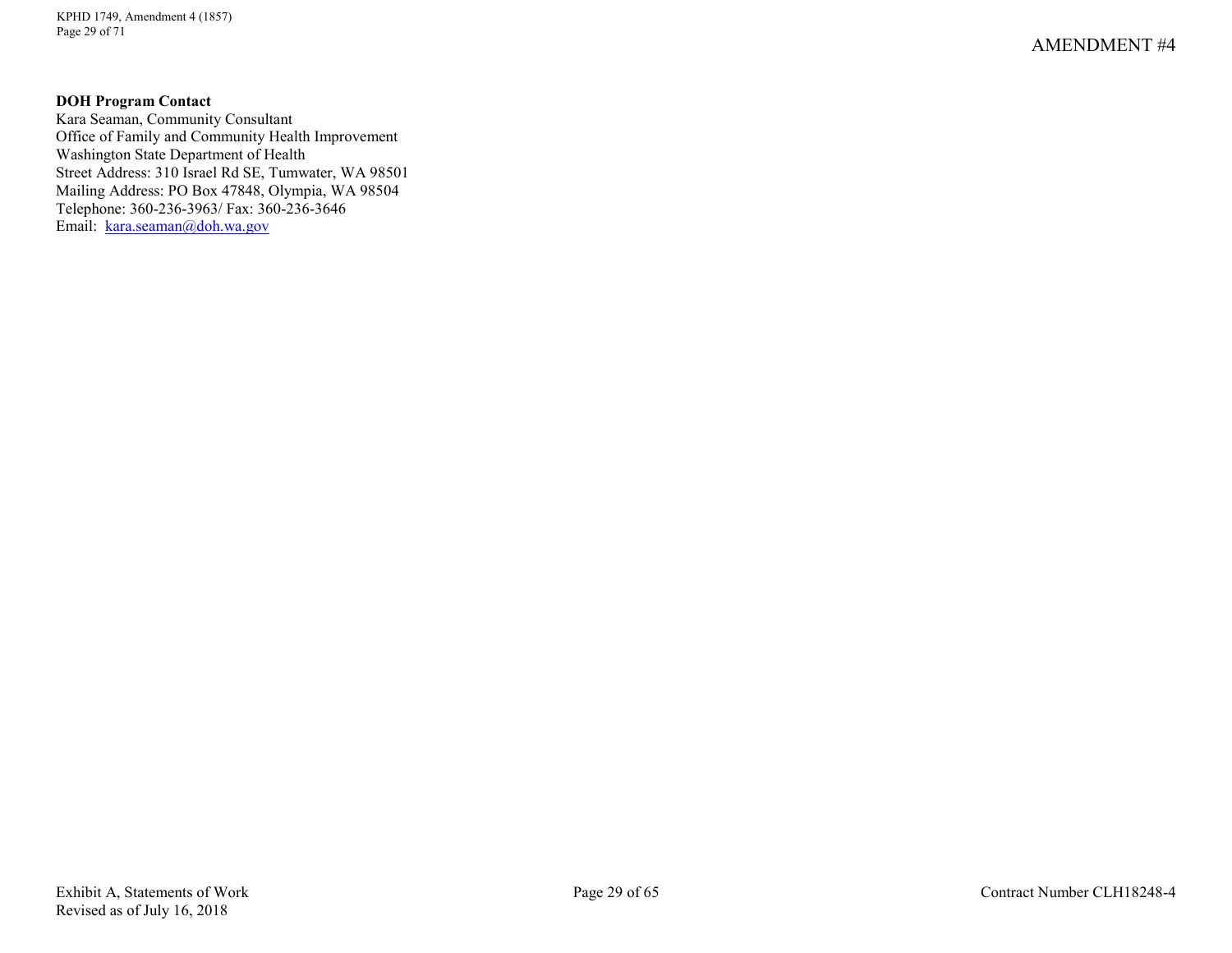# **Exhibit A Statement of Work Contract Term: 2018-2020**

#### <span id="page-29-0"></span>**DOH Program Name or Title:** Office of Emergency Preparedness & Response - Effective July 1, 2018

**Local Health Jurisdiction Name:** Kitsap Public Health District

**Contract Number:** CLH18248

**SOW Type:** Original **Revision # (for this SOW)** 

Period of Performance: July 1, 2018 through June 30, 2019

| <b>Funding Source</b>            | <b>Federal Compliance</b>                                      | Type of Payment           |
|----------------------------------|----------------------------------------------------------------|---------------------------|
| $\boxtimes$ Federal Subrecipient | (check if applicable)                                          | $\boxtimes$ Reimbursement |
| l State<br>  Other               | $\boxtimes$ FFATA (Transparency Act)<br>Research & Development | <b>Fixed Price</b>        |

**Statement of Work Purpose:** The purpose of this statement of work is to establish the funding and tasks for the Public Health Emergency Preparedness and Response program for the 2018 grant period.

**Revision Purpose:** N/A

| <b>Chart of Accounts Program Name or Title</b> | CFDA#  | <b>BARS</b> | <b>Master</b> | <b>Funding Period</b>      |          | <b>Current</b> | Change          | <b>Total</b>         |
|------------------------------------------------|--------|-------------|---------------|----------------------------|----------|----------------|-----------------|----------------------|
|                                                |        | Revenue     | <b>Index</b>  | (LHJ Use Only)             |          | Consideration  | $ Increase (+)$ | <b>Consideration</b> |
|                                                |        | Code        | Code          | <b>Start Date End Date</b> |          |                |                 |                      |
| FFY18 EPR PHEP BP1 SUPP LHJ FUNDING            | 93.069 | 333.93.06   | 18101580      | 07/01/18                   | 06/30/19 |                | 290,027         | 290,027              |
| <b>TOTALS</b>                                  |        |             |               |                            |          |                | 290,027         | 290,027              |

| Task<br><b>Number</b>                      | Task/Activity/Description                                                                                                                                                                                        | <i><b>*May Support PHAB</b></i><br><b>Standards/Measures</b> | Deliverables/Outcomes                                              | Due Date/Time<br>Frame                                  | Payment<br>Information and/or<br>Amount       |
|--------------------------------------------|------------------------------------------------------------------------------------------------------------------------------------------------------------------------------------------------------------------|--------------------------------------------------------------|--------------------------------------------------------------------|---------------------------------------------------------|-----------------------------------------------|
| <b>FFY18 EPR PHEP BP1 SUPP LHJ FUNDING</b> |                                                                                                                                                                                                                  |                                                              |                                                                    |                                                         | Reimbursement for<br>actual costs not to      |
|                                            | Attend emergency preparedness events, (e.g.<br>trainings, meetings, conference calls, and<br>conferences) as necessary to advance LHJ<br>preparedness or complete the deliverables in this<br>statement of work. |                                                              | Submit summary on the mid-year<br>and end of year progress report. | December 31, 2018<br>and June 28, 2019                  | exceed total funding<br>consideration amount. |
|                                            | Complete reporting templates as requested by<br>DOH to comply with program and federal grant<br>requirements (e.g. performance measures, gap<br>analysis, mid-year and end-of-year reporting<br>templates, etc.) |                                                              | Submit completed templates to<br><b>DOH</b>                        | Upon request by DOH                                     |                                               |
|                                            | Training & Evaluation:<br>3.1) Provide training for appropriate staff who<br>serve in the Emergency Operations Center (EOC)                                                                                      |                                                              | Submit mid-year and end-of-year<br>progress reports                | December 31, 2018<br>and June 28, 2019<br>June 28, 2019 |                                               |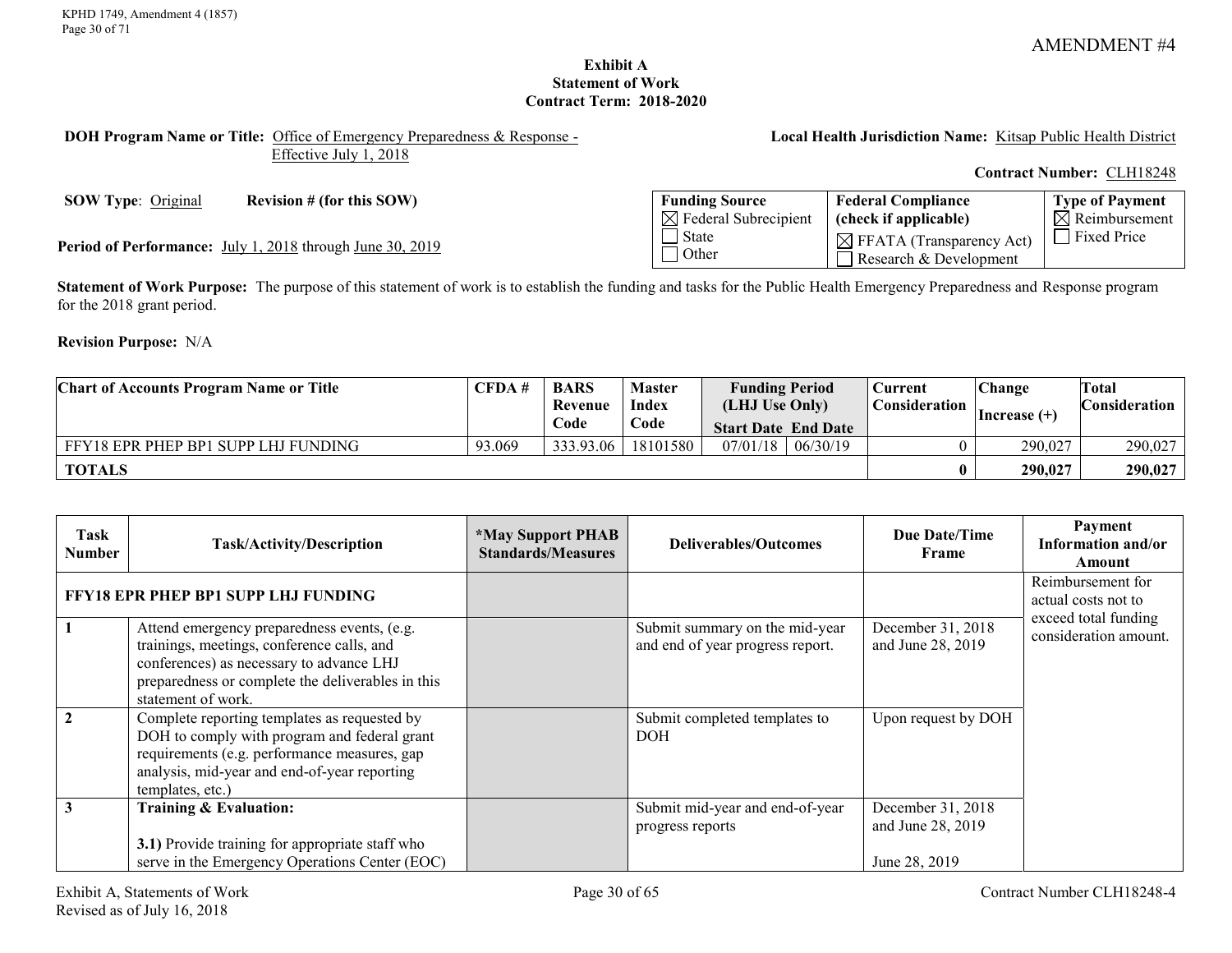| <b>Task</b><br><b>Number</b> | Task/Activity/Description                                                                                                                                                                                                                                                                                                                                                                                                                                                                                                                                                                                   | <i><b>*May Support PHAB</b></i><br><b>Standards/Measures</b> | <b>Deliverables/Outcomes</b>                                                                                                                                                                                                                                                   | Due Date/Time<br>Frame                                                   | Payment<br>Information and/or<br><b>Amount</b> |
|------------------------------|-------------------------------------------------------------------------------------------------------------------------------------------------------------------------------------------------------------------------------------------------------------------------------------------------------------------------------------------------------------------------------------------------------------------------------------------------------------------------------------------------------------------------------------------------------------------------------------------------------------|--------------------------------------------------------------|--------------------------------------------------------------------------------------------------------------------------------------------------------------------------------------------------------------------------------------------------------------------------------|--------------------------------------------------------------------------|------------------------------------------------|
|                              | and the Emergency Support Function #8 (ESF#8)<br>role on the Incident Command System, ESF#8<br>response plans and policies.<br>3.2) Train appropriate public health emergency<br>response staff on Web EOC or applicable<br>information management system utilized by local<br>emergency management in the county.<br>3.3) Participate in an evaluation of response<br>capabilities based on a standard evaluation tool<br>created by DOH.                                                                                                                                                                  |                                                              | Provide agenda and sign in sheets<br>of trainings conducted, with<br>attendee signatures and contact<br>information, or registrations if<br>training is not conducted by the<br>LHJ.<br>Document participation in<br>evaluation on midyear and end of<br>year progress report. | June 28, 2019                                                            |                                                |
| $\overline{\mathbf{4}}$      | Maintain Washington Secure Electronic<br>Communication, Urgent Response and Exchange<br>System (WASECURES) program as the primary<br>emergency notification system within the LHJ and<br>include all critical LHJ positions as registered<br>users.<br>4.1) Conduct a notification drill using<br><b>WASECURES.</b><br>Notes: Registered users must log in quarterly at a<br>minimum. DOH will provide on-site technical<br>assistance to LHJs, as needed, on utilizing<br>WASECURES. LHJs may choose to utilize other<br>notification systems in addition to WASECURES<br>to alert staff during incidents. |                                                              | Submit mid-year and end-of-year<br>progress reports<br>Submit list of registered users to<br>include their title and role in the<br>emergency response plan.<br>Submit results of notification drill.                                                                          | December 31, 2018<br>and June 28, 2019<br>June 28, 2019<br>June 28, 2019 |                                                |
| $5\overline{)}$              | Update plan to request, receive and dispense<br>medical countermeasures. Plans should include the<br>addresses of all local distribution sites (Hub)<br>identified by the LHJ.<br>Note: Not all LHJs require a distribution site; LHJs<br>may partner with others to create a centralized<br>distribution location.                                                                                                                                                                                                                                                                                         |                                                              | Submit mid-year and end-of-year<br>progress reports<br>Submit updated plan to request,<br>receive and dispense medical<br>countermeasures including to<br>DOH.                                                                                                                 | December 31, 2018<br>and June 28, 2019<br>June 28, 2019                  |                                                |
| 6                            | Provide notification to the DOH Duty Officer at<br>360-888-0838 or hanalert@doh.wa.gov for all<br>response incidents involving utilization of<br>emergency response plans and structures.                                                                                                                                                                                                                                                                                                                                                                                                                   |                                                              | Submit mid-year and end-of-year<br>progress reports<br>Documentation that notification to<br>DOH was provided; or statement<br>that no incident response occurred.                                                                                                             | December 31, 2018<br>and June 28, 2019<br>June 28, 2019                  |                                                |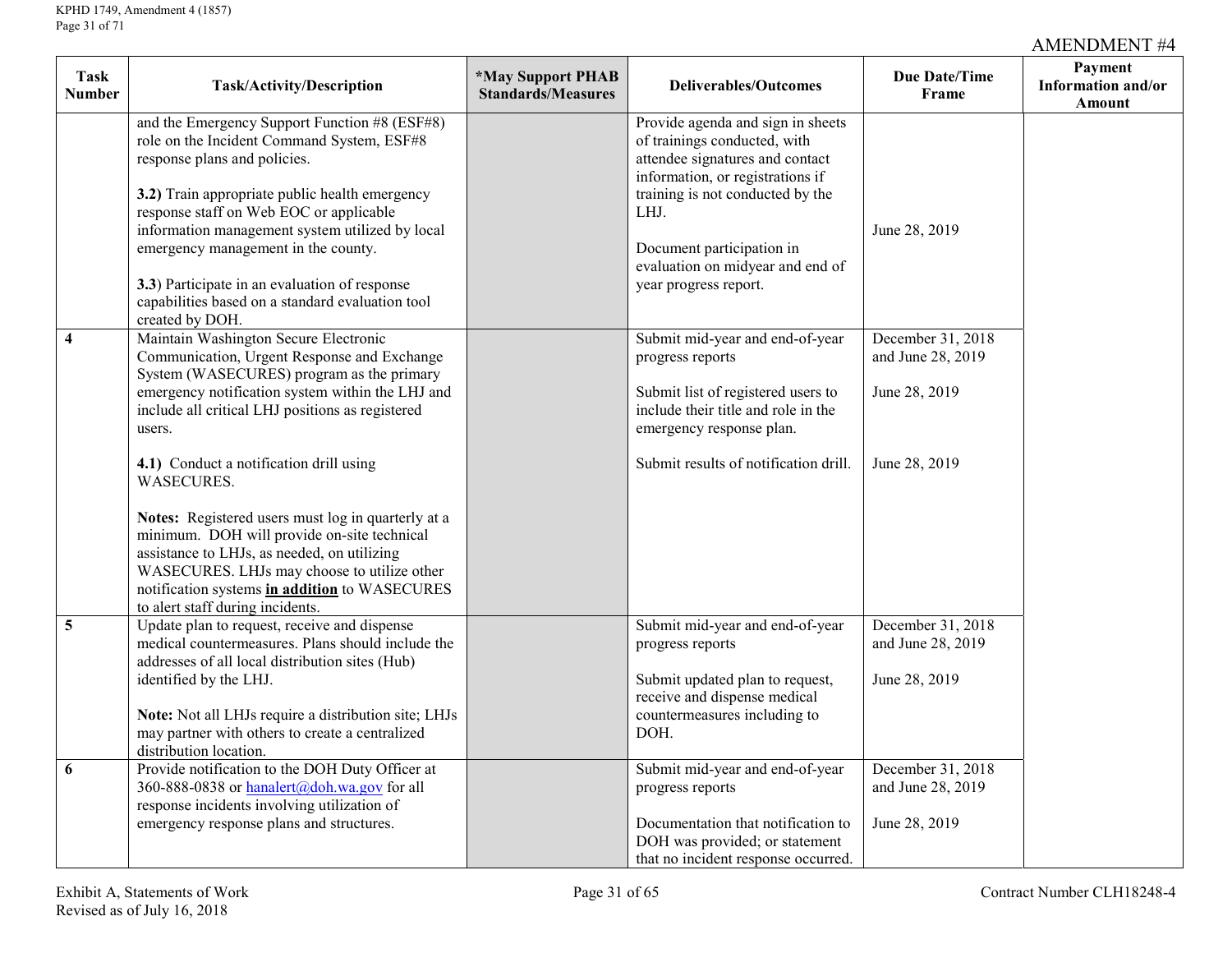| Task<br>Number | Task/Activity/Description                                                                                                                                                                                                          | <i><b>*May Support PHAB</b></i><br><b>Standards/Measures</b> | <b>Deliverables/Outcomes</b>                                                                                                        | Due Date/Time<br>Frame                 | Payment<br>Information and/or<br>Amount |
|----------------|------------------------------------------------------------------------------------------------------------------------------------------------------------------------------------------------------------------------------------|--------------------------------------------------------------|-------------------------------------------------------------------------------------------------------------------------------------|----------------------------------------|-----------------------------------------|
| $\overline{7}$ | Provide LHJ situation reports to DOH during all<br>incidents involving an emergency response by the<br>LHJ.                                                                                                                        |                                                              | Submit mid-year and end-of-year<br>progress reports                                                                                 | December 31, 2018<br>and June 28, 2019 |                                         |
|                |                                                                                                                                                                                                                                    |                                                              | Submit Situation Reports or<br>statement that no incident response<br>occurred.                                                     | During all responses                   |                                         |
| $\pmb{8}$      | Submit essential elements of information (EEIs)<br>during incident response upon request by DOH.                                                                                                                                   |                                                              | Submit mid-year and end-of-year<br>progress reports                                                                                 | December 31, 2018<br>and June 28, 2019 |                                         |
|                |                                                                                                                                                                                                                                    |                                                              | Provide information upon request<br>or statement that information was<br>not requested.                                             | Upon request by DOH                    |                                         |
| 9              | Participate in the regional healthcare coalition<br>(HCC) and attend coalition meetings as necessary<br>and as LHJ resources allow.                                                                                                |                                                              | Submit mid-year and end-of-year<br>progress reports                                                                                 | December 31, 2018<br>and June 28, 2019 |                                         |
|                |                                                                                                                                                                                                                                    |                                                              | Provide a summary of participation<br>in coalition activities.                                                                      | June 28, 2019                          |                                         |
| 10             | For all LHJs that have identified a Hub for receipt<br>of medical countermeasures from DOH during<br>disasters:                                                                                                                    |                                                              | Submit mid-year and end-of-year<br>progress reports                                                                                 | December 31, 2018<br>and June 28, 2019 |                                         |
|                | Participate in the 2019 T-Rex medication<br>$\bullet$<br>distribution exercise by receiving a shipment<br>of exercise medications from DOH at the<br>designated local Hub.<br>LHJs are not required to test dispensing,            |                                                              | Documentation of participation in<br>the exercise                                                                                   | June 28, 2019                          |                                         |
|                | transportation, or redistribution during the T-<br>Rex exercise.                                                                                                                                                                   |                                                              |                                                                                                                                     |                                        |                                         |
| 11             | Conduct and/or participate in one or more<br>exercises or real world incidents testing each of the<br>following:                                                                                                                   |                                                              | Submit mid-year and end-of-year<br>progress reports                                                                                 | December 31, 2018<br>and June 28, 2019 |                                         |
|                | The process for requesting and receiving<br>$\bullet$<br>mutual aid resources<br>The process for gaining and maintaining<br>$\bullet$<br>situational awareness for, at a minimum:                                                  |                                                              | Submit After Action Report<br>(AAR) and Corrective Action Plan<br>for each drill/exercise/incident<br>conducted or participated in. | June 28, 2019                          |                                         |
|                | The functionality of critical public health<br>$\circ$<br>operations<br>The functionality of critical healthcare<br>$\circ$<br>facilities and the services they provide<br>The functionality of critical infrastructure<br>$\circ$ |                                                              | Submit completed situation<br>report(s) and a summary of how<br>reports were disseminated.                                          | June 28, 2019                          |                                         |
|                | serving public health and healthcare<br>facilities (roads, water, sewer, power,<br>communications)                                                                                                                                 |                                                              | Submit completed Incident Action<br>$Plan(s)$ .                                                                                     | June 28, 2019                          |                                         |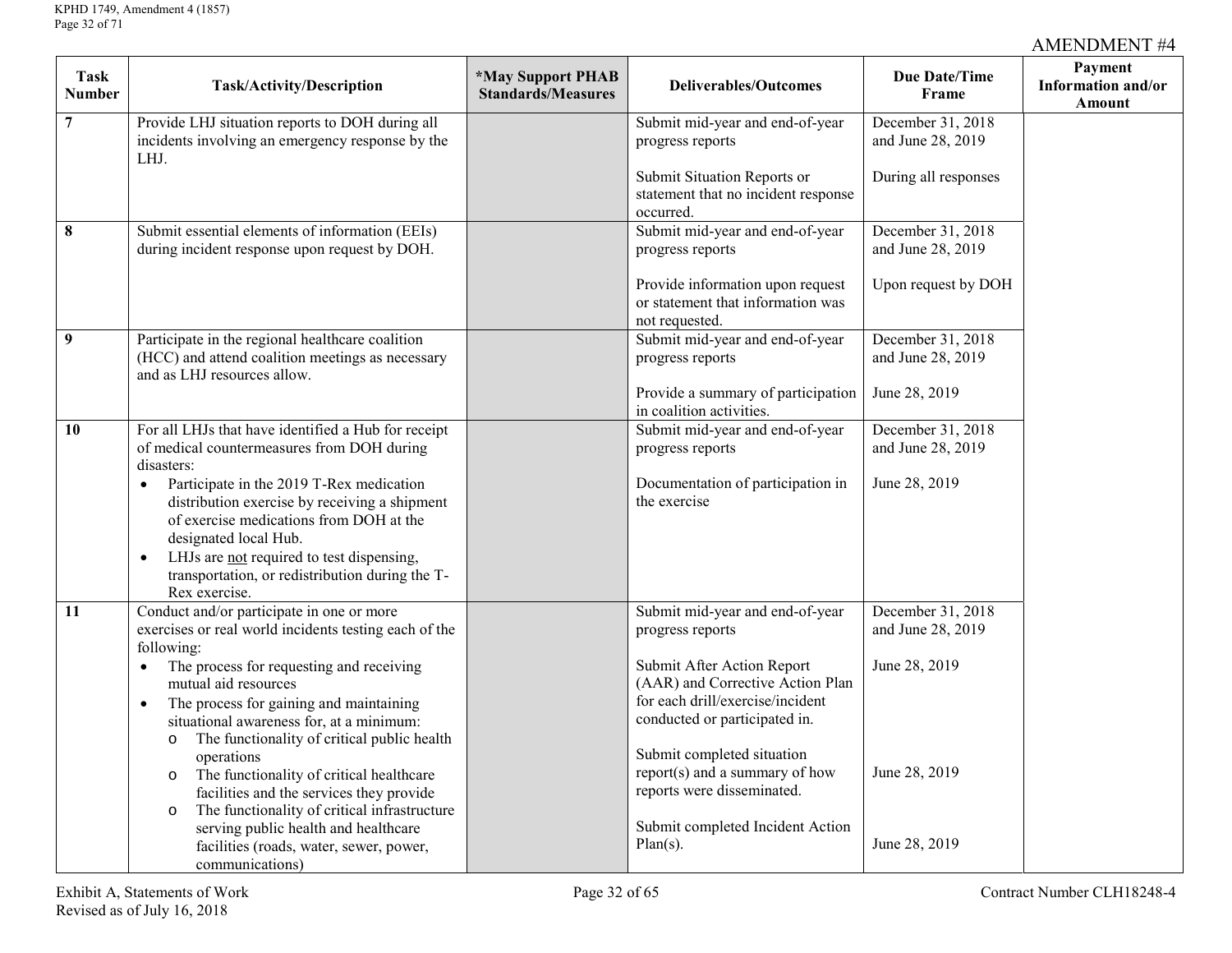| <b>Task</b><br><b>Number</b> | <b>Task/Activity/Description</b>                                                                                                                                                                                                                                                                                                                                                                                                                                                                                                                                                                                                      | <i><b>*May Support PHAB</b></i><br><b>Standards/Measures</b> | <b>Deliverables/Outcomes</b>                                                                                                                                                                                                        | Due Date/Time<br>Frame                                  | Payment<br>Information and/or<br>Amount |
|------------------------------|---------------------------------------------------------------------------------------------------------------------------------------------------------------------------------------------------------------------------------------------------------------------------------------------------------------------------------------------------------------------------------------------------------------------------------------------------------------------------------------------------------------------------------------------------------------------------------------------------------------------------------------|--------------------------------------------------------------|-------------------------------------------------------------------------------------------------------------------------------------------------------------------------------------------------------------------------------------|---------------------------------------------------------|-----------------------------------------|
|                              | Number of disease cases<br>$\circ$<br>Number of fatalities attributed to an<br>$\circ$<br>incident<br>Development of an ESF#8 situation<br>$\circ$<br>report, or compilation of situational<br>awareness information to be included in a<br>County situation report<br>EOC or Incident Command System (ICS)<br>$\circ$<br>activation<br>Development of an Incident Action Plan<br>$\circ$<br>Meeting the needs of at-risk individuals<br>$\circ$<br>or populations<br>Priority functions determined by LHJ<br>$\circ$<br>Note: The functions listed above may be tested in a<br>single exercise or real-world incident or in multiple |                                                              |                                                                                                                                                                                                                                     |                                                         |                                         |
| 12                           | incidents and/or exercises.<br>Develop plans that address the unique needs of<br>individuals requiring special assistance during a<br>response to be incorporated into existing<br>emergency response plans. Develop exercises that<br>include planning for the needs of individuals<br>requiring special assistance.                                                                                                                                                                                                                                                                                                                 |                                                              | Submit mid-year and end-of-year<br>progress reports<br>Plans developed and incorporated<br>in to existing ERP and AAR(s) for<br>Exercises that include planning for<br>individuals requiring special<br>assistance during response. | December 31, 2018<br>and June 28, 2019<br>June 28, 2019 |                                         |
| 13                           | Develop and maintain agreements with facilities<br>within the region that could serve as an Alternate<br>Care Facility (ACF) or a Federal Medical Station<br>$(FMS)$ .                                                                                                                                                                                                                                                                                                                                                                                                                                                                |                                                              | Submit mid-year and end-of-year<br>progress reports<br>Submit list of facilities and copies<br>of current agreements.                                                                                                               | December 31, 2018<br>and June 28, 2019<br>June 28, 2019 |                                         |
| 14                           | Review and, if needed update, specific vendor lists<br>for logistical support services for ACFs or FMS<br>operations including at a minimum:<br>Biohazard/Waste Management<br>$\bullet$<br>Feeding<br>$\bullet$<br>Laundry<br>$\bullet$<br>Communications<br>$\bullet$<br>Sanitation<br>$\bullet$                                                                                                                                                                                                                                                                                                                                     |                                                              | Submit mid-year and end-of-year<br>progress reports<br>Submit, if updated, vendor lists for<br>the support services listed.                                                                                                         | December 31, 2018<br>and June 28, 2019<br>June 28, 2019 |                                         |
| 15                           | Update and maintain public health preparedness<br>training and exercise plan.                                                                                                                                                                                                                                                                                                                                                                                                                                                                                                                                                         |                                                              | Updated training and exercise<br>plan.                                                                                                                                                                                              | December 31, 2018                                       |                                         |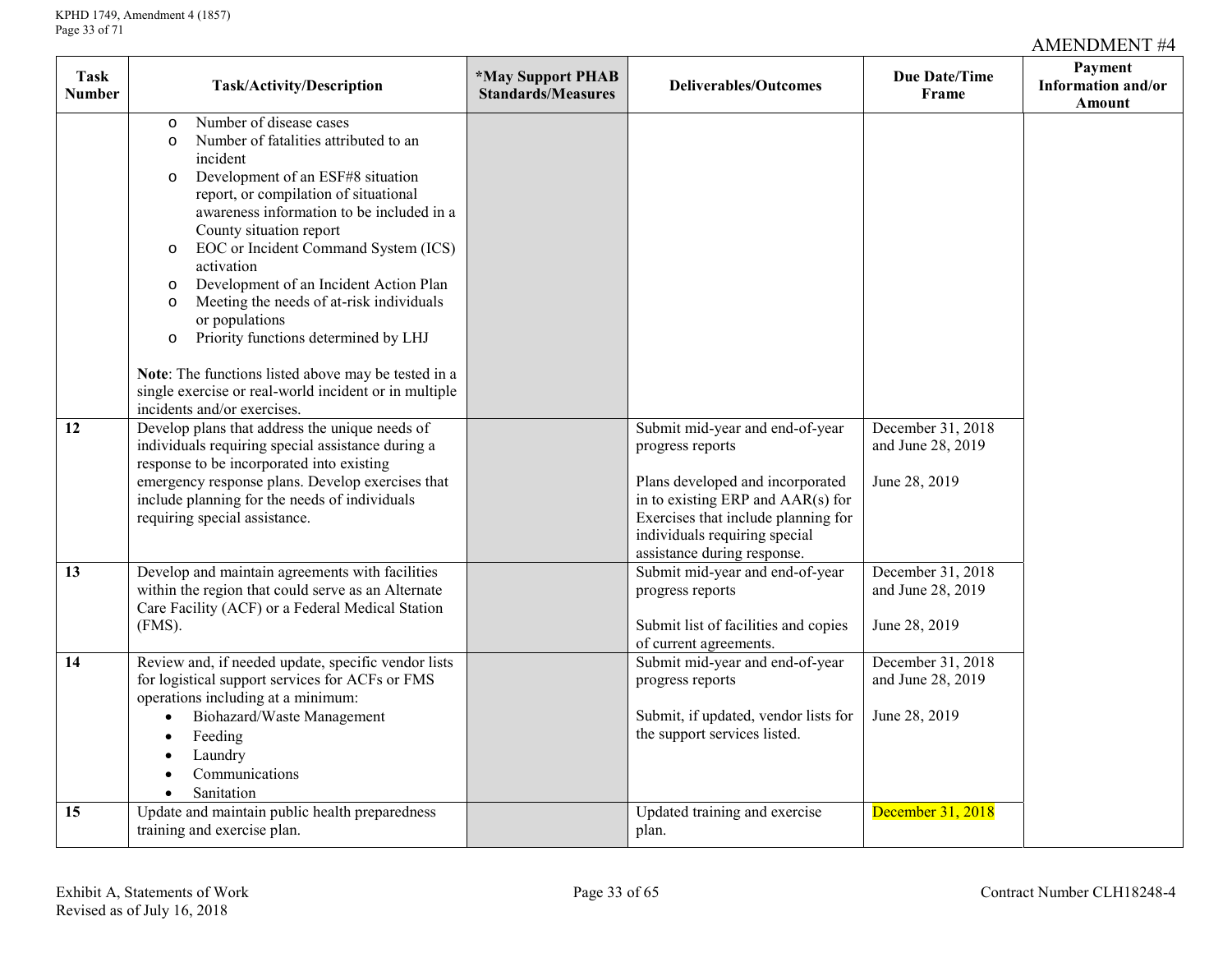| <b>Task</b><br><b>Number</b> | Task/Activity/Description                                                                                                                                                                                                                                                                                                                                                                      | *May Support PHAB<br><b>Standards/Measures</b> | <b>Deliverables/Outcomes</b>                                                                                                                                                                                    | Due Date/Time<br>Frame                              | Payment<br>Information and/or<br>Amount |
|------------------------------|------------------------------------------------------------------------------------------------------------------------------------------------------------------------------------------------------------------------------------------------------------------------------------------------------------------------------------------------------------------------------------------------|------------------------------------------------|-----------------------------------------------------------------------------------------------------------------------------------------------------------------------------------------------------------------|-----------------------------------------------------|-----------------------------------------|
| 16                           | Participate with DOH in a process to develop and<br>deliver situational awareness training to all LHJs.                                                                                                                                                                                                                                                                                        |                                                | Submit mid-year and end-of-year<br>progress reports                                                                                                                                                             | December 31, 2018<br>and June 28, 2019              |                                         |
| 17                           | Maintain county and regional public health<br>emergency answering service and duty officer<br>program.<br>Costs will be pro-rated and shared equally with<br>Kitsap Public Health District Emergency<br>Preparedness, Community Health and<br>Environmental Health programs and Clallam and                                                                                                    |                                                | Submit mid-year and end-of-year<br>progress reports                                                                                                                                                             | December 31, 2018<br>and June 28, 2019              |                                         |
|                              | Jefferson Counties.                                                                                                                                                                                                                                                                                                                                                                            |                                                |                                                                                                                                                                                                                 |                                                     |                                         |
| 18                           | Provide consultation and grant support to Clallam<br>and Jefferson Local Emergency Response<br>Coordinators (LERCs) as requested. Provide                                                                                                                                                                                                                                                      |                                                | Submit mid-year and end-of-year<br>progress reports                                                                                                                                                             | December 31, 2018<br>and June 28, 2019              |                                         |
|                              | consultation to DOH on behalf of Region 2 as<br>requested.                                                                                                                                                                                                                                                                                                                                     |                                                | Documentation of consultation and<br>grant support provided.                                                                                                                                                    | June 28, 2019                                       |                                         |
|                              | Additional activities as determined by the LHJ:                                                                                                                                                                                                                                                                                                                                                |                                                |                                                                                                                                                                                                                 |                                                     |                                         |
| 19                           | Compile and update population estimates for<br>individuals with functional and access needs for<br>Kitsap, Clallam, and Jefferson Counties.                                                                                                                                                                                                                                                    |                                                | Submit mid-year and end-of-year<br>progress reports<br>Submit population estimates                                                                                                                              | December 31, 2018<br>June 28, 2019<br>June 28, 2019 |                                         |
|                              | Use population estimates to develop, update, and<br>exercise emergency response plans.                                                                                                                                                                                                                                                                                                         |                                                | reports.                                                                                                                                                                                                        |                                                     |                                         |
|                              |                                                                                                                                                                                                                                                                                                                                                                                                |                                                | Submit summary of how<br>population estimates were used to<br>develop, update, and exercise<br>emergency response plans.                                                                                        | June 28, 2019                                       |                                         |
| 20                           | Review various guidance documents and existing<br>research to identify standards and best practices<br>regarding addressing populations with access and<br>functional needs in public health emergency plans<br>and procedures. Write a summary of best practices<br>and recommendations based on this review.<br>Guidance documents include CDC PHEP<br>Capabilities Guidance and "Receiving, |                                                | Submit mid-year and end-of-year<br>progress reports<br>Submit summary of best practices<br>and recommendations on<br>addressing populations with<br>functional and access needs in<br>emergency response plans. | December 31, 2018<br>June 28, 2019<br>June 28, 2019 |                                         |
|                              | Distributing, and Dispensing SNS Assets Version<br>$11.$ "                                                                                                                                                                                                                                                                                                                                     |                                                |                                                                                                                                                                                                                 |                                                     |                                         |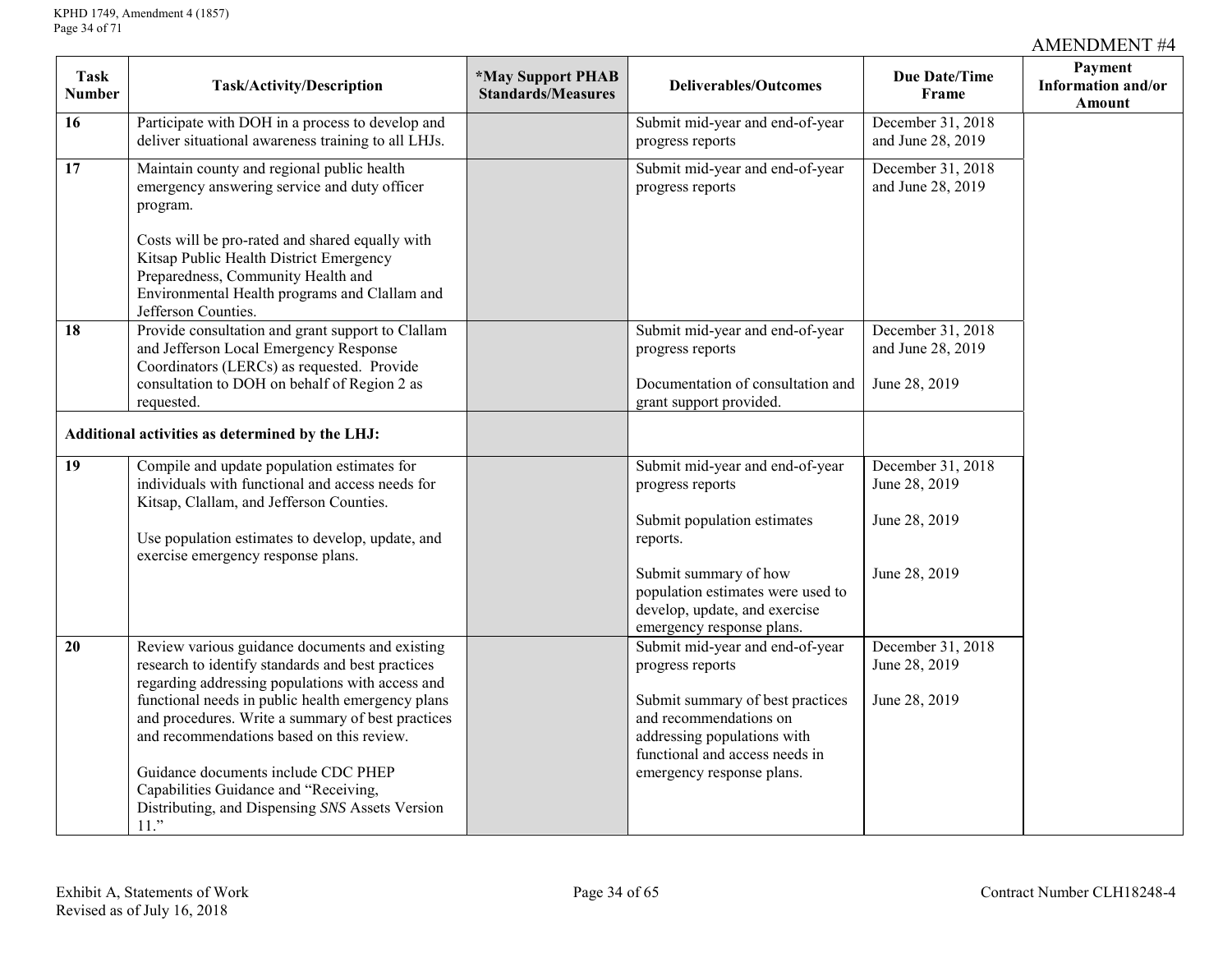KPHD 1749, Amendment 4 (1857) Page 35 of 71

#### **\*For Information Only:**

Funding is not tied to the revised Standards/Measures listed here. This information may be helpful in discussions of how program activities might contribute to meeting a Standard/Measure. More detail on these and/or other Public Health Accreditation Board (PHAB) Standards/Measures that may apply can be found at: <http://www.phaboard.org/wp-content/uploads/PHAB-Standards-and-Measures-Version-1.0.pdf>

#### **Program Specific Requirements/Narrative**

Any subcontract/s must be approved by DOH prior to executing the contract/s.

Deliverables are to be submitted to the ConCon deliverables mailbox at [concondeliverables@doh.wa.gov](mailto:concondeliverables@doh.wa.gov)

#### **Special Requirements**

#### **Federal Funding Accountability and Transparency Act (FFATA)**

This statement of work is supported by federal funds that require compliance with the Federal Funding Accountability and Transparency Act (FFATA or the Transparency Act). The purpose of the Transparency Act is to make information available online so the public can see how the federal funds are spent.

To comply with this act and be eligible to perform the activities in this statement of work, the LHJ must have a Data Universal Numbering System (DUNS®) number.

Information about the LHJ and this statement of work will be made available on [USASpending.gov](https://www.usaspending.gov/#/) by DOH as required by P.L. 109-282.

#### **Restrictions on Funds (what funds can be used for which activities, not direct payments, etc)**

Please reference the Code of Federal Regulations: [https://www.ecfr.gov/cgi-bin/retrieveECFR?gp=1&SID=58ffddb5363a27f26e9d12ccec462549&ty=HTML&h=L&mc=true&r=PART&n=pt2.1.200#se2.1.200\\_1439](https://www.ecfr.gov/cgi-bin/retrieveECFR?gp=1&SID=58ffddb5363a27f26e9d12ccec462549&ty=HTML&h=L&mc=true&r=PART&n=pt2.1.200#se2.1.200_1439)

#### **DOH Program Contact** Jennifer Albertson, Contract and Finance Specialist Department of Health P O Box 47960, Olympia, WA 98504-7960 360-236-4596 [/ jennifer.albertson@doh.wa.gov](mailto:jennifer.albertson@doh.wa.gov)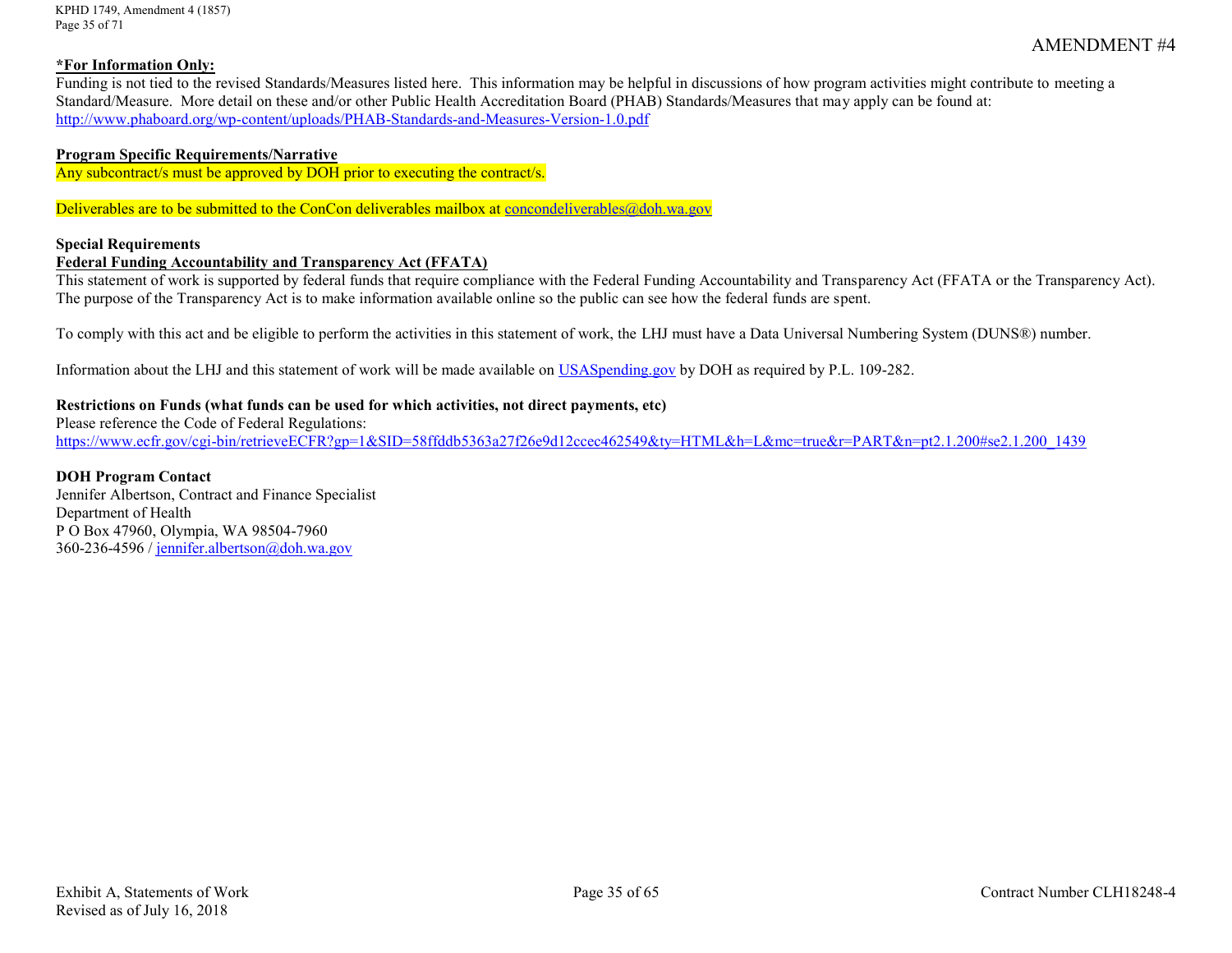# **Exhibit A Statement of Work Contract Term: 2018-2020**

#### <span id="page-35-0"></span>**DOH Program Name or Title:** Office of Immunization & Child Profile-Perinatal Hepatitis B - Effective July 1, 2018

**Local Health Jurisdiction Name:** Kitsap Public Health District

**SOW Type:** <u>Revision</u> **Revision # (for this SOW)** 1

Period of Performance: July 1, 2018 through June 30, 2019

|                                  |                                      | <b>Contract Number: CLH18248</b> |
|----------------------------------|--------------------------------------|----------------------------------|
| <b>Funding Source</b>            | <b>Federal Compliance</b>            | <b>Type of Payment</b>           |
| $\boxtimes$ Federal Subrecipient | (check if applicable)                | $\boxtimes$ Reimbursement        |
| <b>State</b>                     | $\boxtimes$ FFATA (Transparency Act) | $\Box$ Fixed Price               |
| Other                            | Research & Development               |                                  |

**Statement of Work Purpose:** The purpose of this statement of work is to define required Perinatal Hepatitis B activities, deliverables, and funding.

**Revision Purpose:** The purpose of this revision is to correct the Chart of Accounts Program Name/Title and the Master Index Code.

| <b>Chart of Accounts Program Name or Title</b> | CFDA#  | <b>BARS</b> | Master   | <b>Funding Period</b>      | Current       | <b>Change</b> | Total                |
|------------------------------------------------|--------|-------------|----------|----------------------------|---------------|---------------|----------------------|
|                                                |        | Revenue     | Index    | (LHJ Use Only)             | Consideration | <b>None</b>   | <b>Consideration</b> |
|                                                |        | Code        | Code     | <b>Start Date End Date</b> |               |               |                      |
| FFY18 PPHF Ops                                 | 93.268 | 333.93.26   | 74310284 | $07/01/18$   06/30/19      | 2,500         | $-2,500$      |                      |
| FFY17 PPHF Ops                                 | 93.268 | 333.93.26   | 74310274 | $07/01/18$   06/30/19      |               | 2,500         | 2,500                |
| <b>TOTALS</b>                                  |        |             |          |                            | 2,500         |               | 2,500                |

| Task<br>Number | <b>Task/Activity/Description</b>                                                                                                                                                                                                                                                                                                                                                                                                                                                                                                                                                                                                                                                                                                                                                           | <b>*May Support PHAB</b><br><b>Standards/Measures</b> | <b>Deliverables/Outcomes</b>                                                                                                                          | Due Date/Time<br>Frame           | <b>Payment Information</b><br>and/or Amount                                                         |
|----------------|--------------------------------------------------------------------------------------------------------------------------------------------------------------------------------------------------------------------------------------------------------------------------------------------------------------------------------------------------------------------------------------------------------------------------------------------------------------------------------------------------------------------------------------------------------------------------------------------------------------------------------------------------------------------------------------------------------------------------------------------------------------------------------------------|-------------------------------------------------------|-------------------------------------------------------------------------------------------------------------------------------------------------------|----------------------------------|-----------------------------------------------------------------------------------------------------|
|                | In coordination with hospitals, health care<br>providers, and health plans (if applicable),<br>conduct activities to prevent perinatal hepatitis<br>B infection in accordance with the Perinatal<br>Hepatitis B Prevention Program Guidelines,<br>including the following:<br>Identification of hepatitis B surface<br>antigen (HBsAG)-positive pregnant<br>women and pregnant women with<br>unknown HBsAg status.<br>Reporting of HBsAg-positive women and<br>$\bullet$<br>their infants.<br>Case management for infants born to<br>HBsAg-positive women to ensure<br>administration of hepatitis B immune<br>globulin (HBIG) and hepatitis B vaccine<br>within 12 hours of birth, the completion of<br>the 3-dose hepatitis B vaccine series, and<br>post vaccination serologic testing. |                                                       | Enter information for each case<br>identified into the Perinatal<br>Hepatitis B module of the<br>Washington Immunization<br><b>Information System</b> | By the last day of<br>each month | Reimbursement for<br>actual costs incurred, not<br>to exceed total funding<br>consideration amount. |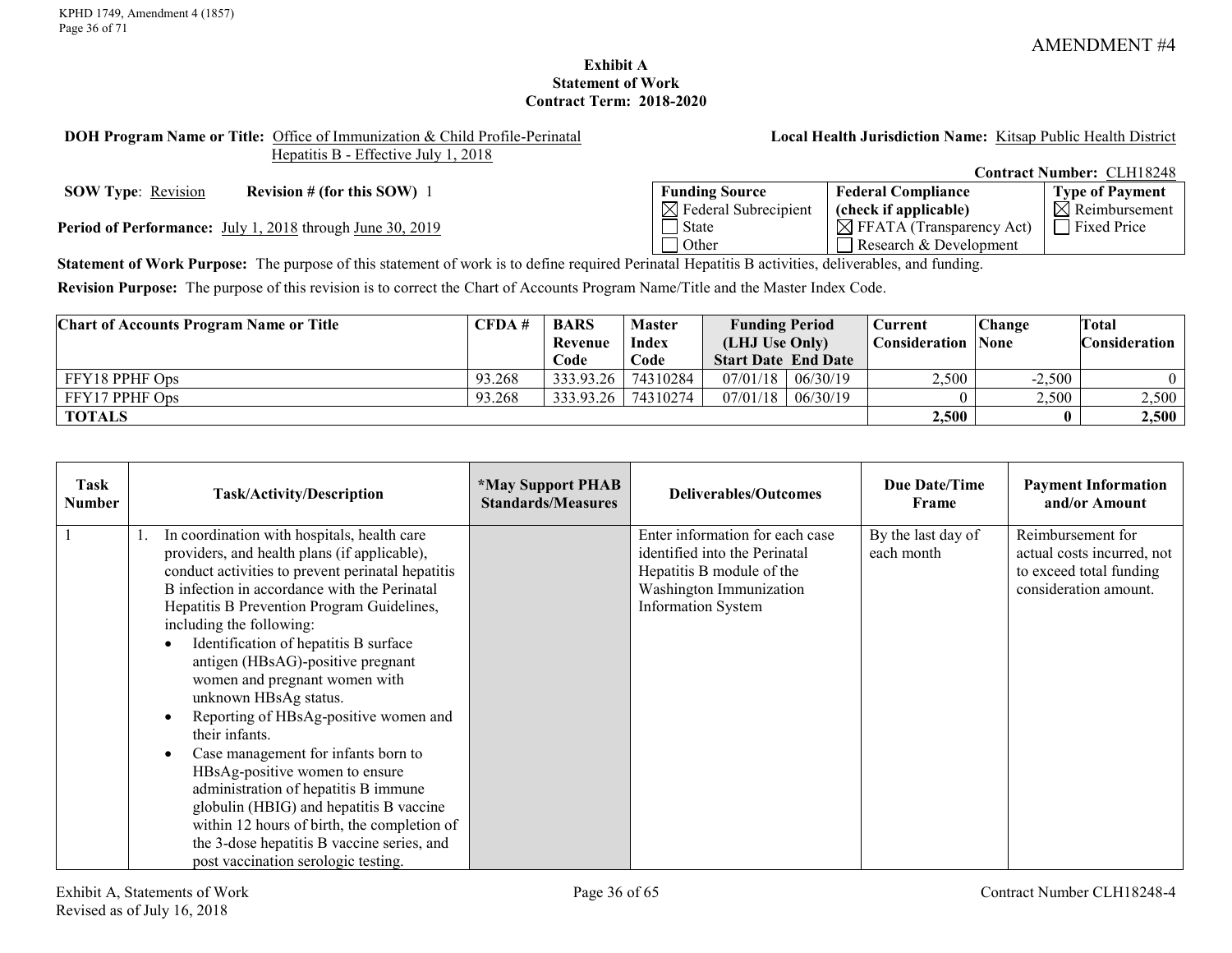| Task<br><b>Number</b> | Task/Activity/Description                                                                                                                                                                                                                                        | <i><b>*May Support PHAB</b></i><br><b>Standards/Measures</b> | Deliverables/Outcomes | Due Date/Time<br>Frame | <b>Payment Information</b><br>and/or Amount |
|-----------------------|------------------------------------------------------------------------------------------------------------------------------------------------------------------------------------------------------------------------------------------------------------------|--------------------------------------------------------------|-----------------------|------------------------|---------------------------------------------|
|                       | 2. Provide technical assistance to birthing<br>hospitals to encourage administration of the<br>hepatitis B birth dose to all newborns within 12<br>hours of birth, in accordance with Advisory<br>Committee on Immunization Practices (ACIP)<br>recommendations. |                                                              |                       |                        |                                             |
|                       | 3. Report all perinatal hepatitis B investigations,<br>including HBsAg-positive infants, in the<br>Perinatal Hepatitis B Module of the<br>Washington State Immunization Information<br>System.                                                                   |                                                              |                       |                        |                                             |

#### **\*For Information Only:**

Funding is not tied to the revised Standards/Measures listed here. This information may be helpful in discussions of how program activities might contribute to meeting a Standard/Measure. More detail on these and/or other Public Health Accreditation Board (PHAB) Standards/Measures that may apply can be found at: <http://www.phaboard.org/wp-content/uploads/PHAB-Standards-and-Measures-Version-1.0.pdf>

#### **Program Specific Requirements/Narrative**

• Tasks in this statement of work may not be subcontracted without prior written approval from DOH OICP.

#### **Special Requirements**

#### **Federal Funding Accountability and Transparency Act (FFATA)**

This statement of work is supported by federal funds that require compliance with the Federal Funding Accountability and Transparency Act (FFATA or the Transparency Act). The purpose of the Transparency Act is to make information available online so the public can see how the federal funds are spent. To comply with this act and be eligible to perform the activities in this statement of work, the LHJ must have a Data Universal Numbering System (DUNS®) number. Information about the LHJ and this statement of work will be made available on [USASpending.gov](https://www.usaspending.gov/#/) by DOH as required by P.L. 109-282.

#### **Staffing Requirements**

Provide notification via email to **[oicpcontracts@doh.wa.gov](mailto:oicpcontracts@doh.wa.gov)** within fifteen (15) days of any changes to staffing for those who conduct work outlined in this statement of work.

Tawney Harper, MPA<br>
Budget and Operations Manager 
Steffen Burney<br>
Perinatal Hepatitis B Coordinator (Special Projects Coordinator Budget and Operations Manager<br>
Office of Immunization and Child Profile<br>
Office of Immunization and Child Profile<br>
Office of Immunization and Child Profile Department of Health Department of Health PO Box 47843, Olympia WA 98504-7843 PO Box 47843, Olympia WA 98504-7843 PO Box 47843, Olympia, WA 98504-7843 [vanessa.mojica@doh.wa.gov,](mailto:Vanessa.mojica@doh.wa.gov) 360-236-3802<br>tawney.harper@doh.wa.gov, 360-236-3525 steffen.burney@doh.wa.gov, 360-236-3569

**DOH Contract Manager DOH Program Contact DOH Fiscal Contact** [steffen.burney@doh.wa.gov,](mailto:Steffen.burney@doh.wa.gov) 360-236-3569

Office of Immunization and Child Profile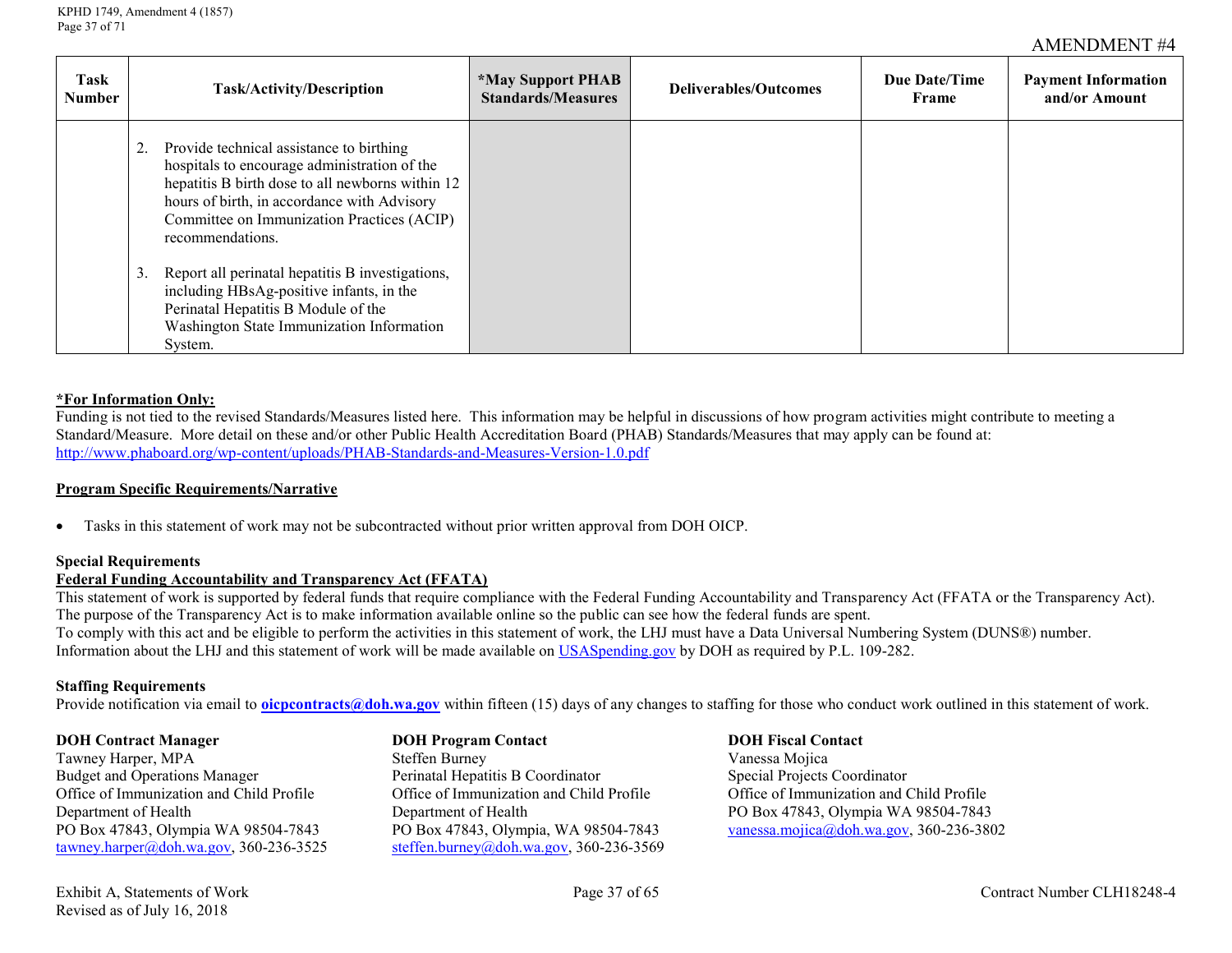# **Exhibit A Statement of Work Contract Term: 2018-2020**

#### <span id="page-37-0"></span>**DOH Program Name or Title:** OICP-Promotion of Immunizations to Improve Vaccination Rates - Effective July 1, 2018

### **Local Health Jurisdiction Name:** Kitsap Public Health District

**Contract Number:** CLH18248

**SOW Type:** <u>Revision</u> **Revision # (for this SOW)** 1

Period of Performance: July 1, 2018 through June 30, 2019

| <b>Funding Source</b>            | <b>Federal Compliance</b>                                      | Type of Payment           |
|----------------------------------|----------------------------------------------------------------|---------------------------|
| $\boxtimes$ Federal Subrecipient | (check if applicable)                                          | $\boxtimes$ Reimbursement |
| State<br>  Other                 | $\boxtimes$ FFATA (Transparency Act)<br>Research & Development | <b>Fixed Price</b>        |

**Statement of Work Purpose:** The purpose of this statement of work is to contract with local health to conduct activities to improve immunization coverage rates.

**Revision Purpose:** The purpose of this revision is to correct the Chart of Accounts Program Name/Title and the Master Index Code.

| <b>Chart of Accounts Program Name or Title</b> | CFDA#  | <b>BARS</b> | <b>Master</b> | <b>Funding Period</b>      |  | $\mathbin{\mathbb C}$ urrent $\blacksquare$ | Change      | Total         |
|------------------------------------------------|--------|-------------|---------------|----------------------------|--|---------------------------------------------|-------------|---------------|
|                                                |        | Revenue     | <b>Index</b>  | (LHJ Use Only)             |  | Consideration                               | <b>None</b> | Consideration |
|                                                |        | Code        | Code          | <b>Start Date End Date</b> |  |                                             |             |               |
| FFY18 Increasing Immzs Rates ConCon            | 93.268 | 333.93.26   | 74310285      | $07/01/18$ 06/30/19        |  | 16.134                                      | $-16, 134$  | $\Omega$      |
| FFY17 Increasing Immunization Rates            | 93.268 | 333.93.26   | 74310276      | $07/01/18$ 06/30/19        |  |                                             | 16,134      | 16,134        |
| <b>TOTALS</b>                                  |        |             |               |                            |  | 16,134                                      |             | 16,134        |

| <b>Task</b><br><b>Number</b> | Task/Activity/Description                                                                                                                                                                                                                                                                                                                                 | <i><b>*May Support PHAB</b></i><br><b>Standards/Measures</b> | Deliverables/Outcomes                                                                                                                            | Due Date/Time<br>Frame              | Payment<br>Information and/or<br>Amount                                                                                                       |
|------------------------------|-----------------------------------------------------------------------------------------------------------------------------------------------------------------------------------------------------------------------------------------------------------------------------------------------------------------------------------------------------------|--------------------------------------------------------------|--------------------------------------------------------------------------------------------------------------------------------------------------|-------------------------------------|-----------------------------------------------------------------------------------------------------------------------------------------------|
|                              | Develop a proposal to improve immunization<br>coverage rates for a target population by increasing<br>promotion activities and collaborating with<br>community partners. The proposal must meet<br>guidelines outlined in the Local Health Jurisdiction<br>Funding Opportunity, Promotion of Immunizations<br>to Increase Vaccination Rates announcement. |                                                              | Written proposal and a report that<br>shows starting immunization rates<br>for the target population                                             | August 1, 2018                      | Reimbursement for<br>actual costs incurred,<br>not to exceed total<br>funding consideration<br>amount.<br>See Restrictions on<br>Funds below. |
|                              | Upon approval of proposal, implement the plan to<br>increase immunization coverage rates with the<br>target population identified.                                                                                                                                                                                                                        |                                                              | Written report describing the<br>progress made on reaching<br>milestones for activities identified<br>in the plan (template will be<br>provided) | November 30, 2018<br>March 31, 2019 | Reimbursement for<br>actual costs incurred.<br>not to exceed total<br>funding consideration<br>amount.<br>See Restrictions on<br>Funds below  |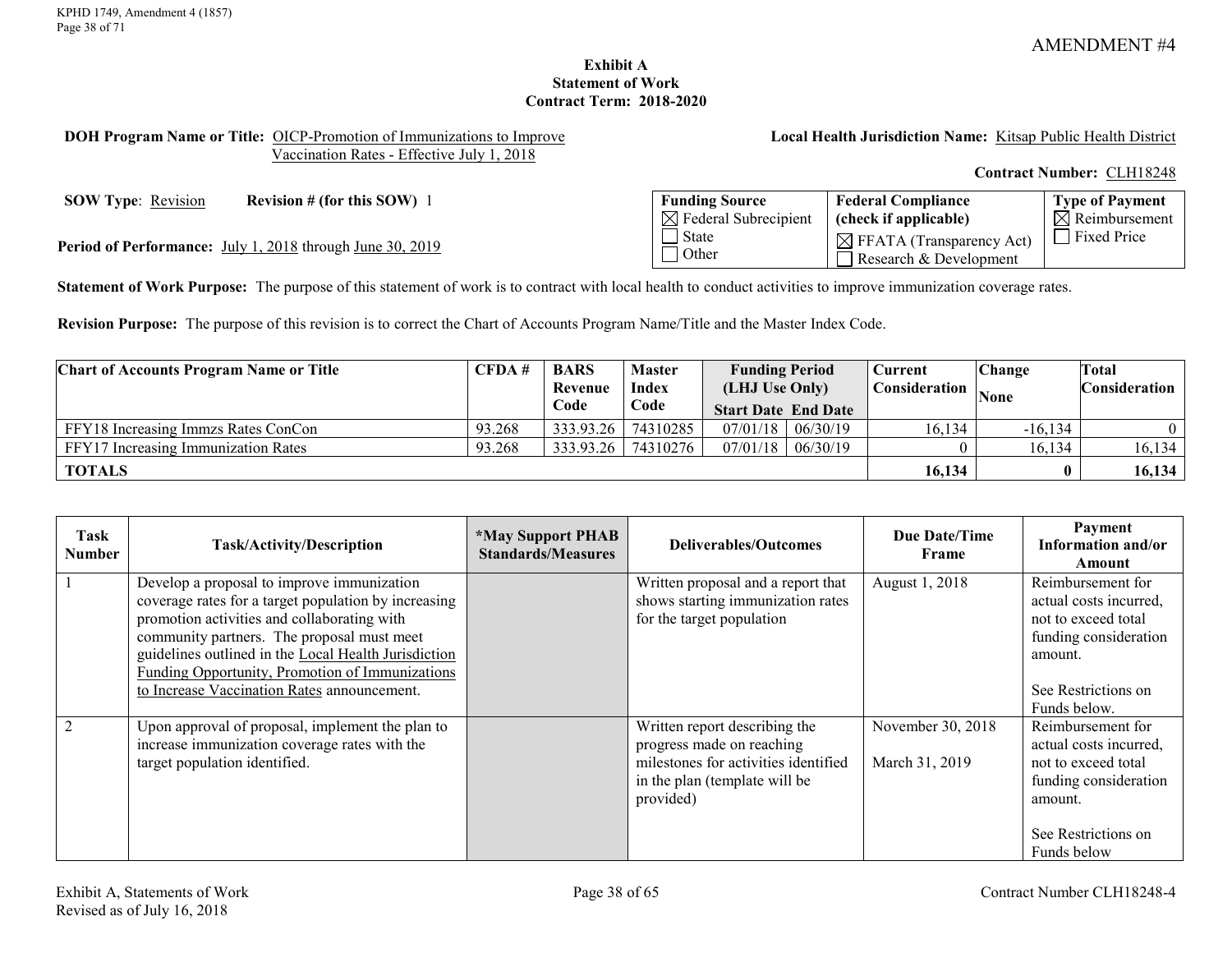| <b>Task</b><br><b>Number</b> | <b>Task/Activity/Description</b>                           | *May Support PHAB<br><b>Standards/Measures</b> | Deliverables/Outcomes                                                                                                                        | Due Date/Time<br>Frame | Payment<br>Information and/or<br>Amount                                                                                                      |
|------------------------------|------------------------------------------------------------|------------------------------------------------|----------------------------------------------------------------------------------------------------------------------------------------------|------------------------|----------------------------------------------------------------------------------------------------------------------------------------------|
| $\overline{3}$               | Conduct an evaluation of the interventions<br>implemented. |                                                | Final written report, including a<br>report showing ending<br>immunization rates for the target<br>population (template will be<br>provided) | June 15, 2019          | Reimbursement for<br>actual costs incurred.<br>not to exceed total<br>funding consideration<br>amount.<br>See Restrictions on<br>Funds below |

#### **\*For Information Only:**

Funding is not tied to the revised Standards/Measures listed here. This information may be helpful in discussions of how program activities might contribute to meeting a Standard/Measure. More detail on these and/or other Public Health Accreditation Board (PHAB) Standards/Measures that may apply can be found at: <http://www.phaboard.org/wp-content/uploads/PHAB-Standards-and-Measures-Version-1.0.pdf>

#### **Program Specific Requirements/Narrative**

Tasks in this statement of work may not be subcontracted without prior written approval from DOH OICP.

#### **Special Requirements**

# **Federal Funding Accountability and Transparency Act (FFATA)**

This statement of work is supported by federal funds that require compliance with the Federal Funding Accountability and Transparency Act (FFATA or the Transparency Act). The purpose of the Transparency Act is to make information available online so the public can see how the federal funds are spent.

To comply with this act and be eligible to perform the activities in this statement of work, the LHJ must have a Data Universal Numbering System (DUNS®) number.

Information about the LHJ and this statement of work will be made available on [USASpending.gov](https://www.usaspending.gov/#/) by DOH as required by P.L. 109-282.

#### **Restrictions on Funds (what funds can be used for which activities, not direct payments, etc.)**

Allowable Uses of Federal Operations Funds document (dated 12/20/2017) is posted on the DOH Consolidated Contract website at thi[s link.](http://www.doh.wa.gov/PublicHealthandHealthcareProviders/PublicHealthSystemResourcesandServices/Funding/ConsolidatedContracts/FormsReportsandProgramInformation.aspx) These federal funds may not be used for expenses related to travel or attendance at any non-DOH sponsored conference, training, or event without prior written approval from the DOH Office of Immunization and Child Profile.

#### **Other**

Deliverables may be sent electronically via email to [oicpcontracts@doh.wa.gov,](mailto:oicpcontracts@doh.wa.gov) by fax to 360-236-3590, or by mail to PO Box 47843, Olympia WA 98504-7843

#### **DOH Program Contact DOH Fiscal Contact**

Tawney Harper, MPA Vanessa Mojica Budget and Operations Manager<br>
Office of Immunization and Child Profile<br>
Office of Immunization and Child Profile<br>
Office of Immunization and Child Profile Department of Health<br>
PO Box 47843, Olympia WA 98504-7843<br>
PO Box 47843, Olympia WA 98504-7843<br>
PO Box 47843, Olympia WA 98504-7843 PO Box 47843, Olympia WA 98504-7843<br>tawney.harper@doh.wa.gov / 360-236-3525<br>vanessa.mojica@doh.wa.gov / 360-236-380

Office of Immunization and Child Profile [vanessa.mojica@doh.wa.gov](mailto:vanessa.mojica@doh.wa.gov) / 360-236-3802

Revised as of July 16, 2018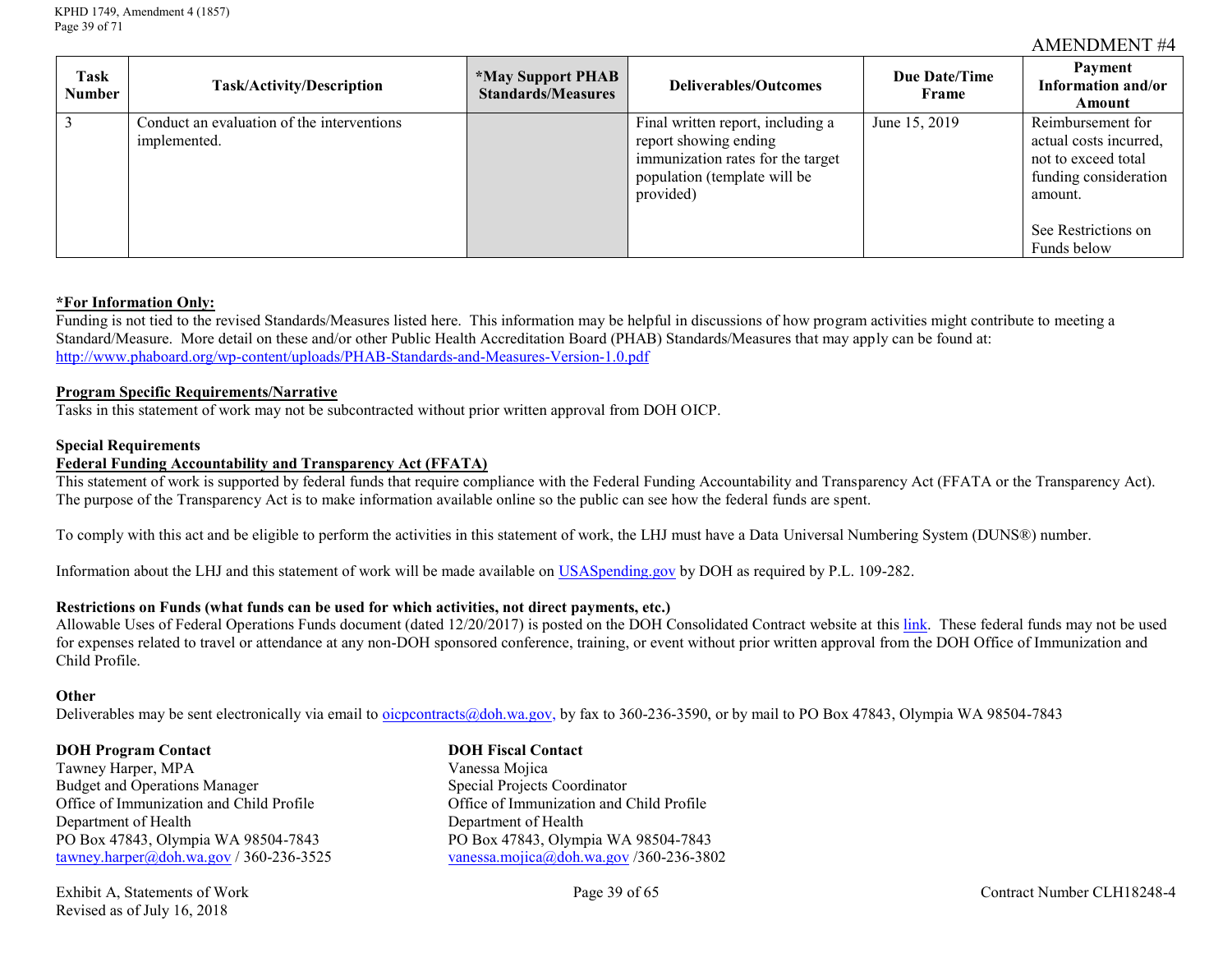**Type of Payment**  $\overline{\boxtimes}$  Reimbursement

### **Exhibit A Statement of Work Contract Term: 2018-2020**

#### <span id="page-39-0"></span>**DOH Program Name or Title:** Office of Immunization & Child Profile-Regional Representatives - Effective July 1, 2018

**Local Health Jurisdiction Name:** Kitsap Public Health District

**Federal Compliance (check if applicable)**

 $\boxtimes$  FFATA (Transparency Act) Research & Development

**Contract Number:** CLH18248

**SOW Type**: Revision **Revision # (for this SOW)** 1 **Funding Source** 

**Period of Performance:** July 1, 2018 through June 30, 2019

**Statement of Work Purpose:** The purpose of this statement of work is to define required Vaccines for Children (VFC) activities for regional representatives and identify funding for the period July 1, 2018 through June 30, 2019.

 $\boxtimes$  Federal Subrecipient

 $\overline{\Box}$  State **Other** 

**Revision Purpose:** The purpose of this revision is to correct the Chart of Accounts Program Name/Title and the Master Index Code.

| <b>Chart of Accounts Program Name or Title</b> | CFDA#  | <b>BARS</b> | <b>Master</b> | <b>Funding Period</b>      |          | 2urrent ∶            | Change          | Total         |
|------------------------------------------------|--------|-------------|---------------|----------------------------|----------|----------------------|-----------------|---------------|
|                                                |        | Revenue     | <b>Index</b>  | (LHJ Use Only)             |          | <b>Consideration</b> | $ Increase (+)$ | Consideration |
|                                                |        | Code        | Code          | <b>Start Date End Date</b> |          |                      |                 |               |
| FFY18 AFIX                                     | 93.268 | 333.93.26   | 74310282      | 07/01/18                   | 06/30/19 | 27,563               | $-27.563$       |               |
| FFY17 AFIX                                     | 93.268 | 333.93.26   | 74310272      | 07/01/18                   | 06/30/19 |                      | 27,563          | 27,563        |
| <b>TOTALS</b>                                  |        |             |               |                            |          | 27,563               |                 | 27,563        |

| Task<br><b>Number</b>                                                                                                                                                    | <b>Task/Activity/Description</b>                                                                                                                                   | <i><b>*May Support PHAB</b></i><br><b>Standards/Measures</b> | Deliverables/Outcomes                 | Due Date/Time<br>Frame | Payment<br>Information and/or<br>Amount |  |  |
|--------------------------------------------------------------------------------------------------------------------------------------------------------------------------|--------------------------------------------------------------------------------------------------------------------------------------------------------------------|--------------------------------------------------------------|---------------------------------------|------------------------|-----------------------------------------|--|--|
|                                                                                                                                                                          | Perform as the regional representative for Region Two (Clallam County, Jefferson County, Kitsap County) conducting activities in accordance with state and federal |                                                              |                                       |                        |                                         |  |  |
| requirements for the Vaccines for Children (VFC) Program as outlined in the Centers for Disease Control and Prevention (CDC) VFC Operations Guide and as directed by the |                                                                                                                                                                    |                                                              |                                       |                        |                                         |  |  |
|                                                                                                                                                                          | state administrators of the VFC program.                                                                                                                           |                                                              |                                       |                        |                                         |  |  |
|                                                                                                                                                                          | Enroll new health care providers into the                                                                                                                          |                                                              | Provider Enrollment Agreement with    | Within ten (10) days   | Reimbursement for                       |  |  |
|                                                                                                                                                                          | Washington Childhood Vaccine Program.                                                                                                                              |                                                              | original signature – DOH 348-002      | after the date of the  | actual costs incurred,                  |  |  |
|                                                                                                                                                                          | Conduct an enrollment site visit to all new                                                                                                                        |                                                              | (NOTE: A photocopy will not be        | provider enrollment    | not to exceed total                     |  |  |
|                                                                                                                                                                          | providers, and gather information needed to                                                                                                                        |                                                              | accepted.)                            | visit                  | funding consideration                   |  |  |
|                                                                                                                                                                          | complete Program enrollment                                                                                                                                        |                                                              |                                       |                        | amount.                                 |  |  |
| $\overline{2}$                                                                                                                                                           | Process disenrollment paperwork and facilitate                                                                                                                     |                                                              | Submit a completed Provider           | Within ten (10) days   |                                         |  |  |
|                                                                                                                                                                          | vaccine transfer/removal for providers who merge                                                                                                                   |                                                              | Disenrollment form DOH 348-423        | of provider dis-       |                                         |  |  |
|                                                                                                                                                                          | with existing health care organizations or who                                                                                                                     |                                                              | for providers who merge or dis-enroll | enrollment             |                                         |  |  |
|                                                                                                                                                                          | discontinue participating in the Washington State                                                                                                                  |                                                              | from the Washington State             |                        |                                         |  |  |
|                                                                                                                                                                          | Childhood Program.                                                                                                                                                 |                                                              | Childhood Vaccine Program.            |                        |                                         |  |  |
|                                                                                                                                                                          |                                                                                                                                                                    |                                                              |                                       |                        |                                         |  |  |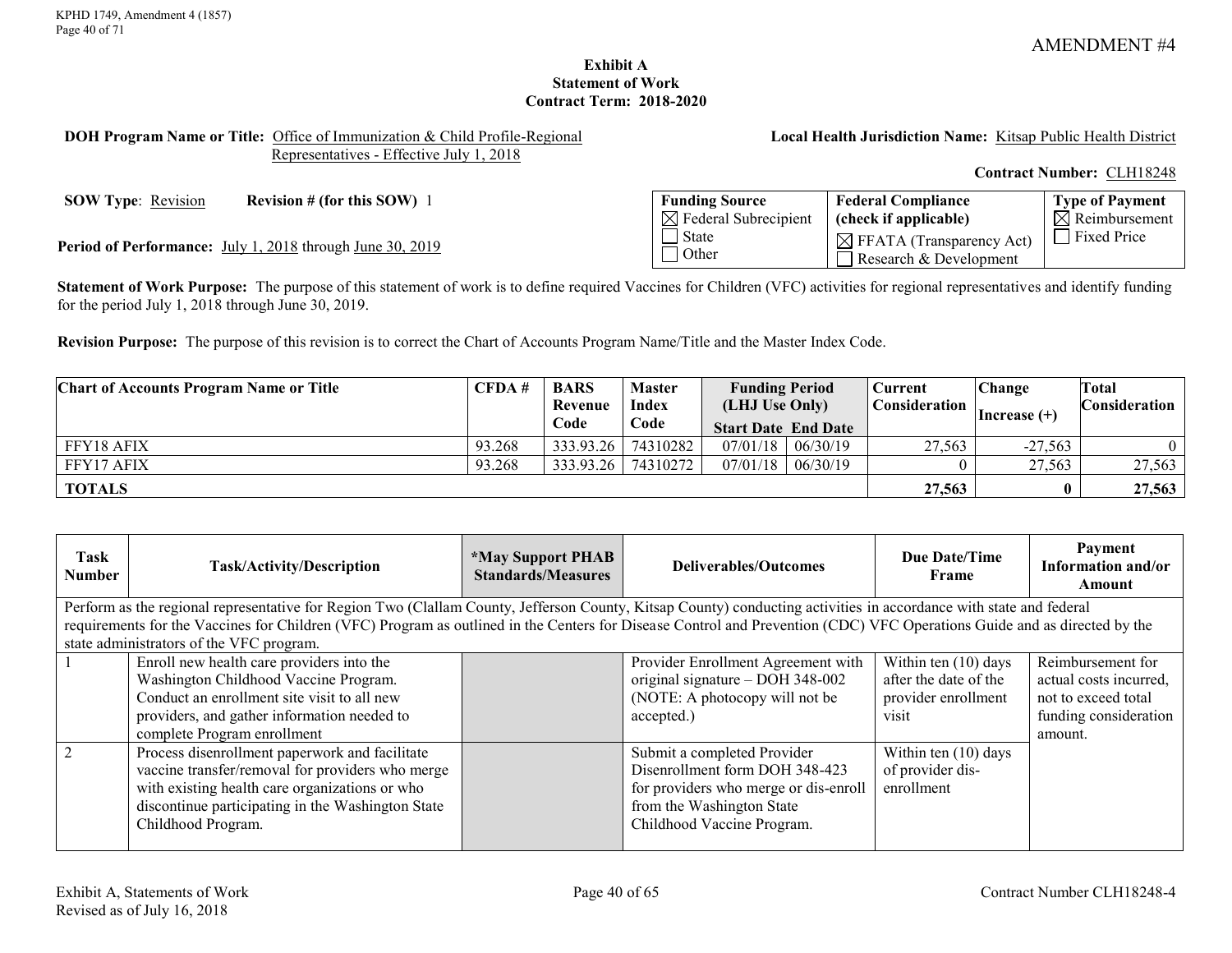| <b>Task</b><br>Number | Task/Activity/Description                                                                                                                                                                                                                                                                                                                                                                                                                                                                                                                                                                                                                                                                                                                                                 | <i><b>*May Support PHAB</b></i><br><b>Standards/Measures</b> |                    | <b>Deliverables/Outcomes</b>                                                                                                                                                                                                                                                                                                                                                                                                                                                                            |                           | Due Date/Time<br>Frame                                                                                                                                                                                                                                                                                                   | Payment<br>Information and/or<br>Amount |
|-----------------------|---------------------------------------------------------------------------------------------------------------------------------------------------------------------------------------------------------------------------------------------------------------------------------------------------------------------------------------------------------------------------------------------------------------------------------------------------------------------------------------------------------------------------------------------------------------------------------------------------------------------------------------------------------------------------------------------------------------------------------------------------------------------------|--------------------------------------------------------------|--------------------|---------------------------------------------------------------------------------------------------------------------------------------------------------------------------------------------------------------------------------------------------------------------------------------------------------------------------------------------------------------------------------------------------------------------------------------------------------------------------------------------------------|---------------------------|--------------------------------------------------------------------------------------------------------------------------------------------------------------------------------------------------------------------------------------------------------------------------------------------------------------------------|-----------------------------------------|
| $\overline{3}$        | Conduct Unannounced Vaccine Storage and<br>Handling visits at 5% of enrolled health care<br>provider sites within the assigned region using the<br>DOH Provider Selection Protocol.<br>Complete Unannounced Vaccine Storage and<br>Handling visit follow-up to assure providers<br>resolve all follow-up actions identified during the<br>initial visit. Follow-up actions may include<br>another physical visit or verification by email, fax,<br>or mail that follow-up actions were completed.<br>Documentation for each follow-up action must be                                                                                                                                                                                                                      |                                                              | a)                 | Enter responses from the Storage<br>and Handling Reviewer Guide<br>into the Provider Education,<br>Assessment, and Reporting<br>(PEAR) online system for each<br>unannounced storage and<br>handling visit. Follow all<br>corrective action and follow-up<br>guidance provided by PEAR and<br>the Childhood Vaccine Program<br>for each incorrect response.                                                                                                                                             | a)                        | Online at the<br>time of the visit<br>or within five $(5)$<br>business days of<br>the site visit if<br>online access<br>was not possible.<br>b) Within five $(5)$<br>business days of<br>the site visit.                                                                                                                 |                                         |
|                       | appropriately entered into PEAR.                                                                                                                                                                                                                                                                                                                                                                                                                                                                                                                                                                                                                                                                                                                                          |                                                              | b)<br>$\mathbf{c}$ | Upload the signed<br>Acknowledgement of Receipt<br>form to the visit in PEAR.<br>Enter resolved site visit follow-<br>up actions including date and<br>action taken in PEAR.                                                                                                                                                                                                                                                                                                                            | $\mathbf{c})$             | Within five $(5)$<br>business days of<br>receiving the<br>document(s)<br>follow-up action<br>was completed.                                                                                                                                                                                                              |                                         |
| $\overline{4}$        | Conduct Compliance Site Visits at every enrolled<br>health care provider site within the assigned<br>region who has not received a Compliance Site<br>Visit within the past 24 months<br>Site visits should address all requirements outlined<br>in the Provider Agreement, the CDC Vaccines for<br>Children Operations Guide, and messages from<br>the Childhood Vaccine Program.<br>Complete Compliance Site Visit follow-up to<br>assure providers resolve all follow-up actions<br>identified during the initial visit. Follow-up<br>actions may include another physical visit or<br>verification by email, fax, or mail that follow-up<br>actions were completed. Documentation for each<br>Site Visit follow-up action must be appropriately<br>entered into PEAR. |                                                              | a)<br>b)<br>c)     | Enter responses from the<br>Compliance Site Visit Reviewer<br>Guide into the Provider<br>Education, Assessment, and<br>Reporting (PEAR) online system<br>for each compliance site visit.<br>Follow all corrective action and<br>follow-up guidance provided by<br>PEAR and the Childhood<br>Vaccine Program for each<br>incorrect response.<br>Upload the signed<br>Acknowledgement of Receipt<br>form and Chart Review<br>Worksheet to the site visit in<br>PEAR.<br>Enter resolved site visit follow- | a)<br>b)<br>$\mathbf{c})$ | Online at the<br>time of the<br>Compliance Site<br>Visit or within<br>five $(5)$ business<br>days of the site<br>visit if online<br>access was not<br>possible.<br>Within five $(5)$<br>business days of<br>the site visit.<br>Within five $(5)$<br>business days of<br>receiving the<br>document(s)<br>follow-up action |                                         |
|                       |                                                                                                                                                                                                                                                                                                                                                                                                                                                                                                                                                                                                                                                                                                                                                                           |                                                              |                    | up actions including date and<br>action taken in PEAR.                                                                                                                                                                                                                                                                                                                                                                                                                                                  |                           | was completed.                                                                                                                                                                                                                                                                                                           |                                         |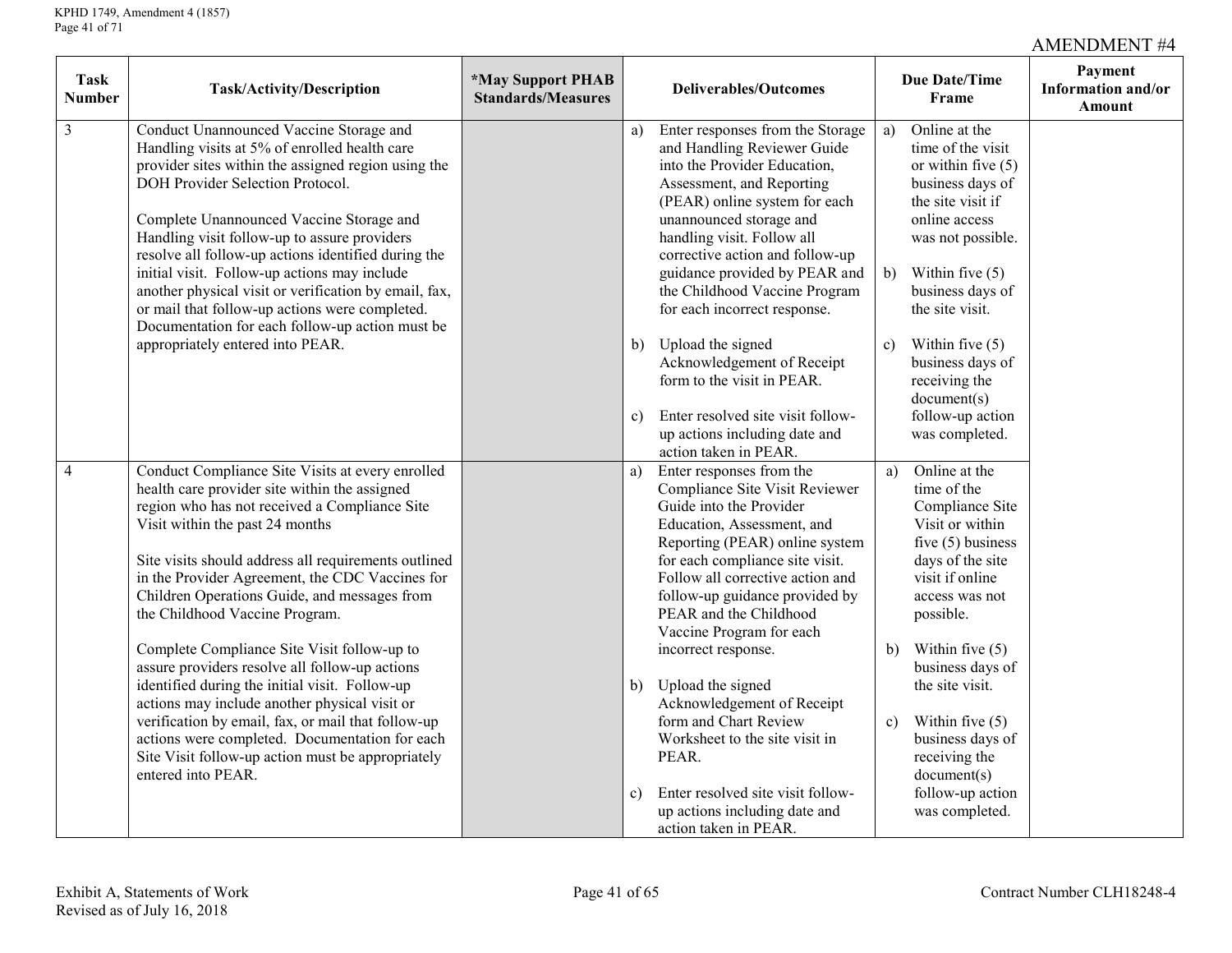| Task<br><b>Number</b> | <b>Task/Activity/Description</b>                                                                     | <i><b>*May Support PHAB</b></i><br><b>Standards/Measures</b> | Deliverables/Outcomes                                                          | Due Date/Time<br>Frame                       | Payment<br>Information and/or<br>Amount |
|-----------------------|------------------------------------------------------------------------------------------------------|--------------------------------------------------------------|--------------------------------------------------------------------------------|----------------------------------------------|-----------------------------------------|
|                       | Conduct AFIX (Assessment, Feedback, Incentive,<br>and Exchange) visits at 25% of enrolled health     |                                                              | Enter all visit details into the AFIX<br>Online Tool for each visit conducted. | Within five $(5)$<br>business days of visit. |                                         |
|                       | care providers within the assigned region. Visits                                                    |                                                              |                                                                                |                                              |                                         |
|                       | can be conducted in-person or by webinar.                                                            |                                                              |                                                                                |                                              |                                         |
|                       | Conduct AFIX follow-up actions with all provider<br>sites receiving an AFIX visit. Follow-up actions |                                                              |                                                                                |                                              |                                         |
|                       | can be conducted in-person, by telephone, or by                                                      |                                                              |                                                                                |                                              |                                         |
|                       | webinar. All AFIX follow-up must be completed<br>$s$ ix $(6)$ months after the feedback visit.       |                                                              |                                                                                |                                              |                                         |
|                       |                                                                                                      |                                                              |                                                                                |                                              |                                         |
|                       | Continue following up with provider sites until<br>they fully implement their selected quality       |                                                              |                                                                                |                                              |                                         |
|                       | improvement activities.                                                                              |                                                              |                                                                                |                                              |                                         |

#### **\*For Information Only:**

Funding is not tied to the revised Standards/Measures listed here. This information may be helpful in discussions of how program activities might contribute to meeting a Standard/Measure. More detail on these and/or other Public Health Accreditation Board (PHAB) Standards/Measures that may apply can be found at: <http://www.phaboard.org/wp-content/uploads/PHAB-Standards-and-Measures-Version-1.0.pdf>

#### **Program Specific Requirements/Narrative**

- All LHJ staff who conducts VFC Compliance Site Visits and AFIX visits must participate in an annual VFC and AFIX training, conducted by DOH Office of Immunization and Child Profile (OICP) staff or their designee.
- All new LHJ site visit reviewers are required to have at least one (1) observational visit conducted by DOH OICP staff or their designee. DOH OICP staff (or designee) will periodically conduct observational VFC/AFIX site visits with all other LHJ reviewers who conduct VFC Compliance Site Visits.
- LHJ staff who conducts VFC Compliance Site Visits must participate in at least one (1) joint (observational) VFC compliance visit with DOH staff every other year. The observational visit will occur during a regularly scheduled site visit conducted by the LHJ reviewer. DOH will determine the Observational visit.
- Tasks in this statement of work may not be subcontracted without prior written approval from DOH OICP.

#### **Special Requirements**

#### **Federal Funding Accountability and Transparency Act (FFATA)**

This statement of work is supported by federal funds that require compliance with the Federal Funding Accountability and Transparency Act (FFATA or the Transparency Act). The purpose of the Transparency Act is to make information available online so the public can see how the federal funds are spent.

To comply with this act and be eligible to perform the activities in this statement of work, the LHJ must have a Data Universal Numbering System (DUNS®) number. Information about the LHJ and this statement of work will be made available on [USASpending.gov](https://www.usaspending.gov/#/) by DOH as required by P.L. 109-282.

#### **Program Manual, Handbook, Policy References**

VFC Operations Guide - A copy will be provided by the Office of Immunization and Child Profile. (Note: All site visit reviewers are required to have access to the most current CDC VFC Operations Guide at every VFC compliance site visit).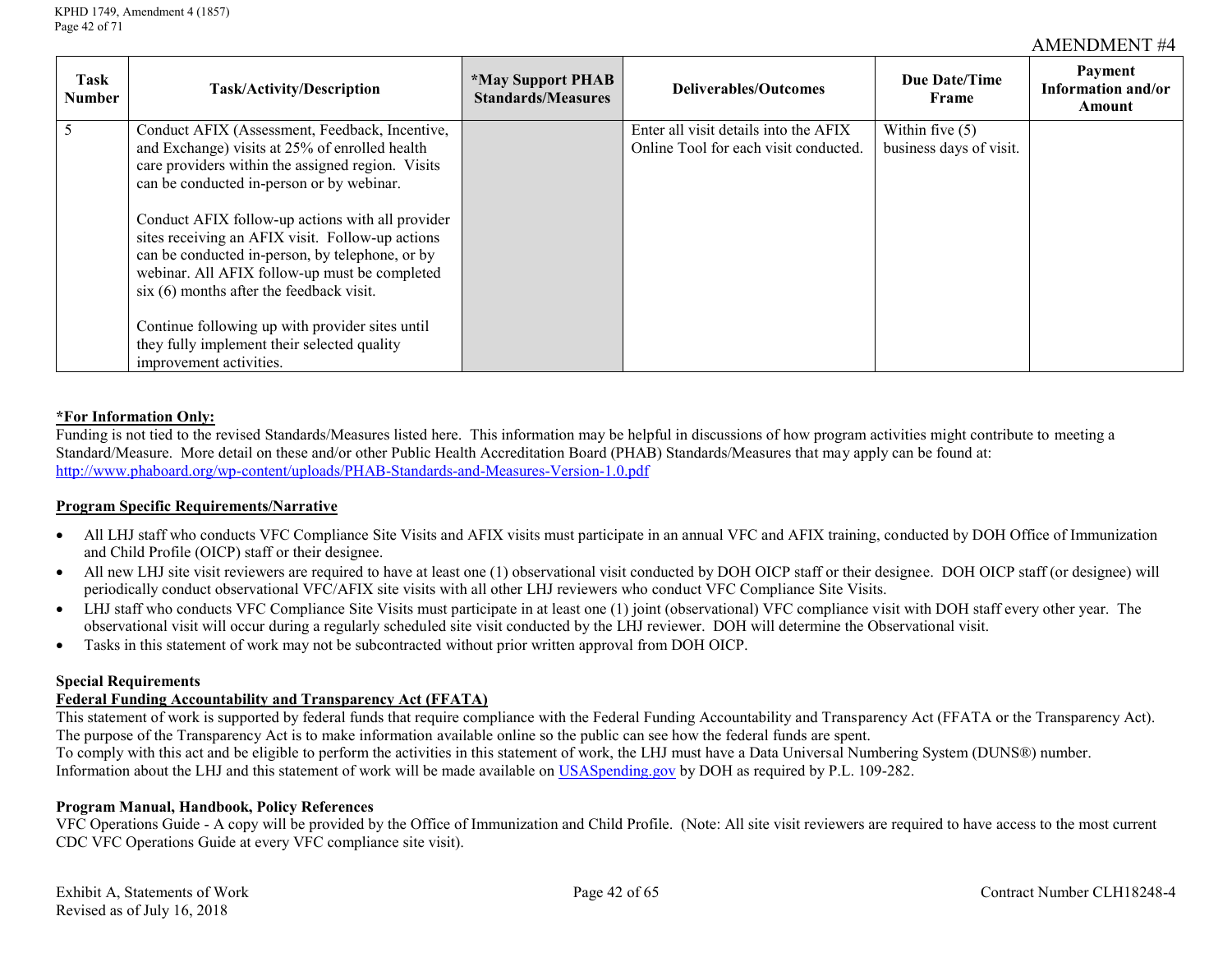KPHD 1749, Amendment 4 (1857) Page 43 of 71

### **Staffing Requirements**

Provide notification via email to <u>oicpcontracts@doh.wa.gov</u> within fifteen (15) days of any changes to staffing for those who conduct work outlined in this statement of work.

#### **Restrictions on Funds (what funds can be used for which activities, not direct payments, etc.)**

Allowable Uses of Federal Operations Funds document (dated 12/20/2017) is posted on the DOH Consolidated Contract website at this [link.](http://www.doh.wa.gov/PublicHealthandHealthcareProviders/PublicHealthSystemResourcesandServices/Funding/ConsolidatedContracts/FormsReportsandProgramInformation.aspx) These federal funds may not be used for expenses related to travel or attendance at any non-DOH sponsored conference, training, or event without prior written approval from the DOH Office of Immunization and Child Profile.

# **DOH Program Contact**<br>Tawney Harper, MPA

Office of Immunization and Child Profile Department of Health PO Box 47843, Olympia WA 98504-7843 [tawney.harper@doh.wa.gov,](mailto:tawney.harper@doh.wa.gov) 360-236-3525

Deliverables may be sent electronically via email at [oicpcontracts@doh.wa.gov,](mailto:oicpcontracts@doh.wa.gov) Budget and Operations Manager by fax to 360-236-3590, or by mail to PO Box 47843, Olympia WA 98504-7843

#### **DOH Fiscal Contact**

Vanessa Mojica Special Projects Coordinator Office of Immunization and Child Profile PO Box 47843, Olympia WA 98504-7843 [Vanessa.mojica@doh.wa.gov,](mailto:Vanessa.mojica@doh.wa.gov) 360-236-3802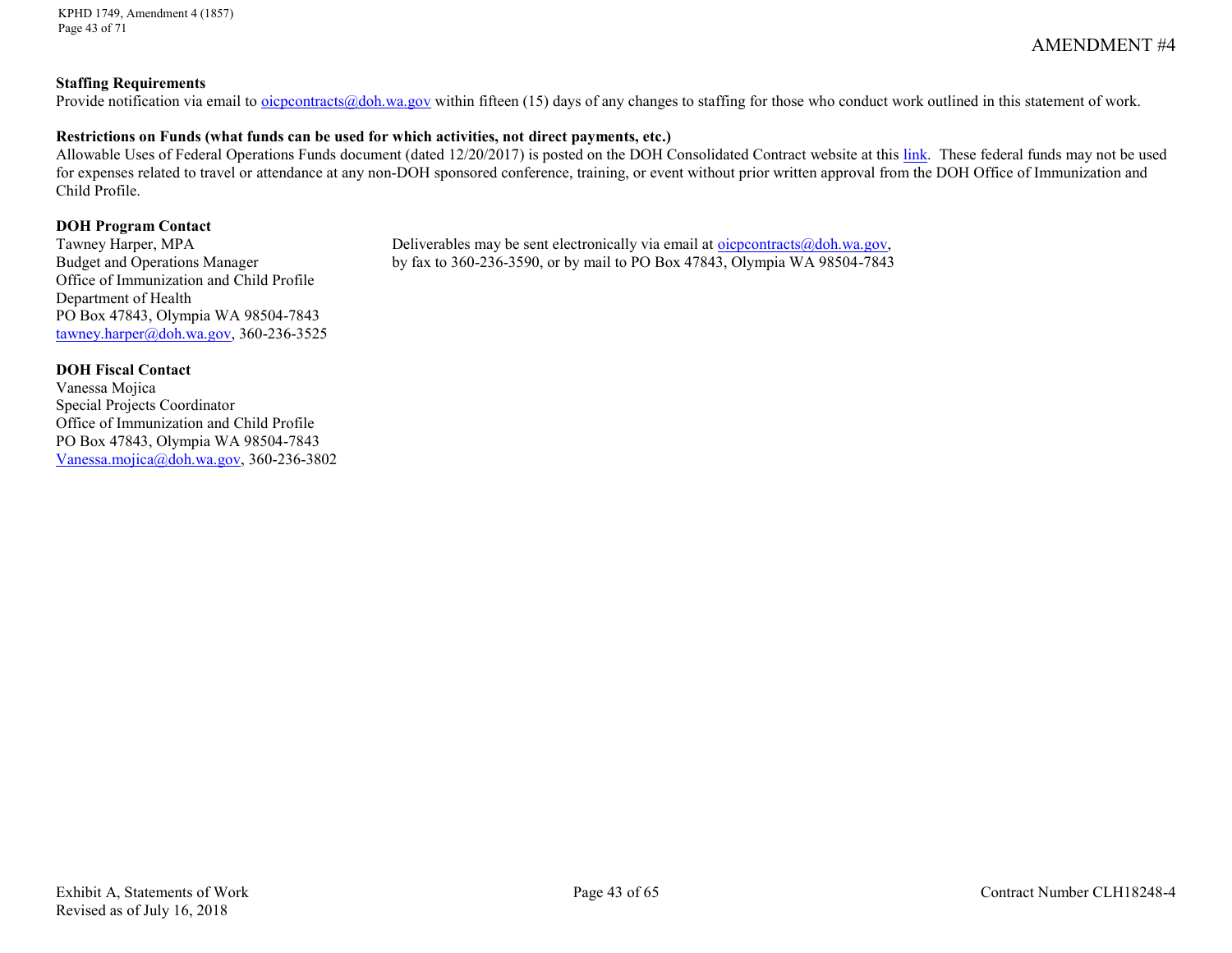**Type of Payment**  $\overline{\mathsf{N}}$  Reimbursement

# **Exhibit A Statement of Work Contract Term: 2018-2020**

#### <span id="page-43-0"></span>**DOH Program Name or Title:** Supplemental Nutrition Assistance Program-Education - Effective January 1, 2018

**Local Health Jurisdiction Name:** Kitsap Public Health District

**Federal Compliance (check if applicable)**

 $\boxtimes$  FFATA (Transparency Act) Research & Development

**Contract Number:** CLH18248

**SOW Type**: Revision **Revision # (for this SOW) 2 Funding Source** 

Fixed Price **Period of Performance:** January 1, 2018 through September 30, 2018

**Statement of Work Purpose:** The purpose of this statement of work is to provide Supplemental Nutrition Assistance Program-Education (SNAP-Ed) to improve the likelihood that persons eligible for SNAP (Food Stamps) will make healthy food choices within a limited budget and choose active lifestyles consistent with the current USDA dietary guidance system.

 $\boxtimes$  Federal Subrecipient

 $\overline{\Box}$  State **Other** 

**Revision Purpose:** The purpose of this revision is to add FFY18 CSS IAR SNAP ED funding to complete approved FFY18 activities and shorten the Period of Performance from 09/30/20 to 09/30/18.

| <b>Chart of Accounts Program Name or Title</b> | CFDA#  | <b>BARS</b> | <b>Master</b>                      | <b>Funding Period</b> |          | <b>Current</b>       | Change                 | Total         |
|------------------------------------------------|--------|-------------|------------------------------------|-----------------------|----------|----------------------|------------------------|---------------|
|                                                |        | Revenue     | <b>Index</b>                       | (LHJ Use Only)        |          | <b>Consideration</b> | $\vert$ Increase $(+)$ | Consideration |
|                                                |        | Code        | Code<br><b>Start Date End Date</b> |                       |          |                      |                        |               |
| FFY18 CSS IAR SNAP ED PROG MGNT                | 10.561 | 333.10.56   | 76211981                           | 01/01/18              | 09/30/18 | 61,131               | 8,150                  | 69,281        |
| FFY17 CSS IAR SNAP ED PROG MGNT CF             | 10.561 | 333.10.56   | 76211971                           | 01/01/18              | 09/30/18 | 6,917                |                        | 6,917         |
| <b>TOTALS</b>                                  |        |             |                                    |                       |          | 68,048               | 8,150                  | 76,198        |

|                | <b>Statement of Work</b><br>October 1, 2017 – September 30, 2018                                                                                                                                                                                                                                                                  |                                                              |                                                                                                                                                                                                                                                             |                                                                                                                          |                                                                                                                                                                                                                                          |  |  |  |  |
|----------------|-----------------------------------------------------------------------------------------------------------------------------------------------------------------------------------------------------------------------------------------------------------------------------------------------------------------------------------|--------------------------------------------------------------|-------------------------------------------------------------------------------------------------------------------------------------------------------------------------------------------------------------------------------------------------------------|--------------------------------------------------------------------------------------------------------------------------|------------------------------------------------------------------------------------------------------------------------------------------------------------------------------------------------------------------------------------------|--|--|--|--|
| Task<br>Number | Task/Activity/Description                                                                                                                                                                                                                                                                                                         | <i><b>*May Support PHAB</b></i><br><b>Standards/Measures</b> | Deliverables/Outcomes                                                                                                                                                                                                                                       | Due Date/Time Frame                                                                                                      | Payment<br>Information and/or<br>Amount                                                                                                                                                                                                  |  |  |  |  |
| 1.0            | For SNAP-Ed, the LHJ will perform work as<br>described in LHJ's approved FFY18 SNAP-Ed<br>project description and work plans approved<br>by Department of Health (DOH), Department<br>of Social and Health Services (DSHS), and<br>United States Department of Agriculture<br>(USDA) that was submitted to them via DOH<br>email. |                                                              | Project qualified target<br>audiences reached.<br>Project activities completed<br>(# direct education, PSE,<br>etc.) noted in project plans<br>and workbook.<br>Required demographic data<br>collected.<br>Evaluation activities<br>completed per the state | For the Period:<br>$01/01/18 - 09/30/2918$<br><b>Due:</b> per the approved work<br>plan and no later than<br>09/30/2918. | Reimbursement upon<br>receipt and approval<br>of deliverables for the<br>funding period will<br>not exceed \$68,048<br>\$76,198.<br><b>Kitsap Public</b><br><b>Health District will</b><br>be paid the allowable<br>costs incurred based |  |  |  |  |
|                | Exhibit A, Statements of Work                                                                                                                                                                                                                                                                                                     |                                                              | Page 44 of 65                                                                                                                                                                                                                                               |                                                                                                                          | Contract Number CLH18248-4                                                                                                                                                                                                               |  |  |  |  |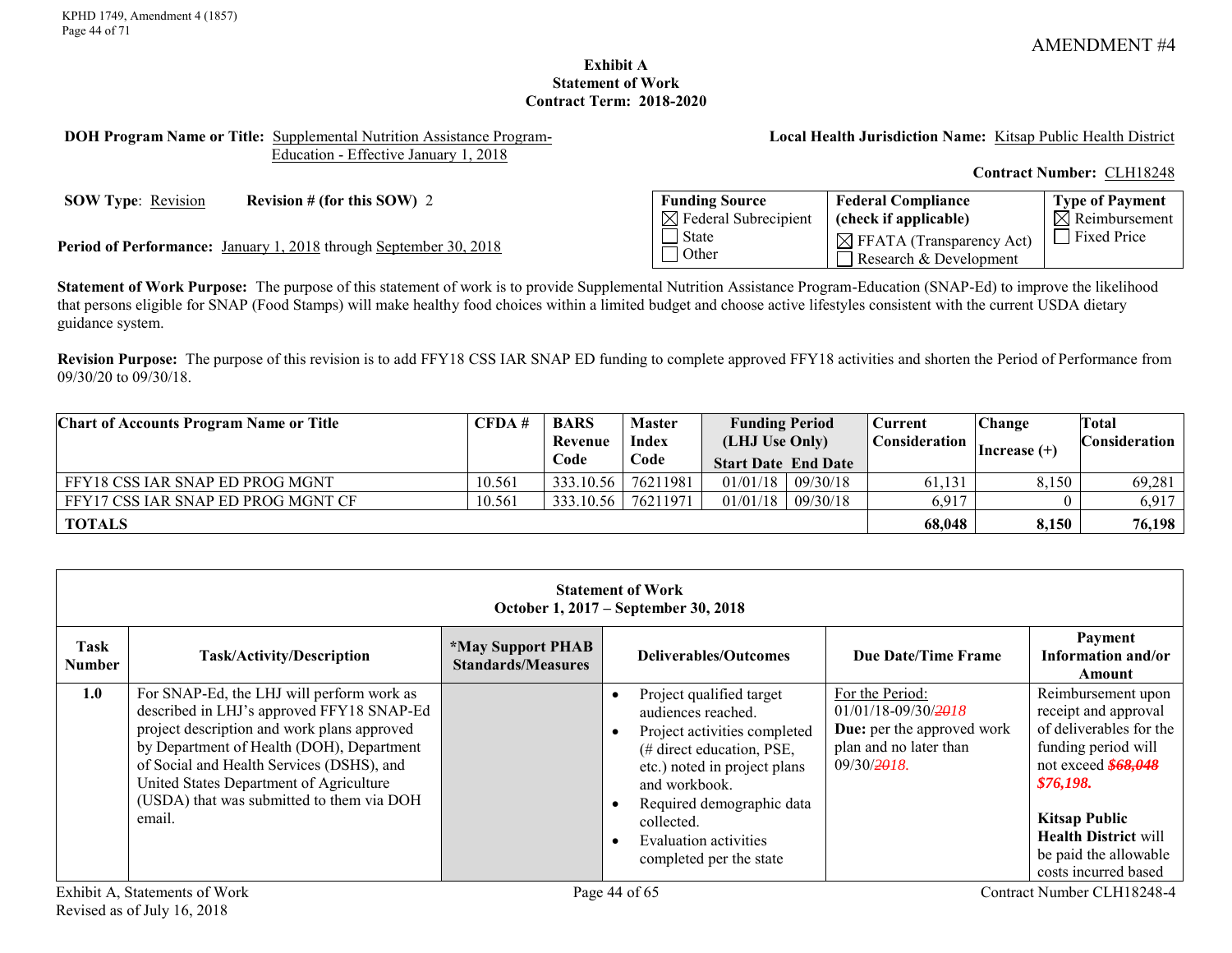| <b>Statement of Work</b><br>October 1, 2017 – September 30, 2018 |                                                                                                                                                                                                                                                                                                                                                                                                                                                  |                                                              |                                                                                                                |                                                                                                                                                                                                                                                                                                                                                                                                                                   |                                                                                                                                                                                                                                                                       |  |  |  |  |
|------------------------------------------------------------------|--------------------------------------------------------------------------------------------------------------------------------------------------------------------------------------------------------------------------------------------------------------------------------------------------------------------------------------------------------------------------------------------------------------------------------------------------|--------------------------------------------------------------|----------------------------------------------------------------------------------------------------------------|-----------------------------------------------------------------------------------------------------------------------------------------------------------------------------------------------------------------------------------------------------------------------------------------------------------------------------------------------------------------------------------------------------------------------------------|-----------------------------------------------------------------------------------------------------------------------------------------------------------------------------------------------------------------------------------------------------------------------|--|--|--|--|
| <b>Task</b><br><b>Number</b>                                     | Task/Activity/Description                                                                                                                                                                                                                                                                                                                                                                                                                        | <i><b>*May Support PHAB</b></i><br><b>Standards/Measures</b> | <b>Deliverables/Outcomes</b>                                                                                   | <b>Due Date/Time Frame</b>                                                                                                                                                                                                                                                                                                                                                                                                        | Payment<br>Information and/or<br>Amount                                                                                                                                                                                                                               |  |  |  |  |
|                                                                  |                                                                                                                                                                                                                                                                                                                                                                                                                                                  |                                                              | evaluation team (pre and<br>post surveys, PSE tracking,<br>success stories etc.).                              |                                                                                                                                                                                                                                                                                                                                                                                                                                   | on their approved<br>budget and program<br>allowability. See<br>special billing<br>requirements section.<br>**NOTE: The<br>SNAP-Ed program<br>will deny payment<br>for any costs not<br>submitted by the due<br>date and without<br>prior DOH approval<br>in writing. |  |  |  |  |
| 2.0                                                              | <b>Quarterly Progress Reports</b><br>The following data is to be collected and<br>submitted within DOH provided form /system:<br>Project major achievements<br>1.<br>Project major challenges<br>2.<br>If projects are running on time with<br>3 <sub>1</sub><br>original timeline? If not, why, and how<br>will LHJ correct the timeline?<br>Any policy, system, and environmental<br>4.<br>(PSE) progress<br>Any success stories to date<br>5. |                                                              | <b>Submit Quarterly Progress</b><br>Report for all SNAP-Ed projects<br>within the DOH approved<br>form/system. | <b>Quarterly Progress Reports</b><br>due:<br>2nd quarter report for the<br>$\bullet$<br>work completed during<br>01/01/18 to 03/31/18.<br><b>Final Due: COB</b><br>$04/06/18$ .<br>3rd quarter report for the<br>$\bullet$<br>work completed during<br>04/01/18 to 06/30/18.<br><b>Final Due: COB</b><br>$07/06/18$ .<br>Final report for all work<br>$\bullet$<br>not already reported.<br><b>Final Due: COB</b><br>$09/21/18$ . | See payment<br>information as<br>referenced in task<br>number 1.0.                                                                                                                                                                                                    |  |  |  |  |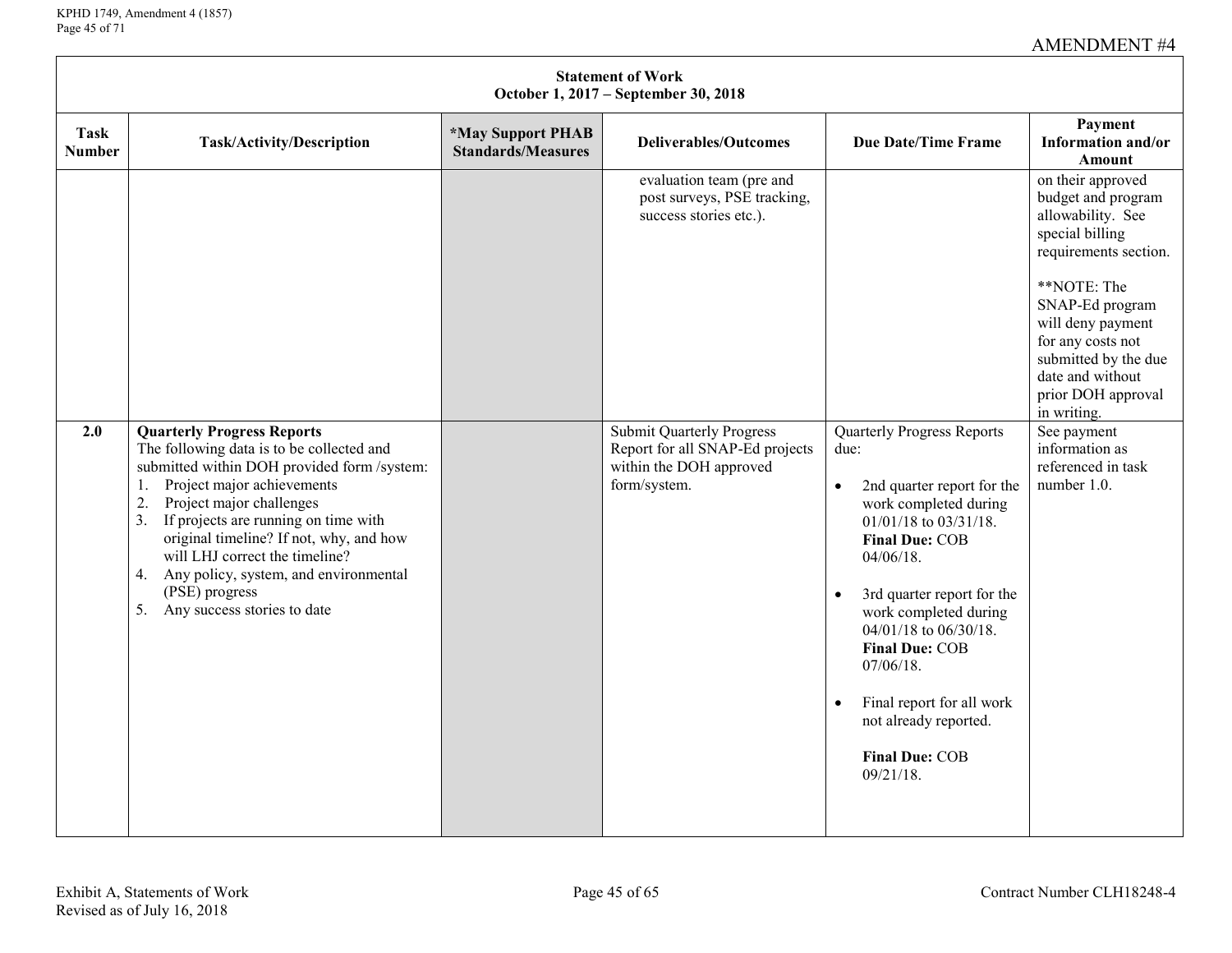| <b>Statement of Work</b><br>October 1, 2017 – September 30, 2018 |                                                                                                                                                                                                                                                                                                                                                                                                                                                                                                                                                                                                                                                                                                                                                                         |                                                              |                                                                                                                                                                                                                                                                                                          |                                                                                                                                                                                                                                                                                                                                                            |                                                                    |  |  |  |  |
|------------------------------------------------------------------|-------------------------------------------------------------------------------------------------------------------------------------------------------------------------------------------------------------------------------------------------------------------------------------------------------------------------------------------------------------------------------------------------------------------------------------------------------------------------------------------------------------------------------------------------------------------------------------------------------------------------------------------------------------------------------------------------------------------------------------------------------------------------|--------------------------------------------------------------|----------------------------------------------------------------------------------------------------------------------------------------------------------------------------------------------------------------------------------------------------------------------------------------------------------|------------------------------------------------------------------------------------------------------------------------------------------------------------------------------------------------------------------------------------------------------------------------------------------------------------------------------------------------------------|--------------------------------------------------------------------|--|--|--|--|
| Task<br><b>Number</b>                                            | Task/Activity/Description                                                                                                                                                                                                                                                                                                                                                                                                                                                                                                                                                                                                                                                                                                                                               | <i><b>*May Support PHAB</b></i><br><b>Standards/Measures</b> | <b>Deliverables/Outcomes</b>                                                                                                                                                                                                                                                                             | <b>Due Date/Time Frame</b>                                                                                                                                                                                                                                                                                                                                 | Payment<br>Information and/or<br><b>Amount</b>                     |  |  |  |  |
| 2.1                                                              | <b>Education and Administrative Reporting</b><br><b>System (EARS) Data and Reports</b><br>The following EARS data is required for each<br>project and in order to count clients toward<br>unduplicated direct reach. Required entry for<br>the PEARS Database includes but is not<br>limited to:<br>Unduplicated number of clients served<br>$\bullet$<br>per project.<br># unduplicated clients served per<br>$\bullet$<br>project based on the following:<br>Race/ethnicity<br>$\circ$<br>Gender<br>$\circ$<br>Age<br>$\circ$<br>% SNAP eligible per site<br>$\bullet$<br>Setting type – school, church, etc.<br>Top Key Messages delivered per<br>$\bullet$<br>project<br>LHJs are required to submit data electronically<br>or within the template provided by DOH. |                                                              | Submit EARS data for all<br>$project(s)$ .<br>LHJs are required to collect and<br>submit EARS data electronically<br>or within a template provided by<br>DOH.<br>This must be done in real time.<br><b>Real time</b> = As you provide<br>services and no later than one<br>week after data is collected. | Data should be collected in<br>real time and submitted to the<br>state office by the following<br>dates:<br><b>EARS</b> data collected<br>$\bullet$<br>$01/01/18$ to $09/13/18$ .<br><b>Due:</b> In real time and no<br>later than one week after<br>services are provided.                                                                                | See payment<br>information as<br>referenced in task<br>number 1.0. |  |  |  |  |
| 2.2                                                              | <b>Evaluation Data and Reports</b><br>The following evaluation activities* and<br>information is required for all projects based<br>on your approved project/plan<br>Formative<br>$\bullet$<br>Process<br>$\bullet$<br><b>PSE</b><br>$\bullet$<br>Outcome<br>$\bullet$<br>Qualitative<br>$\bullet$<br>*Please Note: the deliverables may change<br>based on state evaluation team requirements.                                                                                                                                                                                                                                                                                                                                                                         |                                                              | Collect and report any<br>1.<br>formative and process data<br>completed based on<br>approved project plan.<br>Submit PSE progress and<br>2.<br>outcomes based on approved<br>project plan.<br>Conduct and submit/mail<br>3.<br>pretest surveys for each<br>project class series.                         | 1. Due: Submit within<br>Quarterly reporting listed<br>above in task 2.0.<br>2. Due: quarterly<br>2nd quarter due by<br>$\bullet$<br>04/06/18<br>3rd quarter due by<br>$\bullet$<br>07/06/18<br>Final report for all<br>$\bullet$<br>other work due<br>$09/21/18$ .<br>3. Due: Within 30 days after<br>completed. Submit all<br>pretests surveys/data when | See payment<br>information as<br>referenced in task<br>number 1.0. |  |  |  |  |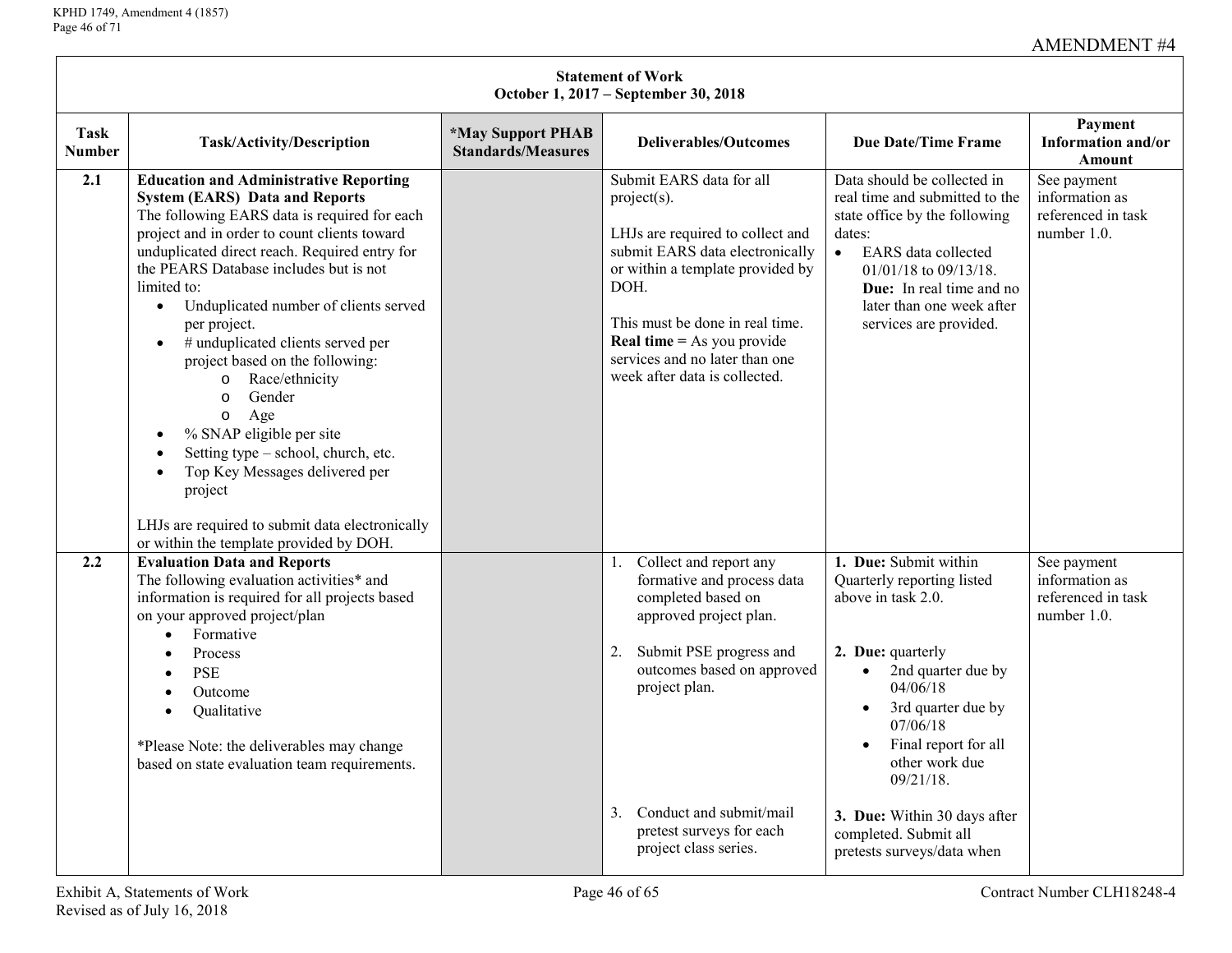$\mathsf{L}$ 

|                       | <b>Statement of Work</b><br>October 1, 2017 - September 30, 2018                                                                                                                                                                                                                                                                                           |                                                |                                                                                                                                                                                                                                        |                                                                                                                                                                                                                                                                                                           |                                                                    |  |  |  |  |  |
|-----------------------|------------------------------------------------------------------------------------------------------------------------------------------------------------------------------------------------------------------------------------------------------------------------------------------------------------------------------------------------------------|------------------------------------------------|----------------------------------------------------------------------------------------------------------------------------------------------------------------------------------------------------------------------------------------|-----------------------------------------------------------------------------------------------------------------------------------------------------------------------------------------------------------------------------------------------------------------------------------------------------------|--------------------------------------------------------------------|--|--|--|--|--|
| Task<br><b>Number</b> | Task/Activity/Description                                                                                                                                                                                                                                                                                                                                  | *May Support PHAB<br><b>Standards/Measures</b> | <b>Deliverables/Outcomes</b>                                                                                                                                                                                                           | <b>Due Date/Time Frame</b>                                                                                                                                                                                                                                                                                | Payment<br>Information and/or<br>Amount                            |  |  |  |  |  |
|                       |                                                                                                                                                                                                                                                                                                                                                            |                                                | Conduct and submit/mail<br>4.<br>posttest surveys for each<br>project class series.<br>Capture and submit<br>5.<br>qualitative (success stories,<br>pictures) information per                                                          | they are completed for a<br>specific project.<br>4. Due: Within 30 days after<br>completed. Submit all<br>posttest surveys/data when<br>they are completed for a<br>specific project.<br>5. Due: Submit within<br>Quarterly reporting listed<br>above in task 2.0 along with                              |                                                                    |  |  |  |  |  |
| 3.0                   | <b>Civil Rights Training</b><br>All staff must be trained each fiscal year in<br>civil rights.                                                                                                                                                                                                                                                             |                                                | your approved work plan.<br>Submit documentation showing<br>Civil Rights training was<br>completed for all SNAP-Ed paid<br>staff. Documentation must<br>include:<br>Training and source<br>Who attended<br>Date completed<br>$\bullet$ | photo releases.<br>Due: 12/31/18                                                                                                                                                                                                                                                                          | See payment<br>information as<br>referenced in task<br>number 1.0. |  |  |  |  |  |
| 3.1                   | <b>Other Agency Training</b><br>The following trainings are required for all<br>agencies:<br>Fiscal – fiscal lead and coordinator<br>$\bullet$<br>Data collection and reporting -<br>$\bullet$<br>coordinator and program staff who<br>are reporting data<br>*It is required that all staff making any SNAP-<br>Ed purchases or reporting data be trained. |                                                | Fiscal and Data reporting<br>training completed.                                                                                                                                                                                       | Due: New staff trained<br>within 30 days of starting<br>SNAP-Ed activities and again<br>at least once every five years.<br>If the data collection system<br>changes in FFY18 every staff<br>member entering data into<br>the electronic system will be<br>required to take training on<br>the new system. | See payment<br>information as<br>referenced in task<br>number 1.0. |  |  |  |  |  |
| 4.0                   | <b>SNAP-Ed Inventory List</b><br>Keep an up-to-date inventory list that includes<br>all non-capital equipment, purchased<br>curriculum, and other SNAP-Ed paid items<br>that are not disposable. This list should include<br>items purchased in prior fiscal years and be<br>updated yearly.                                                               |                                                | SNAP-Ed inventory list.                                                                                                                                                                                                                | Due: Yearly, at the time of a<br>fiscal monitoring and/or site<br>visit.                                                                                                                                                                                                                                  | See payment<br>information as<br>referenced in task<br>number 1.0. |  |  |  |  |  |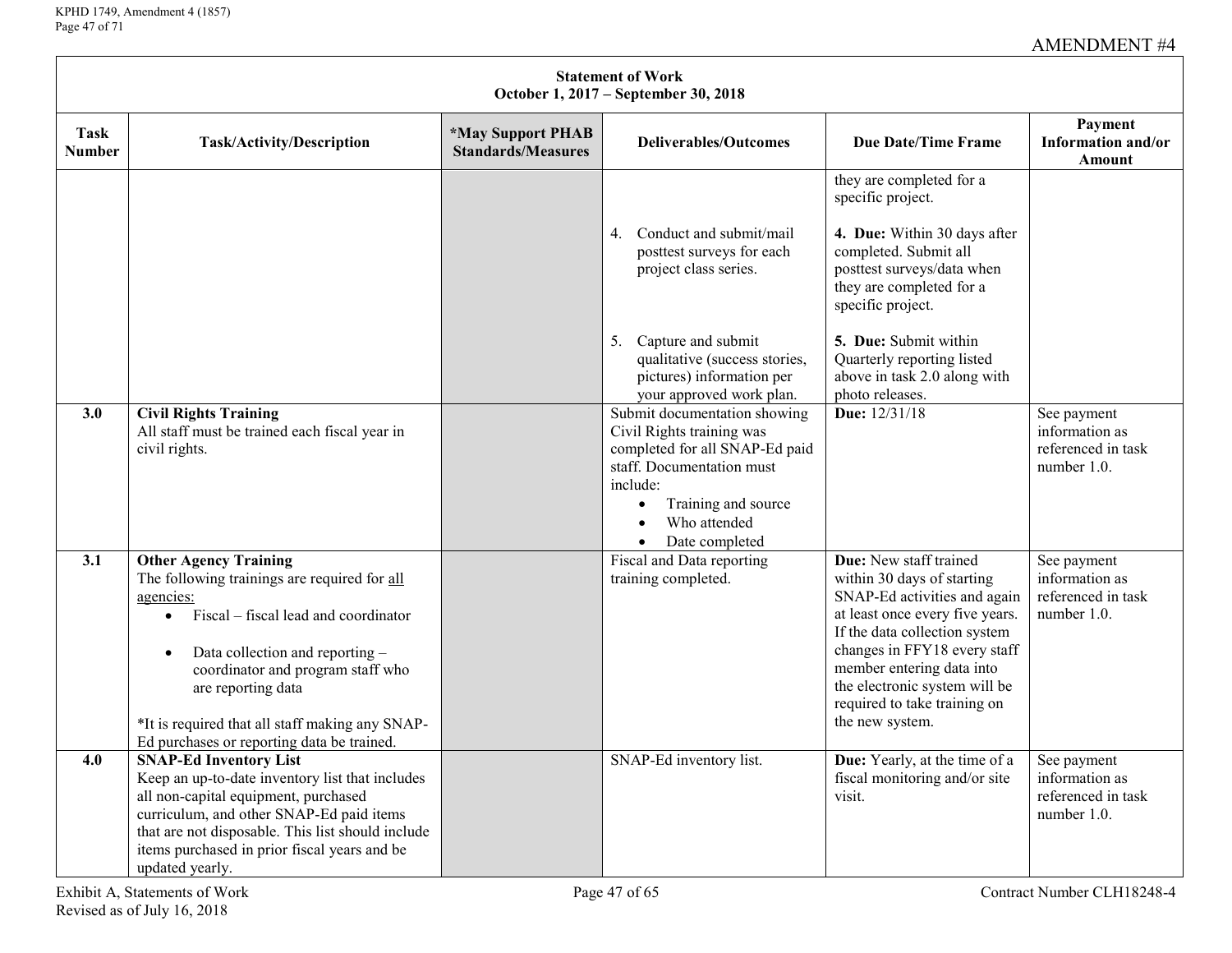|                | <b>Statement of Work</b><br>October 1, 2017 – September 30, 2018                                                                            |                                                              |                                                                                                                                                                                                                                                                                                                                                                                            |                                                                                                                                                                                                                                   |                                                                    |  |  |  |
|----------------|---------------------------------------------------------------------------------------------------------------------------------------------|--------------------------------------------------------------|--------------------------------------------------------------------------------------------------------------------------------------------------------------------------------------------------------------------------------------------------------------------------------------------------------------------------------------------------------------------------------------------|-----------------------------------------------------------------------------------------------------------------------------------------------------------------------------------------------------------------------------------|--------------------------------------------------------------------|--|--|--|
| Task<br>Number | <b>Task/Activity/Description</b>                                                                                                            | <i><b>*May Support PHAB</b></i><br><b>Standards/Measures</b> | Deliverables/Outcomes                                                                                                                                                                                                                                                                                                                                                                      | Due Date/Time Frame                                                                                                                                                                                                               | Payment<br>Information and/or<br>Amount                            |  |  |  |
| 5.0            | <b>SNAP-Ed A19 Invoices</b><br>Use the A19-1A specific to SNAP-Ed<br>program. This document was sent to all LHJ's<br>prior to October 2017. |                                                              | Submit SNAP-Ed A19 invoices<br>and detailed ledger supporting<br>the costs to be reviewed by<br>SNAP-Ed program before<br>approval of payment.<br>Documentation of all costs<br>incurred shall be accompanied<br>by an agency financial system<br>report. If LHJ does not have a<br>financial reporting system, LHJ<br>must check with the DOH<br>SNAP-Ed program for further<br>guidance. | Due: Monthly - Submit<br>invoices to DOH no later<br>than 30 days after the end of<br>the preceding month.<br>(E.g. October A19 invoice)<br>submitted no later than<br>November 30 and so on)<br>Final invoice is due<br>10/30/18 | See payment<br>information as<br>referenced in task<br>number 1.0. |  |  |  |

#### **\*For Information Only:**

Funding is not tied to the revised Standards/Measures listed here. This information may be helpful in discussions of how program activities might contribute to meeting a Standard/Measure. More detail on these and/or other Public Health Accreditation Board (PHAB) Standards/Measures that may apply can be found at: <http://www.phaboard.org/wp-content/uploads/PHAB-Standards-and-Measures-Version-1.0.pdf>

#### **Program Specific Requirements/Narrative**

#### **Special Requirements:**

# **Federal Funding Accountability and Transparency Act (FFATA)**

This statement of work is supported by federal funds that require compliance with the Federal Funding Accountability and Transparency Act (FFATA or the Transparency Act). The purpose of the Transparency Act is to make information available online so the public can see how the federal funds are spent.

To comply with this act and be eligible to perform the activities in this statement of work, the LHJ must have a Data Universal Numbering System (DUNS®) number.

Information about the LHJ and this statement of work will be made available on [USASpending.gov](https://www.usaspending.gov/#/) by DOH as required by P.L. 109-282.

#### **Travel**

The LHJ is expected to comply with the Office of Financial Management's Travel Management Requirement and Restrictions as found in policy 10.10. <http://www.ofm.wa.gov/policy/10.htm>

#### **Curriculum Requirements**

Agencies are expected to communicate with, respond to, and comply with all state curriculum team requests, sites visits, approved curriculum list, and curriculum fidelity findings.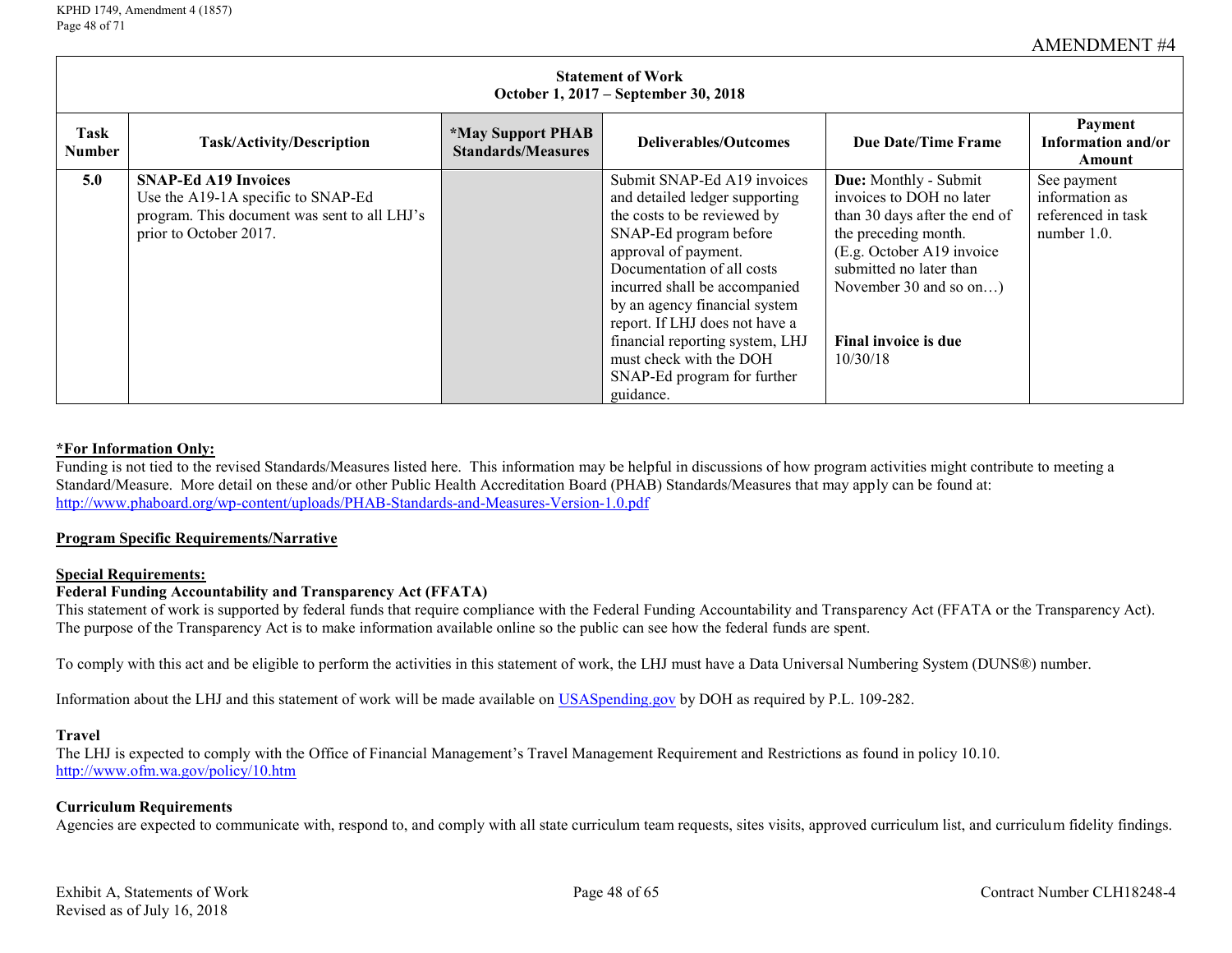KPHD 1749, Amendment 4 (1857) Page 49 of 71

#### **Program Manual, Handbook, Policy References:**

#### **Records - Record Retention and Management-State Agency and All Sub-grantees 7CFR 272.2**

SNAP-Ed regulations require that all records be retained for six years from fiscal closure. This requirement applies to fiscal records, reports and client information. Supporting documentation may be kept at the sub-grantee level, but shall be available for review for six years from the date of quarterly claim submittal. Any costs that cannot be substantiated by source documents will be disallowed as charges to SNAP.

#### **Staffing Requirements:**

Upon request by DOH, LHJ must demonstrate that SNAP-Ed staff meet requirements appropriate to their positions including but not limited to: background checks, food handlers' permits, and training required by DOH.

Annual Civil Rights Training Requirement (see FNS Instruction Number 113-1 Chapter XI) - <http://www.fns.usda.gov/sites/default/files/113-1.pdf>"Training is required so that people involved in all levels of administration of programs that receive Federal financial assistance understand civil rights related laws, regulations, procedures, and directives. The local governmental agency, Indian Tribal Organization or non-Governmental Agency are responsible for training their subrecipients, including 'frontline staff.' 'Frontline staff' who interact with program applicants or participants, and those persons who supervise 'frontline staff' must be provided civil rights training on an annual basis."

#### **Restrictions on Funds:**

#### **Amendments**

Agencies must submit a request to DOH to amend a project plan and/or budget for prior approval whenever they wish to change the USDA-approved scope of activities and/or budget. All requests for amendments must be submitted no later than April 1, 2018.

#### **\***Please Note**:**

- No changes may be incorporated into the project plan until an amendment request is approved by DOH and/or USDA.
- Any requests submitted after April 1, 2018 will NOT be approved.

#### **Overtime**

Overtime is not billable in the DOH SNAP-Ed program unless it has been reviewed and preapproved by the state DOH SNAP-Ed program in advance and was approved in writing.

#### **Budget Revisions**

All changes to the budget must be pre-approved in writing by DOH SNAP-Ed.

#### **Special Funding Requirements**

Payment for deliverables as specified herein is dependent on receipt of funding from the USDA funding sources. In the event funding is not received, DOH is under no obligation to make payments for the deliverables as specified. If funding is reduced or limited in any way after the effective date of this contract and prior to normal completion DOH may terminate task(s), remove funds, or reallocate funds at DOH's discretion under new funding limitations and conditions. DOH will make payments only upon the receipt of the funding. DOH will notify the LHJ within seven working days upon notice by the funding source of funding availability.

#### **Indirect Rate**

All indirect rates must be submitted and preapproved by DOH and the DOH SNAP-Ed program. The LHJ is responsible for ensuring that indirect costs included in the LHJ's SNAP-Ed plan are supported by an indirect cost agreement and/or cost allocation plan approved by the appropriate agency. The LHJ cannot bill indirect costs that are determined to be unacceptable and will be disallowed.

#### **Monitoring Visits (frequency, type):**

#### **Audits**

The LHJ must make State financial and program audits or reviews conducted by other entities available to the DOH, DSHS, USDA, or its designee.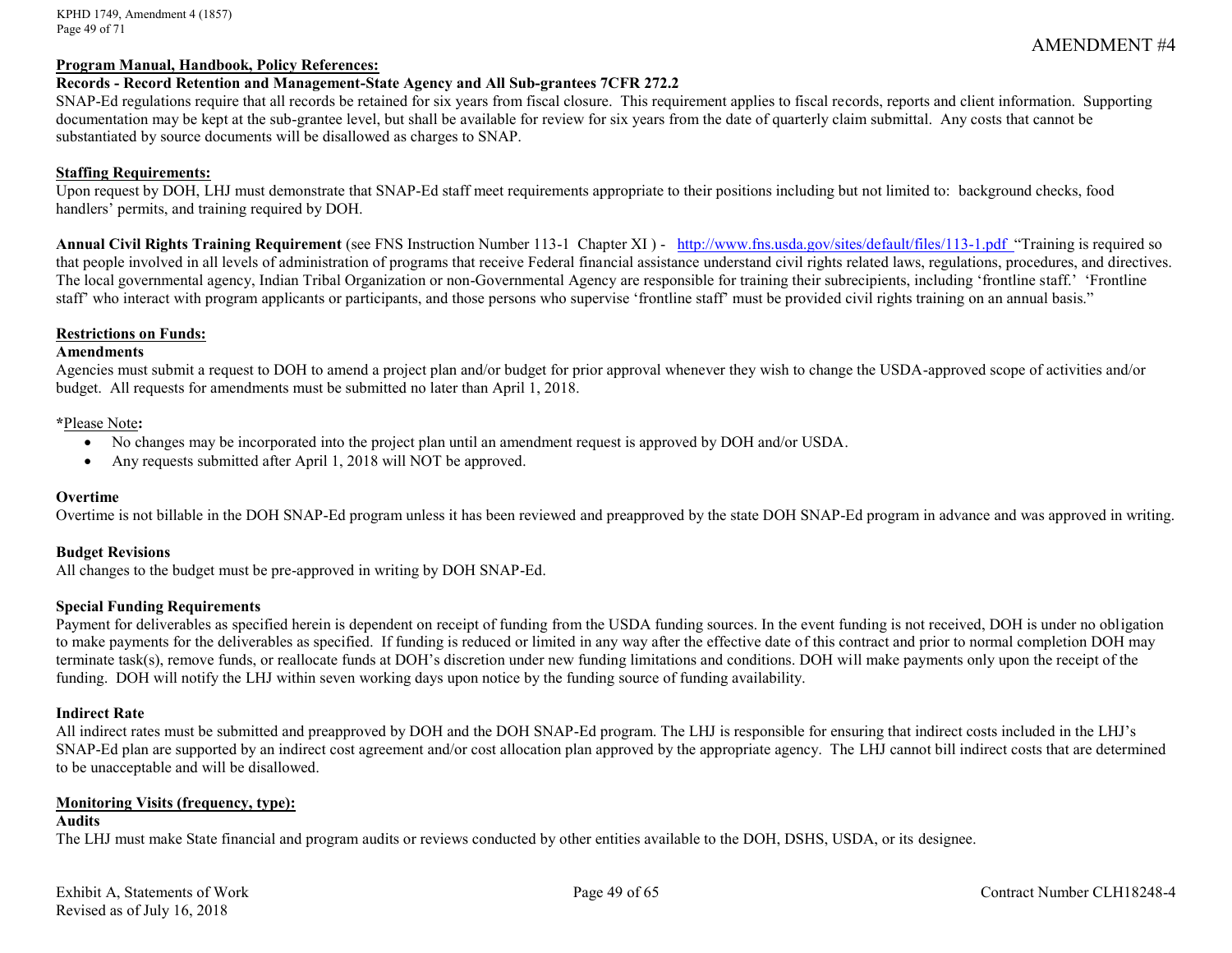#### **Monitoring expectations**

The LHJ's premises and records will be made available upon request to DOH, DSHS, and USDA staff for the purposes of observing nutrition education activities and reviewing for program and fiscal compliance. All non-capital equipment and reusable educational materials should be tracked in an inventory list and available for review upon request.

# **SNAP-Ed Assurances:**

The following assurances must be followed (see program Guidance [https://snaped.fns.usda.gov/national-snap-ed/snap-ed-plan-guidance-and-templates\)](https://snaped.fns.usda.gov/national-snap-ed/snap-ed-plan-guidance-and-templates)

- The LHJ is fiscally responsible for nutrition education activities funded with Supplemental Nutrition Assistance Program Education funds and is liable for repayment of unallowable costs.
- Efforts are made to target SNAP-Ed to the SNAP-Ed target audience.
- Only expanded or additional coverage of those activities funded under the Expanded Food and Nutrition Education Program (EFNEP) may be claimed under the SNAP-Ed grant. Approved activities are those designed to expand the State's current EFNEP coverage in order to serve additional SNAP-Ed targeted individuals. In no case may activities funded under the EFNEP grant be included in the budget for SNAP-Ed.
- Contracts are procured through competitive bid procedures governed by State procurement regulations.
- Program activities are conducted in compliance with all applicable Federal laws, rules, and regulations including Civil Rights and OMB circulars governing cost issues.
- Program activities do not supplant existing nutrition education and obesity prevention programs, and where operating in conjunction with existing programs, enhance as well as supplement them. This applies to all activities and costs under the Federal budget.
- Program activities are reasonable and necessary to accomplish SNAP-Ed objectives and goals.
- All materials developed or printed with SNAP- Ed funds include the appropriate USDA non-discrimination statement and credit SNAP as a funding source in standard font that is easily readable.

## **Special Billing Requirements:**

- 1. All invoices, billing and reimbursements must be in compliance with all applicable Federal laws, rules, regulations including the FFY18 SNAP-Ed Guidance and OMB circulars governing cost issues.
- 2. Total costs billed will not exceed the USDA-approved budget amount listed in the box below.
	- a. Bills must be for only SNAP-Ed specific activities, using a DOH A19-1A Invoice voucher
	- b. A SNAP-Ed specific A19-1A must be submitted to the agency's designated DOH SNAP-Ed contract manager within 30 days of the last day of the month for which the work is being billed, OR
	- c. An agency may request pre-approval to bill every two months instead, in which case, that agency is required to adhere to the billing due dates listed in Task 5 (see above)
- 3. NOTE: In FFY18 the SNAP-Ed program will deny payment for any costs not submitted by the due date without prior approval. If for ANY reason a LHJ is unable to submit the SNAP-Ed A-19-1A on the due date, the LHJ is required to submit a request for an exception to the DOH no later than seven days prior to due date to the DOH SNAP-Ed program. The SNAP-Ed program reserves the right and responsibility to either approve or deny the request for an exception and will reply to the request.
- 4. Supporting documentation for each month must be submitted with each SNAP-Ed A19-1A.
	- a. At the very least this means a copy of an agency's financial expanded/detailed general ledger level report.
	- b. Additionally, all receipts, timecards and other supporting documentation, as noted by USDA, must be available upon request.
- 5. PLEASE NOTE: If an agency is a new SNAP-Ed LHJ or has had a fiscal finding, or does not submit adequate and/or accurate backup documentation within the last year, all SNAP-Ed backup documentation must be submitted with each bill and this requirement will continue until further notice by DOH SNAP-Ed program.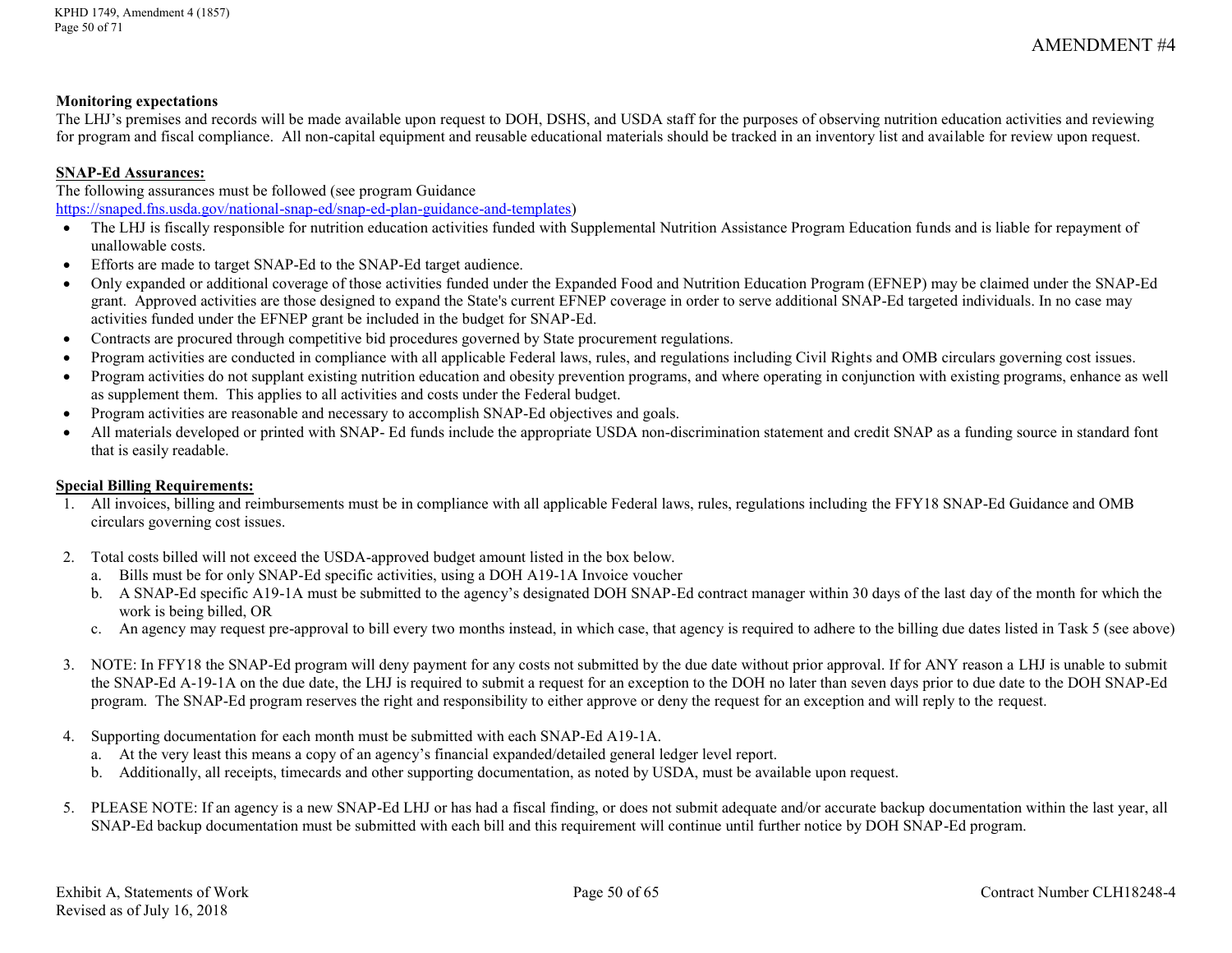| <b>BUDGET</b> |                                 |  |  |  |  |  |  |
|---------------|---------------------------------|--|--|--|--|--|--|
|               | FFY18 CSS IAR SNAP ED PROG MGNT |  |  |  |  |  |  |
| Source        | Amount                          |  |  |  |  |  |  |
|               | <del>\$68,048</del> \$76,198    |  |  |  |  |  |  |

*DOH Program Contact* **DOH Fiscal Contact** *Lindsey Surrell, SNAP-Ed Contract Manager*<br>Department of Health *PO Box 47886*<br> *PO Box 47886*<br> *PO Box 47886*<br> *PO Box 47886*<br> *PO Box 47886*<br> *PO Box 47886 Olympia, WA 98504-7886*<br>Lindsey.Surrell@doh.wa.gov *[Lindsey.Surrell@doh.wa.gov](mailto:Lindsey.Surrell@doh.wa.gov)* [Kim.Henderson@doh.wa.gov](mailto:Kim.Henderson@doh.wa.gov)

### **DOH Program Contact**

Megan Harlan Department of Health PO Box 47886 Olympia, WA 98504-7886 [Megan.Harlan@doh.wa.gov](mailto:Megan.Harlan@doh.wa.gov) 360-236-3704

**Department of Health**<br>PO Box 47886 *360-236-3708* 360-236-3491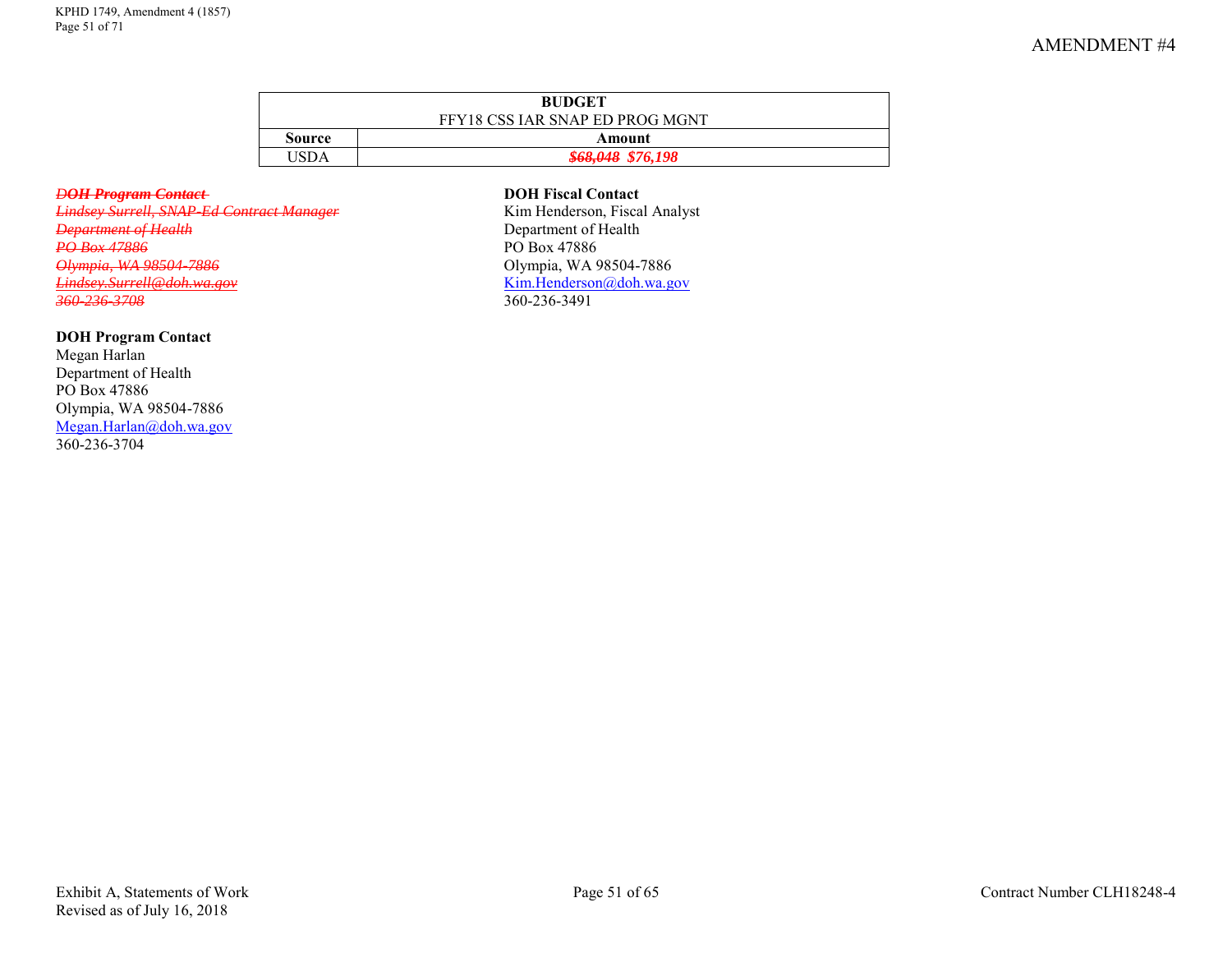# **Exhibit A Statement of Work Contract Term: 2018-2020**

#### <span id="page-51-0"></span>**DOH Program Name or Title:** Supplemental Nutrition Assistance Program-Education - Effective October 1, 2018

**Local Health Jurisdiction Name:** Kitsap Public Health District

**Contract Number:** CLH18248

**SOW Type:** Original **Revision** # (for this SOW)

Period of Performance: October 1, 2018 through September 30, 2020

| <b>Funding Source</b>            | <b>Federal Compliance</b>                                      | Type of Payment           |
|----------------------------------|----------------------------------------------------------------|---------------------------|
| $\boxtimes$ Federal Subrecipient | (check if applicable)                                          | $\boxtimes$ Reimbursement |
| State<br>Other                   | $\boxtimes$ FFATA (Transparency Act)<br>Research & Development | Fixed Price               |

**Statement of Work Purpose:** The purpose of this statement of work is to provide Supplemental Nutrition Assistance Program-Education (SNAP-Ed) to improve the likelihood that persons eligible for SNAP (Food Stamps) will make healthy food choices within a limited budget and choose active lifestyles consistent with the current USDA dietary guidance system.

# **Revision Purpose:** N/A

| <b>Chart of Accounts Program Name or Title</b> | CFDA#  | <b>BARS</b><br>Revenue | <b>Master</b><br><b>Index</b> | <b>Funding Period</b><br>(LHJ Use Only) |                     | Current<br><b>Consideration</b> | Change<br>$ Increase (+)$ | Total<br><b>Consideration</b> |
|------------------------------------------------|--------|------------------------|-------------------------------|-----------------------------------------|---------------------|---------------------------------|---------------------------|-------------------------------|
|                                                |        | Code                   | Code                          | <b>Start Date End Date</b>              |                     |                                 |                           |                               |
| FFY18 CSS IAR SNAP ED PROG MGNT CF             | 10.561 | 330.10.56              | 76211993                      |                                         | $10/01/18$ 09/30/19 |                                 | 13,833                    | 13,833                        |
| FFY19 CSS IAR SNAP ED PROG MGNT                | 10.561 | 330.10.56              | 76211991                      |                                         | $10/01/18$ 09/30/19 |                                 | 69,167                    | 69,167                        |
| <b>TOTALS</b>                                  |        |                        |                               |                                         |                     | 0                               | 83,000                    | 83,000                        |

| #<br>Task | <b>Task/Activity/Description</b>                                                                                                                                                                                                                                                                                                     | *May Support<br><b>PHAB</b><br>Standards/<br><b>Measures</b> | Deliverables/Outcomes                                                                                                                                                                                                                                                                                                                      | <b>FFY19</b><br>Due Date/Time Frame                                                                                | <b>FFY20</b><br><b>Due Date/Time Frame</b>                                                                           | <b>Payment Information</b><br>and/or Amount                                                                                                                                                                                                                                                                                    |
|-----------|--------------------------------------------------------------------------------------------------------------------------------------------------------------------------------------------------------------------------------------------------------------------------------------------------------------------------------------|--------------------------------------------------------------|--------------------------------------------------------------------------------------------------------------------------------------------------------------------------------------------------------------------------------------------------------------------------------------------------------------------------------------------|--------------------------------------------------------------------------------------------------------------------|----------------------------------------------------------------------------------------------------------------------|--------------------------------------------------------------------------------------------------------------------------------------------------------------------------------------------------------------------------------------------------------------------------------------------------------------------------------|
| 1.0       | For SNAP-Ed, the LHJ will<br>perform work as described in their<br>approved:<br>FFY19 SNAP-Ed project<br>$\bullet$<br>description and work plans<br>approved by DOH,<br>Department of Social and<br>Health Services (DSHS), and<br>United States Department of<br>Agriculture (USDA) that was<br>submitted to them via DOH<br>email. |                                                              | Project qualified target<br>audiences reached<br>Project activities<br>completed (# direct<br>education, PSE, Etc.)<br>noted in project plans and<br>workbooks.<br>Required demographic<br>data collected.<br>Evaluation activities<br>completed per the<br>implementing agency and<br>state evaluation team (pre<br>and post surveys, PSE | For the Period:<br>10/01/18 to 09/30/19<br><b>Due:</b> per the approved<br>work plan and no later<br>than 09/30/19 | For the Period:<br>10/01/19 to 09/30/20<br><b>Due:</b> per the approved<br>work plan and no later<br>than $09/30/20$ | Reimbursement upon<br>receipt and approval of<br>deliverables for the<br>funding period will not<br>exceed \$83,000.<br><b>Kitsap Public Health</b><br>District will be paid<br>the allowable costs<br>incurred based on their<br>approved budget and<br>program allowability.<br>See special billing<br>requirements section. |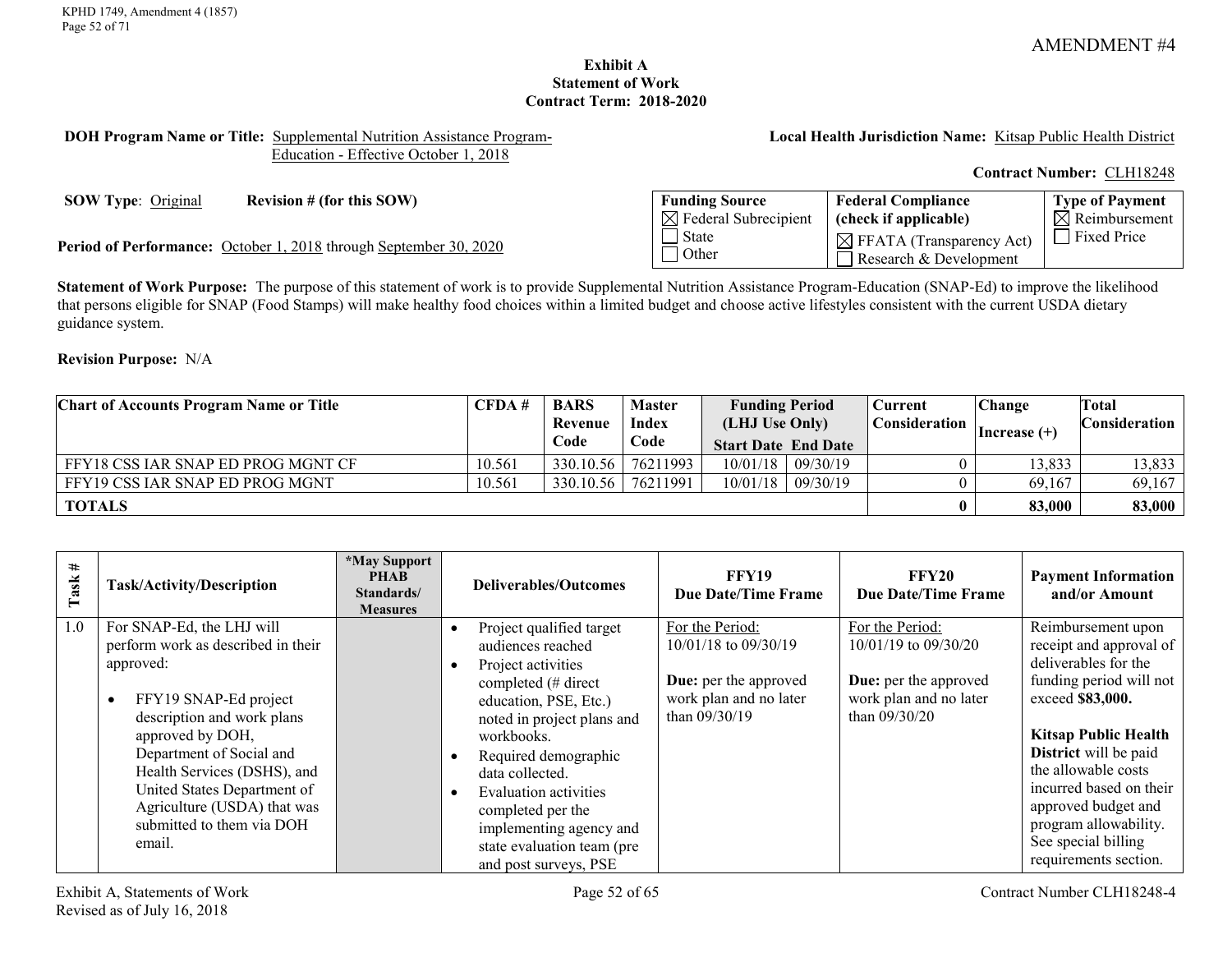| Task # | Task/Activity/Description                                                                                                                                                                                                                                                                                                                                                                                    | <i><b>*May Support</b></i><br><b>PHAB</b><br>Standards/<br><b>Measures</b> | <b>Deliverables/Outcomes</b>                                                                                   | <b>FFY19</b><br><b>Due Date/Time Frame</b>                                                                                                                                                                                                                                                                                                                                                                                                                                                                                                  | <b>FFY20</b><br><b>Due Date/Time Frame</b>                                                                                                                                                                                                                                                                                                                                                                                                                                                                                | <b>Payment Information</b><br>and/or Amount                                                                                                             |  |
|--------|--------------------------------------------------------------------------------------------------------------------------------------------------------------------------------------------------------------------------------------------------------------------------------------------------------------------------------------------------------------------------------------------------------------|----------------------------------------------------------------------------|----------------------------------------------------------------------------------------------------------------|---------------------------------------------------------------------------------------------------------------------------------------------------------------------------------------------------------------------------------------------------------------------------------------------------------------------------------------------------------------------------------------------------------------------------------------------------------------------------------------------------------------------------------------------|---------------------------------------------------------------------------------------------------------------------------------------------------------------------------------------------------------------------------------------------------------------------------------------------------------------------------------------------------------------------------------------------------------------------------------------------------------------------------------------------------------------------------|---------------------------------------------------------------------------------------------------------------------------------------------------------|--|
|        | FFY 20 SNAP-Ed project<br>$\bullet$<br>description and work plans<br>approved by DOH,<br>Department of Social and<br>Health Services (DSHS), and<br>United States Department of<br>Agriculture (USDA) that was<br>submitted to them via DOH<br>email.                                                                                                                                                        |                                                                            | tracking, success stories<br>$etc.$ ).                                                                         |                                                                                                                                                                                                                                                                                                                                                                                                                                                                                                                                             |                                                                                                                                                                                                                                                                                                                                                                                                                                                                                                                           | **NOTE: The SNAP-<br>Ed program will deny<br>payment for any costs<br>not submitted by the<br>due date and without<br>prior DOH approval in<br>writing. |  |
| 2.0    | <b>Quarterly Progress Reports</b><br>The following data is collected<br>and submitted within DOH<br>provided form /system:<br>Project major achievements.<br>1.<br>$\overline{2}$<br>Project major challenges.<br>If projects are running on time<br>3.<br>with original timeline? If not<br>why, and how will you correct<br>the timeline?<br>Any PSE progress.<br>4.<br>5.<br>Any success stories to date. |                                                                            | <b>Submit Quarterly Progress</b><br>Report for all SNAP-Ed<br>projects within the DOH<br>approved form/system. | FFY19 Quarterly Progress<br>Reports due:<br>$1st$ quarter report for<br>the work completed<br>during $10/01/18$ to<br>$12/31/18$ .<br>Final Due: COB<br>01/10/19<br>2nd quarter report for<br>$\bullet$<br>the work completed<br>during $01/01/19$ to<br>$03/31/19$ .<br><b>Final Due: COB</b><br>04/11/19<br>3rd quarter report for<br>$\bullet$<br>the work completed<br>during $04/01/19$ to<br>$06/30/19$ .<br>Final Due: COB<br>07/11/19<br>Final report for all<br>work not already<br>reported.<br><b>Final Due: COB</b><br>09/21/19 | FFY20 Quarterly Progress<br>Reports due:<br>$1st$ quarter report for<br>the work completed<br>during $10/01/19$ to<br>$12/31/19$ .<br><b>Final Due: COB</b><br>01/10/20<br>2nd quarter report for<br>the work completed<br>during $01/01/20$ to<br>03/31/20.<br><b>Final Due: COB</b><br>04/11/20<br>3rd quarter report for<br>the work completed<br>during $04/01/20$ to<br>06/30/20.<br><b>Final Due: COB</b><br>07/11/20<br>Final report for all<br>work not already<br>reported.<br><b>Final Due: COB</b><br>09/21/20 | See payment<br>information as<br>referenced in task<br>number 1.0                                                                                       |  |
|        | Exhibit A, Statements of Work<br>Page 53 of 65<br>Contract Number CLH18248-4<br>Revised as of July 16, 2018                                                                                                                                                                                                                                                                                                  |                                                                            |                                                                                                                |                                                                                                                                                                                                                                                                                                                                                                                                                                                                                                                                             |                                                                                                                                                                                                                                                                                                                                                                                                                                                                                                                           |                                                                                                                                                         |  |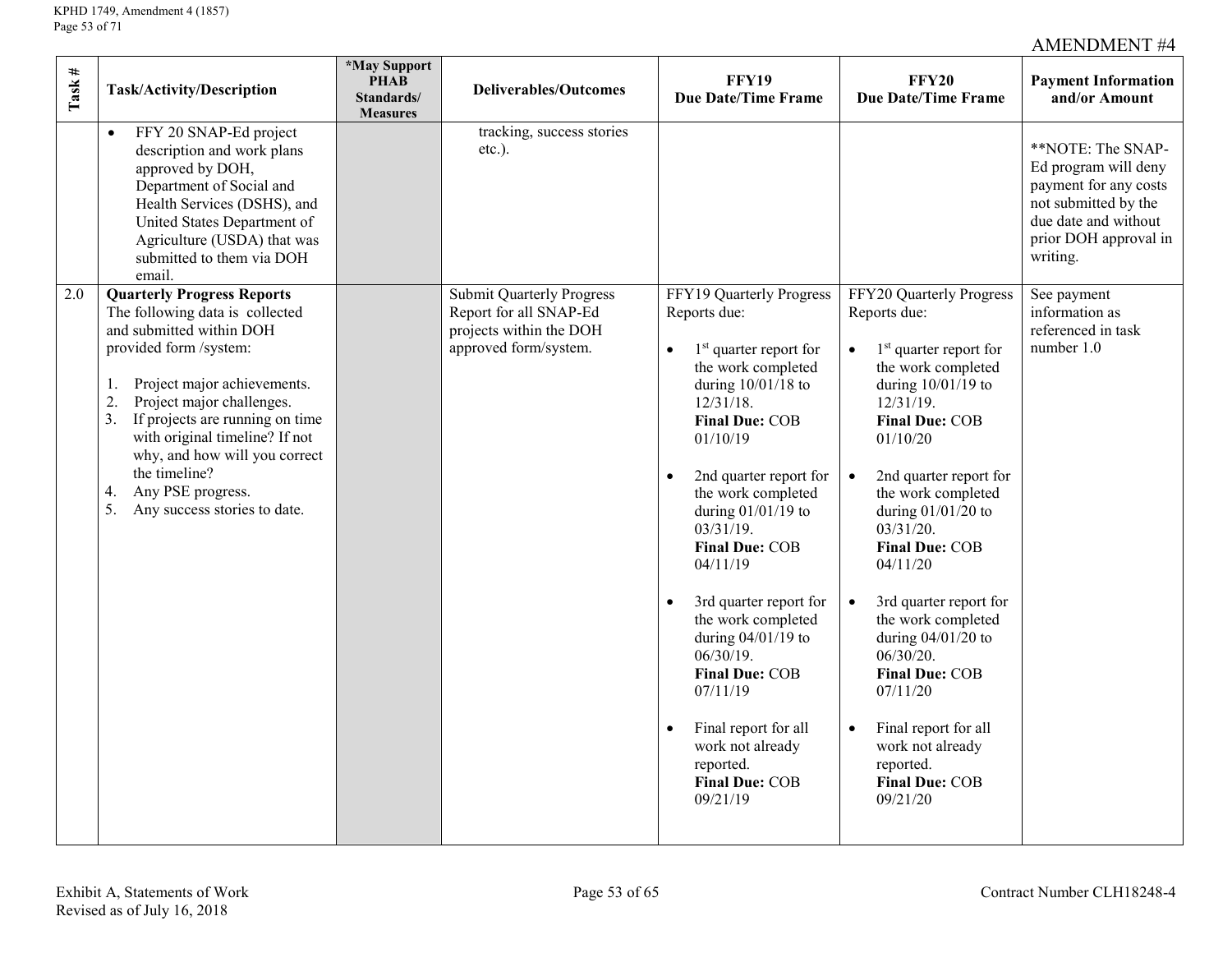| $\rm{Task}$ # | Task/Activity/Description                                                                                                                                                                                                                                                                                                                                                                                                                                                                                                                                                                                                                                                                                                                                                                                                                                                                     | <i><b>*May Support</b></i><br><b>PHAB</b><br>Standards/<br><b>Measures</b> | <b>Deliverables/Outcomes</b>                                                                                                                                                                                                                                                                                                                                                                                                        | <b>FFY19</b><br><b>Due Date/Time Frame</b>                                                                                                                                                                                                                                 | <b>FFY20</b><br><b>Due Date/Time Frame</b>                                                                                                                                                                                                                                        | <b>Payment Information</b><br>and/or Amount                       |
|---------------|-----------------------------------------------------------------------------------------------------------------------------------------------------------------------------------------------------------------------------------------------------------------------------------------------------------------------------------------------------------------------------------------------------------------------------------------------------------------------------------------------------------------------------------------------------------------------------------------------------------------------------------------------------------------------------------------------------------------------------------------------------------------------------------------------------------------------------------------------------------------------------------------------|----------------------------------------------------------------------------|-------------------------------------------------------------------------------------------------------------------------------------------------------------------------------------------------------------------------------------------------------------------------------------------------------------------------------------------------------------------------------------------------------------------------------------|----------------------------------------------------------------------------------------------------------------------------------------------------------------------------------------------------------------------------------------------------------------------------|-----------------------------------------------------------------------------------------------------------------------------------------------------------------------------------------------------------------------------------------------------------------------------------|-------------------------------------------------------------------|
| 2.1           | <b>Education and Administrative</b><br><b>Reporting System (EARS) Data</b><br>and Reports<br>EARS data is required for each<br>project and in order to count clients<br>toward unduplicated direct reach.<br>Required entry for the PEARS<br>database includes, but is not<br>limited to:<br>Unduplicated number of<br>$\bullet$<br>clients served per project.<br># unduplicated clients<br>$\bullet$<br>served per project based on<br>the following:<br>Race/ethnicity<br>$\circ$<br>Gender<br>$\circ$<br>Age<br>$\circ$<br>% SNAP eligible per site<br>Setting type – school,<br>church etc.<br>Top key messages<br>delivered per project.<br>$#$ partners<br>Partnership sectors<br>This information is collected<br>through the following modules in<br>PEARS: Program Activity (direct<br>education), Indirect Activity<br>(indirect intervention channels),<br>PSE, and Partnerships. |                                                                            | Submit EARS data for all<br>$project(s)$ .<br>LHJs are required to collect and<br>submit EARS data<br>electronically or within a<br>template provided by DOH.<br>Direct education and completed<br>activities should be reported in<br>real time. <b>Real time</b> = As you<br>provide services and no later<br>than one week after data is<br>collected.<br>PSE and partnerships (new or<br>updates) may be reported<br>quarterly. | FFY19 data should be<br>collected in real time and<br>submitted to the state<br>office by the following<br>dates:<br>EARS data collected<br>$\bullet$<br>10/01/18 to 09/13/19.<br>Due: In real time<br>and no later than one<br>$(1)$ week after<br>services are provided. | FFY20 data should be<br>collected in real time and<br>submitted to the state<br>office by the following<br>dates:<br><b>EARS</b> data collected<br>$\bullet$<br>10/01/19 to 09/13/20.<br>Due: In real time<br>and no later than one<br>$(1)$ week after<br>services are provided. | See payment<br>information as<br>referenced in task<br>number 1.0 |
| 2.2           | <b>Evaluation Data and Reports</b><br>The following evaluation activities<br>and information is required for all<br>projects based on your approved<br>project/plan<br>Formative<br>$\bullet$<br>Process<br><b>PSE</b><br>Outcome<br>$\bullet$                                                                                                                                                                                                                                                                                                                                                                                                                                                                                                                                                                                                                                                |                                                                            | Collect and report any<br>6.<br>formative and process data<br>completed based on<br>approved project plan.<br>Submit PSE progress and<br>7.<br>outcomes based on<br>approved project plan.                                                                                                                                                                                                                                          | 1-4. Due: At minimum<br>quarterly.<br>$\bullet$ 1st quarter<br>report due by<br>01/10/19<br>• 2nd quarter due<br>by 04/11/19<br>• 3rd quarter due<br>by 07/11/19                                                                                                           | 1-4. Due: At minimum<br>quarterly.<br>$\bullet$ 1st quarter<br>report due by<br>01/10/20<br>• 2nd quarter due<br>by 04/11/20<br>• 3rd quarter due<br>by 07/11/20                                                                                                                  | See payment<br>information as<br>referenced in task<br>number 1.0 |
|               | Page 54 of 65<br>Contract Number CLH18248-4<br>Exhibit A, Statements of Work<br>Revised as of July 16, 2018                                                                                                                                                                                                                                                                                                                                                                                                                                                                                                                                                                                                                                                                                                                                                                                   |                                                                            |                                                                                                                                                                                                                                                                                                                                                                                                                                     |                                                                                                                                                                                                                                                                            |                                                                                                                                                                                                                                                                                   |                                                                   |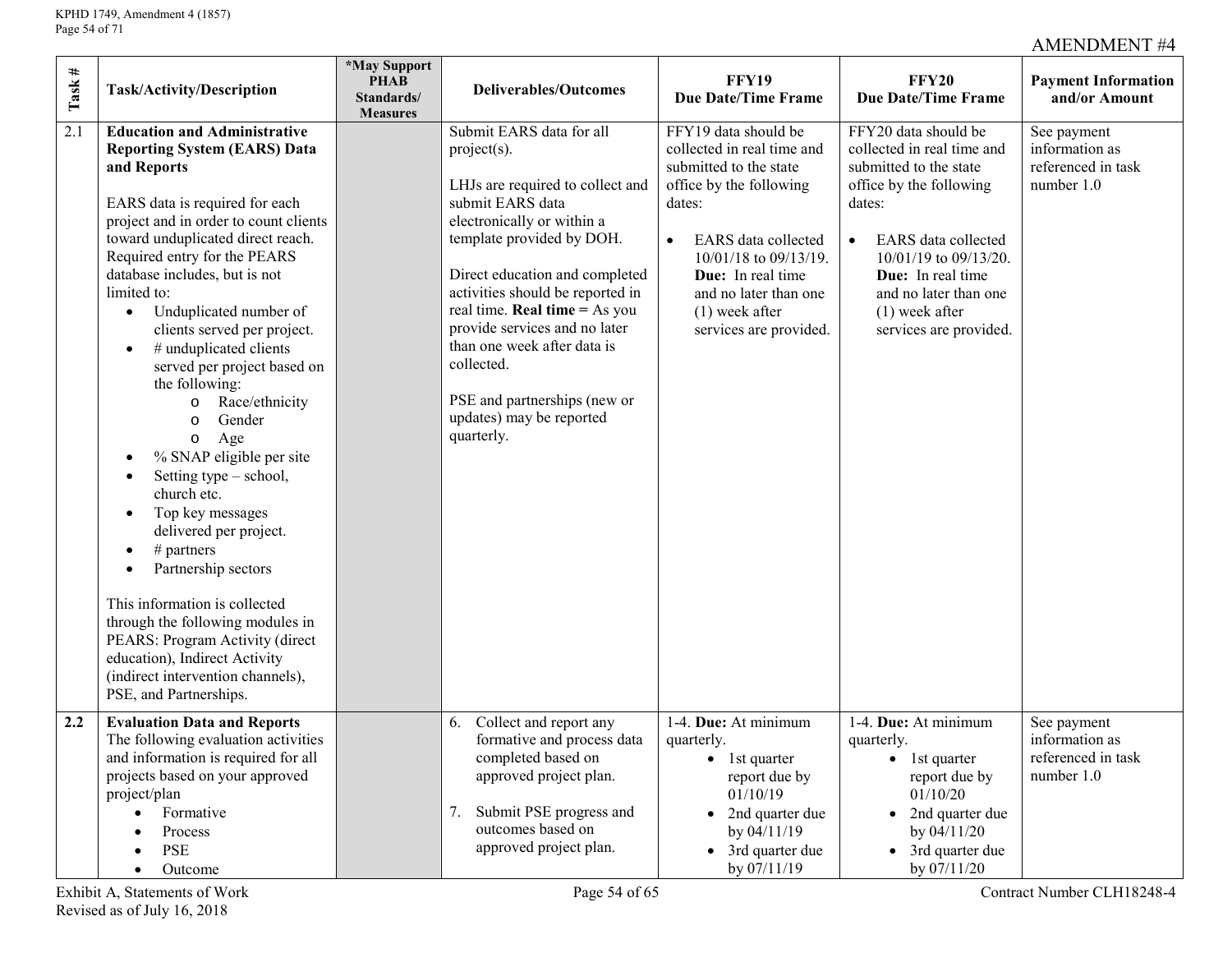| $\rm{Task}$ # | Task/Activity/Description                                                                                                                                                                                                                                                                                 | *May Support<br><b>PHAB</b><br>Standards/<br><b>Measures</b> | <b>Deliverables/Outcomes</b>                                                                                                                                                                                                                                                             | <b>FFY19</b><br><b>Due Date/Time Frame</b>                                                                                                                                                                                                                                                                                             | <b>FFY20</b><br><b>Due Date/Time Frame</b>                                                                                                                                                                                                                                                                                                 | <b>Payment Information</b><br>and/or Amount                       |  |
|---------------|-----------------------------------------------------------------------------------------------------------------------------------------------------------------------------------------------------------------------------------------------------------------------------------------------------------|--------------------------------------------------------------|------------------------------------------------------------------------------------------------------------------------------------------------------------------------------------------------------------------------------------------------------------------------------------------|----------------------------------------------------------------------------------------------------------------------------------------------------------------------------------------------------------------------------------------------------------------------------------------------------------------------------------------|--------------------------------------------------------------------------------------------------------------------------------------------------------------------------------------------------------------------------------------------------------------------------------------------------------------------------------------------|-------------------------------------------------------------------|--|
|               | Qualitative<br>$\bullet$<br>Please Note: the deliverables may<br>change based on state evaluation<br>team requirements.                                                                                                                                                                                   |                                                              | 8.<br>Capture and submit<br>qualitative (success stories,<br>pictures, etc.) information<br>in PEARS per your<br>approved work plan.<br>Submit a required release<br>9.<br>for all photos submitted.<br>10. Conduct and submit/mail<br>pretest surveys for each<br>project class series. | • Final report for<br>all other work<br>due 09/21/19<br>5-6. Due: Monthly<br>No later than 30 days<br>after the end of the                                                                                                                                                                                                             | • Final report for<br>all other work<br>due 09/21/20<br>5-6. Due: Monthly<br>No later than 30 days<br>after the end of the                                                                                                                                                                                                                 |                                                                   |  |
|               |                                                                                                                                                                                                                                                                                                           |                                                              | 11. Conduct and submit/mail<br>posttest surveys for each<br>project class series.                                                                                                                                                                                                        | previous month. (E.g.<br>October pre and post<br>surveys submitted no later<br>than November 30 and so<br>$on$ ).                                                                                                                                                                                                                      | previous month. (E.g.<br>October pre and post<br>surveys submitted no later<br>than November 30 and so<br>$on$ ).                                                                                                                                                                                                                          |                                                                   |  |
| 3.0           | <b>Civil Rights</b><br>All staff must be trained each fiscal<br>year in civil rights.<br>*See special requirements section-<br>civil rights                                                                                                                                                               |                                                              | Submit documentation showing<br>Civil Rights training was<br>completed for all SNAP-Ed<br>paid staff. Documentation must<br>include:<br>Training and source<br>Who attended<br>Date completed                                                                                            | Due: 12/31/19                                                                                                                                                                                                                                                                                                                          | Due: 12/31/20                                                                                                                                                                                                                                                                                                                              | See payment<br>information as<br>referenced in task<br>number 1.0 |  |
| 3.1           | <b>Other Agency Training</b><br>The following trainings are<br>required for all agencies:<br>Fiscal – fiscal lead,<br>coordinator, and any staff<br>who will purchase items for<br>the SNAP-Ed program.<br>Data collection and<br>reporting – coordinator and<br>program staff who are<br>reporting data. |                                                              | Fiscal and Data reporting<br>training completed.                                                                                                                                                                                                                                         | Due: New staff trained<br>within 30 days of starting<br>SNAP-Ed activities and<br>again at least once every<br>five years.<br>If the data collection<br>system changes in FFY19<br>every staff member<br>entering data into the<br>electronic system will be<br>required to take training<br>on new expectations or<br>system changes. | Due: New staff trained<br>within 30 days of starting<br>SNAP-Ed activities and<br>again at least once every<br>five years.<br>If the data collection<br>system changes in FFY20<br>every staff member<br>entering data into the<br>electronic system will be<br>required to take training<br>on any new expectations<br>or system changes. | See payment<br>information as<br>referenced in task<br>number 1.0 |  |
|               | Contract Number CLH18248-4<br>Exhibit A, Statements of Work<br>Page 55 of 65<br>Revised as of July 16, 2018                                                                                                                                                                                               |                                                              |                                                                                                                                                                                                                                                                                          |                                                                                                                                                                                                                                                                                                                                        |                                                                                                                                                                                                                                                                                                                                            |                                                                   |  |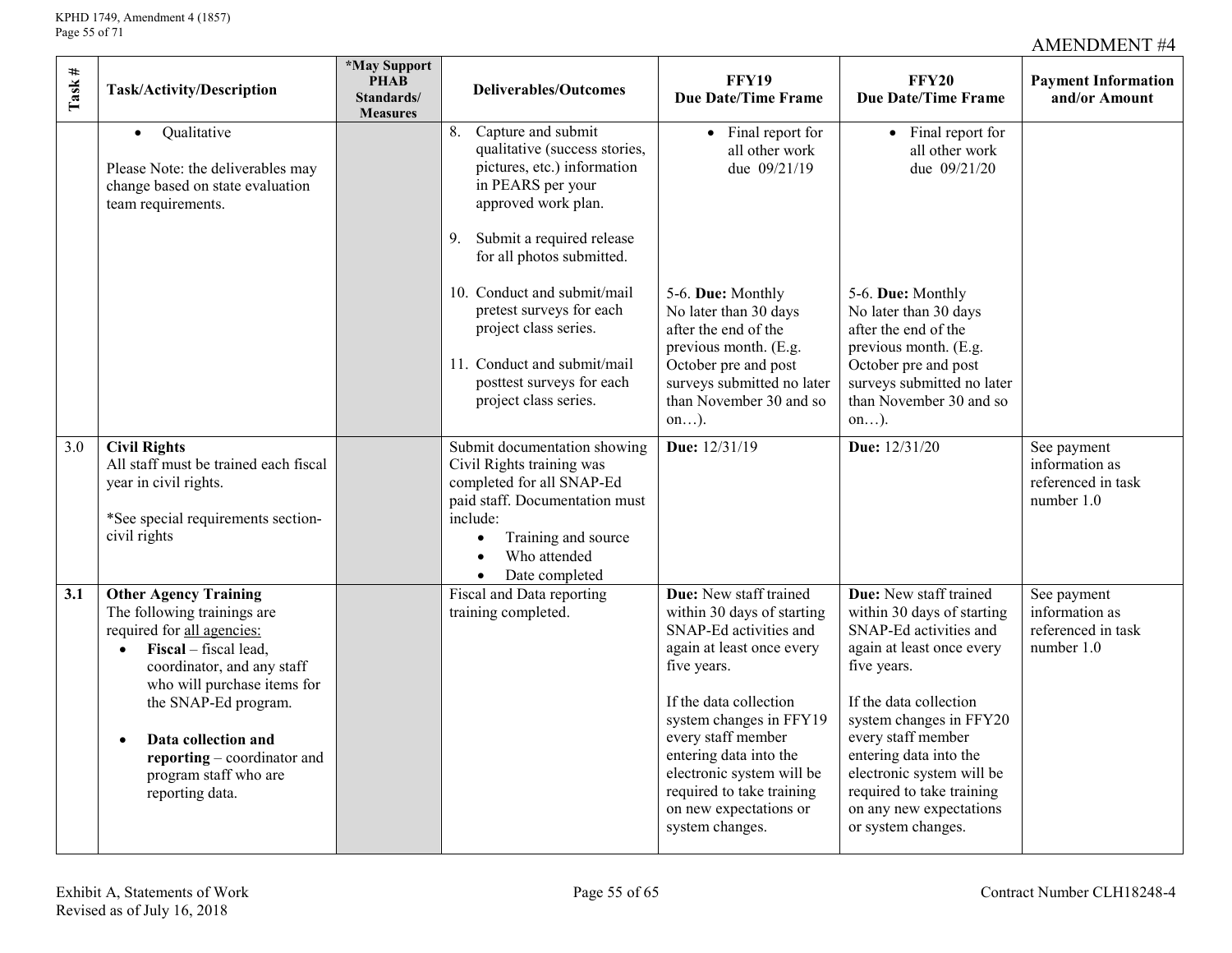| $_{\rm \#}$<br>Task<br>Task/Activity/Description                                                                                                                                                                                                                                                                                                            | <i><b>*May Support</b></i><br><b>PHAB</b><br>Standards/<br><b>Measures</b> | <b>Deliverables/Outcomes</b>                                                                                                                                                                                                                                                                                                                                                                  | <b>FFY19</b><br><b>Due Date/Time Frame</b>                                                                                                                                                                                                                                                                                                                                                                                                                                                                                                                                                                                              | <b>FFY20</b><br><b>Due Date/Time Frame</b>                                                                                                                                                                                                                                                                                                                                                                                                                                                                                                                                                                                         | <b>Payment Information</b><br>and/or Amount                       |
|-------------------------------------------------------------------------------------------------------------------------------------------------------------------------------------------------------------------------------------------------------------------------------------------------------------------------------------------------------------|----------------------------------------------------------------------------|-----------------------------------------------------------------------------------------------------------------------------------------------------------------------------------------------------------------------------------------------------------------------------------------------------------------------------------------------------------------------------------------------|-----------------------------------------------------------------------------------------------------------------------------------------------------------------------------------------------------------------------------------------------------------------------------------------------------------------------------------------------------------------------------------------------------------------------------------------------------------------------------------------------------------------------------------------------------------------------------------------------------------------------------------------|------------------------------------------------------------------------------------------------------------------------------------------------------------------------------------------------------------------------------------------------------------------------------------------------------------------------------------------------------------------------------------------------------------------------------------------------------------------------------------------------------------------------------------------------------------------------------------------------------------------------------------|-------------------------------------------------------------------|
| 4.0<br><b>SNAP-Ed Inventory List</b><br>Keep an up-to-date inventory list<br>that includes all non-capital<br>equipment, purchased curriculum,<br>and other SNAP-Ed paid items that<br>are not disposable. This list should<br>include items purchased in prior<br>fiscal years and be updated yearly.<br>*See special requirements section-<br>monitoring. |                                                                            | SNAP-Ed inventory list                                                                                                                                                                                                                                                                                                                                                                        | Due: Yearly, at the time<br>of a fiscal monitoring<br>and/or site visit. It can<br>also be requested when<br>deemed necessary.                                                                                                                                                                                                                                                                                                                                                                                                                                                                                                          | Due: Yearly, at the time<br>of a fiscal monitoring<br>and/or site visit. It can<br>also be requested when<br>deemed necessary.                                                                                                                                                                                                                                                                                                                                                                                                                                                                                                     | See payment<br>information as<br>referenced in task<br>number 1.0 |
| <b>SNAP-Ed A19 Invoices</b><br>5.0<br>Use the A19-1A specific to the<br>DOH SNAP-Ed program. This<br>document will be sent to all LHJs<br>prior to October 16 <sup>th</sup> based on the<br>current fiscal year.                                                                                                                                            |                                                                            | Submit SNAP-Ed A19 invoices<br>and detailed ledger supporting<br>the costs to be reviewed by<br>SNAP-Ed program before<br>approval of payment.<br>Documentation of all costs<br>incurred shall be accompanied<br>by an agency financial system<br>report. If your agency does not<br>have a financial reporting<br>system you must check with the<br>SNAP-Ed program for further<br>guidance. | Due: Monthly - Submit<br>invoices to DOH no later<br>than 30 days after the end<br>of the preceding month.<br>(E.g. October A19 invoice<br>submitted no later than<br>November 30 and so<br>$on$ ).<br>Final invoice is due<br>October 30, 2019<br><b>Or</b><br>*If pre-approved in<br>writing by contract<br>manager, LHJ can submit<br>invoices every two (2)<br>months. Invoices must be<br>received by DOH no later<br>than dates listed below:<br>o Oct and Nov<br>due: 12/29/18<br>o Dec and Jan<br>due: 02/28/19<br>Feb and Mar<br>$\circ$<br>due: 04/30/19<br>Apr and May<br>$\circ$<br>due: 06/29/19<br>Jun and Jul<br>$\circ$ | Due: Monthly - Submit<br>invoices to DOH no later<br>than 30 days after the end<br>of the preceding month.<br>(E.g. October A19 invoice<br>submitted no later than<br>November 30 and so<br>on<br>Final invoice is due<br>October 30, 2020<br><b>Or</b><br>*If pre-approved in<br>writing by contract<br>manager, LHJ can submit<br>invoices every two (2)<br>months. Invoices must be<br>received by DOH no later<br>than dates listed below:<br>o Oct and Nov<br>due: 12/29/19<br>o Dec and Jan<br>due: 02/28/20<br>Feb and Mar<br>$\circ$<br>due: 04/30/20<br>Apr and May<br>$\circ$<br>due: 06/29/20<br>Jun and Jul<br>$\circ$ | See payment<br>information as<br>referenced in task<br>number 1.0 |
| Exhibit A, Statements of Work<br>Revised as of July 16, 2018                                                                                                                                                                                                                                                                                                |                                                                            | Page 56 of 65                                                                                                                                                                                                                                                                                                                                                                                 |                                                                                                                                                                                                                                                                                                                                                                                                                                                                                                                                                                                                                                         |                                                                                                                                                                                                                                                                                                                                                                                                                                                                                                                                                                                                                                    | Contract Number CLH18248-4                                        |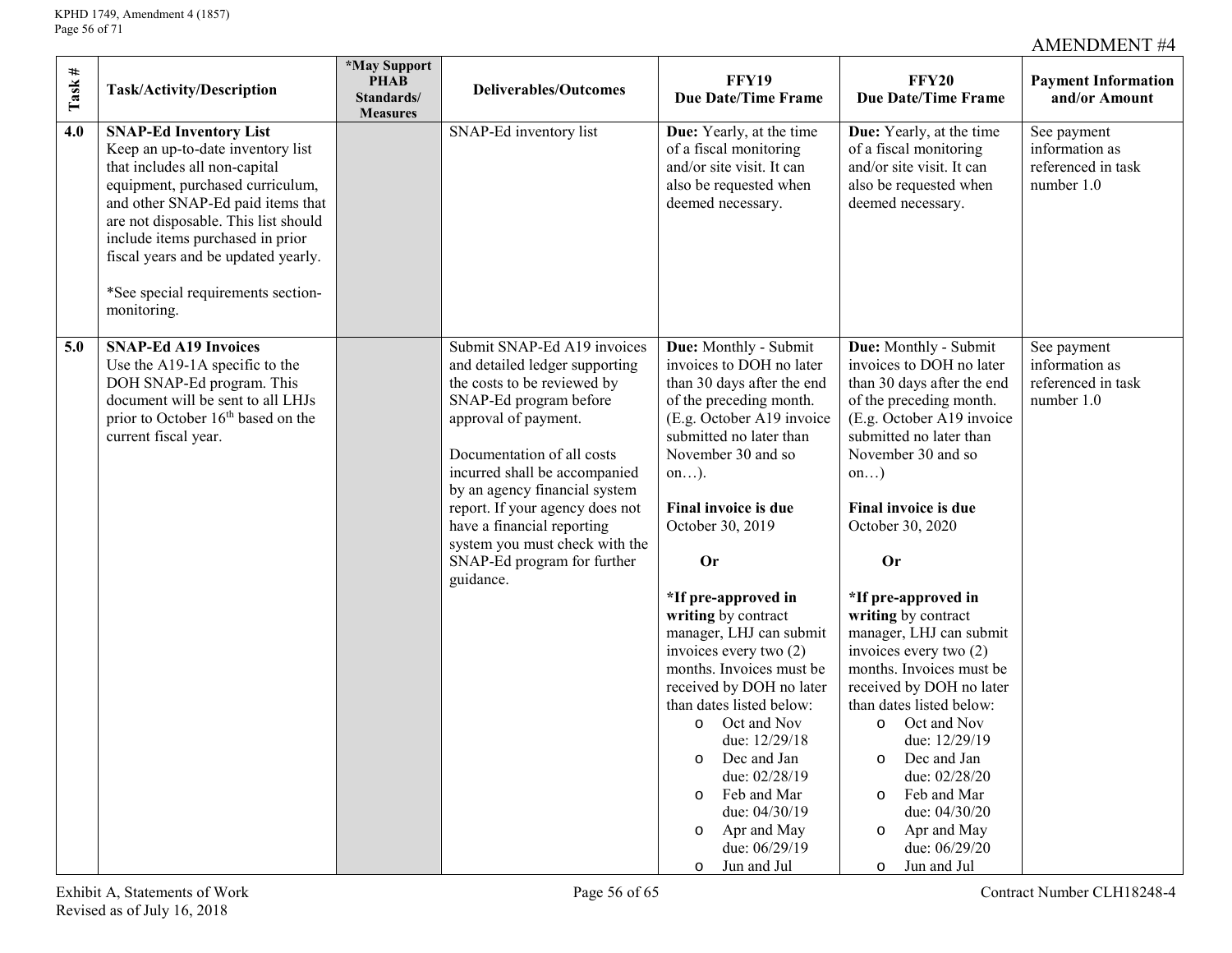| $\rm{Task}$ # | Task/Activity/Description                                                                                                                                                                                                                                                                                                                                                                                                                                                                                                                                                                                                                                                                                                                                                                                                                                                                                                                                                                                                                                                                                                                                                                                                                                                                                                                                                                                                                                                                                                                                                                                                                                                                                                                                                                                                                                                                                                                                                                                                                                                                                                                                                                                                                                                                                                                                                                                                                                                                                                                                                                                                                                                                                                                                                                                                                                                                                                                                                                                                                                                                                                                                                                                                                             | *May Support<br><b>PHAB</b><br>Standards/<br><b>Measures</b> | <b>Deliverables/Outcomes</b> | <b>FFY19</b><br><b>Due Date/Time Frame</b>                | <b>FFY20</b><br><b>Due Date/Time Frame</b>                | <b>Payment Information</b><br>and/or Amount |
|---------------|-------------------------------------------------------------------------------------------------------------------------------------------------------------------------------------------------------------------------------------------------------------------------------------------------------------------------------------------------------------------------------------------------------------------------------------------------------------------------------------------------------------------------------------------------------------------------------------------------------------------------------------------------------------------------------------------------------------------------------------------------------------------------------------------------------------------------------------------------------------------------------------------------------------------------------------------------------------------------------------------------------------------------------------------------------------------------------------------------------------------------------------------------------------------------------------------------------------------------------------------------------------------------------------------------------------------------------------------------------------------------------------------------------------------------------------------------------------------------------------------------------------------------------------------------------------------------------------------------------------------------------------------------------------------------------------------------------------------------------------------------------------------------------------------------------------------------------------------------------------------------------------------------------------------------------------------------------------------------------------------------------------------------------------------------------------------------------------------------------------------------------------------------------------------------------------------------------------------------------------------------------------------------------------------------------------------------------------------------------------------------------------------------------------------------------------------------------------------------------------------------------------------------------------------------------------------------------------------------------------------------------------------------------------------------------------------------------------------------------------------------------------------------------------------------------------------------------------------------------------------------------------------------------------------------------------------------------------------------------------------------------------------------------------------------------------------------------------------------------------------------------------------------------------------------------------------------------------------------------------------------------|--------------------------------------------------------------|------------------------------|-----------------------------------------------------------|-----------------------------------------------------------|---------------------------------------------|
|               |                                                                                                                                                                                                                                                                                                                                                                                                                                                                                                                                                                                                                                                                                                                                                                                                                                                                                                                                                                                                                                                                                                                                                                                                                                                                                                                                                                                                                                                                                                                                                                                                                                                                                                                                                                                                                                                                                                                                                                                                                                                                                                                                                                                                                                                                                                                                                                                                                                                                                                                                                                                                                                                                                                                                                                                                                                                                                                                                                                                                                                                                                                                                                                                                                                                       |                                                              |                              | due: 08/31/19<br>Aug and Sept<br>$\circ$<br>due: 10/30/19 | due: 08/31/20<br>Aug and Sept<br>$\circ$<br>due: 10/30/20 |                                             |
|               | *For Information Only:<br>Funding is not tied to the revised Standards/Measures listed here. This information may be helpful in discussions of how program activities might contribute to meeting a<br>Standard/Measure. More detail on these and/or other Public Health Accreditation Board (PHAB) Standards/Measures that may apply can be found at:<br>http://www.phaboard.org/wp-content/uploads/PHAB-Standards-and-Measures-Version-1.0.pdf<br><b>Special Requirements</b><br><b>Federal Funding Accountability and Transparency Act (FFATA)</b><br>This statement of work is supported by federal funds that require compliance with the Federal Funding Accountability and Transparency Act (FFATA or the Transparency Act).<br>The purpose of the Transparency Act is to make information available online so the public can see how the federal funds are spent.<br>To comply with this act and be eligible to perform the activities in this statement of work, the contractor must have a Data Universal Numbering System (DUNS®) number.<br>Information about the contractor and this statement of work will be made available on USAS pending gov by DOH as required by P.L. 109-282.<br>*Program Specific Requirements/Narrative<br><b>Staff Requirements</b><br>Upon request by DOH, contractor must demonstrate that SNAP-Ed staff meet requirements appropriate to their positions including but not limited to: background checks, food<br>handlers' permits, qualifications, and training required by DOH.<br><b>SNAP-Ed Assurances:</b> The following assurances must be followed (see program Guidance<br>https://snaped.fns.usda.gov/national-snap-ed/snap-ed-plan-guidance-and-templates)<br>The LHJ is fiscally responsible for activities funded with Supplemental Nutrition Assistance Program Education funds and is liable for repayment of unallowable costs.<br>Efforts are made to target SNAP-Ed to the SNAP-Ed target audience.<br>Only expanded or additional coverage of those activities funded under the Expanded Food and Nutrition Education Program (EFNEP) may be claimed under the<br>SNAP-Ed grant. Approved activities are those designed to expand the State's current EFNEP coverage in order to serve additional SNAP-Ed targeted individuals. In no<br>case may activities funded under the EFNEP grant be included in the budget for SNAP-Ed.<br>Contracts are procured through competitive bid procedures governed by State procurement regulations.<br>Program activities are conducted in compliance with all applicable Federal laws, rules, and regulations including Civil Rights and OMB regulations governing cost issues.<br>Program activities do not supplant existing nutrition education and obesity prevention programs, and where operating in conjunction with existing programs, enhance as<br>well as supplement them. This applies to all activities and costs under the Federal budget.<br>Program activities are reasonable and necessary to accomplish SNAP-Ed objectives and goals.<br>All materials developed with SNAP- Ed funds include the appropriate USDA non-discrimination statement and credit SNAP as a funding source in standard font that is<br>easily readable. |                                                              |                              |                                                           |                                                           |                                             |
|               | Exhibit A, Statements of Work<br>Revised as of July 16, 2018                                                                                                                                                                                                                                                                                                                                                                                                                                                                                                                                                                                                                                                                                                                                                                                                                                                                                                                                                                                                                                                                                                                                                                                                                                                                                                                                                                                                                                                                                                                                                                                                                                                                                                                                                                                                                                                                                                                                                                                                                                                                                                                                                                                                                                                                                                                                                                                                                                                                                                                                                                                                                                                                                                                                                                                                                                                                                                                                                                                                                                                                                                                                                                                          |                                                              | Page 57 of 65                |                                                           |                                                           | Contract Number CLH18248-4                  |

#### **\*For Information Only:**

#### **Special Requirements**

#### **Federal Funding Accountability and Transparency Act (FFATA)**

#### **\*Program Specific Requirements/Narrative**

#### **Staff Requirements**

#### **SNAP-Ed Assurances:** The following assurances must be followed (see program Guidance

- The LHJ is fiscally responsible for activities funded with Supplemental Nutrition Assistance Program Education funds and is liable for repayment of unallowable costs.
- Efforts are made to target SNAP-Ed to the SNAP-Ed target audience.
- Only expanded or additional coverage of those activities funded under the Expanded Food and Nutrition Education Program (EFNEP) may be claimed under the SNAP-Ed grant. Approved activities are those designed to expand the State's current EFNEP coverage in order to serve additional SNAP-Ed targeted individuals. In no case may activities funded under the EFNEP grant be included in the budget for SNAP-Ed.
- Contracts are procured through competitive bid procedures governed by State procurement regulations.
- Program activities are conducted in compliance with all applicable Federal laws, rules, and regulations including Civil Rights and OMB regulations governing cost issues.
- Program activities do not supplant existing nutrition education and obesity prevention programs, and where operating in conjunction with existing programs, enhance as well as supplement them. This applies to all activities and costs under the Federal budget.
- Program activities are reasonable and necessary to accomplish SNAP-Ed objectives and goals.
- All materials developed with SNAP- Ed funds include the appropriate USDA non-discrimination statement and credit SNAP as a funding source in standard font that is easily readable.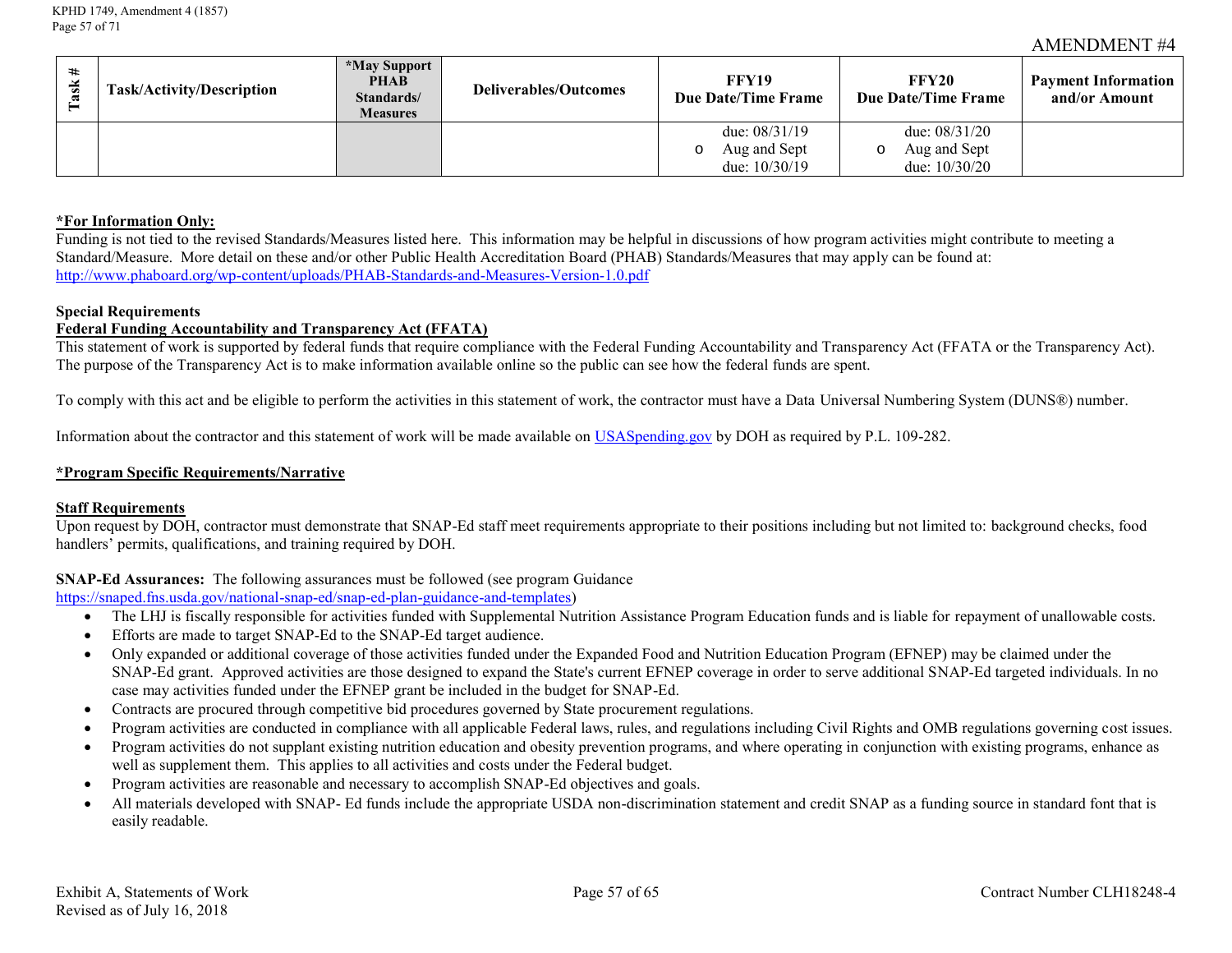#### **Audits**

The LHJ must make State financial and program audits or reviews conducted by other entities available to the DOH, DSHS, USDA, or its designee.

#### **Monitoring Expectations**

The LHJ's premises and records will be made available upon request to DOH, DSHS, and USDA staff for the purposes of observing program activities and reviewing for program and fiscal compliance. All non-capital equipment and reusable educational materials should be tracked in an inventory list and available for review upon request.

#### **Curriculum Requirements**

Agencies are expected to communicate with, respond to, and comply with all state curriculum team requests, sites visits, approved curriculum list, training and curriculum fidelity findings.

Any curriculum modifications should be developed and executed based on the most current curriculum modification guidance. Local Agencies must consult their DOH contract manager as directed.<https://s3.wp.wsu.edu/uploads/sites/2090/2017/01/Guidance-for-Curriculum-Modification-FFY2018-Modified-10.9.17-PDF.pdf>

#### **Indirect Rate/Allocation Plan**

All indirect rate/allocation plans must be submitted and preapproved by the DOH grants office and the DOH SNAP-Ed program. The LHJ is responsible for ensuring that indirect costs included in the LHJ's SNAP-Ed plan are supported by an indirect rate and/or cost allocation plan approved by the appropriate agency. The LHJ cannot bill indirect costs that are determined to be unacceptable and will be disallowed.

**Annual Civil Rights Training Requirement** (see FNS Instruction Number 113-1 Chapter XI )<http://www.fns.usda.gov/sites/default/files/113-1.pdf>"Training is required so that people involved in all levels of administration of programs that receive Federal financial assistance understand civil rights related laws, regulations, procedures, and directives. Local agencies are responsible for training their subrecipients, including 'frontline staff.' 'Frontline staff' who interact with program applicants or participants, and those persons who supervise 'frontline staff' must be provided civil rights training on an annual basis."

## **Records - Record Retention and Management-State Agency and All Sub-grantees 7CFR 272.2**

SNAP-Ed regulations require that all records be retained for six (6) years from fiscal closure. This requirement applies to fiscal records, program reports, and client information (pre/post surveys, demographics etc.). Supporting documentation may be kept at the sub-grantee level, but shall be available for review for six (6) years from the date of quarterly claim submittal. Any costs that cannot be substantiated by source documents will be disallowed as charges to SNAP-Ed.

## **Travel**

The LHJ is expected to comply with the Office of Financial Management's Travel Management Requirement and Restrictions as found in policy 10.10. <http://www.ofm.wa.gov/policy/10.htm>

## **Amendments**

Agencies should check with the DOH contract manager to know what kinds of changes they can make on their own and what changes require an amendment and pre-approval in writing. Agencies must submit a written amendment request to DOH, and receive written pre-approval from DOH, prior to making/implementing any changes within their project or budget. Any requests needing FNS approval must be submitted to DOH no later than April 1st of each fiscal year. If agencies are making smaller changes that do not require FNS approval, DOH can review those and make approvals on a case by case basis. All of these non FNS amendments should be submitted to DOH no later than July 16<sup>th</sup> of each fiscal year.

## **Overtime**

Staff overtime is not billable in the DOH SNAP-Ed program unless it has been reviewed and preapproved by the state DOH SNAP-Ed program in advance and was approved in writing.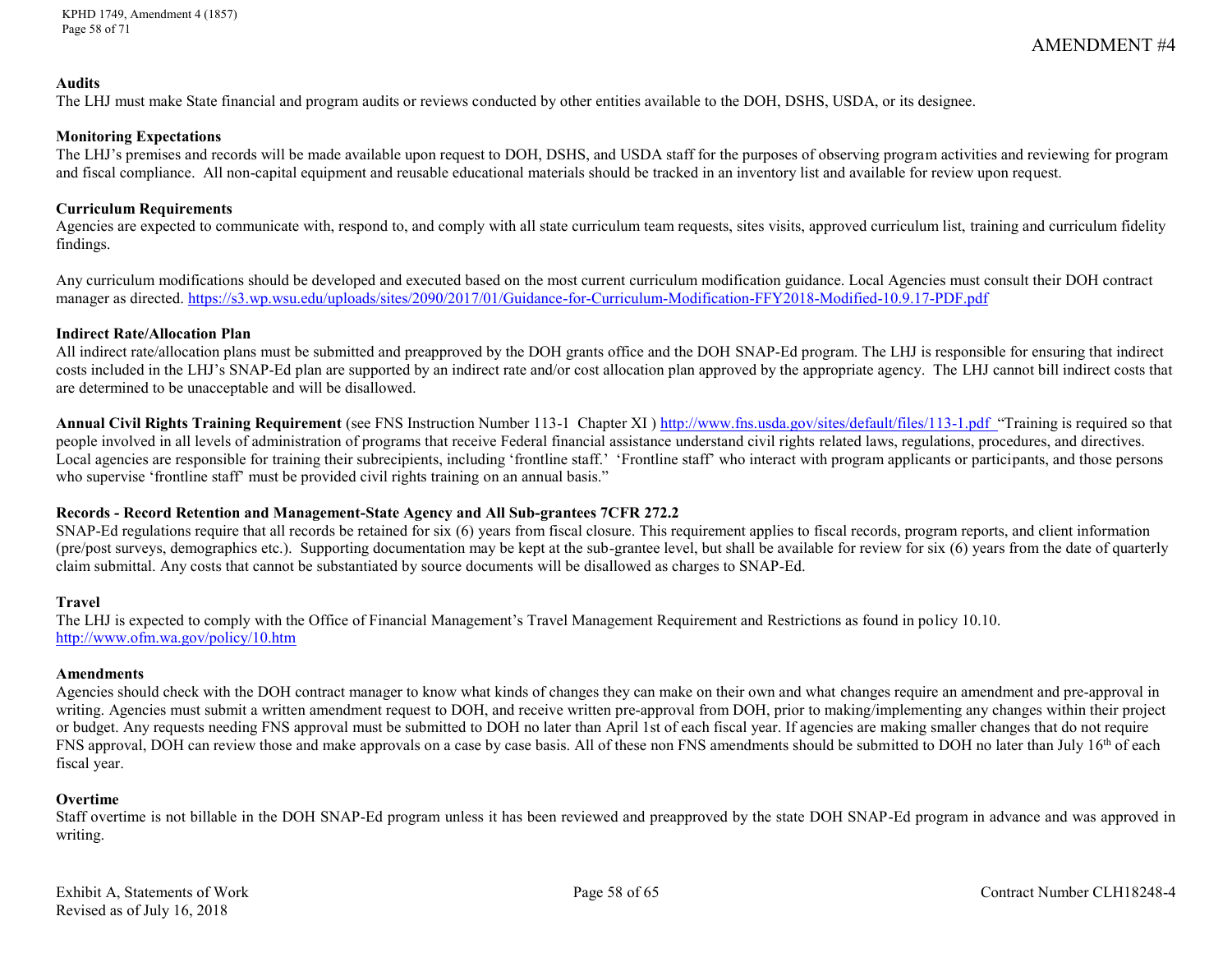KPHD 1749, Amendment 4 (1857) Page 59 of 71

#### **Special Funding Requirements**

Payment for deliverables as specified herein is dependent on receipt of funding from the USDA funding sources. In the event funding is not received, DOH is under no obligation to make payments for the deliverables as specified. If funding is reduced or limited in any way after the effective date of this contract and prior to normal completion DOH may terminate task(s), remove funds, or reallocate funds at DOH's discretion under new funding limitations and conditions. DOH will make payments only upon the receipt of the funding. DOH will notify the LHJ within seven (7) working days upon notice by the funding source of funding availability.

#### **Special Billing Requirements**

- 1. All invoices, billing, and reimbursements must be in compliance with all applicable Federal laws, rules, regulations including the current year SNAP-Ed Guidance and OMB circulars governing cost issues.
- 2. Total costs billed will not exceed the USDA-approved budget amount listed in the box below.
	- Bills must be for only SNAP-Ed specific activities, using a DOH A19-1A Invoice Voucher.
	- A SNAP-Ed specific A19-1A must be submitted to the agency's designated DOH SNAP-Ed staff member within 30 days of the last day of the month for which the work is being billed, OR
	- An agency may request pre-approval to bill every two (2) months instead, in which case, that agency is required to adhere to the billing due dates listed in Task 5 (see above)
- 3. In FFY19 and FFY20 the SNAP-Ed program will deny payment for any costs not submitted by the due date without prior approval. If for ANY reason the LHJ is unable to submit the SNAP-Ed A19-1A on the due date, the LHJ is required to submit a request for an exception to the DOH no later than seven (7) days prior to due date to the DOH SNAP-Ed program. The SNAP-Ed program reserves the right and responsibility to either approve or deny the request for an exception and will reply to the request.
- 4. Supporting documentation for each month must be submitted with each SNAP-Ed A19-1A.
	- At the very least this means a copy of an agency's financial expanded/detailed general ledger level report.
	- Additionally, all receipts, timecards and other supporting documentation, as noted by USDA, must be available upon request.
- 5. If an agency meets one of the criteria below, they will need to submit all SNAP-Ed backup documentation with each bill and this requirement will continue until further notice by DOH SNAP-Ed program.
	- All new SNAP-Ed contractors within their  $1<sup>st</sup>$  fiscal year.
	- Contractors with current fiscal findings.
	- Contractors who have not submitted adequate or accurate backup documentation within the last year.

| <b>BUDGET</b> |                   |  |  |  |
|---------------|-------------------|--|--|--|
| Source        | Amount            |  |  |  |
|               | \$83,000<br>302.' |  |  |  |

**DOH Program Contact DOH Fiscal Contact** Megan Harlan, SNAP-Ed Contract Manager Kim Henderson, Fiscal Analyst Department of Health<br>
PO Box 47886, Olympia, WA 98504-7886<br>
PO Box 47886, Olympia, WA 98504-7886 PO Box 47886, Olympia, WA 98504-7886<br>Megan.Harlan@doh.wa.gov / 360-236-3704

[Kim.Henderson@doh.wa.gov](mailto:Kim.Henderson@doh.wa.gov) / 360-236-3491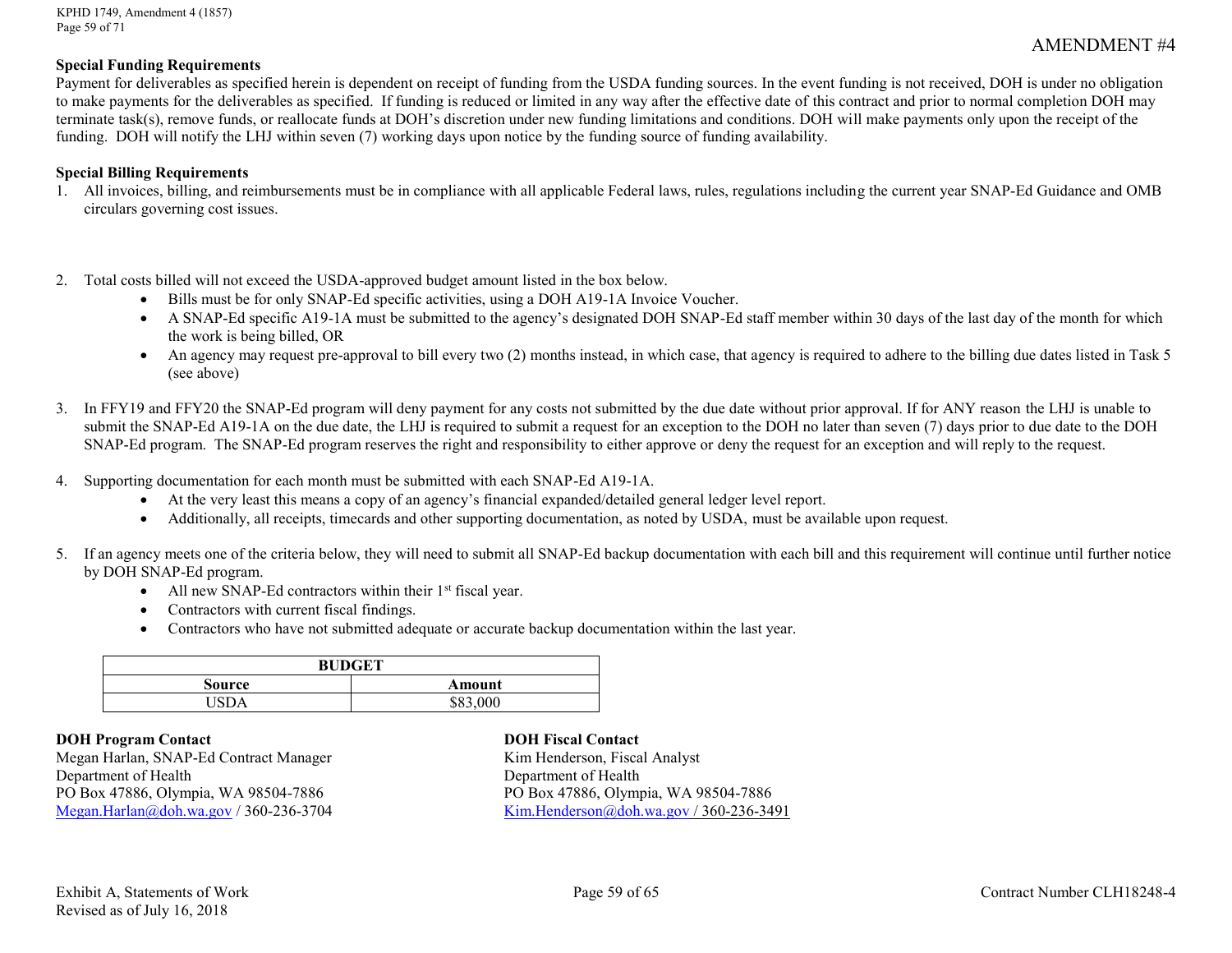### **Exhibit A Statement of Work Contract Term: 2018-2020**

#### <span id="page-59-0"></span>**DOH Program Name or Title:** Tobacco & Vapor Product Prevention & Control Program - Effective January 1, 2018

**Local Health Jurisdiction Name:** Kitsap Public Health District

**Contract Number:** CLH18248

**SOW Type:** <u>Revision</u> **Revision # (for this SOW)** 3

Period of Performance: January 1, 2018 through September 30, 2019

| <b>Funding Source</b>            | <b>Federal Compliance</b>            | Type of Payment           |
|----------------------------------|--------------------------------------|---------------------------|
| $\boxtimes$ Federal Subrecipient | (check if applicable)                | $\boxtimes$ Reimbursement |
| $\boxtimes$ State                | $\boxtimes$ FFATA (Transparency Act) | <b>Fixed Price</b>        |
| 1 Other                          | Research & Development               |                           |

**Statement of Work Purpose:** The purpose of this statement of work is to provide state and federal funding for tobacco and vapor product prevention and control activities

**Revision Purpose:** The purpose of this revision is to add the FFY18 PHBG Tobacco PPHF funding for the period 10/01/18 to 09/30/19, extend the period of peformance from June 30, 2019 to September 30, 2019, and revise deliverable due dates.

| <b>Chart of Accounts Program Name or Title</b> | CFDA#  | <b>BARS</b> | <b>Master</b> | <b>Funding Period</b> |                            | Current       | <b>Change</b>  | Total                |
|------------------------------------------------|--------|-------------|---------------|-----------------------|----------------------------|---------------|----------------|----------------------|
|                                                |        | Revenue     | Index         | (LHJ Use Only)        |                            | Consideration |                | <b>Consideration</b> |
|                                                |        | Code        | Code          |                       | <b>Start Date End Date</b> |               | Increase $(+)$ |                      |
| Youth Tobacco Vapor Products                   | N/A    | 334.04.93   | 77410880      | $01/01/18$   06/30/18 |                            | 21,144        |                | 21,144               |
| FFY17 PHBG Tobacco PPHF                        | 93.758 | 333.93.75   | 77410272      | 01/01/18              | 09/29/18                   | 29,034        |                | 29,034               |
| FFY18 Tobacco Prevention                       | 93.305 | 333.93.30   | 77410270      | 03/29/18              | 03/28/19                   | 11,012        |                | 11,012               |
| Youth Tobacco Vapor Products                   | N/A    | 334.04.93   | 77410880      | 07/01/18              | 06/30/19                   | 25.544        |                | 25,544               |
| SFY19 Marijauna Tobacco Edu                    | N/A    | 334.04.93   | 77420890      | 07/01/18              | 06/30/19                   | 7,501         |                | 7,501                |
| FFY18 PHBG Tobacco PPHF                        | 93.758 | 333.93.75   | 77410282      |                       | $10/01/18$   09/30/19      |               | 40,000         | 40,000               |
| <b>TOTALS</b>                                  |        |             |               |                       |                            | 94,235        | 40,000         | 134,235              |

| Task<br>Number | <b>Task/Activity/Description</b>                           | <i><b>*May Support PHAB</b></i><br><b>Standards/Measures</b> | Deliverables/Outcomes   | <b>Due Date/Time</b><br>Frame | <b>Payment Information</b><br>and/or Amount |
|----------------|------------------------------------------------------------|--------------------------------------------------------------|-------------------------|-------------------------------|---------------------------------------------|
|                | <b>Eliminate Exposure to Secondhand Smoke and</b>          |                                                              | Monthly reports must be | Нипе 30, 2019                 | Reimbursement for actual                    |
|                | <b>Electronic Cigarette/Vape Emissions</b>                 |                                                              | submitted to DOH on the | September 30, 2019            | expenditures, not to                        |
|                | Plan and implement activities within LHJ's                 |                                                              | $15th$ of every month.  |                               | exceed total funding                        |
|                | respective Accountable Community of Health (ACH)           |                                                              |                         |                               | consideration.                              |
|                | region addressing local vaping in public places            |                                                              |                         |                               |                                             |
|                | policies.                                                  |                                                              |                         |                               |                                             |
|                | Conduct outreach and provide technical assistance to<br>2. |                                                              |                         |                               |                                             |
|                | local agencies and organizations that are interested in    |                                                              |                         |                               |                                             |
|                | adopting voluntary smoke-free and vape-free campus         |                                                              |                         |                               |                                             |
|                | and/or organizational policies.                            |                                                              |                         |                               |                                             |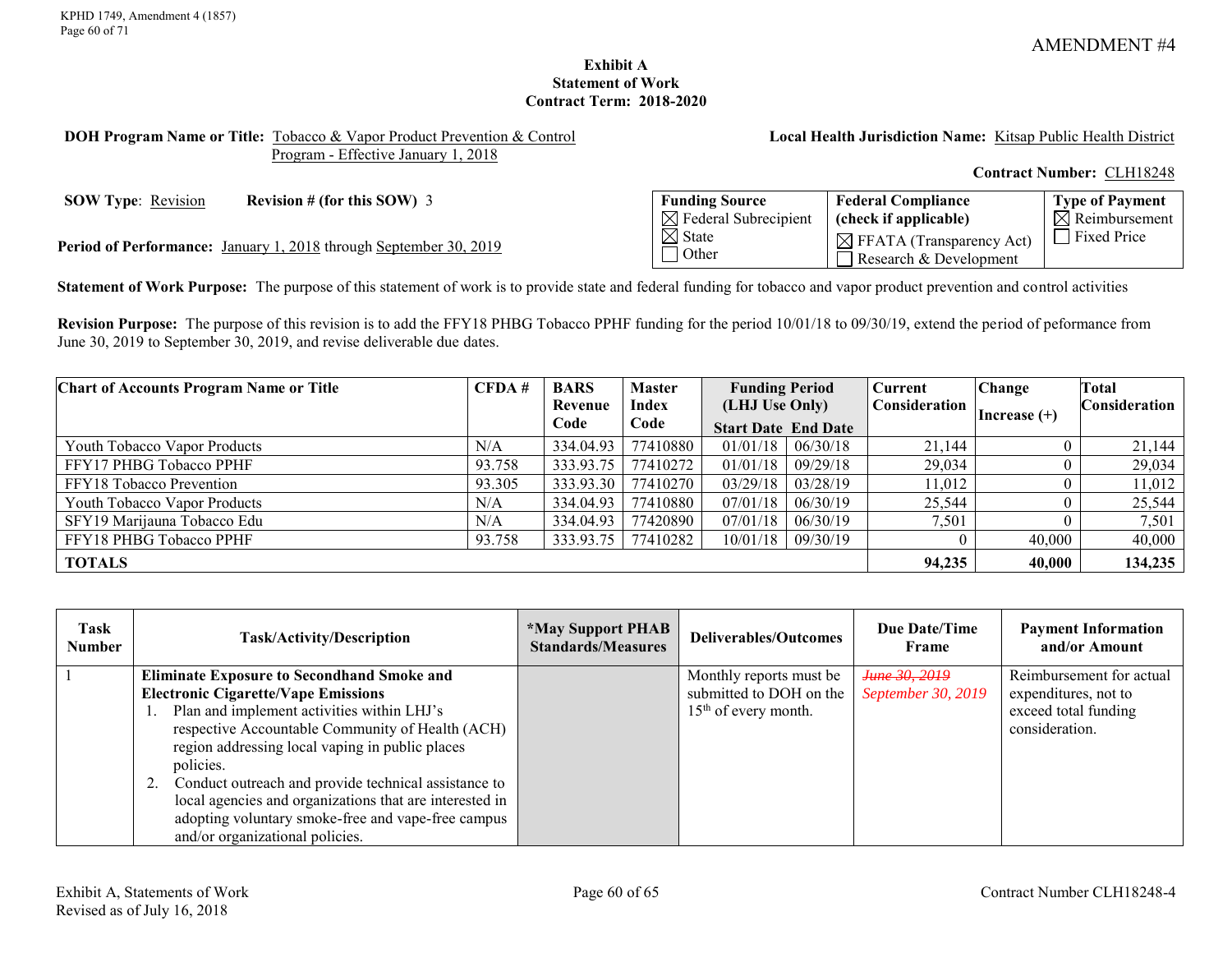| <b>Task</b><br><b>Number</b> | Task/Activity/Description                                                 | *May Support PHAB<br><b>Standards/Measures</b> | <b>Deliverables/Outcomes</b>                                | <b>Due Date/Time</b><br>Frame | <b>Payment Information</b><br>and/or Amount |
|------------------------------|---------------------------------------------------------------------------|------------------------------------------------|-------------------------------------------------------------|-------------------------------|---------------------------------------------|
| $\overline{2}$               | <b>Reduce Tobacco-Related Disparities</b>                                 |                                                | Monthly reports must be                                     | Hune 30, 2019                 | Reimbursement for actual                    |
|                              | In collaboration with priority population partners, educate               |                                                | submitted to DOH on the<br>15 <sup>th</sup> of every month. | September 30, 2019            | expenditures, not to                        |
|                              | stakeholders, community leaders, and decision-makers                      |                                                |                                                             |                               | exceed total funding<br>consideration       |
|                              | about tobacco-related disparities, evidence-based and                     |                                                |                                                             |                               |                                             |
|                              | promising interventions needed to address health equity,                  |                                                |                                                             |                               |                                             |
|                              | and local level policies and programs that can be designed                |                                                |                                                             |                               |                                             |
| $\mathfrak{Z}$               | to eliminate disparities.<br><b>Promote and Support Tobacco Cessation</b> |                                                |                                                             | June 30, 2019                 | Reimbursement for actual                    |
|                              | Share information about cessation resources,                              |                                                | Monthly reports must be<br>submitted to DOH on the          | September 30, 2019            | expenditures, not to                        |
|                              | including the WA State Quitline and smartphone                            |                                                | 15 <sup>th</sup> of every month.                            |                               | exceed total funding                        |
|                              | application as alternative or complementary                               |                                                |                                                             |                               | consideration.                              |
|                              | interventions, with payers and providers.                                 |                                                |                                                             |                               |                                             |
|                              | In collaboration with the DOH Tobacco and Vapor<br>2.                     |                                                |                                                             |                               |                                             |
|                              | Product Prevention and Control Program (TVPPCP),                          |                                                |                                                             |                               |                                             |
|                              | implement outreach and educational activities to                          |                                                |                                                             |                               |                                             |
|                              | increase the number of clinics and hospitals with                         |                                                |                                                             |                               |                                             |
|                              | tobacco dependence treatment embedded in the                              |                                                |                                                             |                               |                                             |
|                              | workflow/EHR, as well as the number of providers                          |                                                |                                                             |                               |                                             |
|                              | billing for cessation services and referring patients to                  |                                                |                                                             |                               |                                             |
|                              | the WA State Quitline and smartphone application.                         |                                                |                                                             |                               |                                             |
|                              | In collaboration with TVPPCP, incorporate 2018-<br>3 <sub>1</sub>         |                                                |                                                             |                               |                                             |
|                              | 2019 Centers for Disease Control and Prevention                           |                                                |                                                             |                               |                                             |
|                              | (CDC) TIPS campaign materials into agency social                          |                                                |                                                             |                               |                                             |
|                              | media content, and report communications and media                        |                                                |                                                             |                               |                                             |
|                              | efforts in a template provided by the TVPPCP as part                      |                                                |                                                             |                               |                                             |
|                              | of the monthly reporting requirement.                                     |                                                |                                                             |                               |                                             |
| $\overline{4}$               | <b>Prevent Initiation Among Youth and Young Adults</b>                    |                                                | Monthly reports must be                                     | June 30, 2019                 | Reimbursement for actual                    |
|                              | Educate and inform decision-makers, and stakeholders                      |                                                | submitted to DOH on the                                     | September 30, 2019            | expenditures, not to                        |
|                              | about evidence-based policies, systems and environmental                  |                                                | 15 <sup>th</sup> of every month.                            |                               | exceed total funding                        |
|                              | changes to prevent the initiation of tobacco and vapor                    |                                                |                                                             |                               | consideration.                              |
|                              | product use among youth and young adults.                                 |                                                |                                                             |                               |                                             |
| 5                            | <b>Decision-Maker Outreach and Education</b>                              |                                                | Monthly reports must be                                     | Нипе 30, 2019                 | Reimbursement for actual                    |
|                              | Educate decision-makers and stakeholders on the value of                  |                                                | submitted to DOH on the                                     | September 30, 2019            | expenditures, not to                        |
|                              | a comprehensive tobacco and vapor product prevention                      |                                                | 15 <sup>th</sup> of every month.                            |                               | exceed total funding                        |
|                              | program and best practices.                                               |                                                |                                                             |                               | consideration.                              |
| 6                            | <b>Health Communications</b>                                              |                                                | Monthly reports must be                                     | June 30, 2019                 | Reimbursement for actual                    |
|                              | Plan and implement one or more of the following                           |                                                | submitted to DOH on the                                     | September 30, 2019            | expenditures, not to                        |
|                              | interventions to prevent youth initiation and support                     |                                                | 15 <sup>th</sup> of every month.                            |                               | exceed total funding                        |
|                              | cessation, as resources permit:                                           |                                                |                                                             |                               | consideration.                              |
|                              | a) Paid television, radio, out-of-home (e.g.,                             |                                                |                                                             |                               |                                             |
|                              | billboards, transit), print, and digital                                  |                                                |                                                             |                               |                                             |
|                              | advertising at the state and local levels.                                |                                                |                                                             |                               |                                             |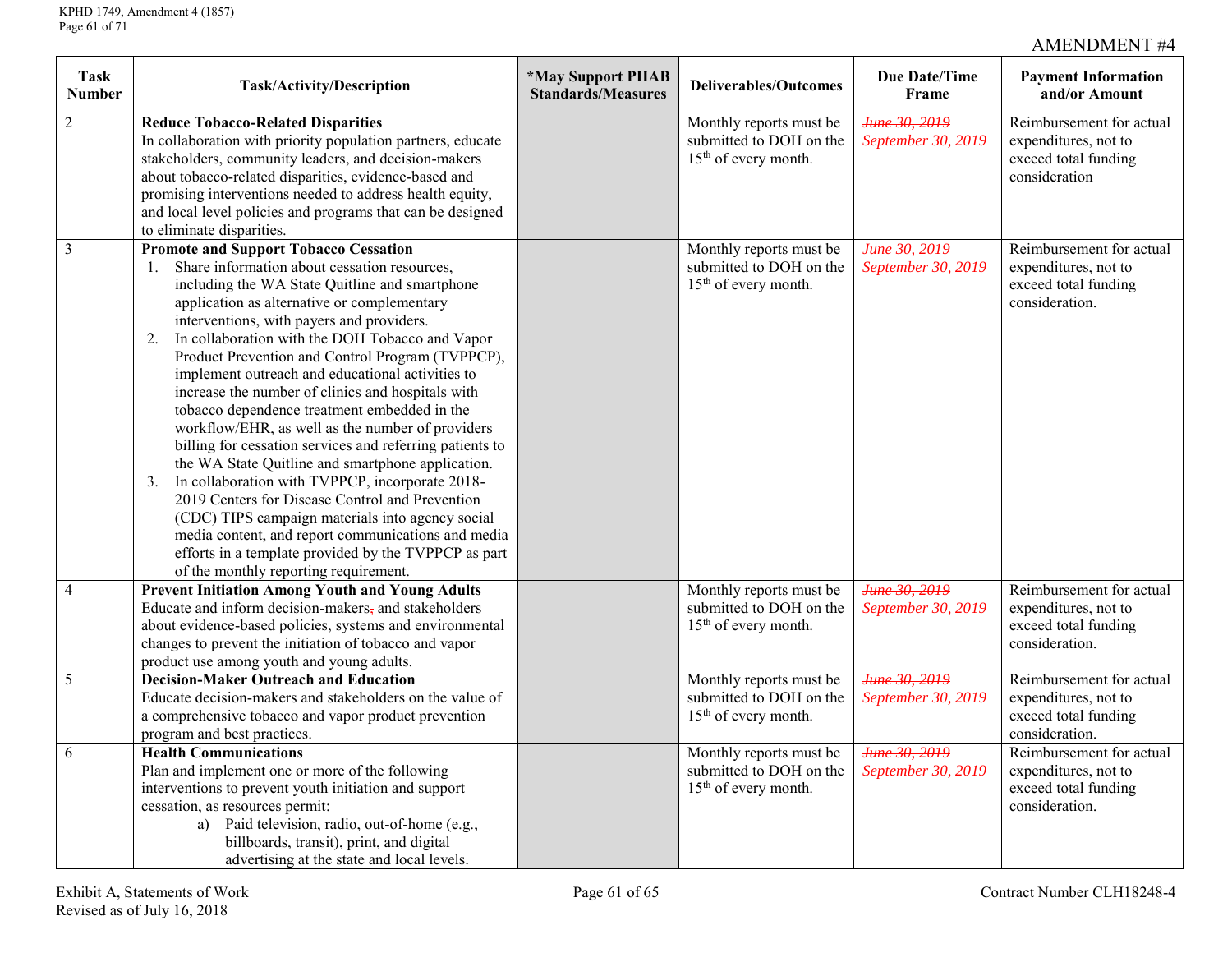| <b>Task</b><br><b>Number</b> | Task/Activity/Description                                                                                                                                                                                                                                                                                                                                                                                                                                                                                                                                       | <i><b>*May Support PHAB</b></i><br><b>Standards/Measures</b> | <b>Deliverables/Outcomes</b>                                                           | Due Date/Time<br>Frame              | <b>Payment Information</b><br>and/or Amount                                                                                                                                                  |
|------------------------------|-----------------------------------------------------------------------------------------------------------------------------------------------------------------------------------------------------------------------------------------------------------------------------------------------------------------------------------------------------------------------------------------------------------------------------------------------------------------------------------------------------------------------------------------------------------------|--------------------------------------------------------------|----------------------------------------------------------------------------------------|-------------------------------------|----------------------------------------------------------------------------------------------------------------------------------------------------------------------------------------------|
|                              | Media advocacy through public relations/<br>b)<br>earned media efforts (e.g., press releases/<br>conferences, social media, and local events),<br>which are often timed to coincide with<br>holidays, heritage months, and health<br>observances.<br>c) Health promotion activities, such as working<br>with health care professionals and other<br>partners and promoting quit lines.                                                                                                                                                                          |                                                              |                                                                                        |                                     |                                                                                                                                                                                              |
| $\tau$                       | <b>Administration and Management</b><br><b>Meetings and Conference Calls:</b><br>1.<br>a) Participate in contract management<br>conference calls/webinars with TVPPCP<br>every other month, beginning in July 2018.<br>The purpose of the calls are to review<br>activity status and plans, identify next steps<br>and timelines, request for and receive<br>technical assistance, and for collaboration<br>and sharing regional work.<br>Attend at least one (1) full day in-person<br>b)<br>meeting with all regional and priority<br>population contractors. |                                                              | Monthly reports must be<br>submitted to DOH on the<br>15 <sup>th</sup> of every month. | June 30, 2019<br>September 30, 2019 | Reimbursement for actual<br>expenditures, not to<br>exceed total funding<br>consideration.<br>A19 forms due the 30th of<br>the month following the<br>month in which costs were<br>incurred. |
|                              | 2. Reporting: Submit monthly reports of work<br>including a narrative on overall progress using the<br>reporting template located on SharePoint provided by<br>TVPPCP. All documents related to task activities<br>will be attached.                                                                                                                                                                                                                                                                                                                            |                                                              |                                                                                        |                                     |                                                                                                                                                                                              |
|                              | Budget*: Submit an annual budget to TVPPCP to<br>3.<br>reflect planned activities, using a template provided<br>by TVPPCP. Update as needed on SharePoint.                                                                                                                                                                                                                                                                                                                                                                                                      |                                                              | *Annual budget due by<br>July 30, 2018                                                 |                                     |                                                                                                                                                                                              |
|                              | Billing: Submit A19 invoice voucher form monthly.<br>4.<br>An updated budget workbook is due the 30 <sup>th</sup> of the<br>month following the month in which costs are<br>incurred.                                                                                                                                                                                                                                                                                                                                                                           |                                                              |                                                                                        |                                     |                                                                                                                                                                                              |
|                              | <b>Assessment and Evaluation:</b> Using a template<br>5.<br>provided by TVPPCP, complete project evaluation<br>activity developed and coordinated by TVPPCP as<br>requested.                                                                                                                                                                                                                                                                                                                                                                                    |                                                              |                                                                                        |                                     |                                                                                                                                                                                              |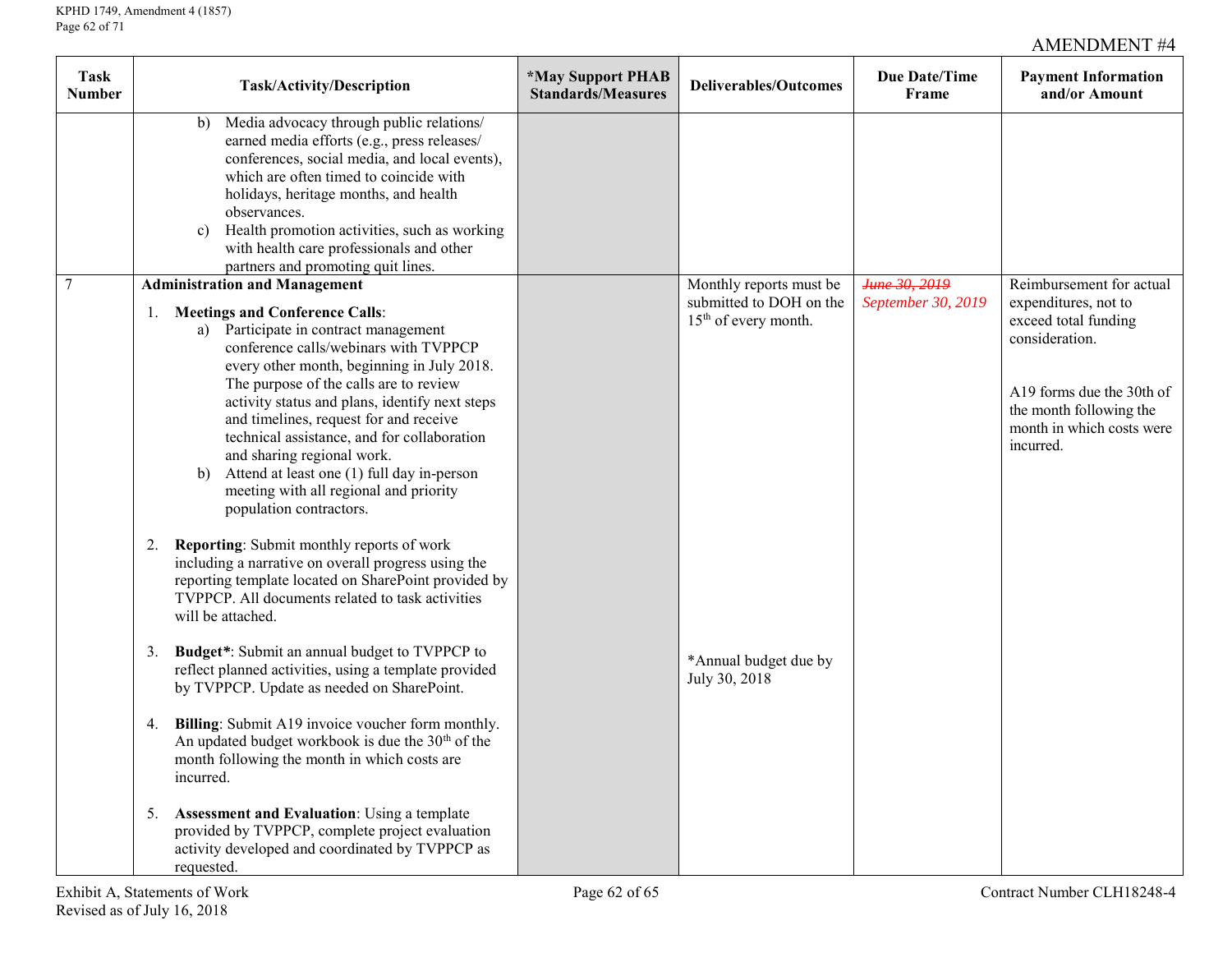| <b>Task</b><br><b>Number</b> | Task/Activity/Description                                  | <i><b>*May Support PHAB</b></i><br><b>Standards/Measures</b> | <b>Deliverables/Outcomes</b> | <b>Due Date/Time</b><br>Frame | <b>Payment Information</b><br>and/or Amount |
|------------------------------|------------------------------------------------------------|--------------------------------------------------------------|------------------------------|-------------------------------|---------------------------------------------|
| 8                            | <b>Planning and Coordination</b>                           |                                                              | Monthly reports must be      | June 30, 2019                 | Reimbursement for actual                    |
|                              | Revise and update 2017-2018 implementation plan using a    |                                                              | submitted to DOH on the      | September 30, 2019            | expenditures, not to                        |
|                              | template provided by TVPPCP, involving representatives     |                                                              | $15th$ of every month.       |                               | exceed total funding                        |
|                              | from all counties within the respective ACH region. The    |                                                              |                              |                               | consideration.                              |
|                              | 2018-2019 implementation plan will include the following   |                                                              |                              |                               |                                             |
|                              | strategies/activities:                                     |                                                              |                              |                               |                                             |
|                              | Provide technical assistance (TA) to schools and           |                                                              |                              |                               |                                             |
|                              | colleges/universities to implement or strengthen           |                                                              |                              |                               |                                             |
|                              | tobacco-free and vape-free campus policies.                |                                                              |                              |                               |                                             |
|                              | Educate stakeholders and community leaders about<br>2.     |                                                              |                              |                               |                                             |
|                              | the impact of flavors and menthol on tobacco-related       |                                                              |                              |                               |                                             |
|                              | disparities and youth initiation.                          |                                                              |                              |                               |                                             |
|                              | 3.<br>Communicate with multi-unit trade organizations,     |                                                              |                              |                               |                                             |
|                              | landlords and the public on smoke-free and/or vape-        |                                                              |                              |                               |                                             |
|                              | free policies. Plan and implement one or more of the       |                                                              |                              |                               |                                             |
|                              | following interventions, as resources permit:              |                                                              |                              |                               |                                             |
|                              | Provide technical assistance to multi-unit<br>$\mathbf{1}$ |                                                              |                              |                               |                                             |
|                              | housing trade organizations and landlords                  |                                                              |                              |                               |                                             |
|                              | interested in adopting voluntary smoke-free                |                                                              |                              |                               |                                             |
|                              | and/or vape-free policies.                                 |                                                              |                              |                               |                                             |
|                              | ii.<br>Respond to and provide referrals to residents       |                                                              |                              |                               |                                             |
|                              | of multi-unit housing concerned about the                  |                                                              |                              |                               |                                             |
|                              | implementation or enforcement of smoke-                    |                                                              |                              |                               |                                             |
|                              | free and/or vape-free policies.                            |                                                              |                              |                               |                                             |
|                              | iii.<br>Provide technical assistance to public             |                                                              |                              |                               |                                             |
|                              | housing authorities and residents in the                   |                                                              |                              |                               |                                             |
|                              | implementation and enforcement of required                 |                                                              |                              |                               |                                             |
|                              | smoke-free policies per Housing and Urban                  |                                                              |                              |                               |                                             |
|                              | Development (HUD)'s Smoke-Free Public                      |                                                              |                              |                               |                                             |
|                              | Housing Rule.                                              |                                                              |                              |                               |                                             |

## **\*For Information Only:**

Funding is not tied to the revised Standards/Measures listed here. This information may be helpful in discussions of how program activities might contribute to meeting a Standard/Measure. More detail on these and/or other Public Health Accreditation Board (PHAB) Standards/Measures that may apply can be found at: <http://www.phaboard.org/wp-content/uploads/PHAB-Standards-and-Measures-Version-1.0.pdf>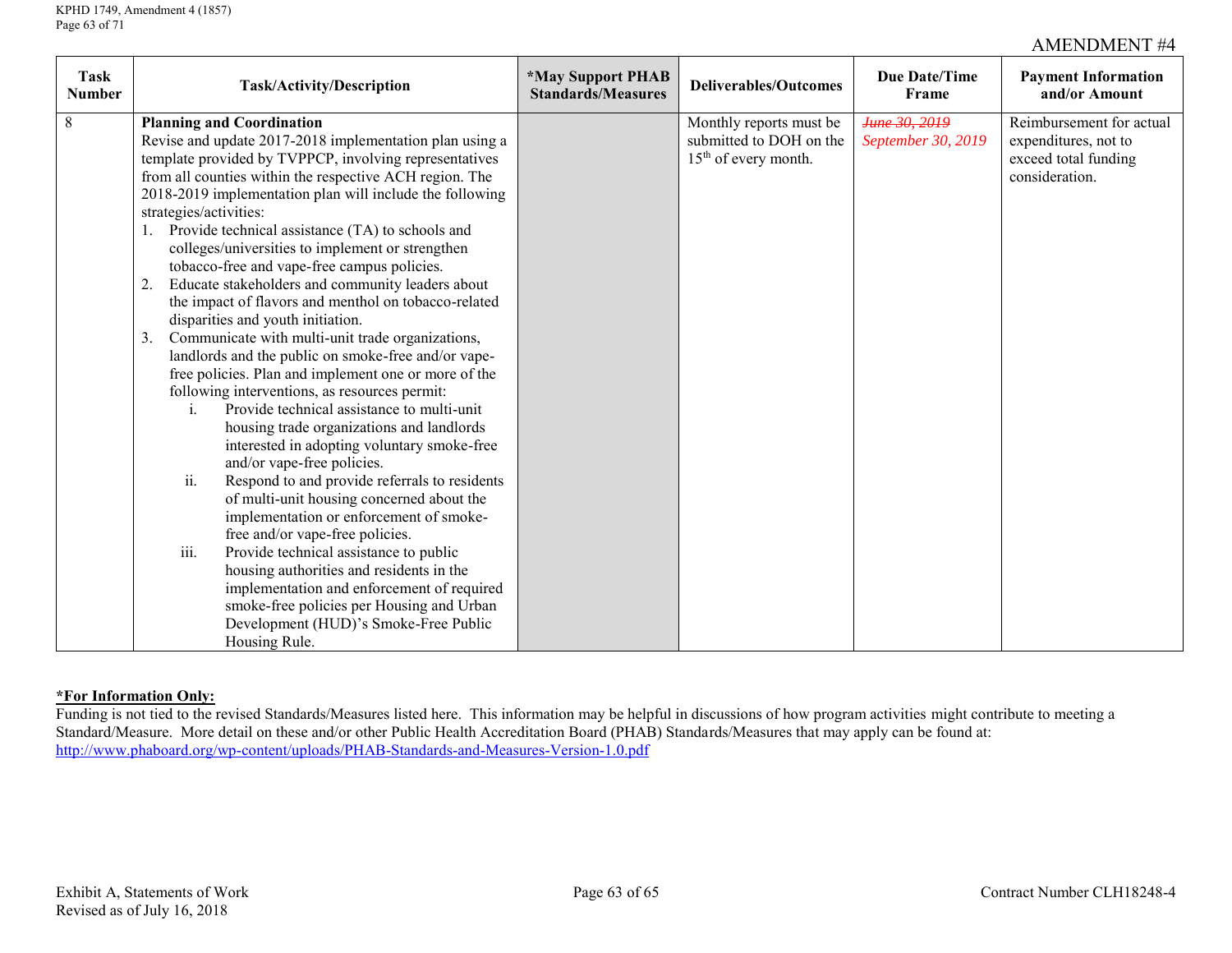#### **Program Specific Requirements/Narrative**

#### **Special Requirements**

#### **Federal Funding Accountability and Transparency Act (FFATA)**

This statement of work is supported by federal funds that require compliance with the Federal Funding Accountability and Transparency Act (FFATA or the Transparency Act). The purpose of the Transparency Act is to make information available online so the public can see how the federal funds are spent.

To comply with this act and be eligible to perform the activities in this statement of work, the LHJ must have a Data Universal Numbering System (DUNS®) number.

Information about the LHJ and this statement of work will be made available on [USASpending.gov](https://www.usaspending.gov/#/) by DOH as required by P.L. 109-282.

#### **Program Manual, Handbook, Policy References**

Tobacco and Vapor Product Prevention and Control Program (TVPPCP) Work Plan and Reporting Guidebook, Budget Workbook

#### **Federal Funding Restrictions and Limitations:**

- Awardees may not use federal funds for lobbying.
- Awardees may not use funds for research.
- Awardees may not use funds for clinical care.
- Awardees may not use funds to supplant existing state funding or to supplant funds from federal or state sources.
- Awardees may use funds only for reasonable program purposes, including personnel, travel, supplies, and sources.
- Awardees are the direct and primary recipients in a cooperative agreement program and must perform a substantial role in carrying out project outcomes and not merely serve as a conduit for an award to another party or provider who is ineligible.
- Awardees are generally not allowed to use funds to purchase furniture or equipment. Any such proposed spending must be clearly identified in the budget.
- Awardees may not be reimbursed for pre-award costs.
- Awardees may only use funds for evidence-based tobacco control interventions, strategies, and activities.
- Awardees may not use funds to provide direct cessation services or other direct services other than those through evidence-based quit line services.
- Awardees may not use funds to purchase nicotine replacement therapy or other products used for cessation.
- Awardees may not use funds to purchase K-12 school curricula.

#### **Special References (RCWs, WACs, etc)**

As a provision of The Youth Tobacco and Vapor Product Prevention Account, [RCW 70.155.120](http://apps.leg.wa.gov/RCW/default.aspx?cite=70.155.120)**,** DOH shall, within up to seventy percent of available funds, provide grants to local health departments or other local community agencies to develop and implement coordinated tobacco and vapor product intervention strategies to prevent and reduce tobacco and vapor product use by youth.

#### **Monitoring Visits**

Monthly telephone calls with DOH contract manager.

#### **Special Billing Requirements**

DOH will reimburse for actual allowable program costs. Billings for services on a monthly fraction of the budget will not be accepted or approved.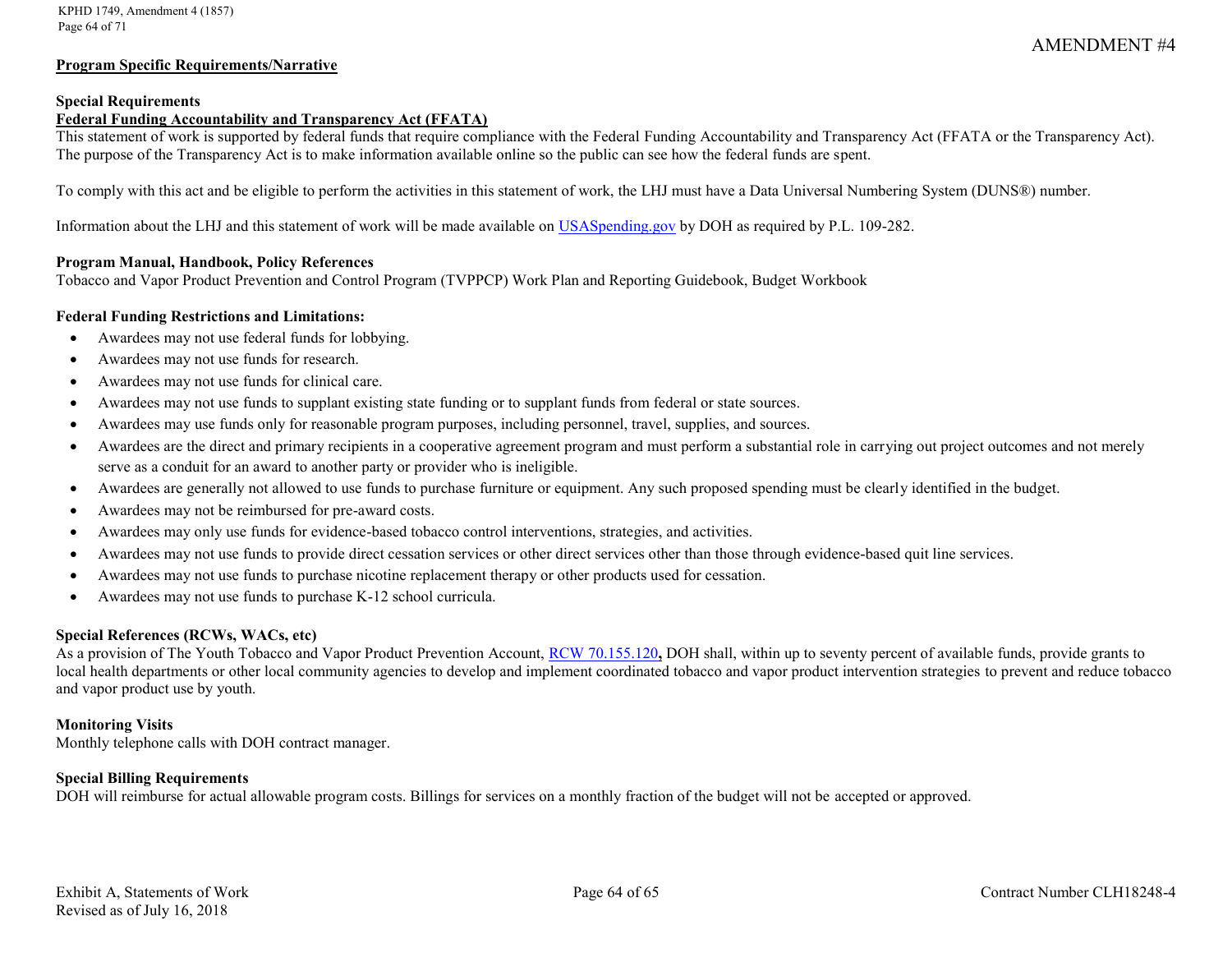Authorized and allowable program expenditures shall be reimbursed upon receipt and approval of the A19-1A invoice voucher form (A19) and required deliverables, to be submitted by the LHJ within 30 days following the month in which costs were incurred. The A19 must be provided to DOH by the 30th of each month in order to receive reimbursement for the previous month. If DOH does not receive the A19 form by the 30th of the month with the required deliverables, DOH may withhold approval and payment, at its discretion, until the 30th of the month following submittal of both the A19 form and required deliverables.

Payment is contingent upon DOH receipt and approval of all deliverables and an acceptable A19 invoice voucher. Payment to completely expend the "Total Consideration" for a specific funding period will not be processed until all deliverables are accepted and approved by DOH.

#### **Quarterly billing and submission of deliverables may be allowed upon written request from the LHJ and written approval from the DOH Contract Manager.**

General Funds State unexpended in each fiscal year may not be carried forward into the new budget period.

#### **Special Instructions**

LHJ must:

- Conduct criminal background checks on all staff who have unsupervised contact with minors
- Prohibit any staff with a felony conviction related to their duties from supervising and interacting with minors while performing the duties of this contract. This requirement is consistent with existing statute RCW 9.96A.020

#### **DOH Program Contact DOH Fiscal Contact**

Stacia Wasmundt, Contract Manager Sharon Shields Youth Tobacco and Vapor Product Prevention Consultant Fiscal Consultant Office of Healthy Communities **Prevention and Community Health** Tobacco and Vapor Product Prevention and Control Program Washington State Department of Health Street Address: 310 Israel Rd SE, Tumwater, WA 98501 Mailing Address: PO Box 47855, Olympia, WA 98504 Mailing Address: PO Box 47848, Olympia, WA 98504 Telephone: 360-236-3609/ Fax: 360-664-2619<br>Telephone: 360-236-2568 / Fax: 360-236-3646 Email: sharon.shields@doh.wa.gov. Telephone: 360-236-2568 / Fax: 360-236-3646 Email: stacia.wasmundt@doh.wa.gov

Street Address: 310 Israel Rd SE, Tumwater, WA 98501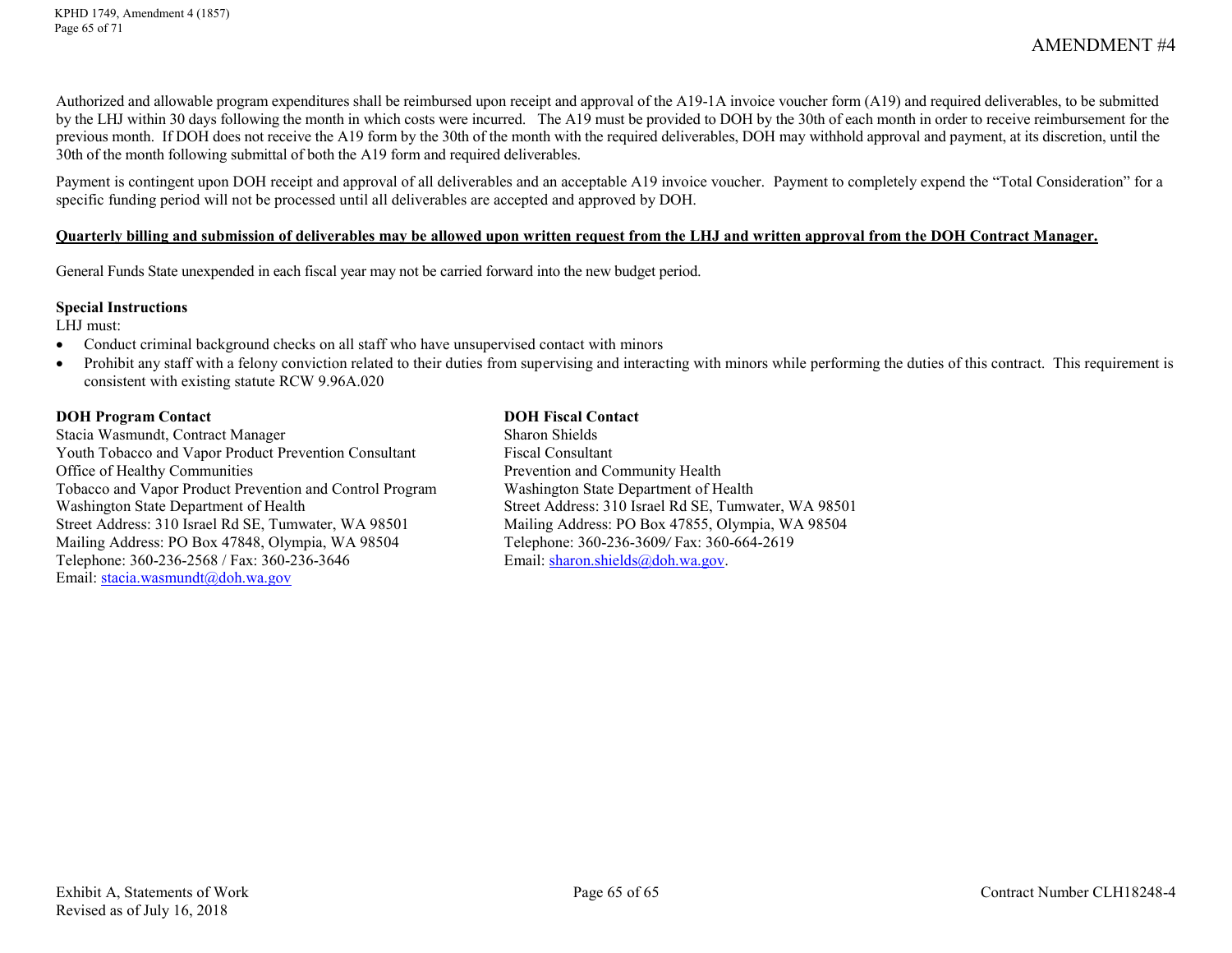# **EXHIBIT B-4**  $Contract Term: 2018-2020$

**Kitsap Public Health District ALLOCATIONS Contract Number: CLH18248**

#### **Indirect Rate as of January 2018: 34.98% Admin & Fac.; 37.62% Community Hlth Pgms (inc. Admin) & 40.39% Environmental Hlth Pgms (inc. Admin)**

|                                              |                         |            |         |             |          |                          | <b>DOH</b> Use Only                            |                       |            |                  |                 |
|----------------------------------------------|-------------------------|------------|---------|-------------|----------|--------------------------|------------------------------------------------|-----------------------|------------|------------------|-----------------|
|                                              |                         |            |         | <b>BARS</b> |          | <b>Statement of Work</b> | <b>Chart of Accounts</b>                       |                       |            | Funding          | <b>Chart</b> of |
|                                              | <b>Federal Award</b>    |            |         | Revenue     |          | <b>Funding Period</b>    |                                                | <b>Funding Period</b> |            | Period           | <b>Accounts</b> |
| <b>Chart of Accounts Program Title</b>       | <b>Identification #</b> | Amend#     | $CFDA*$ | Code**      |          |                          | <b>Start Date End Date Start Date End Date</b> |                       | Amount     | <b>Sub Total</b> | <b>Total</b>    |
|                                              |                         |            |         |             |          |                          |                                                |                       |            |                  |                 |
| FFY19 CSS USDA FINI Prog Mgnt                | 20157001823357          | N/A        | 10.331  | 333.10.33   | 10/01/18 | 09/30/19                 | 10/01/18                                       | 09/30/19              | \$89,063   | \$89,063         | \$234,905       |
| FFY18 CSS USDA FINI Prog Mgnt                | 20157001823357          | Amd 2      | 10.331  | 333.10.33   | 01/01/18 | 09/30/18                 | 10/01/17                                       | 09/30/18              | \$55,060   | \$145,842        |                 |
| FFY18 CSS USDA FINI Prog Mgnt                | 20157001823357          | N/A        | 10.331  | 333.10.33   | 01/01/18 | 09/30/18                 | 10/01/17                                       | 09/30/18              | \$90,782   |                  |                 |
| <b>FFY19 CSS IAR SNAP Ed Program Mgnt</b>    | <b>NGA Not Received</b> | Amd 4      | 10.561  | 333.10.56   | 10/01/18 | 09/30/19                 | 10/01/18                                       | 09/30/19              | \$69,167   | \$69,167         | \$159,198       |
| <b>FFY18 CSS IAR SNAP Ed Program Mgnt CF</b> | <b>NGA Not Received</b> | Amd 4      | 10.561  | 333.10.56   | 10/01/18 | 09/30/19                 | 10/01/18                                       | 09/30/19              | \$13,833   | \$13,833         |                 |
| <b>FFY18 CSS IAR SNAP Ed Program Mgnt</b>    | 187WAWA503903           | Amd 4      | 10.561  | 333.10.56   | 01/01/18 | 09/30/18                 | 10/01/17                                       | 09/30/18              | \$8,150    | \$69,281         |                 |
| FFY18 CSS IAR SNAP Ed Program Mgnt           | 187WAWA5Q3903           | Amd 2      | 10.561  | 333.10.56   | 01/01/18 | 09/30/18                 | 10/01/17                                       | 09/30/18              | \$26,548   |                  |                 |
| FFY18 CSS IAR SNAP Ed Program Mgnt           | 187WAWA5Q3903           | N/A        | 10.561  | 333.10.56   | 01/01/18 | 09/30/18                 | 10/01/17                                       | 09/30/18              | \$34,583   |                  |                 |
| FFY17 CSS IAR SNAP Ed Program Mgnt CF        | 1717WAWA50390           | N/A        | 10.561  | 333.10.56   | 01/01/18 | 09/30/18                 | 10/01/17                                       | 09/30/18              | \$6,917    | \$6,917          |                 |
|                                              |                         |            |         |             |          |                          |                                                |                       |            |                  |                 |
| PS SSI 1-5 BEACH Task 4                      | 01J18001                | Amd 1      | 66.123  | 333.66.12   | 03/01/18 | 10/31/18                 | 07/01/17                                       | 06/30/19              | \$5,800    | \$5,800          | \$5,800         |
| PS SSI 1-5 PIC Task 4                        | 01J18001                | Amd 2      | 66.123  | 333.66.12   | 01/01/18 | 03/31/19                 | 07/01/17                                       | 06/30/19              | (\$50,000) | \$28,805         | \$28,805        |
| PS SSI 1-5 PIC Task 4                        | 01J18001                | N/A        | 66.123  | 333.66.12   | 01/01/18 | 03/31/19                 | 07/01/17                                       | 06/30/19              | \$78,805   |                  |                 |
|                                              |                         |            |         |             |          |                          |                                                |                       |            |                  |                 |
| FFY18 Swimming Beach Act Grant IAR (ECY)     | 00J75501                | Amd 1      | 66.472  | 333.66.47   | 03/01/18 | 10/31/18                 | 12/15/17                                       | 12/14/18              | \$14,000   | \$14,000         | \$14,000        |
| FFY17 EPR PHEP BP1 LHJ Funding               | NU90TP921889-01         | Amd 2      | 93.069  | 333.93.06   | 01/01/18 | 06/30/18                 | 07/01/17                                       | 07/02/18              | \$44,006   | \$163,223        | \$163,223       |
| FFY17 EPR PHEP BP1 LHJ Funding               |                         | N/A        | 93.069  | 333.93.06   | 01/01/18 | 06/30/18                 | 07/01/17                                       | 07/02/18              | \$119,217  |                  |                 |
|                                              | NU90TP921889-01         |            |         |             |          |                          |                                                |                       |            |                  |                 |
| <b>FFY18 EPR PHEP BP1 Supp LHJ Funding</b>   | NU90TP921889-01         | Amd 4      | 93.069  | 333.93.06   | 07/01/18 | 06/30/19                 | 07/01/18                                       | 06/30/19              | \$290,027  | \$290,027        | \$290,027       |
| FFY17 317 Ops                                | 5NH23IP000762-05-00     | N/A        | 93.268  | 333.93.26   | 01/01/18 | 06/30/18                 | 04/01/17                                       | 06/30/18              | \$4,837    | \$4,837          | \$4,837         |
|                                              |                         |            |         |             |          |                          |                                                |                       |            |                  |                 |
| <b>FFY17 AFIX</b>                            | 5NH23IP000762-05-00     | Amd $2, 4$ | 93.268  | 333.93.26   | 07/01/18 | 06/30/19                 | 04/01/17                                       | 06/30/19              | \$27,563   | \$27,563         | \$41,821        |
| FFY17 AFIX                                   | 5NH23IP000762-05-00     | N/A        | 93.268  | 333.93.26   | 01/01/18 | 06/30/18                 | 04/01/17                                       | 06/30/18              | \$14,258   | \$14,258         |                 |
|                                              |                         |            |         |             |          |                          |                                                |                       |            |                  |                 |
| <b>FFY17 Increasing Immunization Rates</b>   | NGA Not Received        | Amd $3, 4$ | 93.268  | 333.93.26   | 07/01/18 | 06/30/19                 | 07/01/18                                       | 06/30/19              | \$16,134   | \$16,134         | \$16,134        |
|                                              |                         |            |         |             |          |                          |                                                |                       |            |                  |                 |
| <b>FFY17 PPHF Ops</b>                        | NGA Not Received        | Amd $3, 4$ | 93.268  | 333.93.26   | 07/01/18 | 06/30/19                 | 04/01/18                                       | 06/30/19              | \$2,500    | \$2,500          | \$2,500         |
| FFY17 VFC Ops                                | 5NH23IP000762-05-00     | N/A        | 93.268  | 333.93.26   | 01/01/18 | 06/30/18                 | 04/01/17                                       | 06/30/18              | \$7,054    | \$7,054          | \$7,054         |
|                                              |                         |            |         |             |          |                          |                                                |                       |            |                  |                 |
| FFY18 Tobacco Prevention                     | <b>U58DP006004</b>      | Amd 2      | 93.305  | 333.93.30   | 03/29/18 | 03/28/19                 | 03/29/18                                       | 03/28/19              | \$11,012   | \$11,012         | \$11,012        |
| FFY17 TCPI PTN Contracts                     | 1L1331455               | Amd 1, 3   | 93.638  | 333.93.63   | 01/01/18 | 09/28/18                 | 09/29/17                                       | 09/28/18              | \$73,117   | \$73,117         | \$73,117        |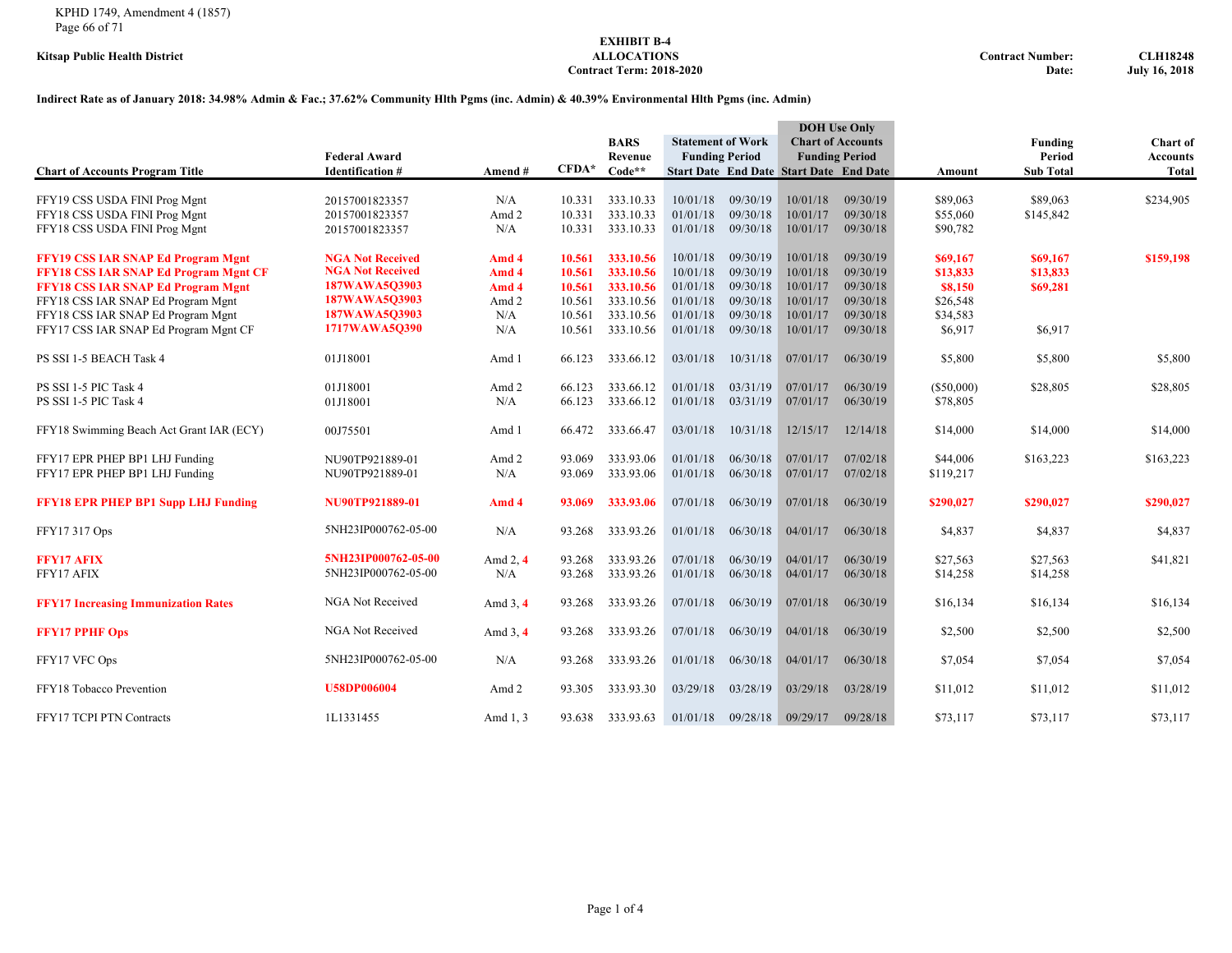# **EXHIBIT B-4**  $Contract Term: 2018-2020$

**Kitsap Public Health District ALLOCATIONS Contract Number: CLH18248**

#### **Indirect Rate as of January 2018: 34.98% Admin & Fac.; 37.62% Community Hlth Pgms (inc. Admin) & 40.39% Environmental Hlth Pgms (inc. Admin)**

|                                                                                                                          | <b>Federal Award</b>                   |                                | <b>BARS</b><br><b>Statement of Work</b><br><b>Funding Period</b><br>Revenue |                                                  |                                              | <b>DOH</b> Use Only<br><b>Chart of Accounts</b><br><b>Funding Period</b> |                                                | Funding<br>Period                            | Chart of<br><b>Accounts</b>                  |                                   |              |
|--------------------------------------------------------------------------------------------------------------------------|----------------------------------------|--------------------------------|-----------------------------------------------------------------------------|--------------------------------------------------|----------------------------------------------|--------------------------------------------------------------------------|------------------------------------------------|----------------------------------------------|----------------------------------------------|-----------------------------------|--------------|
| <b>Chart of Accounts Program Title</b>                                                                                   | <b>Identification #</b>                | Amend#                         | $CFDA*$                                                                     | $Code**$                                         |                                              |                                                                          | <b>Start Date End Date Start Date End Date</b> |                                              | Amount                                       | <b>Sub Total</b>                  | <b>Total</b> |
| <b>FFY18 PHBG Tobacco PPHF</b><br>FFY17 PHBG Tobacco PPHF                                                                | <b>NGA Not Received</b><br>NB01OT00918 | Amd 4<br>Amd 3                 | 93.758<br>93.758                                                            | 333.93.75<br>333.93.75                           | 10/01/18<br>01/01/18                         | 09/30/19<br>09/29/18                                                     | 10/01/18<br>07/01/17                           | 09/30/19<br>09/30/18                         | \$40,000<br>\$3,235                          | \$40,000<br>\$29,034              | \$69,034     |
| FFY17 PHBG Tobacco PPHF<br>FFY17 PHBG Tobacco PPHF                                                                       | NB01OT00918<br>NB01OT00918             | Amd 2, 3<br>$N/A$ , Amd 3      | 93.758<br>93.758                                                            | 333.93.75<br>333.93.75                           | 01/01/18<br>01/01/18                         | 09/29/18<br>09/29/18                                                     | 07/01/17<br>07/01/17                           | 09/30/18<br>09/30/18                         | \$5,799<br>\$20,000                          |                                   |              |
| FFY17 EPR HPP BP1 Healthcare System Prep<br>FFY17 EPR HPP BP1 Healthcare System Prep                                     | NU90TP921889-01<br>NU90TP921889-01     | Amd 2<br>N/A                   | 93.889<br>93.889                                                            | 333.93.88<br>333.93.88                           | 01/01/18<br>01/01/18                         | 06/30/18<br>06/30/18                                                     | 07/01/17<br>07/01/17                           | 07/02/18<br>07/02/18                         | \$4,477<br>\$13,943                          | \$18,420                          | \$18,420     |
| <b>FFY18 RW HIV Peer Nav Proj-Proviso</b><br>FFY18 RW HIV Peer Nav Proj-Proviso                                          | 5X07HA000832800<br>5X07HA000832800     | Amd 4<br>Amd $2, 4$            | 93.917<br>93.917                                                            | 333.93.91<br>333.93.91                           | 04/01/18<br>04/01/18                         | 03/31/19<br>03/31/19                                                     | 04/01/18<br>04/01/18                           | 03/31/19<br>03/31/19                         | \$22,871<br>\$34,541                         | \$57,412                          | \$57,412     |
| FFY18 RW HIV Provider Capacity-Proviso                                                                                   | 5X07HA000832800                        | Amd $2, 4$                     | 93.917                                                                      | 333.93.91                                        | 04/01/18                                     | 03/31/19                                                                 | 04/01/18                                       | 03/31/19                                     | \$30,695                                     | \$30,695                          | \$30,695     |
| <b>FFY19 MCHBG LHJ Contracts</b><br>FFY18 MCHBG LHJ Contracts                                                            | <b>NGA Not Received</b><br>B04MC31524  | Amd 4<br>N/A                   | 93.994<br>93.994                                                            | 333.93.99<br>333.93.99                           | 10/01/18<br>01/01/18                         | 09/30/19<br>09/30/18                                                     | 10/01/18<br>10/01/17                           | 09/30/19<br>09/30/18                         | \$159,854<br>\$119,891                       | \$159,854<br>\$119,891            | \$279,745    |
| GFS-Group B (FO-SW)<br>GFS-Group B (FO-SW)                                                                               |                                        | Amd 3<br>N/A                   | N/A<br>N/A                                                                  | 334.04.90<br>334.04.90                           | 01/01/18<br>01/01/18                         | 06/30/18<br>06/30/18                                                     | 07/01/17<br>07/01/17                           | 06/30/19<br>06/30/19                         | (\$10,000)<br>\$10,000                       | \$0                               | \$0          |
| FY2 Group B Programs for DW (FO-SW)<br>FY1 Group B Programs for DW (FO-SW)                                               |                                        | Amd 3<br>Amd 3                 | N/A<br>N/A                                                                  | 334.04.90<br>334.04.90                           | 07/01/18<br>01/01/18                         | 06/30/19<br>06/30/18                                                     | 07/01/18<br>01/01/18                           | 06/30/19<br>06/30/18                         | \$10,000<br>\$20,000                         | \$10,000<br>\$20,000              | \$30,000     |
| State HIV CS/End AIDS WA<br>State HIV CS/End AIDS WA                                                                     |                                        | Amd 2<br>Amd 2                 | N/A<br>N/A                                                                  | 334.04.91<br>334.04.91                           | 07/01/18<br>03/01/18                         | 12/31/18<br>06/30/18                                                     | 07/01/17<br>07/01/17                           | 06/30/19<br>06/30/19                         | \$6,246<br>\$3,123                           | \$6,246<br>\$3,123                | \$9,369      |
| <b>State HIV Prevention</b><br><b>State HIV Prevention</b>                                                               |                                        | N/A<br>N/A                     | N/A<br>N/A                                                                  | 334.04.91<br>334.04.91                           | 07/01/18<br>01/01/18                         | 12/31/18<br>06/30/18                                                     | 07/01/17<br>07/01/17                           | 06/30/19<br>06/30/19                         | \$20,000<br>\$20,000                         | \$20,000<br>\$20,000              | \$40,000     |
| <b>State HIV Prevention PrEP</b><br><b>State HIV Prevention PrEP</b>                                                     |                                        | Amd 3<br>Amd 2                 | N/A<br>N/A                                                                  | 334.04.91<br>334.04.91                           | 07/01/18<br>01/01/18                         | 06/30/19<br>06/30/18                                                     | 07/01/17<br>07/01/17                           | 06/30/17<br>06/30/19                         | \$9,172<br>\$4,586                           | \$9,172<br>\$4,586                | \$13,758     |
| <b>SFY2 Lead Environments of Children</b><br>SFY1 Lead Environments of Children                                          |                                        | Amd 4<br>Amd 1                 | N/A<br>N/A                                                                  | 334.04.93<br>334.04.93                           | 07/01/18<br>01/01/18                         | 06/30/19<br>06/30/18                                                     | 07/01/18<br>07/01/17                           | 06/30/19<br>06/30/18                         | \$5,000<br>\$3,000                           | \$5,000<br>\$3,000                | \$8,000      |
| SFY19 Marijuana Tobacco Edu<br>SFY19 Marijuana Tobacco Edu<br>SFY18 Marijuana Tobacco Edu<br>SFY18 Marijuana Tobacco Edu |                                        | Amd 3<br>Amd 2<br>Amd 3<br>N/A | N/A<br>N/A<br>N/A<br>N/A                                                    | 334,04.93<br>334,04.93<br>334.04.93<br>334.04.93 | 07/01/18<br>07/01/18<br>01/01/18<br>01/01/18 | 06/30/19<br>06/30/19<br>06/30/18<br>06/30/18                             | 07/01/18<br>07/01/18<br>07/01/17<br>07/01/17   | 06/30/19<br>06/30/19<br>06/30/18<br>06/30/18 | \$247,509<br>\$7,501<br>\$49,558<br>\$98,755 | \$247,509<br>\$7,501<br>\$148,313 | \$403,323    |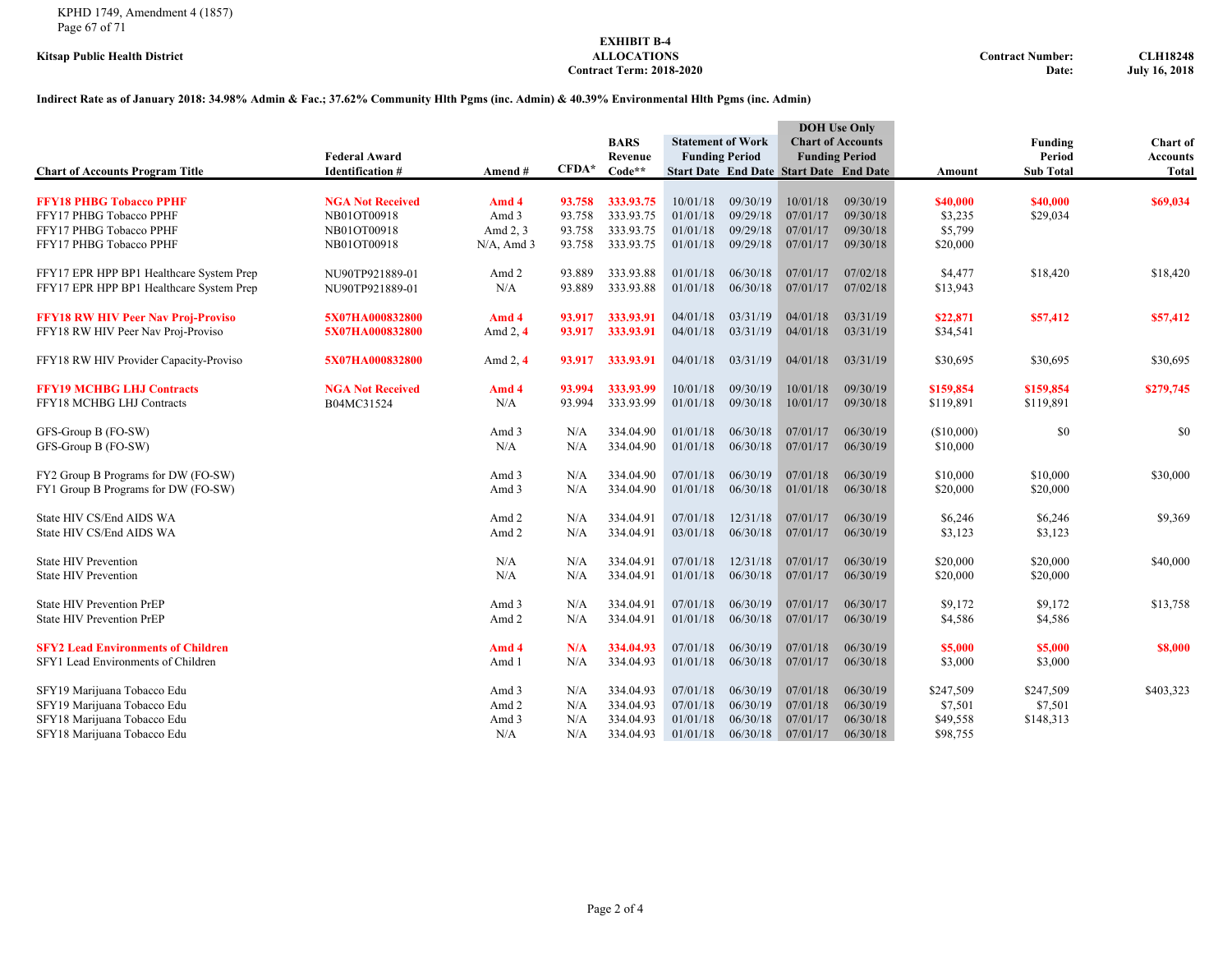#### KPHD 1749, Amendment 4 (1857) Page 68 of 71

# **EXHIBIT B-4**  $Contract Term: 2018-2020$

#### **Indirect Rate as of January 2018: 34.98% Admin & Fac.; 37.62% Community Hlth Pgms (inc. Admin) & 40.39% Environmental Hlth Pgms (inc. Admin)**

| <b>Chart of Accounts Program Title</b>                                                                                                   | <b>Federal Award</b><br><b>Identification #</b> | Amend#                                 | $CFDA*$                  | <b>BARS</b><br>Revenue<br>$Code**$               | <b>Statement of Work</b><br><b>Funding Period</b> |                                              | <b>DOH</b> Use Only<br><b>Chart of Accounts</b><br><b>Start Date End Date Start Date End Date</b> | <b>Funding Period</b>                        | Amount                                         | Funding<br>Period<br><b>Sub Total</b>  | Chart of<br><b>Accounts</b><br><b>Total</b> |
|------------------------------------------------------------------------------------------------------------------------------------------|-------------------------------------------------|----------------------------------------|--------------------------|--------------------------------------------------|---------------------------------------------------|----------------------------------------------|---------------------------------------------------------------------------------------------------|----------------------------------------------|------------------------------------------------|----------------------------------------|---------------------------------------------|
| Rec Shellfish/Biotoxin                                                                                                                   |                                                 | N/A                                    | N/A                      | 334.04.93                                        | 01/01/18                                          | 06/30/19                                     | 07/01/17                                                                                          | 06/30/19                                     | \$22,500                                       | \$22,500                               | \$22,500                                    |
| Small Onsite Management (ALEA)                                                                                                           |                                                 | N/A                                    | N/A                      | 334,04.93                                        | 01/01/18                                          | 06/30/19                                     | 07/01/17                                                                                          | 06/30/19                                     | \$30,000                                       | \$30,000                               | \$30,000                                    |
| Wastewater Management-GFS                                                                                                                |                                                 | N/A                                    | N/A                      | 334.04.93                                        | 07/01/18                                          | 06/30/19                                     | 07/01/17                                                                                          | 06/30/19                                     | \$30,000                                       | \$30,000                               | \$30,000                                    |
| Youth Tobacco Vapor Products<br>Youth Tobacco Vapor Products<br>Youth Tobacco Vapor Products                                             |                                                 | Amd 2<br>Amd 2<br>N/A                  | N/A<br>N/A<br>N/A        | 334.04.93<br>334.04.93<br>334.04.93              | 07/01/18<br>01/01/18<br>01/01/18                  | 06/30/19<br>06/30/18<br>06/30/18             | 07/01/17<br>07/01/17<br>07/01/17                                                                  | 06/30/19<br>06/30/19<br>06/30/19             | \$25,544<br>\$4,655<br>\$16,489                | \$25,544<br>\$21,144                   | \$46,688                                    |
| FFY17 ADAP Rebate (Local) 17-19<br>FFY17 ADAP Rebate (Local) 17-19<br>FFY17 ADAP Rebate (Local) 17-19<br>FFY17 ADAP Rebate (Local) 17-19 |                                                 | Amd 3<br>$N/A$ , Amd 3<br>Amd 2<br>N/A | N/A<br>N/A<br>N/A<br>N/A | 334.04.98<br>334.04.98<br>334.04.98<br>334.04.98 | 07/01/18<br>07/01/18<br>01/01/18<br>01/01/18      | 06/30/19<br>06/30/19<br>06/30/18<br>06/30/18 | 07/01/17<br>07/01/17<br>07/01/17<br>07/01/17                                                      | 06/30/19<br>06/30/19<br>06/30/19<br>06/30/19 | \$82,556<br>\$225,000<br>\$41,278<br>\$225,000 | \$307,556<br>\$266,278                 | \$573,834                                   |
| SFY17 Managed Care Org<br>SFY17 Managed Care Org                                                                                         |                                                 | Amd 1<br>N/A                           | N/A<br>N/A               | 334.04.98<br>334.04.98                           | 01/01/18<br>01/01/18                              | 06/30/18<br>06/30/18                         | 07/01/17<br>07/01/17                                                                              | 06/30/18<br>06/30/18                         | (\$32,678)<br>\$39,214                         | \$6,536                                | \$6,536                                     |
| FPHS Funding for LHJs Dir                                                                                                                |                                                 | Amd 3                                  | N/A                      | 336.04.25                                        | 07/01/18                                          | 06/30/19                                     | 07/01/17                                                                                          | 06/30/19                                     | \$147,345                                      | \$147,345                              | \$147,345                                   |
| YR 20 SRF - Local Asst (15%) (FS) SS<br>YR 20 SRF - Local Asst (15%) (FS) SS                                                             |                                                 | Amd 3<br>$N/A$ , Amd 3                 | N/A<br>N/A               | 346.26.64<br>346.26.64                           | 01/01/18<br>01/01/18                              | 12/31/18<br>12/31/18                         | 07/01/15<br>07/01/15                                                                              | 12/31/18<br>12/31/18                         | (\$14,750)<br>\$14,750                         | \$0                                    | \$0                                         |
| YR 21 SRF - Local Asst (15%) (FS) SS                                                                                                     |                                                 | Amd 3                                  | N/A                      | 346.26.64                                        | 01/01/18                                          | 12/31/18                                     | 07/01/17                                                                                          | 06/30/19                                     | \$14,750                                       | \$14,750                               | \$14,750                                    |
| YR 20 SRF - Local Asst (15%) (FS) TA<br>Yr 20 SRF - Local Asst (15%) (FS) TA                                                             |                                                 | Amd 3<br>$N/A$ , Amd 3                 | N/A<br>N/A               | 346.26.66<br>346.26.66                           | 01/01/18<br>01/01/18                              | 12/31/18<br>12/31/18                         | 07/01/15<br>07/01/17                                                                              | 12/31/18<br>12/31/18                         | (\$2,000)<br>\$2,000                           | \$0                                    | \$0                                         |
| YR 20 SRF - Prog Mgmt (10%) (FS) TA                                                                                                      |                                                 | Amd 3                                  | N/A                      | 346.26.66                                        | 01/01/18                                          | 12/31/18                                     | 07/01/15                                                                                          | 12/31/18                                     | \$800                                          | \$800                                  | \$800                                       |
| YR 21 SRF - Local Asst (15%) (FS) TA                                                                                                     |                                                 | Amd 3                                  | N/A                      | 346.26.66                                        | 01/01/18                                          | 12/31/18                                     | 07/01/17                                                                                          | 06/30/19                                     | \$1,200                                        | \$1,200                                | \$1,200                                     |
| <b>TOTAL</b>                                                                                                                             |                                                 |                                        |                          |                                                  |                                                   |                                              |                                                                                                   |                                              | \$2,885,842                                    | \$2,885,842                            |                                             |
| <b>Total consideration:</b>                                                                                                              | \$2,276,940                                     |                                        |                          |                                                  |                                                   |                                              |                                                                                                   |                                              |                                                | <b>GRAND TOTAL</b>                     | \$2,885,842                                 |
| <b>GRAND TOTAL</b>                                                                                                                       | \$608,902<br>\$2,885,842                        |                                        |                          |                                                  |                                                   |                                              |                                                                                                   |                                              |                                                | <b>Total Fed</b><br><b>Total State</b> | \$1,507,739<br>\$1,378,103                  |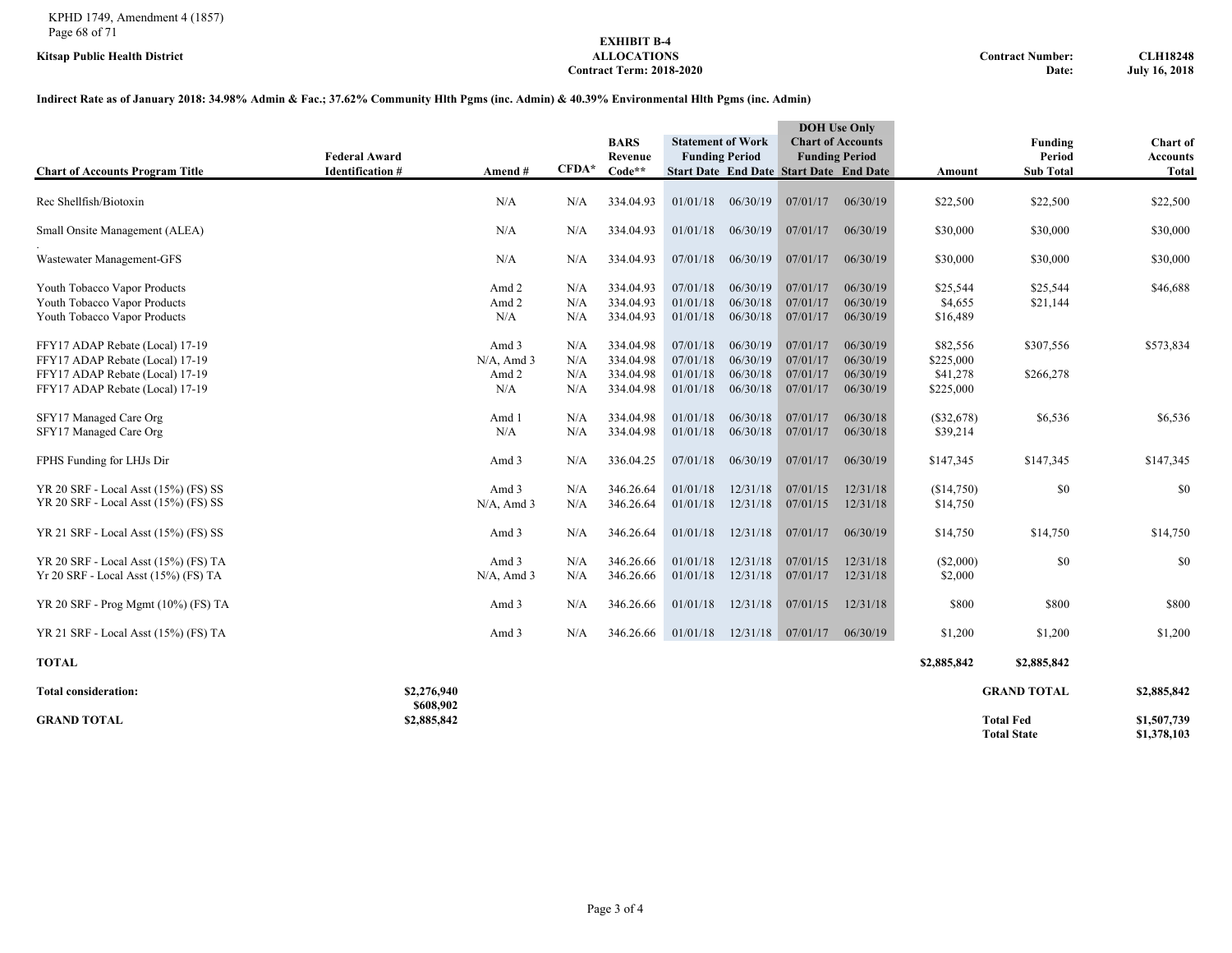KPHD 1749, Amendment 4 (1857) Page 69 of 71

# **EXHIBIT B-4**  $Contract Term: 2018-2020$

**Kitsap Public Health District ALLOCATIONS Contract Number: CLH18248**

#### **Indirect Rate as of January 2018: 34.98% Admin & Fac.; 37.62% Community Hlth Pgms (inc. Admin) & 40.39% Environmental Hlth Pgms (inc. Admin)**

|                                        |                         |           |       |             |                          | <b>DOH</b> Use Only                            |        |                  |                 |
|----------------------------------------|-------------------------|-----------|-------|-------------|--------------------------|------------------------------------------------|--------|------------------|-----------------|
|                                        |                         |           |       | <b>BARS</b> | <b>Statement of Work</b> | <b>Chart of Accounts</b>                       |        | Funding          | <b>Chart of</b> |
|                                        | Federal Award           |           |       | Revenue     | <b>Funding Period</b>    | <b>Funding Period</b>                          |        | Period           | Accounts        |
| <b>Chart of Accounts Program Title</b> | <b>Identification #</b> | Amend $#$ | CFDA* | $Code**$    |                          | <b>Start Date End Date Start Date End Date</b> | Amount | <b>Sub Total</b> | Total           |

\*Catalog of Federal Domestic Assistance

\*\*Federal revenue codes begin with "333". State revenue codes begin with "334".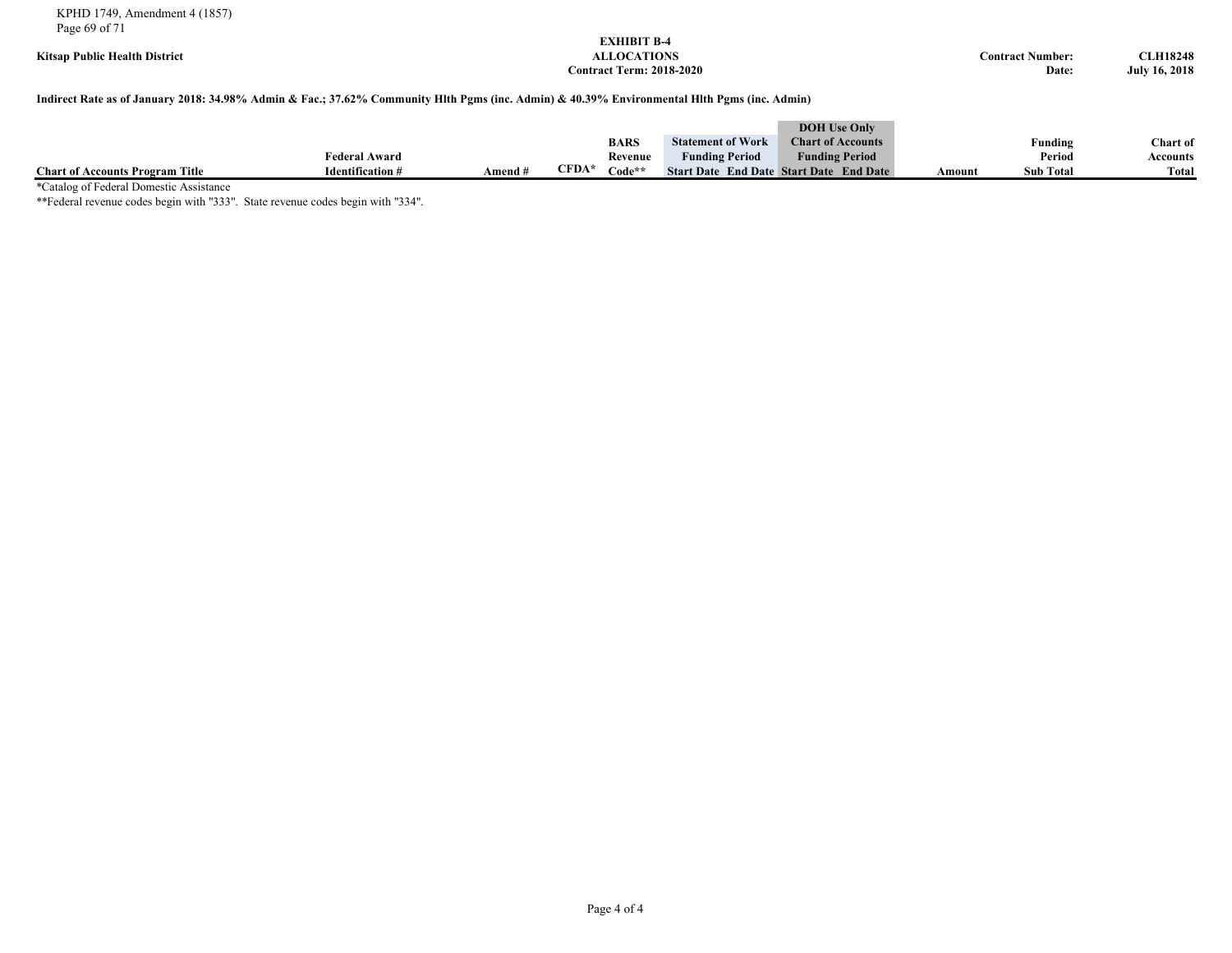#### **KITSAP PUBLIC HEALTH DISTRICT-SWV0027359-00**

**CONTRACT CLH18248-Kitsap Public Health District**

**CONTRACT PERIOD: 01/01/2018-12/31/2020**

a.

**Date: July 16, 2018**

| Page 1 of 2 |  |
|-------------|--|
|-------------|--|

|                                          |             | <b>DOH</b>                   | Total Amt                      |                             | <b>Allocation Period</b> |                   |                |                                                                                                    |                                                                                                              |                                                      |                                                                                                                     |
|------------------------------------------|-------------|------------------------------|--------------------------------|-----------------------------|--------------------------|-------------------|----------------|----------------------------------------------------------------------------------------------------|--------------------------------------------------------------------------------------------------------------|------------------------------------------------------|---------------------------------------------------------------------------------------------------------------------|
| <b>Chart of Accounts Program Title</b>   | <b>BARS</b> | Federal<br><b>Award Date</b> | Federal<br><b>Award</b>        | <b>Start</b><br>Date        | End<br>Date              | Contract Amt CFDA |                | <b>CFDA Program Title</b>                                                                          | <b>Federal Agency Name</b>                                                                                   | <b>Federal Award</b><br><b>Identification Number</b> | <b>Federal Grant Award Name</b>                                                                                     |
| FFY19 CSS USDA FINI PROGRAM MGMT         | 333.10.33   | 08/26/15                     | \$5,859,307 10/01/18 09/30/19  |                             |                          | \$89,063          | 10.331         | Grants                                                                                             | Food Insecurity Nutrition Incentive USDA-National Institute of Food and<br>Agriculture                       | 20157001823357                                       | <b>WASHINGTON STATE DEPARTMENT</b><br>OF HEALTH FINI GRANT PROJECT                                                  |
| FFY18 CSS USDA FINI PROGRAM MGMT         | 333.10.33   | 08/26/15                     | \$5,859,307 01/01/18 09/30/18  |                             |                          | \$145,842 10.331  |                | Grants                                                                                             | Food Insecurity Nutrition Incentive USDA-National Institute of Food and<br>Agriculture                       | 20157001823357                                       | WASHINGTON STATE DEPARTMENT<br>OF HEALTH FINI GRANT PROJECT                                                         |
| FFY19 CSS IAR SNAP ED PROG MGNT          | 333.10.56   | NGA Not<br>Received          | NGA Not<br>Received            |                             | 10/01/18 09/30/19        | \$69,167          | 10.561         | State Administrative Matching<br>Grants for the Supplemental<br>Nutrition Assistance Program       | Department of Agriculture Food and<br><b>Nutrition Service</b>                                               | <b>NGA Not Received</b>                              | NGA Not Received                                                                                                    |
| FFY18 CSS IAR SNAP-ED PROGRAM MGNT CF    | 333.10.56   | NGA Not<br>Received          | NGA Not<br>Received            |                             | 10/01/18 09/30/19        | \$13,833          | 10.561         | State Administrative Matching<br>Grants for the Supplemental<br>Nutrition Assistance Program       | Department of Agriculture Food and<br><b>Nutrition Service</b>                                               | <b>NGA Not Received</b>                              | <b>NGA Not Received</b>                                                                                             |
| FFY18 CSS IAR SNAP-ED PROGRAM MGNT       | 333.10.56   | 09/28/17                     | \$5,300,000 01/01/18 09/30/18  |                             |                          | \$69,281          | 10.561         | State Administrative Matching<br>Grants for the Supplemental<br>Nutrition Assistance Program       | Department of Agriculture Food and<br><b>Nutrition Service</b>                                               | 187WAWA5Q3903                                        | 2018 SUPPLEMENTAL NUTRITION<br>ASSISTANCE PROGRAM EDUCATION<br>(SNAP-ED)                                            |
| FFY17 CSS IAR SNAP-ED PROGRAM MGNT CF    | 333.10.56   | 09/10/16                     | \$5,739,856 01/01/18 09/30/18  |                             |                          | \$6,917           | 10.561         | State Administrative Matching<br>Grants for the Supplemental<br>Nutrition Assistance Program       | Department of Agriculture Food and<br><b>Nutrition Service</b>                                               | 1717WAWA5Q390                                        | 2018 SUPPLEMENTAL NUTRITION<br>ASSISTANCE PROGRAM EDUCATION<br>(SNAP-ED)                                            |
| PS SSI 1-5 PIC TASK 4                    | 333.66.12   | 08/02/16                     | \$9,200,000 01/01/18 03/31/19  |                             |                          | \$28,805          | 66.123         | Puget Sound Action Agenda:<br>Technical Investigations and<br>Implementation Assistance<br>Program | <b>Environmental Protection Agency</b><br>Region 10                                                          | 01J18001                                             | PUGET SOUND SHELLFISH<br>STRATEGIC INITIATIVE LEAD                                                                  |
| PS SSI 1-5 BEACH TASK 4                  | 333.66.12   | 08/02/16                     | \$9,200,000 03/01/18 10/31/18  |                             |                          | \$5,800           | 66.123         | Puget Sound Action Agenda:<br>Technical Investigations and<br>Implementation Assistance<br>Program | <b>Environmental Protection Agency</b><br>Region 10                                                          | 01J18001                                             | PUGET SOUND SHELLFISH<br>STRATEGIC INITIATIVE LEAD                                                                  |
| FFY18 SWIMMING BEACH ACT GRANT IAR (ECY) | 333.66.47   | 12/15/17                     |                                | \$91,990 03/01/18 10/31/18  |                          | \$14,000          | 66.472         | Program Implementation Grants  Office of Water                                                     | Beach Monitoring and Notificaiton Environmental Protection Agency                                            | 00J75501                                             | MARINE SWIMMING BEACH<br>MONITORING AND PUBLIC<br><b>NOTIFICATION</b>                                               |
| FFY18 EPR PHEP BP1 SUPP LHJ FUNDING      | 333.93.06   | 08/01/18                     | \$11,062,782 07/01/18 06/30/19 |                             |                          | \$290,027         | 93.069         | Public Health Emergency<br>Preparedness                                                            | Department of Health and Human<br>Services Centers for Disease Control NU90TP921889-01<br>and Prevention     |                                                      | HOSPITAL PREPAREDNESS<br>PROGRAM AND PUBLIC HEALTH<br><b>EMERGENCY PREPAREDNESS</b><br><b>COOPERATIVE AGREEMENT</b> |
| FFY17 EPR PHEP BP1 LHJ FUNDING           | 333.93.06   | 07/18/17                     | \$11,062,782 01/01/18 06/30/18 |                             |                          | \$163,223         | 93.069         | Public Health Emergency<br>Preparedness                                                            | Department of Health and Human<br>Services Centers for Disease Control NU90TP921889-01<br>and Prevention     |                                                      | HOSPITAL PREPAREDNESS<br>PROGRAM AND PUBLIC HEALTH<br><b>EMERGENCY PREPAREDNESS</b><br>COOPERATIVE AGREEMENT        |
| FFY17 VFC OPS                            | 333.93.26   | 03/03/17                     | \$1,201,605 01/01/18 06/30/18  |                             |                          | \$7,054           | 93.268         | <b>Immunization Cooperative</b><br>Agreements                                                      | Department of Health and Human<br>Services Centers for Disease Control 5NH23IP000762-05-00<br>and Prevention |                                                      | <b>IMMUNIZATION GRANT AND</b><br><b>VACCINES FOR CHILDREN'S</b><br>PROGRAM                                          |
| FFY17 PPHF OPS                           | 333.93.26   | NGA Not<br>Received          | NGA Not<br>Received            |                             | 07/01/18 06/30/19        | \$2,500           | 93.268         | Immunization Cooperative<br>Agreements                                                             | Department of Health and Human<br>Services Centers for Disease Control NGA Not Received<br>and Prevention    |                                                      | <b>NGA Not Received</b>                                                                                             |
| FFY17 INCREASING IMMUNIZATION RATES      | 333.93.26   | NGA Not<br>Received          | NGA Not<br>Received            |                             | 07/01/18 06/30/19        | \$16,134          | 93.268         | <b>Immunization Cooperative</b><br>Agreements                                                      | Department of Health and Human<br>Services Centers for Disease Control NGA Not Received<br>and Prevention    |                                                      | <b>NGA Not Received</b>                                                                                             |
| FFY17 AFIX                               | 333.93.26   | 03/03/17                     | \$1,672,289 01/01/18 06/30/19  |                             |                          | \$41,821          | 93.268         | Immunization Cooperative<br>Agreements                                                             | Department of Health and Human<br>Services Centers for Disease Control 5NH23IP000762-05-00<br>and Prevention |                                                      | <b>IMMUNIZATION GRANT AND</b><br>VACCINES FOR CHILDREN'S<br>PROGRAM                                                 |
| <b>FFY17 317 OPS</b>                     | 333.93.26   | 03/03/17                     |                                | \$575,969 01/01/18 06/30/18 |                          |                   | \$4,837 93.268 | <b>Immunization Cooperative</b><br>Agreements                                                      | Department of Health and Human<br>Services Centers for Disease Control 5NH23IP000762-05-00<br>and Prevention |                                                      | <b>IMMUNIZATION GRANT AND</b><br><b>VACCINES FOR CHILDREN'S</b><br>PROGRAM                                          |
|                                          |             |                              |                                |                             |                          |                   |                |                                                                                                    |                                                                                                              |                                                      |                                                                                                                     |